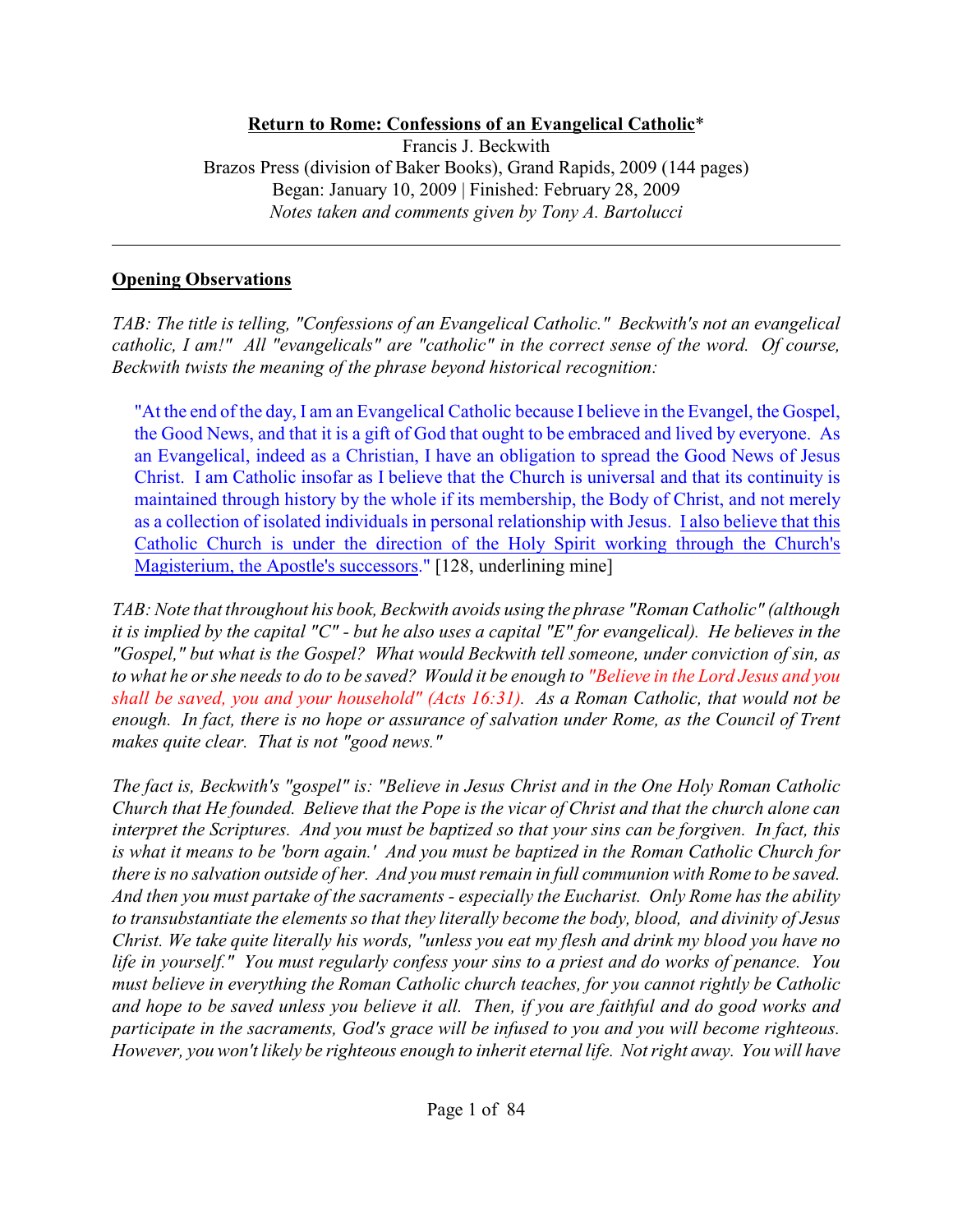*to endure the purging fires of purgatory for years, decades, perhaps centuries so that you may be fit for heaven."* 

*Then note his second statement, that he is "Catholic" because he believes "that the Church is universal and that its continuity is maintained through history by the whole if its membership, the Body of Christ, and not merely as a collection of isolated individuals in personal relationship with Jesus." What does he mean by this? I know of no credible Evangelical theologian who would disagree with that statement. The Reformers themselves argued that there is a universal church of the elect, a spiritual church, that Rome has all but forgotten about having erased the invisible church in favor of the visible. However, if Beckwith means by this Roman Catholicism as a "denomination" then he ought to specify what he means by a "continuity that is maintained by the whole of its membership."*

### **Endorsements**

The list of endorsements for the book are interesting. They include:

• Edwin M. Yamauchi (Miami University and 2006 ETS president); Featured in the widely read Christian apologetic work The Case for Christ by Lee Strobel) - He has done much work in the area of first century Christianity.

According to Wikipedia, his areas of expertise include: "Ancient History, Old Testament, New Testament, Early Church History, Gnosticism, and Biblical Archaeology."

• Scott Hahn;

"Education - Hahn received his B.A. in 1979 from Grove City College in Pennsylvania with a triple major of theology, philosophy, and economics (magna cum laude). He obtained his M.Div. (summa cum laude) from Gordon-Conwell Theological Seminary in 1982. In May 1995, he was awarded a Ph.D. in systematic theology from Marquette University (Phi Beta Kappa). His dissertation, entitled Kinship byCovenant: A Biblical Theological Analysis of Covenant Types and Texts in the Old and New Testaments, is a significant example of contemporary covenantal theology.

Conversion to Catholicism - Rome Sweet Home published in 1993 - Hahn claims to have started out as a Presbyterian minister and theologian with years of ministry experience in congregations of the Presbyterian Church in America, and Professor of Theology at Chesapeake Theological Seminary, which is no longer in existence.

As a young theologian, Scott Hahn was convinced that the Catholic Church was bad, and boasted of having converted some Catholics into embracing a purer Christianity. His conversion began when he and his wife became convinced that contraception was contrary to God's law. He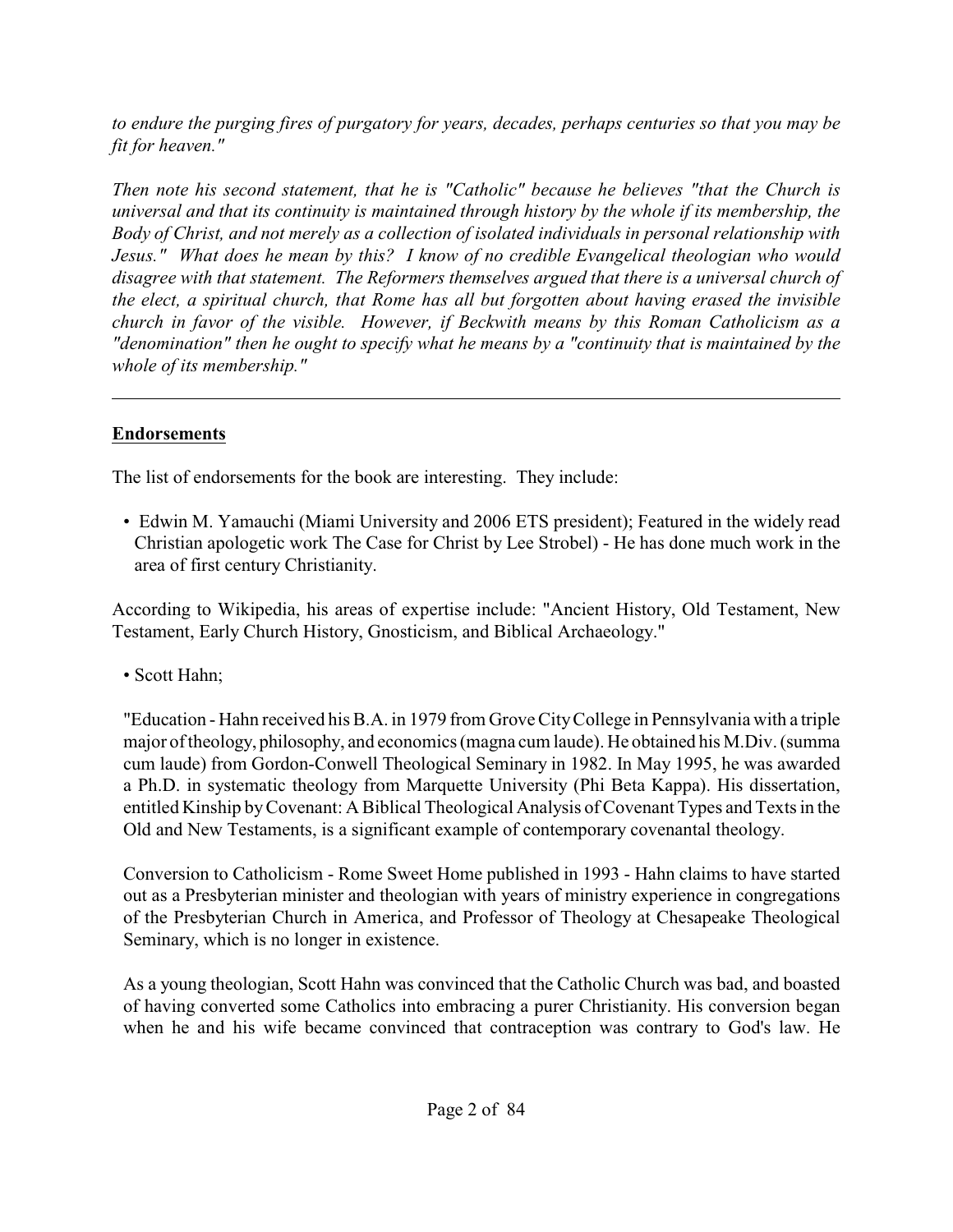continued to study various issues relating to salvation, faith, and good works, as well as the Protestant doctrine of sola scriptura.

According to his book Rome Sweet Home, a key factor behind his conversion is his research on what he saw as the key to the Bible: the covenant. This is a sacred kinship bond that brought people into a family relationship. God established a series of covenants and the new covenant established by Jesus Christ is an establishment of a worldwide family. He believes that Jesus and the apostles used family based language to describe his work of salvation: God is Father, Christ is Son and the firstborn among brethren, heaven as a marriage feast, the Church is the spouse of God, Christians as children of God.

This new family, according to Hahn, is headed by Christ, and the Pope is his "prime minister" to whom he has given the keys of the kingdom, a process that he believes is also present in the Old Testament. Hahn tries to show that the Catholic Church, whose head is called "Holy Father", is the worldwide family described by the Bible and that the Protestant doctrines of sola fide and sola scriptura are not biblical because, in his view, the Bible stresses charity and works equally with faith for gaining salvation and points to the Church as the "pillar and the bulwark of the truth" (1 Tim 3:15). He affirms that the Protestant view of the Bible as a "fallible collection of infallible writings" is flawed.

Scott Hahn converted to Catholicism on Easter 1986 in Milwaukee, Wisconsin. Many people, using his wife's words, have started to call him "Luther in reverse," since a large number of Protestant pastors and Bible scholars have from then on followed suit in converting to Catholicism.

Hahn's wife Kimberly had a similar conversion at a slightlylater date, entering the Catholic Church on Easter 1990 in Joliet, Illinois. Rome Sweet Home describes their process of conversion together.

In Ordinary Work, Extraordinary Grace, he narrated the influence of Opus Dei in his conversion, and what made him feel that Opus Dei was his specific calling within the Catholic Church: (1) its members' devotion to the Bible, (2) its ecumenism, since Opus Dei was the first Catholic institution to welcome non-Catholics as cooperators, (3) the upright lives of its members, (4) they were ordinary people, who lived theology, (5) holy ambition: "a devout work ethic", (6) the practice of hospitality in answering his questions, (7) prayer: "They made time for intimate prayer every day." [Wikipedia]

#### • J.P. Moreland;

"He is currently Distinguished Professor of Philosophy at Talbot School of Theology at Biola University in La Mirada, California. He received a Ph.D. in philosophy from the University of Southern California." [Wikipedia]

• Richard John Neuhaus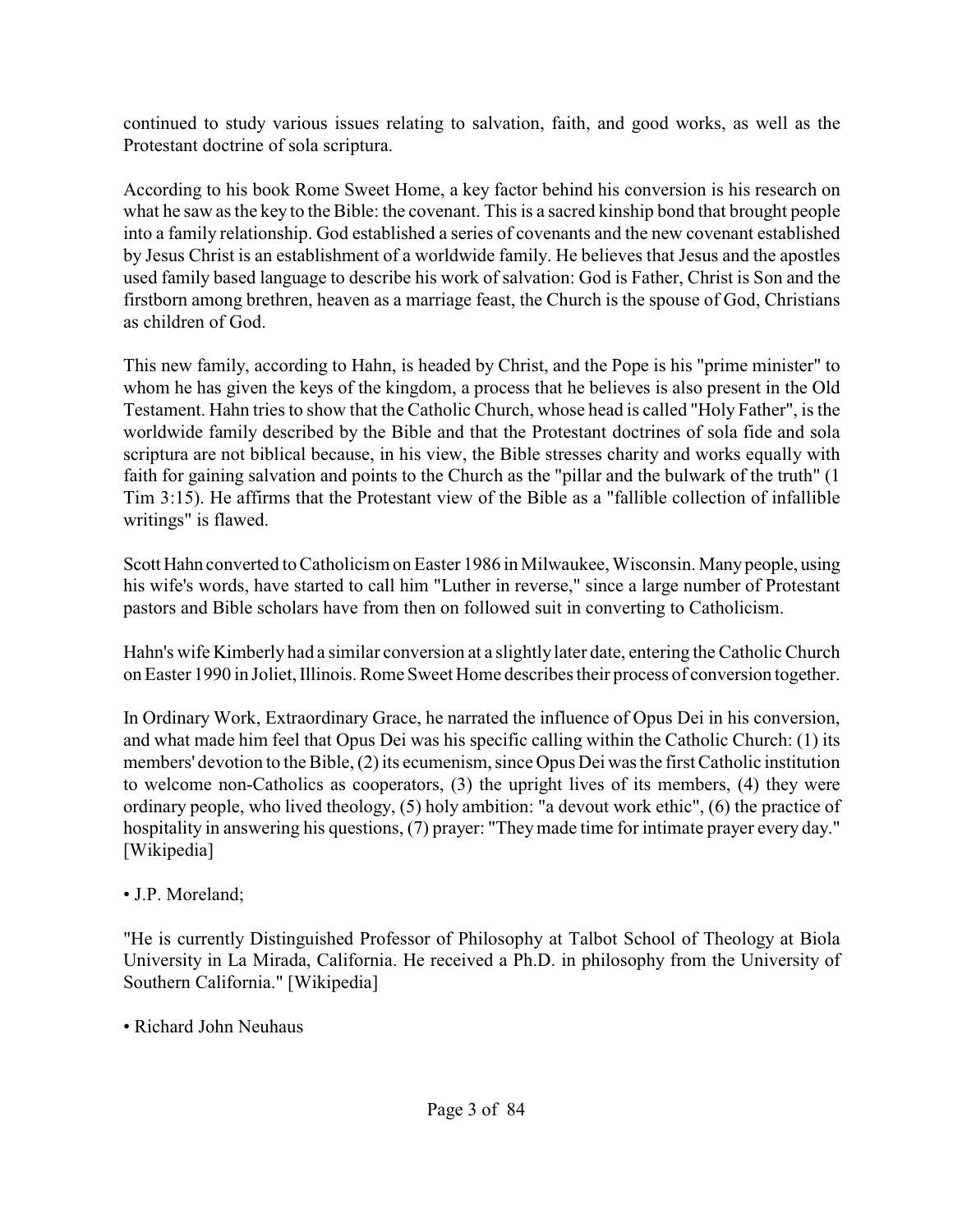"Born in Pembroke, Ontario, Neuhaus was one of eight children, and his father was a Lutheran minister. Although he never graduated from high school, he was ordained a Lutheran minister around 1960, later serving as pastor of St. John the Evangelist Church, a predominantly black and Hispanic congregation in Williamsburg, Brooklyn. He was active in the Lutheran "Evangelical Catholic" movement and spent time at Saint Augustine's House, the Benedictine-Lutheran Monastery, in Oxford, Michigan. He was active in liberal politics until Roe v. Wade was handed down. He is the originator of "Neuhaus's Law", which states that "Where orthodoxy is optional, orthodoxy will sooner or later be proscribed".

In 1984, Neuhaus established the Center for Religion and Society as part of the Rockford Institute, which also publishes Chronicles. He and the center were "forcibly evicted" from the Institute in 1989 under disputed circumstances. Neuhaus wrote in 2003 that:

"I became increasingly uneasy with what was understandably viewed as the racist and anti-Semitic tones of Chronicles under the direction of [Thomas] Fleming, its then new editor. I was preparing to break the connection with Rockford and go independent when one rainy Friday morning Rockford executives showed up, fired the entire staff, put us out on the street, and changed the office locks. We could have done without the melodrama, but every May 5 we have a gala staff luncheon to celebrate the occasion."

In 1990, Neuhaus founded First Things, a journal published by the Institute on Religion and Public Life, as an ecumenical journal "whose purpose is to advance a religiously informed public philosophy for the ordering of society."

Neuhaus belonged to and was ordained in the Lutheran Church-Missouri Synod, the conservative wing of American Lutheranism. He subsequently joined the Evangelical Lutheran Church in America, before being received into the Roman Catholic Church on September 8, 1990. A year later, he was ordained a priest by John Cardinal O'Connor. He was a commentator for the Catholic television network EWTN during the funeral of Pope John Paul II and the election of Pope Benedict XVI.

He promoted ecumenical dialogue and social conservatism. Along with Charles Colson, he edited Evangelicals and Catholics Together: Toward a Common Mission. This ecumenical manifesto sparked much debate; some Catholics and evangelicals claimed that Neuhaus and Colson had compromised major doctrines to promote a neoconservative agenda and unfairly demanded that both branches of Christianity stop trying to convert the other's members.

Neuhaus expressed a strong hope in universal salvation, but stopped short of teaching it as a doctrine, emphasizing it as a hope, not a belief. "In sum: we do not know; only God knows; but we may hope." He wrote:

that absolutely no one is beyond the reach of God's love in Christ. All are found, and therefore are not lost. That some may choose not to accept the gift of being found is quite another matter.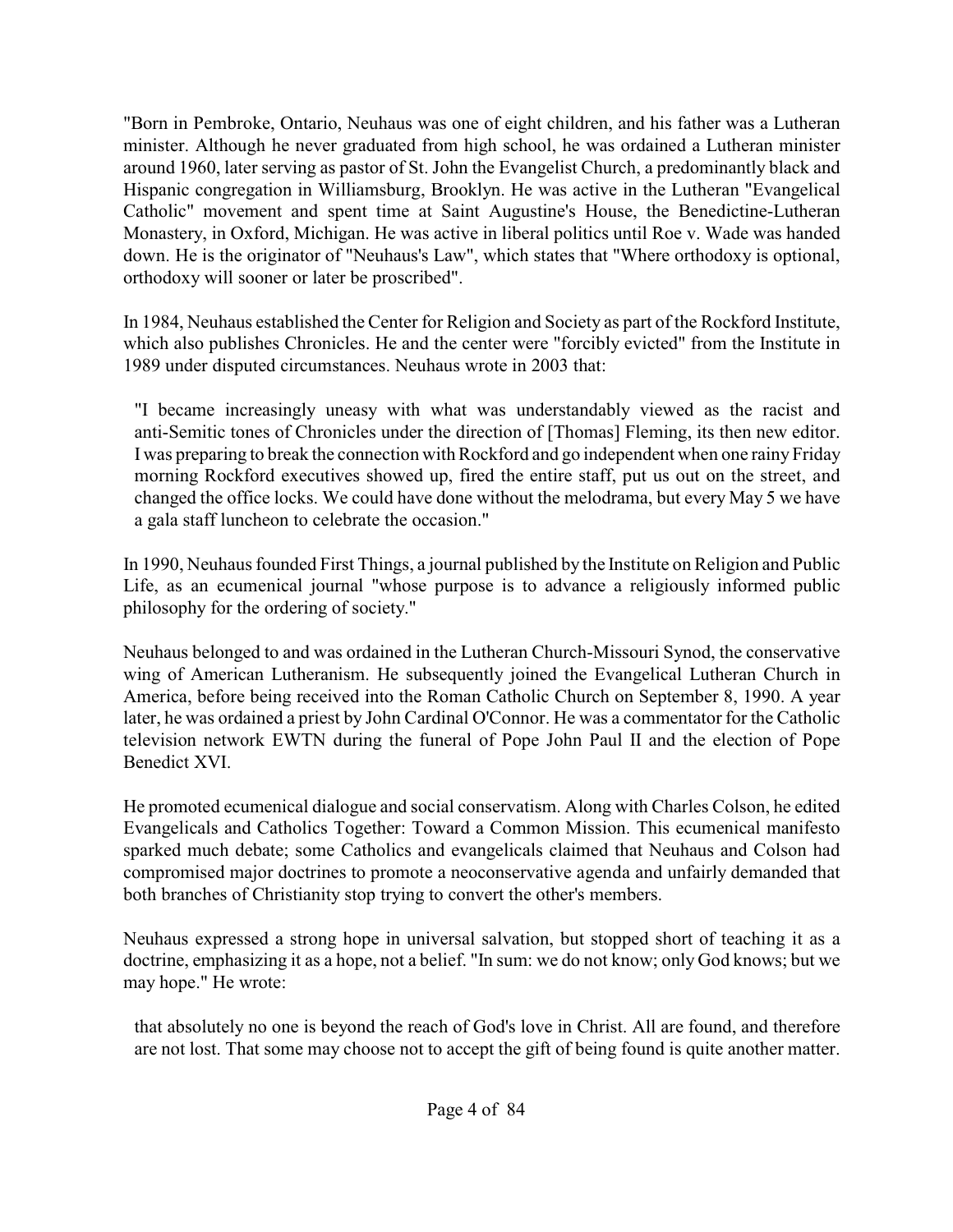We pray and hope that all will accept the gift of salvation that is most surely available to all. At least for Catholics, the teaching is definitive: God denies no one the grace necessary for salvation.

Similar to Cormac Cardinal Murphy-O'Connor Neuhaus said that it cannot be known if hell is populated by anyone.

A close, yet unofficial, advisor of President George W. Bush, Neuhaus advised Bush, who called him "Father Richard", on a range of religious and ethical matters, including abortion, stem-cell research, cloning, and the defense of marriage amendment. In 2005, Neuhaus was named one of the "25 Most Influential Evangelicals in America" by Time Magazine.

Neuhaus died from complications of cancer in New York, on January 8, 2009, aged 72. [Wikipedia]

• Ralph C. Wood (Baylor)

"Ralph C. Wood, University Professor of Theology and Literature at Baylor University in Waco, Texas, holds B.A. and M.A. degrees from Texas A&M University-Commerce, as well as M.A. and Ph.D. degrees from the University of Chicago. From 1971-97 he taught on the faculty of Wake Forest University, in Winston-Salem, North Carolina, where he was the John Allen Easley Professor of Religion. At Baylor, he teaches in both the Great Texts program and the Department of Religion. He serves as an editor-at-large for the Christian Century and as a member of the editorial board of the Flannery O'Connor Review.

His major book, first published in 1988 and still in print from the University of Notre Dame Press, is entitled The Comedy of Redemption: Christian Faith and Comic Vision in Four American Novelists (Flannery O'Connor, Walker Percy, John Updike, and Peter De Vries). He is also the author of Contending for the Faith: The Church's Engagement with Culture (Baylor, 2003); The Gospel According to Tolkien: Visions of the Kingdom in Middle-earth (Westminster John Knox, 2004); and Flannery O'Connor and the Christ-Haunted South (Eerdmans, 2004)." [From his own website: http://homepages.baylor.edu/ralph\_wood/biography]

*TAB: There seems to be a common thread in that there is even in the Evangelicals who endorse the book are sympathetic to Romanism, ecumenical, concerned with social issues, and specialize in areas other than theology or biblical exegesis.*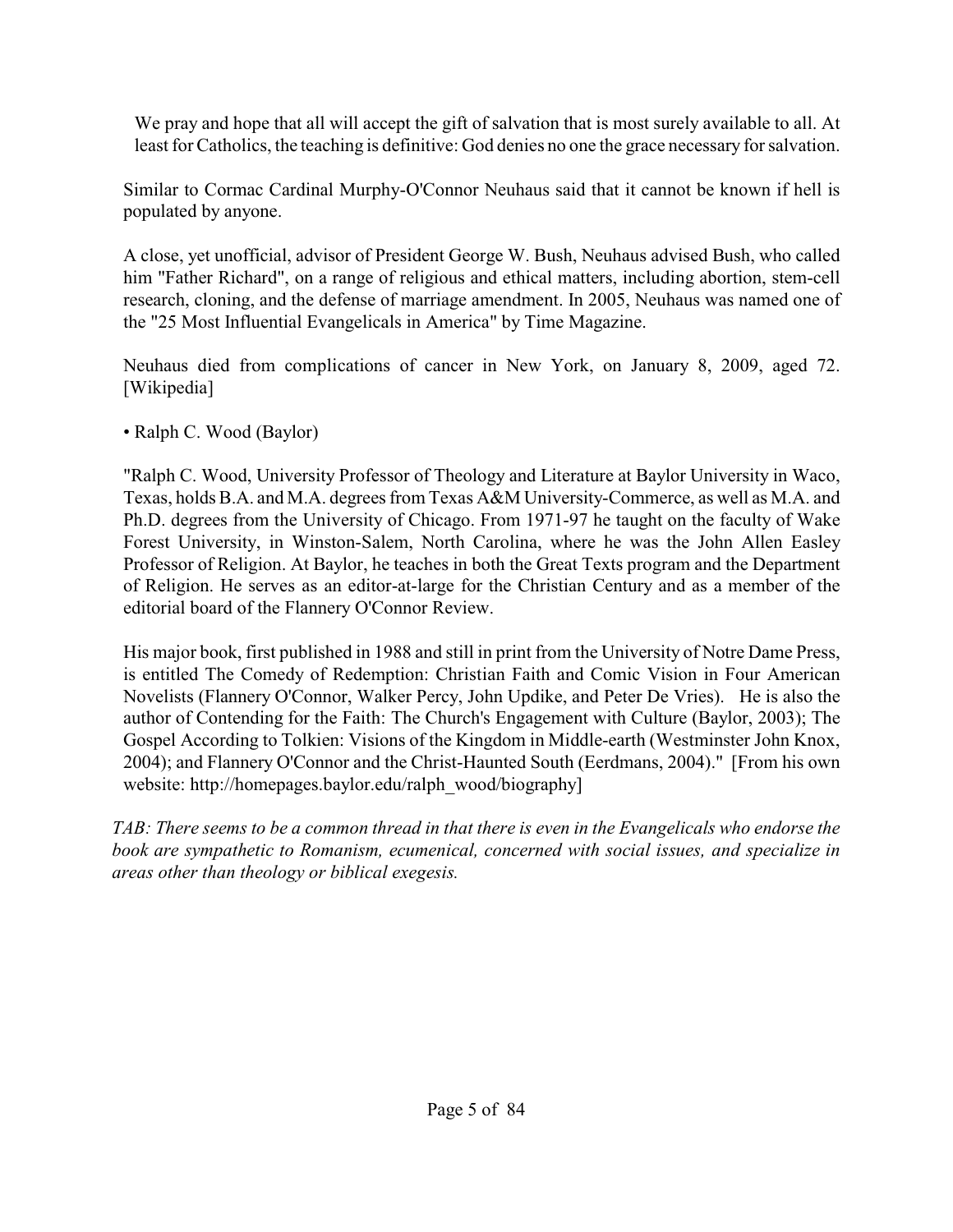#### **Introduction**

#### **[i] Beckwith's First Paragraph is Telling:**

"It's difficult to explain why one moves from one Christian tradition to another. It is like trying to give an account to your friends why you chose to pursue marriage to this woman rather than another, though both may have a variety of qualities that you found attractive." [11]

*TAB: Place this under the category of "choosing my religion." It is interesting that Francis Beckwith talks about his shift in terms of moving "from one Christian tradition to another," as if this were a horizontal theological move akin to a transfer of membership from Presbyterianism to Credo-Baptism, or Wesleyanism to Calvinism.* 

*The paragraph also sets the reader up for the free-will theism that prevails throughout Beckwith's "journey." This is a matter of Beckwith choosing his religion for factors that are difficult for him to explain. While he would certainly claim that he followed God's leading, it was he who made a free decision to rejoin Rome.*

*Tellingly, he does confess toward the end of the book that his decision was:*

*". . . as much to do with a yearning for a deeper spiritual life as it did with theological reasoning."* [129]

### **[ii] His Personal Experience**

Beckwith then claims that his personal experience will:

"appear inadequate for anyone who is convinced [he] is wrong" and conversely confirm in the minds of "many devout Catholics" that the "supernatural power of the grace [he] received at baptism and confirmation as a youngster drew him back to Mother Church . . ." [11-12]

*TAB: How do you argue against "experience?" Of course, the account of his journey, or his experience, will be inadequate for those who disagree! But on what basis? Should this matter be judged on the basis of subjective experience? Of course not! It's not a question of judging the validity of Beckwith's experiences that compelled him to revert to Rome. He can do as he pleases and what he does is what he did. But can we judge the validity of his claims, not to subjectivity, but to objective reasons why he believes Rome to be the true church? That we can do.*

*As a side note, I know of no theological position that Rome holds that would suggest that grace conferred at baptism/confirmation will supernaturally work to correct those who later stray. Rome, with her semi-Pelagianism, has no doctrine of perseverance in that sense.*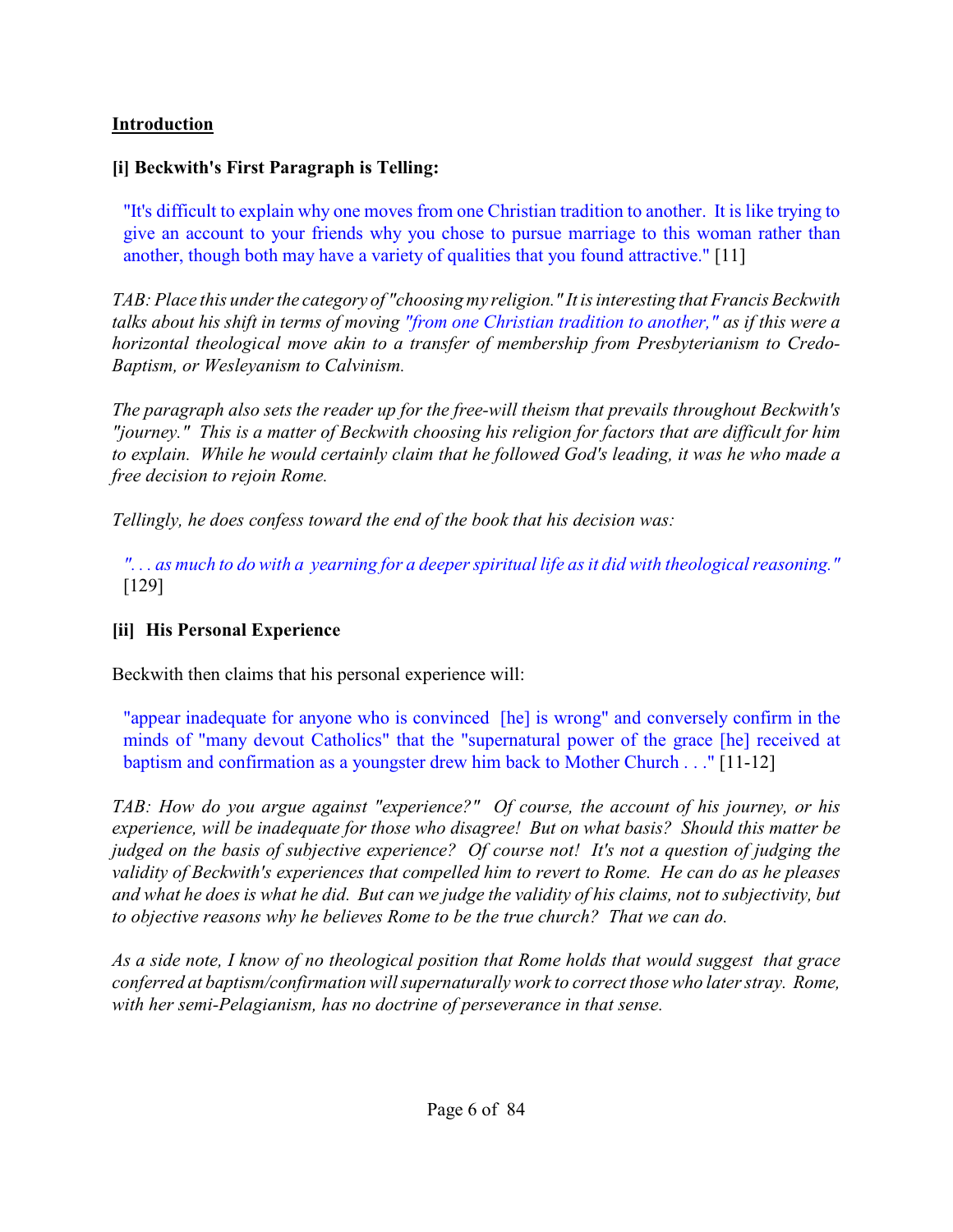*But the fact is, Beckwith's apostasy to Rome has served as a huge trophy for Roman Catholic apologists and defenders. How much of a bigger fish could you catch that a man who is considered a Protestant scholar and who is the president of the Evangelical Theological Society, a group of 4500 biblical scholars including some of the very best? At least on the surface, this was a huge promotion for Rome and Pope Benedict ought to give Beckwith a plenary indulgence for doing what a million dollars in paid advertising could not accomplish.*

*But it is also noteworthy that while Beckwith calls himself a former Protestant, the evidence appears to be that he always remained in sympathy with Rome. He also possessed no formal education in theology or biblical exegesis. He was and is a philosopher and his training/degrees have been in non-theological schools.*

### **[iii] 1 Peter 3:15?**

Regardless, Beckwith cites 1 Peter 3:15 in stating that he has a responsibility to "give an explanation to anyone who asks you for a reason for your hope - thus the reason for the book.

### **[iv] Temptations He Hopes His Catholic and Protestant Readers Will Avoid**

### **[a] His Catholic Readers Will Avoid Temptations Toward Triumphalism**

Beckwith states that he believes "that Catholicism is in fact true in all its dogmatic theology, including is views of scripture, ethics, church authority, ecumenical councils, etc." [12]

He then criticizes the early post-Vatican II American church for its failure to "adequately catechize their young people with a clear and defensible presentation of the Catholic faith."

*TAB: I'm seeing again and again the tendency of Beckwith to focus on external propositions, in this case 'catechism,' as a means toward ethical renewal. In other words, the problem is that we haven't instructed our young people well enough and if we were better educators, and if they learn more about the history and theology of the church, they will be better Christians (as if regeneration comes by accepting certain facts). While facts are important, no one is saved apart from assensus and ficucia.*

### **\* But Beckwith Sees Things Getting Better in America**

He claims that the inspiring pontificates of John Paul II and Benedict XVI have resulted in "a new evangelism in the Catholic Church, especially in the United States" and he lauds the young men who are now entering the priesthood for their being "more serious and theologically orthodox" than those from the late 60s and 1970s.

*TAB: I'm sure that Beckwith has placed his head in the sand on the continued issue of homosexuals and pedophiles in the priesthood, a scandal that is epidemic and has bankrupted some dioceses*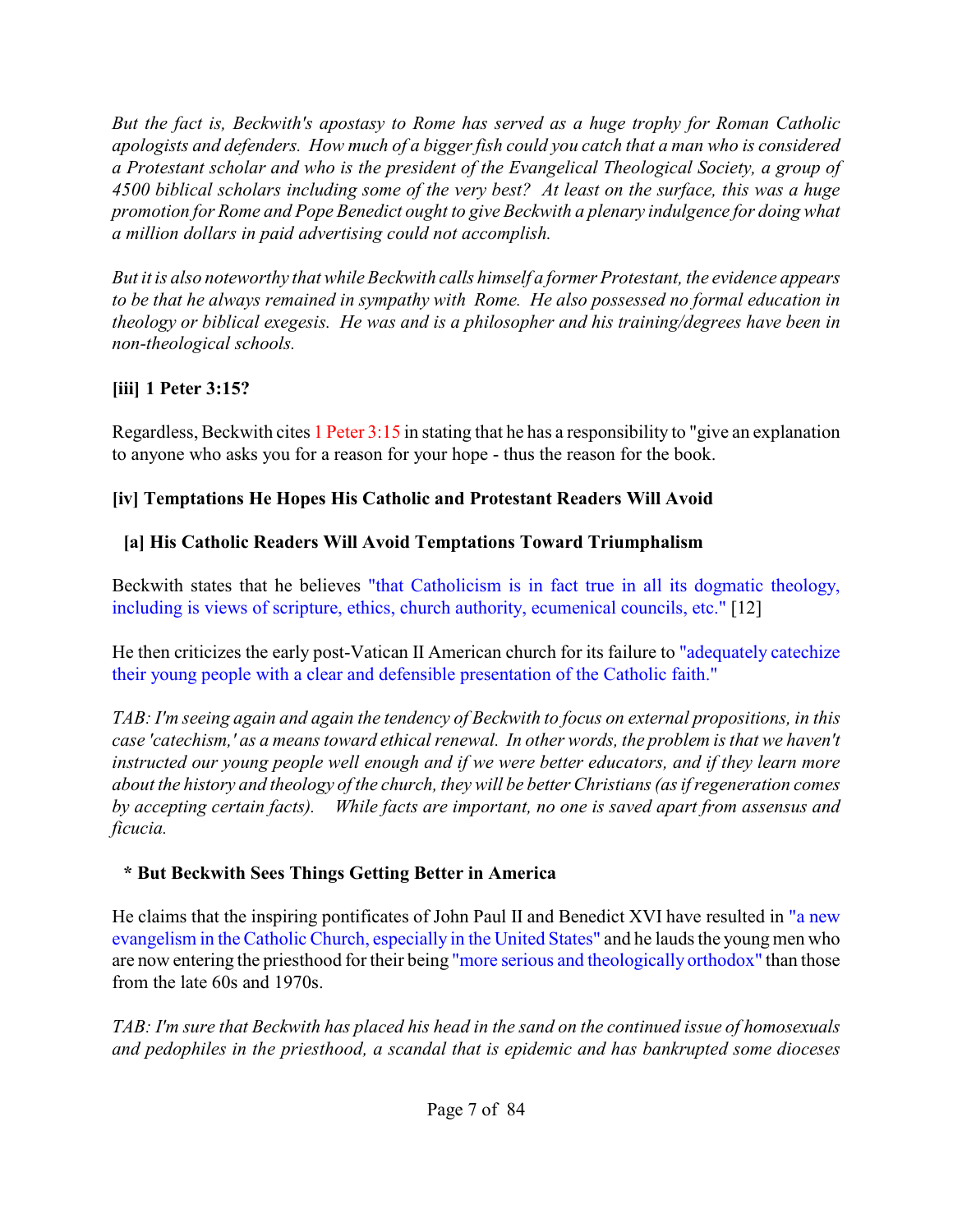*through the lawsuits that have been filed by former victims. I'm sure he also knows that the number of priests has dwindled tremendously and that churches are closing by the hundreds, if not thousands, across America.* 

#### **[b] Protestants May Face a Temptation Not Toward Triumphalism - But Toward Trying to Find "Some Subrational" Reason as to Why He Returned to Rome**

Beckwith cites a May 2007 radio program in which a seminary president discussed his move to Rome with one of the school's theologians. Then one of them states his amazement that someone "with my intelligence could become Catholic" [13]

*TAB: Nowhere are we told that regeneration is grounded in personal intelligence. Quite the contrary, it isn't "the wise . . ." (1 Cor. 1:26-30). There exists the danger within "Christian academia" to give mental assent to the lowest common denominator of Christianity, just be sure to keep it scholarly. I fear that there is a fraternity of scholars who have academic credentials but haven't been born again. Since they are not partakers in the Gospel they are not very worried about defending it, at least not beyond the bounds of Christianity broadly defined in its "various traditions."*

#### **\* Then Beckwith Makes This Statement:**

"But that's a road down which no Evangelical Protestant should go, unless he's willing to hold his own theological tradition and its converts and former members to the same level of scrutiny. After all, for every well-known pastor, scholar, or writer who as a young Catholic was drawn to the love of Jesus he or she found in Evangelical Protestant communities, there is a Protestant scholar, pastor or writer who, after years of study and reflection, was compelled to convert to Catholicism." [13- 14]

*TAB: In Beckwith's case, it wasn't "years of study" but less than six months. This is one of his more ludicrous statements that he makes in the book. What proof does he offer? He footnotes his evidence as:*

"Among those who have taken this trek are the Rt. Rev. Jeffrey N. Steenson (former Episcopalian Bishop of the Rio Grande), theologian Scott Hahn (Franciscan University, Steubenville), former Lutheran pastor Richard John Neuhaus (First Things), theologian R.R. Reno (Creighton University), and philosophers Robert C. Koons (University of Texas, Austin), J. Budziszewski (University of Texas, Austin), Alasdair MacIntyre (University of Notre Dame), and Paul J. Griffiths Duke University)." [footnote 3]

*Earlier, in footnote three, Beckwith cites as those who converted from Roman Catholicism to Evangelicalism:*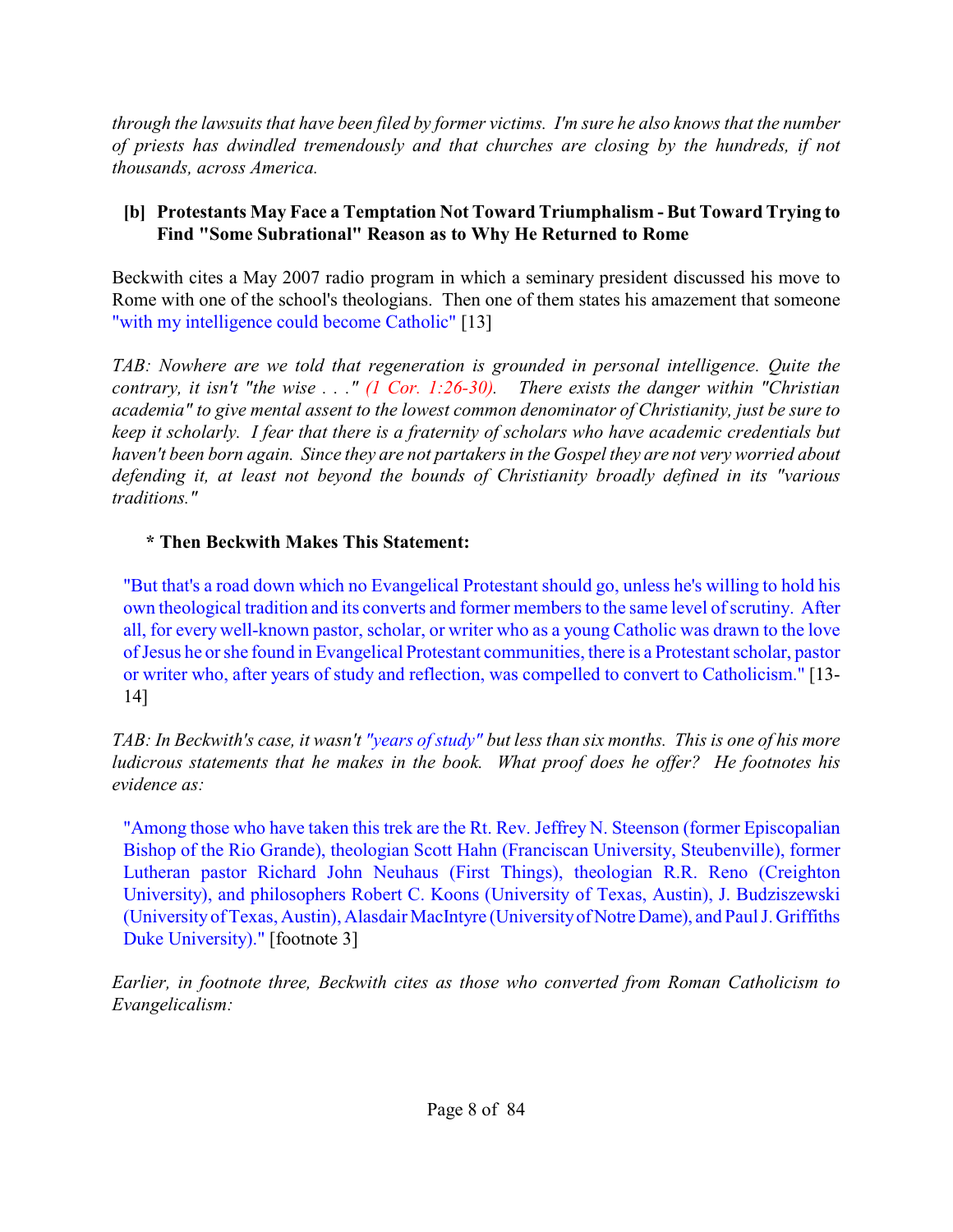". . . mega-church pastor Rick Warren (Saddleback Church), popular apologist Gregory P. Koukl (Stand to Reason), biblical scholar Thomas R. Schreiner (The Southern Baptist Theological Seminary), and theologian David Gusheee (Mercer University). There are many others . . . "

*Arguments like these are a red herring.* 

### **[v] Beckwith Admits That He Must Be Aware of a Third TemptationWarned Against by Paul in Colossians 2:8-9**

"Beware lest any man spoil you through philosophy and vain deceit, after the tradition of men, after the rudiments of the world, and not after Christ" (KJV).

He then states:

"This passage reminds me of how important it is for one to remain true to the Gospel and to be diligent in recognizing the alluring temptation of being impressed by, and for that reason, more easily deceived by, one's own philosophical speculations and professional accomplishments." [15]

*TAB: But nowhere does Beckwith give us a glimpse into what he really believes the Gospel to be! Can one find the "good news" apart from the Roman Catholic Church? As a true Roman Catholic his answer has to be "no."*

### **[vi] Beckwith's Purpose in Writing his Book:**

"What I hope to offer here is an account of a personal journey that focuses on my own internal conversations, or struggle, between *the Protestant theology I embraced* during most of my adult life and what I've come to think of as my Catholic constitution, *which I have to believe had always been there*. Much of this book is a celebration of the Christianity that has shaped my life, intellectually and spiritually, *both in its Protestant and Catholic forms.* I do indeed explain how and why my mind change, but with respect and admiration for the Evangelical Protestants whom the Holy Spirit used to deepen my devotion to Christ, which I carry with gratitude into the Catholic Church." [15-16, emphasis mine]

*TAB: Again, intellectual assent to a theological system, not a conviction as it relates to the Gospel.*

# **[a] Can You Have Your Cake and Eat It Too?**

*TAB: Note that his "Catholic constitution" by his own admission, was likely there all along. The former Catholics I know who clearly have come to embrace the Gospel could never look deep in their hearts and say, "Well, there is still some element of Romanism left in me." No, we who left cannot go back! But Beckwith wants us to be all one happy family:*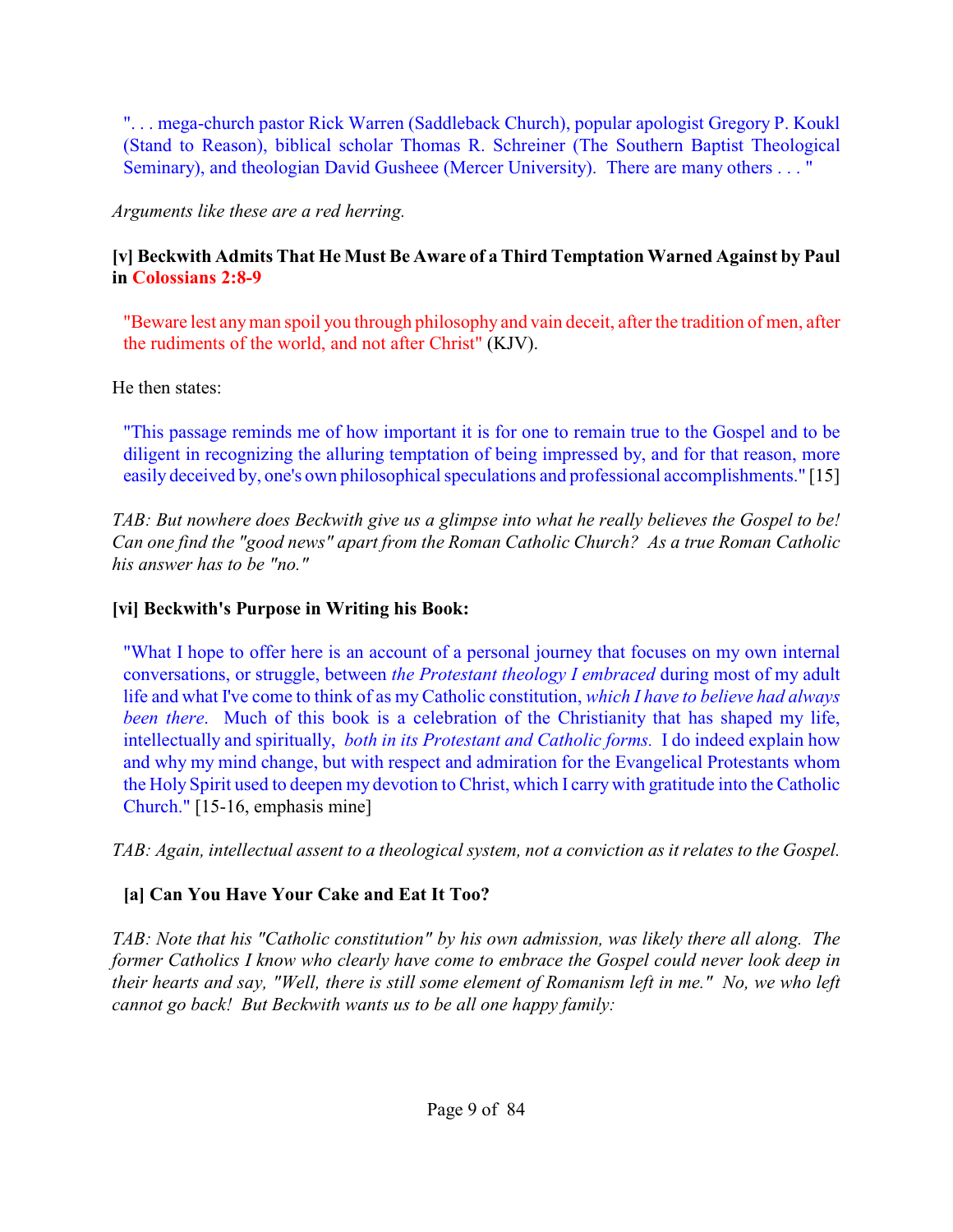*Much of this book is a celebration of the Christianity that has shaped my life, intellectually and spiritually, both in its Protestant and Catholic forms.* 

*So there are forms of Christianity that are Protestant and Roman Catholic? Are there forms of the Gospel that are Protestant and Catholic?*

*Apparently, as Beckwith also states:*

*"It is my hope that this book may effectively . . . communicate to my fellow Christians, both Protestant and Catholic, an understanding of the reasons . . . that culminated in my departure from and eventual return to the Catholic Church." [16]*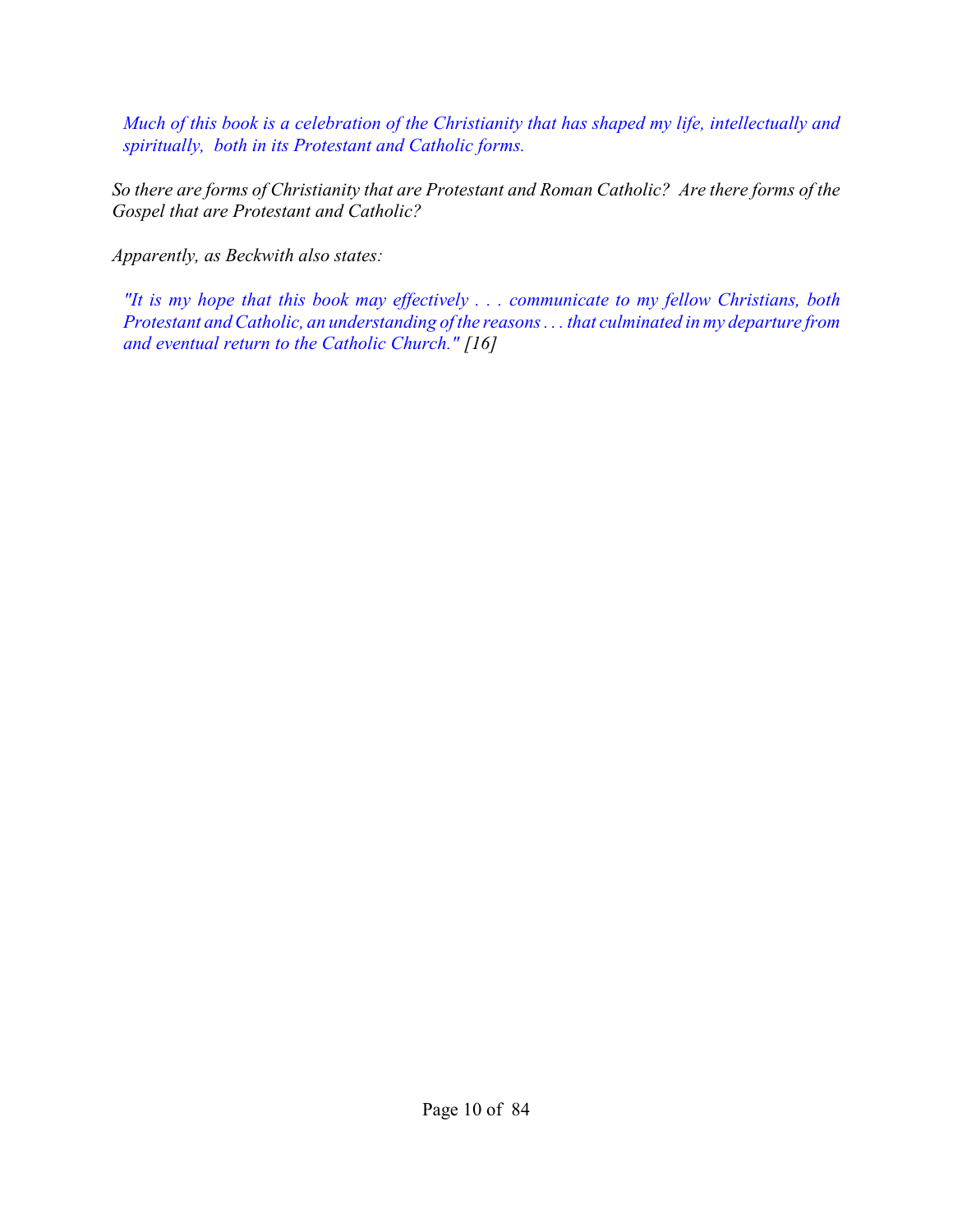#### **I. Confession on the Brazos (page 17)**

Beckwith relates his reconciliation with Rome on a spring TX afternoon. It was on April 28, 2007, when he arrived at St. Jerome's Catholic Church in Waco, TX not far from Baylor University. He goes to confession, his first in over 30 years: "And at the completion of the sacrament I would be in full communion with the Catholic Church." [Page 17].

He writes on page 18:

"Upon entering the confessional, I sat face-to-face with he priest. I said, 'Father, forgive me, for I have sinned. It has been over 30 years since my last confession.' Then I said, 'I'm not sure I can remember all of my sins.' In his thick, East Indian accent, he replied, 'That is all right. God knows them all.' I responded, 'I was afraid of that.' The priest then heard my confession and granted me absolution. I found my way to the main sanctuary, where I did my penance, which consisted of one 'Our Father' and one 'Hail Mary.' [18]

He relates his dilemma regarding his position as president of ETS and how he originally planed to wait until his term as ETS president ended in November, 2007. He adds:

"I wanted to make sure that my return to the Catholic church brought as little attention to ETS as possible." [18]

*TAB: Makes me wonder, then, why he permitted the publisher to place on the front cover, in large letters, "Why the President of the Evangelical Theological Society Left his Post and Returned to the Catholic church."*

But other friends told him to go ahead and announce his decision as waiting might "play to prejudices that some Protestants have about 'secretive Jesuit conspiracies' and the like" [19]

*TAB: We all know that there are Jesuit conspiracy theorists lurking everywhere who are waiting for a reason to jump on this issue. By not waiting Beckwith foiled their plans. Right!*

### **A. Prayerful Confirmation (19)**

1. Beckwith claims that he received his answer on what to do after visiting his parents in Washington DC:

His cell phone rang and it was his 16 year old nephew who asked if Beckwith would be his sponsor when he received the sacrament of Confirmation.

Beckwith states that several months earlier he had written a letter explaining the importance of his nephew affirming his Christian baptism at his confirmation. The letter was dated March 6, 2007: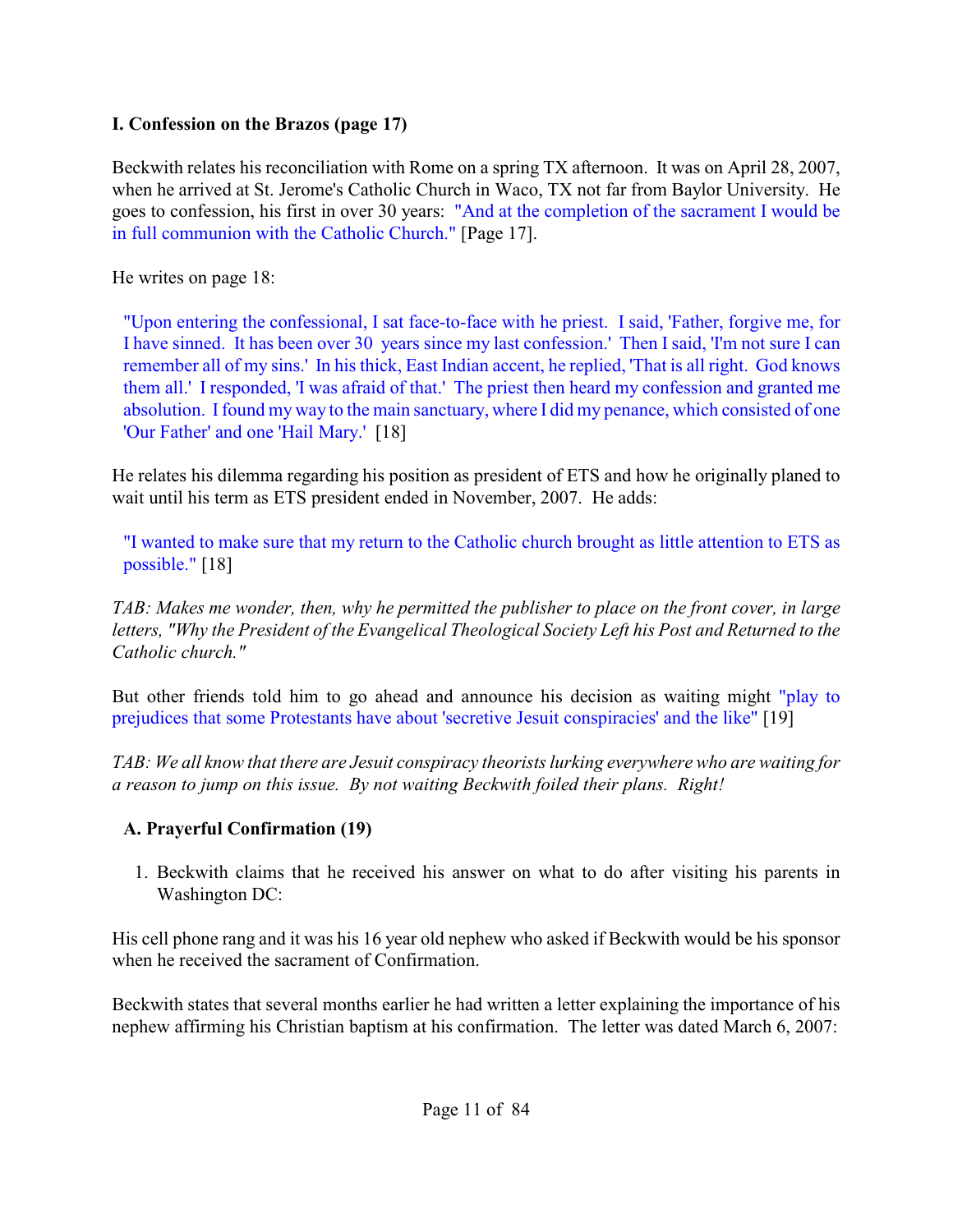"I'm writing to offer you my encouragement as you partake in the sacrament of confirmation. I am sure you were taught much in your catechism about the meaning of confirmation and its significance in affirming in public your commitment to the Gospel of Jesus Christ and your desire to be one of our Lord's followers. . . . . I want to focus in this letter of encouragement on the spiritual and intellectual tradition in which you find yourself. It is a tradition that includes some of the wisest, smartest, holiest, and influential minds in the history of humanity. To quote the author of Hebrews, 'we are surrounded by so great a cloud of witnesses . . .' (Heb. 12:1).

Let us begin at the beginning. Jesus of Nazareth is the smartest and wisest man who ever lived. No one can compare with his insights, his deft combination of love, tenderness, tough-mindedness, and mercy. His life and his ideas reshaped the ancient world and changed the trajectory of history itself. You are one of his followers. What an amazing privilege.

Either Jesus was who he said he was--the Son of God--or he was a liar, or he was a lunatic [as C.S. Lewis once put it]. These are the only options. Yet, the picture of Jesus that we receive is one of a psychologically balanced individual who had incredible wisdom concerning our duties to others and our relationship to God. He was willing to die, which means he believed himself to be who he said he was. . . . A lair may do many things, but he does not march to his death for what he knows to be false. Thus, Jesus was either a lunatic--he sincerely believed himself to be the Son of God even though he was not--or he was Lord--he sincerely believed himself to be the Son of God because he was the Son of God. As the Cambridge scholar C.S. Lewis has pointed out, many people believe that Jesus was a great moral teacher. But if he was, it is unlikely that he was a lunatic. Great moral teachers are typically balanced, mature people possessing intestinal fortitude and personal integrity. Do you think the picture of Jesus we get from history and the New Testament is that of a lunatic, a David Koresh or Osama Bin Laden, bent on a single idea that is self-defeating? It does not seem that way to me. It seems to me that Jesus was neither a liar nor a lunatic. But that means that he was Lord. These are the only options. Know that you confess Jesus as Lord. But it's always good to remind ourselves about Jesus and why he stands out in history and why we measure history by his birth.

There are certain core-facts about Jesus' death that virtually all scholars agree on: 1) Jesus died by crucifixion; 2) His tomb was found empty three days later; 3) His followers (the apostles and other disciples) believed that they had had experiences with Christ after his death; 4) His followers were willing to suffer death for their belief that they had met the risen Christ. These facts, which are not even disputed by most unbelieving scholars, are difficult to account for apart from Jesus actually rising from the dead.

Although it is common for those who doubt the resurrection to say that the early church made up the story, this theory fails to account for the church itself (not to mention having no evidence in its favor). That is, Jesus' resurrection makes sense as the cause of the early church, a body of believers who personally knew Jesus and would have recanted their belief if they knew that the resurrection was a fabrication. But not one of Jesus' early disciples who believed that they had met Jesus after the resurrection ever recanted. In fact, many of them (including 11 of the 12 apostles) suffered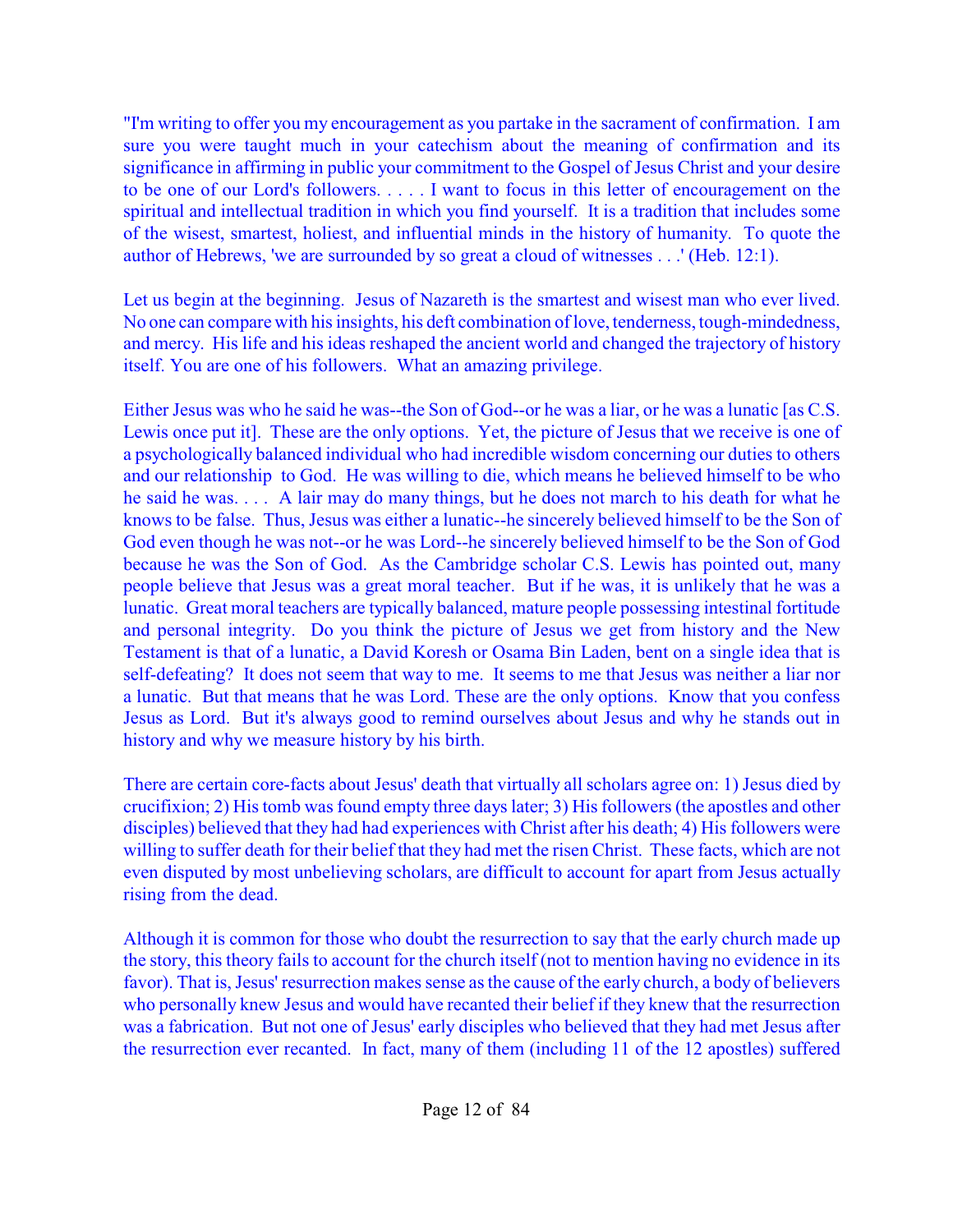horrible torture and death for their beliefs, something that does not make sense if they had made up the whole thing. Granted, people die for false beliefs. But rarely if ever does anyone die for a belief they know is false. These are some of the earliest witnesses that form the cloud that surrounds us.

Under the leadership of St. Peter and St. Paul, the church grew from a small band of believers to an international phenomenon that through its message slowly but eventually dismantled the spiritual infrastructure of the greatest empire the world had ever known, the Roman Empire. As the church moved through history, it began to reflect on its own theology and produce some of the clearest creeds ever penned, such as the Apostle's Creed and the Nicene Creed. But that is not all. The church's finest minds were willing to wrestle with and respond to the non-Christian challenges oftheir day, to follow St. Paul's instruction to take 'everythought captive to the obedience of Christ' (2 Cor. 10:5). Throughout church history, and even to this present day, gifted Christians became well versed in their philosophy, literature, sciences, and arts of their day. For they believed, as we all should believe, that all truth is God's truth, that the Christian worldview illuminates our understanding of the world and the order and nature of things. The enormity of Christian influence in the shaping of Western civilization boggles the mind. Ideas about human nature, economics, the sciences, the arts, ethics, architecture, music, mathematics, and politics flourished. under the direction of Christian intellectuals and leaders. According to my Baylor colleague, Professor Rodney Stark [in his book For The Glory of God / Princeton University Press, 2002], without Christianity's understanding of God and nature, much of what we take for granted today--including our legal system, our understanding of truth, and the success of the sciences--would have never come to be.

*TAB: Yet much of the progress in the arts, sciences, and education that we see today came as a result of the Reformation. Rome impeded progress in education and science. Galileo anyone?*

You, indeed we, stand on the shoulders of predecessors whose beliefs about God, man, and nature- derived explicitly from their Christian faith--furnished the cultural infrastructure that gave rise to the knowledge, wealth, and liberties that make it possible for us today to freely worship God and to study his world.

The Lord has given you many gifts. Use them wisely. But do not ever forget that you now stand with that great cloud of witnesses." [19-22]

*TAB: One remarkable thing about Beckwith's letter to his nephew is the lack of any reference to regeneration or the Gospel. Much about evidential apologetics, the church's contributions to history, and the Person of Christ. But what about His work?* 

Beckwith concludes:

"But in order for me to be his confirmation sponsor I would have to be in full communion with the Catholic Church. Because I had received the sacraments of Baptism, Communion, and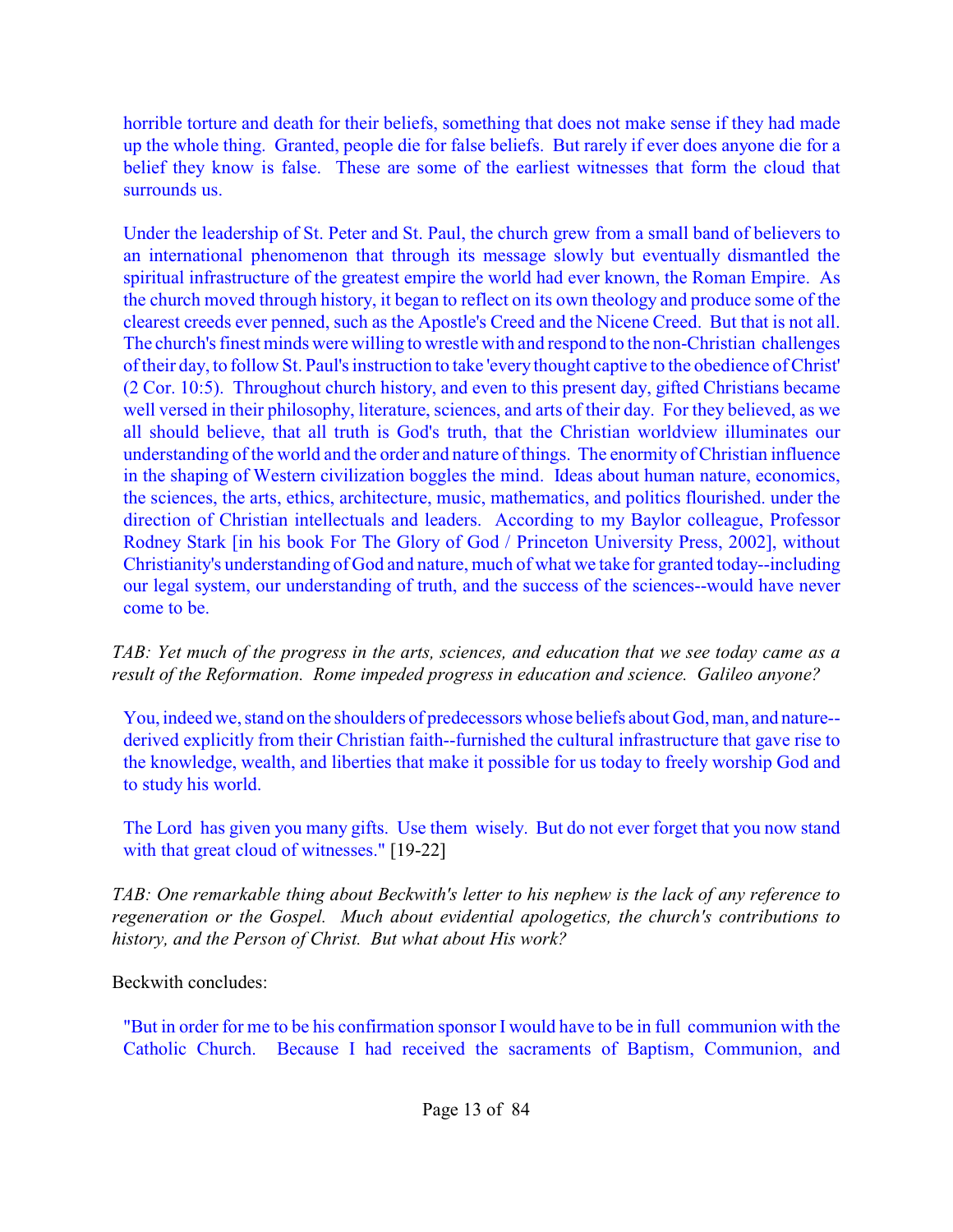Confirmation all before the age of fourteen, I needed only to go to confession, request forgiveness for my sins, ask to be received back into the Church, and receive absolution. And that is what I did on that spring day in Texas, April 28, 2007. The next day I was publically received back into the Catholic Church at the 11:00 a.m. Mass at St. Joseph's Catholic Church in Bellmead, Texas. My wife, standing beside me, was accepted as a candidate for full communion. She was received into the Church on August 18, 2007, at the culmination of her catechesis." [22]

### **B. My Christian Vocation (22)**

1. Another Glimpse into Beckwith's Ecumenicism:

"Prior to my return to the Church, virtually all of my professional work in Christian philosophy and apologetics, as well as in legal, political, and moral philosophy, has focused on questions and issues of concern *to all Christians, regardless of theological or ecclesiastical tradition.* For example, long before I had thought about returning to the Catholic Church, I had written about and defended the Catholic Church's positions on abortion, natural theologyand natural moral law--*positions held by many other non-Catholic Christians as well.*" [22-23, emphasis mine]

# 2. Beckwith's Worldview Defended

He worked as co-editor of the book (with J.P. Moreland and William Lane Craig) entitled, *To Everyone an Answer: A Case for the Christian Worldview.* He also co-authored the introduction which includes the following definition of the Christian worldview:

"What do we mean when we say that Christianity is a *worldview?* What we mean is that the Christian faith is a philosophical tapestry of interdependent ideas, principles, and metaphysical claims that are derived from the Hebrew-Christian Scriptures as well as the creeds, theologies, communities, ethical norms, and institutions that have flourished under the authority of these writings. These beliefs are not mere utterances of private religious devotion, but are propositions whose proponents claim accurately instruct us on the nature of the universe, human persons, our relationship with God, human communities, and the moral life. The following is a summary of some of these beliefs.

First, there exists an eternally self-existing moral agent named God, who created the universe ex nihilo. The universe is completely and absolutely contingent upon God for its beginning as well as its continued existence. He is, among other things, personal, omnipotent, omniscient, omnipresent, perfectly good, necessary, and infinitely wise. . . .

Second, God create human beings in his image. A human being is not merely a collection of physical parts but has an underlying unity or soul. A human being's life is sacred from the moment that human being comes into existence; the value of a human being is not something acquired when he or she reaches a certain level of physical complexity, as many secular thinkers maintain. Because human beings are moral agents, they have the capacity to make decisions and judgments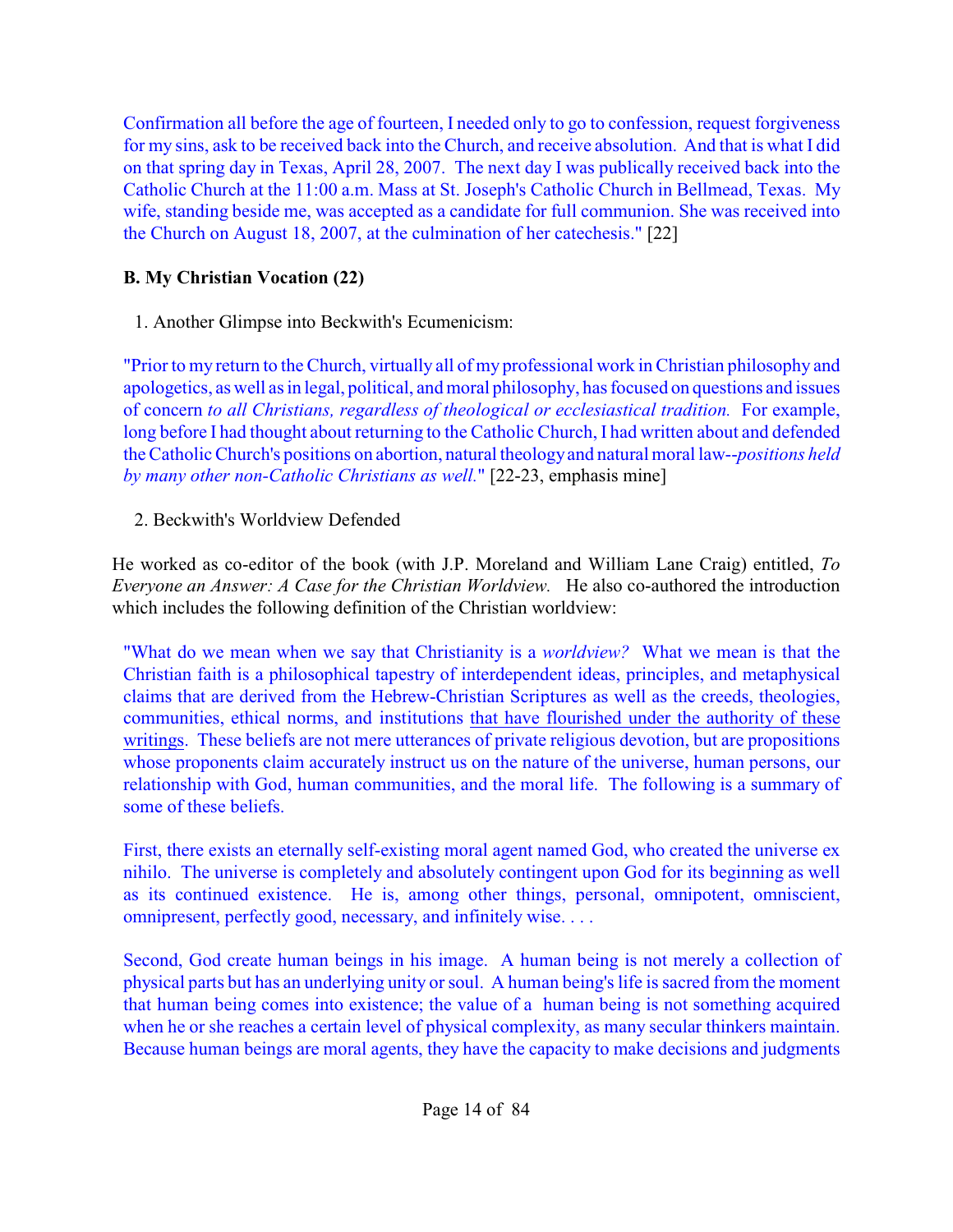within the larger framework of family and community. Thus, for the Christian worldview, marriage, government, and church are not merely social constructions that can be shaped in any way consistent with some utopian vision of justice, but rather, are natural institutions in which and by which human beings ought to learn what is good, true and beautiful. . . .

Third, God reveals himself both in special revelation (2 Tim. 3:14-17), the Bible, as well as general revelation. Concerning the former, if the Bible is truly God's word then it must be inerrant, for God himself is perfect (Mark 10:18; Heb. 6:18), and it follows logically that his Word must be as well. The Bible provides us with (1) an account of humanity's genesis and fall, (2) a history of God chosen people, (3) the institution of the law of Moses and its inadequacy to redeem, (4) prophecy, prayer, wisdom and poetry, and (5) the good news and story of the first coming of the Messiah and the establishing of his church on earth.

The latter is the cornerstone of Christian faith. According to the Bible, human beings have violated the moral law of God and need to be made right with Him. That is, human beings are in need of salvation but are powerless to achieve this on their own. This is why God become a human being in Jesus of Nazareth so that he may pay the sacrifice necessary to atone for our sins, his own death on the cross. Christians believe that Jesus rose bodily from the grave three days after his death and 40 days later ascended into heaven. Shortly after that Jesus's apostles and disciples established His church, a body of believers that continues to grow to this very day. . . .

According to scripture, God has not left himself without a witness among the unbelievers (Acts 14:17). This is called general revelation, since it is something that all people have the capacity to access through observation, reason, and reflection apart from the Bible." [23-25, emphasis mine]

Beckwith adds this because:

"At the time I published the above in 2004, I was a firmly committed Evangelical Protestant. Yet, there is nothing in these paragraphs that I do not believe as a Catholic. This is why it does not seem peculiar to me to think of myself as both Evangelical and Catholic, though I am fully aware that some have and will continue to dispute this self-understanding." [25]

*TAB: Beckwith has placed himself in a logical conundrum. There is little in the above statement defining a Christian worldview with which anyone within even the broadest scope of Christianity, as the world would define it, would disagree (save his implied natural theology/Thomism). This is because not only does he not touch upon the foundational reality of who God is in His Triunity (although I'm certain he presupposes it), he does not touch on how a sinner is to appropriate the "salvation [they] are powerless to achieve . . . on their own." The "Gospel" is practically absent here, as is the subject of epistemology.* 

*Compare the simplicity of John 1:1-18 and Acts 16:30-31, Romans 5:1 ff., passages which Beckwith would have a difficult time reconciling with the "gospel according to Rome," not to mention the impossibility of assurance that is built into Rome's soteriological framework.*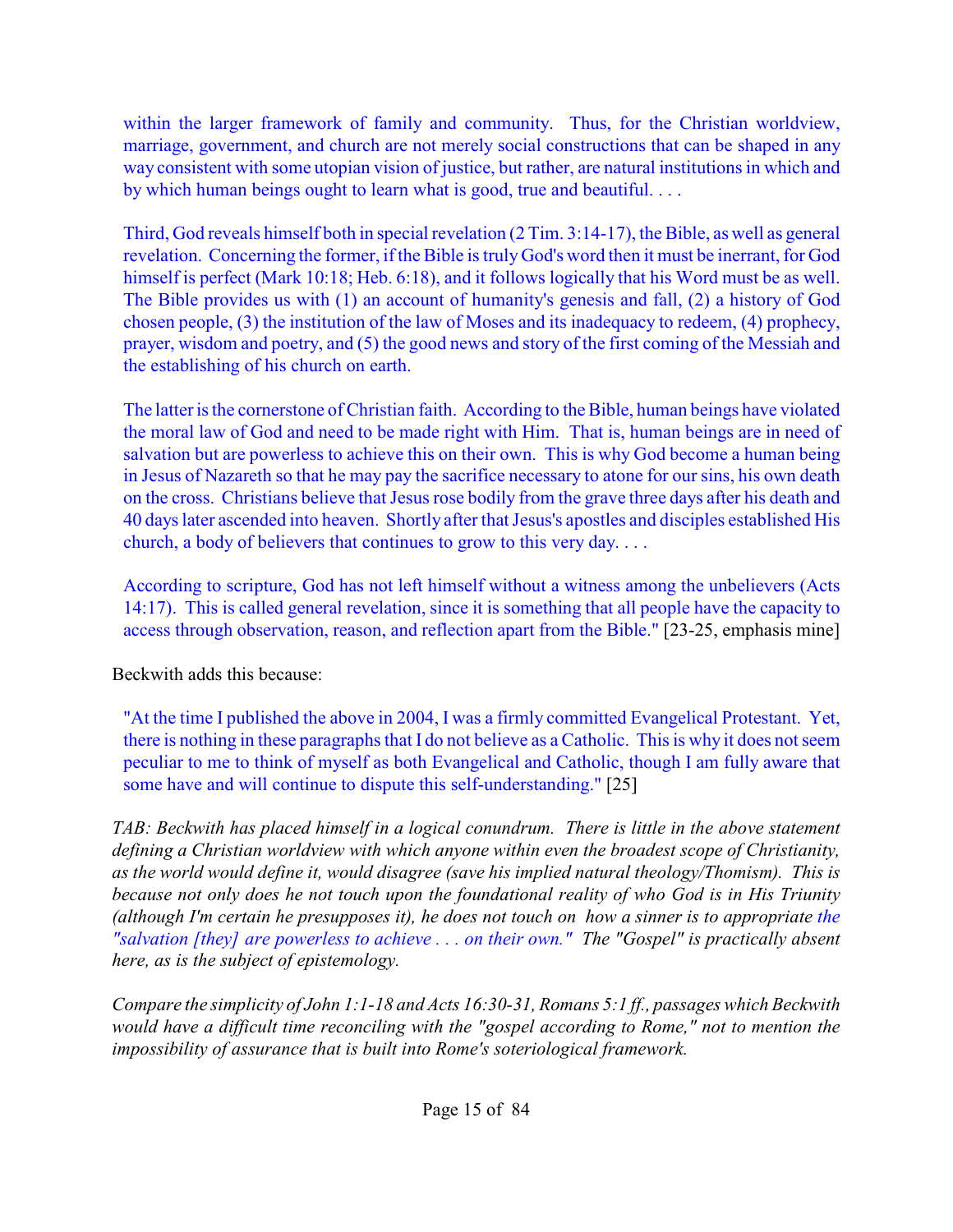#### 3. The Church's Formulation of Doctrine and Scripture

"This Church plays an integral part in the formation and fixation of Christian doctrine and scripture as well as our understanding of how the Christian faith illuminates and enhances our knowledge of every aspect of life including the academic disciplines." [25]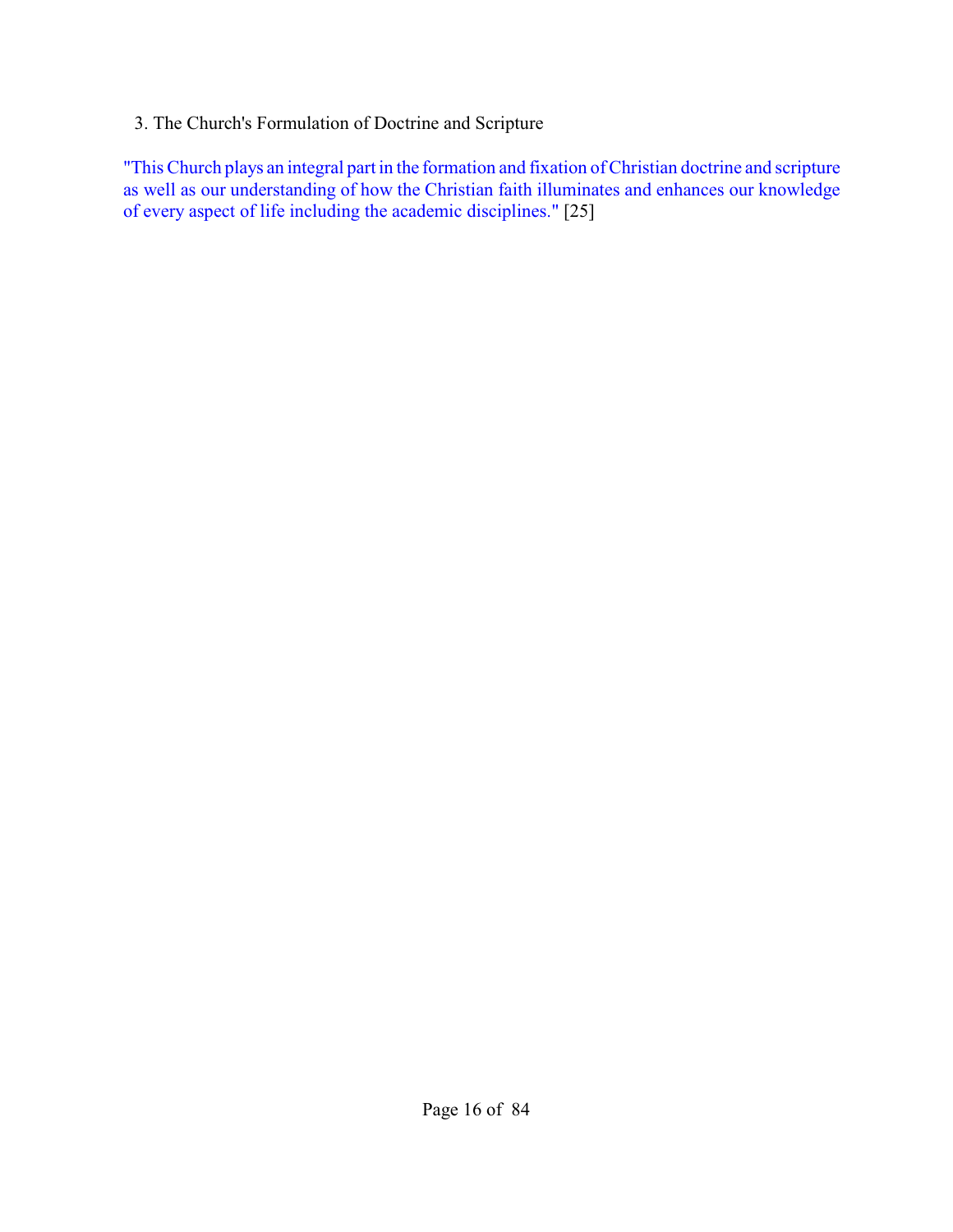### **II. Viva Las Vegas (page 27)**

Beckwith begins by saying that he was born in Brooklyn, NY in 1960 to an Italian-American Roman Catholic mother and a father of English descent, an Episcopalian with Roman Catholic roots. His other was one of the 1000s of Italian-Catholic immigrants that passed through Ellis Island in the late 19th c.

### **A. What Happens in Vegas . . . (27)**

1. Las Vegas

The Beckwith family moved to Las Vegas in 1967 where his dad worked as an accountant and internal auditor for a number of hotels (including The Dunes, Caesar's Palace, The Stardust).

They initially moved so that his father could be an accountant for his uncle's business which was a Chinese restaurant and a bar. The uncle was Beckwith's Uncle Fiore "Jimmy" Casella, who died of a drug overdose in 1976.

### a. Beckwith's Aunt Becomes a Christian

"Needless to say, my Uncle Fiore was not a practicing Catholic or Christian of any sort. However, his wife, my Aunt Doris, became a committed Christian a few years before her husband's 1976 death, though she never returned to the Catholic Church of her Baptism. Several of their children have had born-again experiences." [28]

His cousins follow suit including one who became a Pentecostal pastor for a sort time in the 1980s. Beckwith talks about how this particular cousin had remarkable transformation from being a pimp and drug user to an outspoken Christian and how he had come to faith at a Christian concert in 1979. It was at that concert that it was announced that Bob Dylan had made a profession of faith in Christ.

2. A Bob Dylan Concert in 1979

It was in 1979 that Beckwith went to a Dylan concert in San Francisco. There Dylan only did songs from his Christian album, "Slow Train Coming." According to Beckwith the audience was half-pot smoking heads and half Christians and when Dylan finished up without doing any of his classics, the latter group began to boo and swear at him, while others left in disgust demanding their money back.

But the entire experience left an imprint on Beckwith for decades: The sounds, smells, voices, words, and what he calls a clear Christian message. It made so great an impact that 25 years later he wrote what he calls "a philosophical essay" entitled, "Busy being Born Again: Bob Dylan's Christian Philosophy." [footnote 2]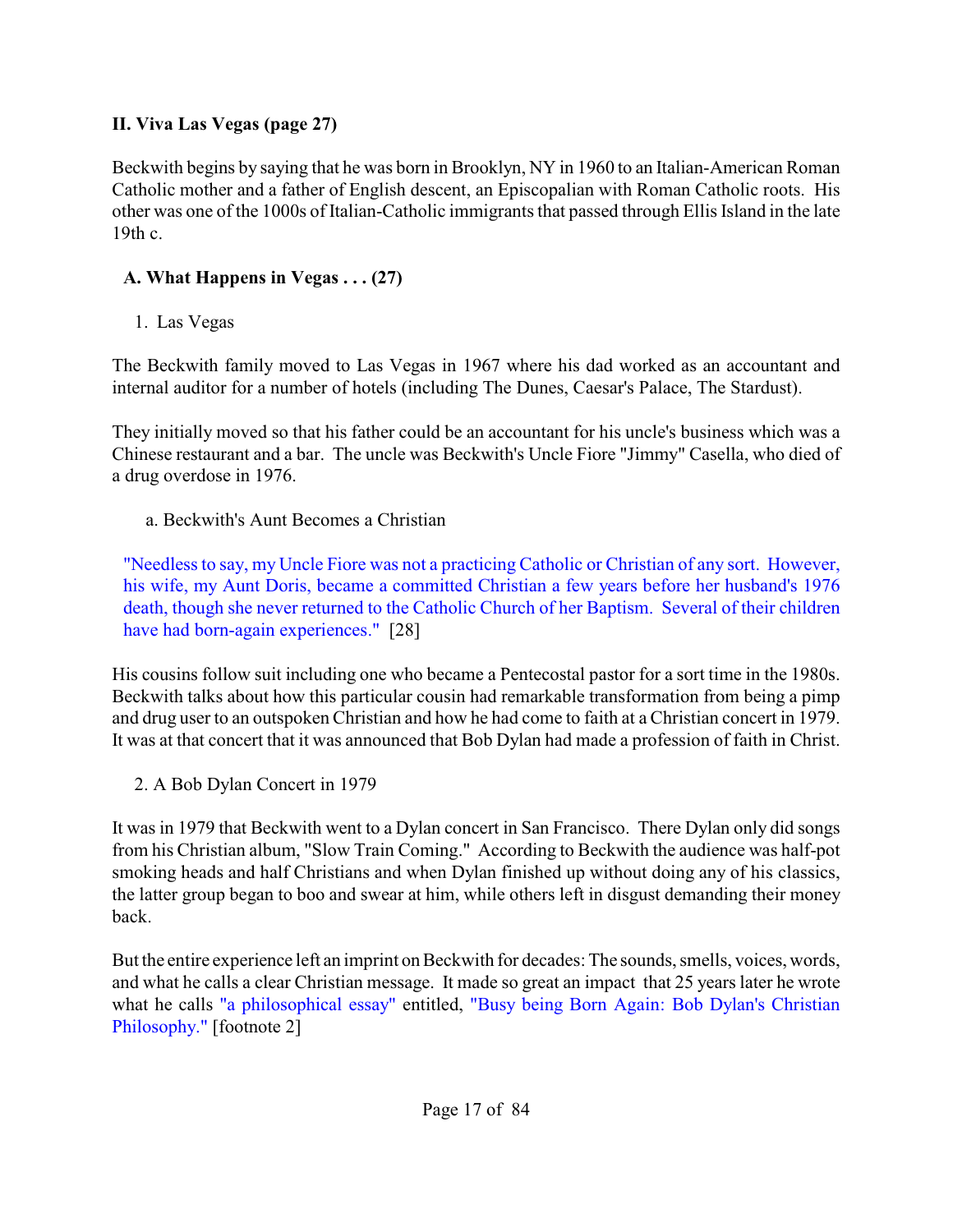3. Back to his Childhood...

At this point Beckwith returns to talking about his childhood. His parents put the family through Catholic schools for 12 years and took them to Mass each Sunday (he was the eldest of 4 children) each of them received the sacraments of Baptism, Communion, and Confirmation

He claims that the family lived a normal life and that his parents were very charitable, something he attributes to "the Church and its teachings." He goes to talk about how his parents reached out to other family members, had guests over for Sunday dinner.

*TAB: I find it puzzling why Beckwith would attribute his parent's being charitable to the Roman Catholic Church. Certainly, being charitable and demonstrating family love is something that even pagans engage in. Vile Hollywood stars are often "charitable." This seems to be another attempt to give some credit to the Roman Catholic Church that is unsupported as it relates to either the influence of Rome or its truthfulness.*

a. Politics

Beckwith describes how he was trained to be a good citizen and be knowledgeable in politics. How he watched Bobby Kennedy on TV the day he was assassinated and how his parents cried when his death was announced later on TV. And he relates to how his mother intently watched the Watergate hearings. He describes his parents as "tolerant and open" and calls that "exemplary." He and his father grew more conservative over the years, while his mother remains a "moderate Democrat." Beckwith believes that the role of government "is to protect the little guy" and that the liberals have forgotten the "littlest guy of all, the unborn."

b. The Event That Left a Lasting Impression on Him as a Child

He was a little league catcher that could not hit. So his mom bought him a book on hitting written by Ted Williams and he and his dad read the book tegether and went to the batting cages each night for a week to practice. By the end of the week Beckwith was hitting 60 MPH fastballs with ease. At his next game he came to bat with the bases loaded, two outs in the bottom of the 9th. They were down by 2 runs and he hit a line drive over the head of the 3rd baseman who was just able to jump high enough to catch it. The rest of the season Beckwith hit around .400. He learned through this and from his parents was "the importance of doing well and doing so patiently and carefully with deliberate determination." [32]

# **B. Property of Jesus (32)**

1. Beckwith was Baptized Roman Catholic and Received the "Sacrament" of Confirmation in May, 1973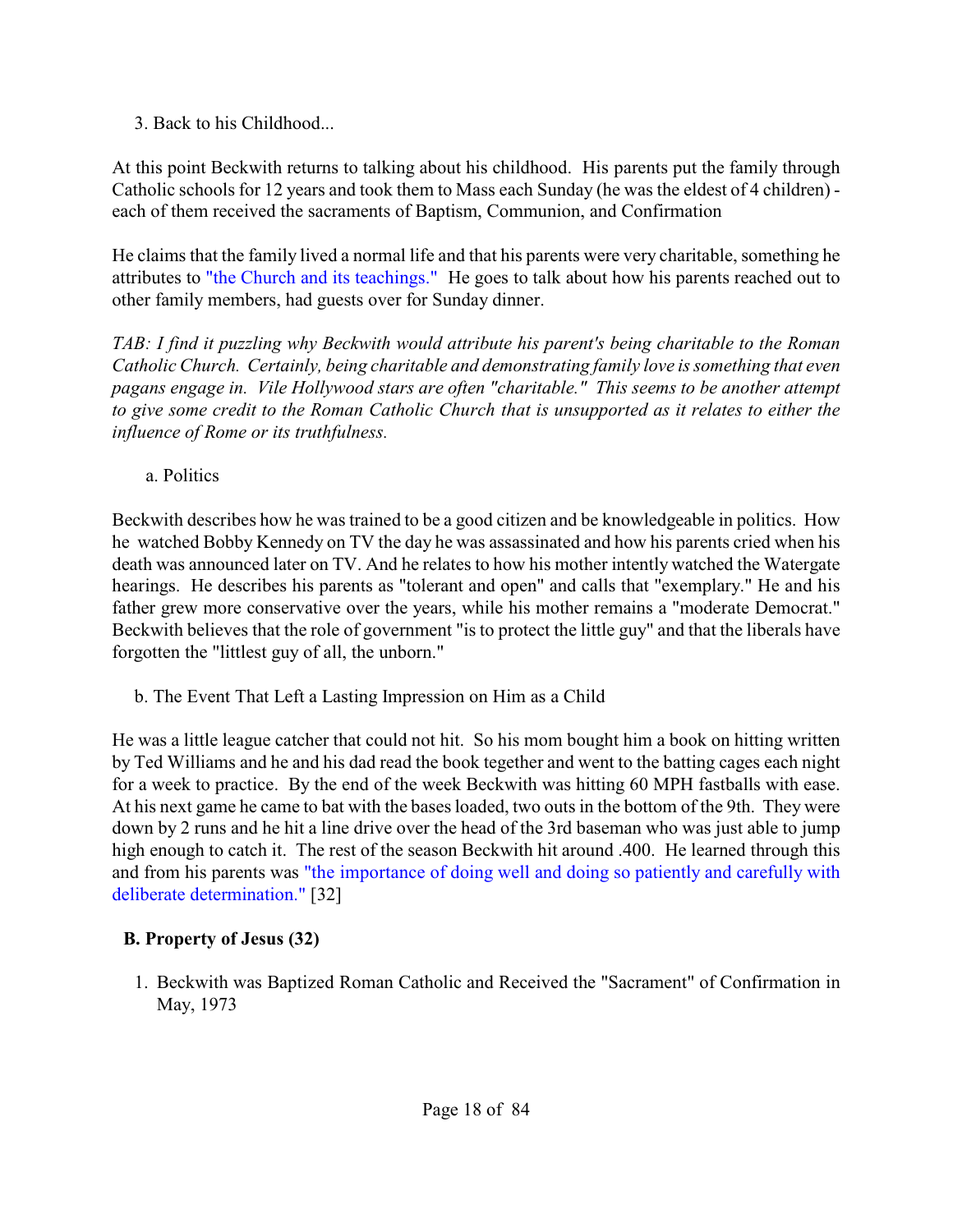Soon after he became fascinated with the person of Jesus. He describes a dream he had of Jesus sitting there talking with him.

"Over thirty years later, I cannot honestly recall the words he uttered. But I do remember waking up the next morning with the sense that I had experienced a reality that was unlike any dream I had ever had." [33]

Beckwith states that "coincidentally" it was at this time that his father was visited by a friend who was involved in the Catholic Charismatic Movement. The friend left a copy of "Good News for Modern Man" and Beckwith read it with great interest not even knowing it was a Bible.

It left an impression on him and he tried to emulate what he was reading about Jesus and the things He taught, even to the point of allowing a bully at school to punch him while he offered up the other cheek (to the bully's chagrin).

The next time the friend visited Beckwith asked him about the Bible and the man's faith. The man asked Beckwith to join himin the services of a small "Jesus People" church in downtown Las Vegas. It was run by hippies (mid-1970s) and was part of the Jesus Movement of the 60s and 70s.

It was here that Beckwith:

". . . learned Scripture, heard dynamic teachings, sang freely of our faith, and were introduced to books and tapes by a variety of writers and speakers who seemed to have real insight into theological matters. Some of the earlier folks I read and listened to included the 'Bible Answer Man' Walter R. Martin, Lutheran theologian John Warwick Montgomery . . . Pentecostal evangelist David Wilkerson, Chinese missionary and mystic Watchman Nee, Calvary Chapel founder, Chuck Smith, and dispensationalists Hal Lindsay and Salem Kirban, both of whom were precursors to the 'Left Behind' book craze. It seemed to me that the people at Maranatha House were serious about their commitment to Christ. Except for my experience in the Catholic Charismatic Movement soon after visiting Maranatha house, I had seen nothing like it in the Catholic Church." [33-34]

The same year, 1973, found a thirteen year old Beckwith becoming somewhat of a Bible know-it-all around his family and schoolmates.

### **C. Leaving the Catholic Church (page 34)**

1. Post Vatican II

Being born in 1960 made Beckwith part of the first generation of American Roman Catholic's who had no knowledge of what the church was like before Vatican II. A consequence of Vatican II was that the churches were trying all sorts of new innovations. But that wasn't justified, according to Beckwith, as they were misinterpreting the reforms of Vatican II: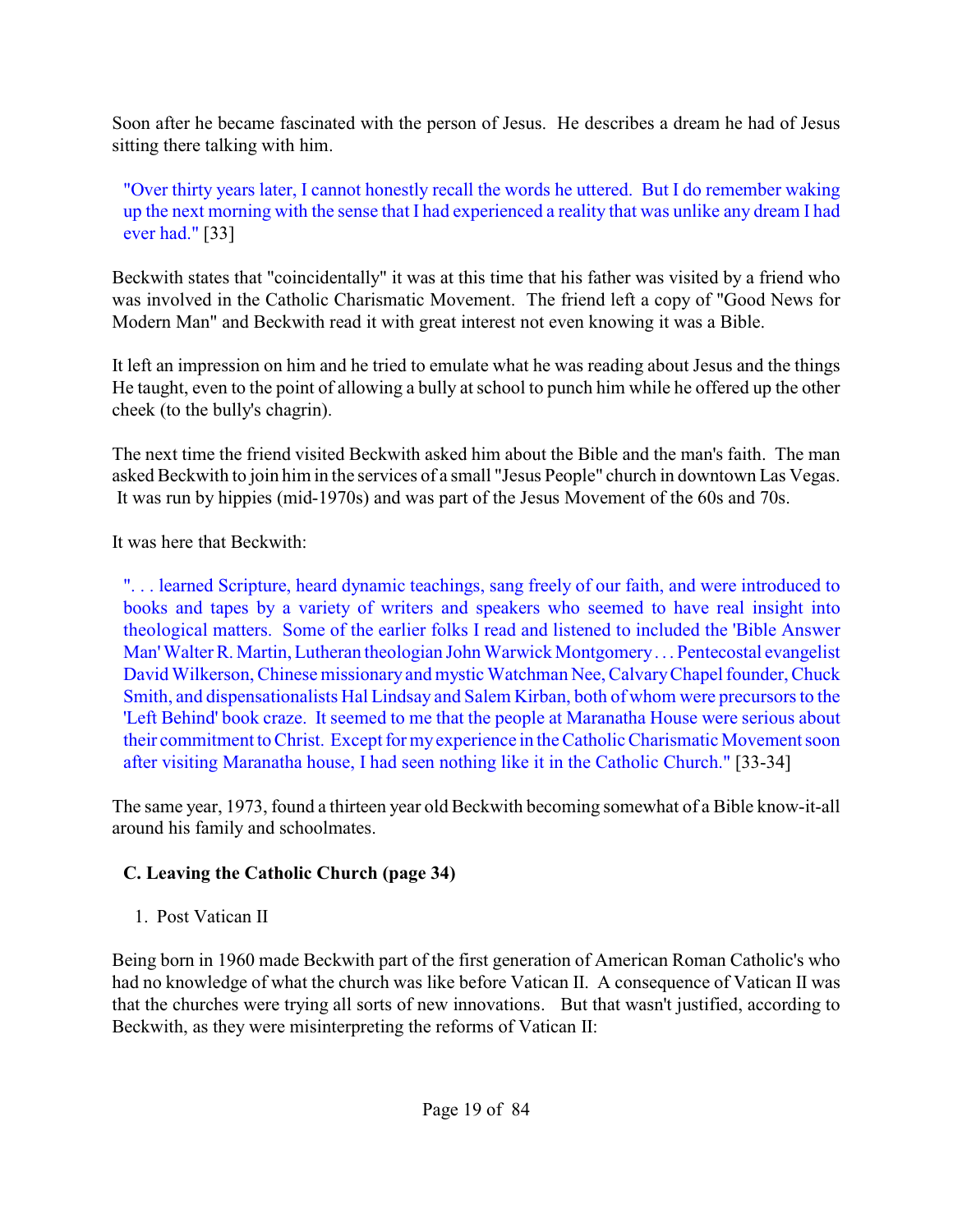"The problem was the implementation of its reforms and the way in which some Catholics misinterpreted its documents due to the influence of widely held cultural views that were in some ways antithetical to a mature Christian faith." [34-35]

As a result, the folk-mass movement resulted in a removal of the sacredness of the church. Some parishes used guitars and sang folk songs such as "Michael Row Your Boat Ashore" and "Kumbaya." While others removed of the kneelers from the pews, along with the crucifixes and statues. Churches being built with modern architectural designs.

"Thus, when you walked into some churches, you had an immediate sense of minimalism and spiritual barrenness, and not the majesty of God. The Blessed Sacrament was nowhere to be found. And if you were lucky, there would be a confessional, but it was rarely used." [35]

Beckwith served as an altar boy at scores of these Masses until the end of his 8th grade year.

Meanwhile, the Church had lost a sense of its own theology and Beckwith relates how unqualified and unlearned his religion teachers were and relates a story about how one of them taught things that were not the official teaching of the church (such as how when you die God weighs your good against your bad on a set of scales and that determined where you spend eternity).

"It was as if this teacher had learned about Catholic theology from Protestant fundamentalist evangelistic tracts rather than from the works of her own theologians." [page 38]

2. The Influence of the Roman Catholic Charismatic Movement on Beckwith

*TAB: It is evident that the post-Vatican II atmosphere and the false Roman Catholic charismatic movement led by men such as David DuPlisses which opened the door to ecumenicism as Roman Catholic's who spoke in tongues were deemed regenerate regardless of what they specifically believed as to the Gospel. That Beckwith has been influenced by this no doubt plays a big part in his apostasy.*

As he writes on page 38:

"Looking back, I believe that the Catholic Church's weakness was presenting the renewal movements like the charismatic movement as something new and not part of the Church's theological traditions."

*TAB: This is a puzzling statement and I'm not even sure how to respond other than it is more evidence of Beckwith's ecumenicism in desiring that the trans-denominational charismatic renewal movement be adopted as part of the church's "theological tradition?"* 

3. Why Were So Many Leaving Rome?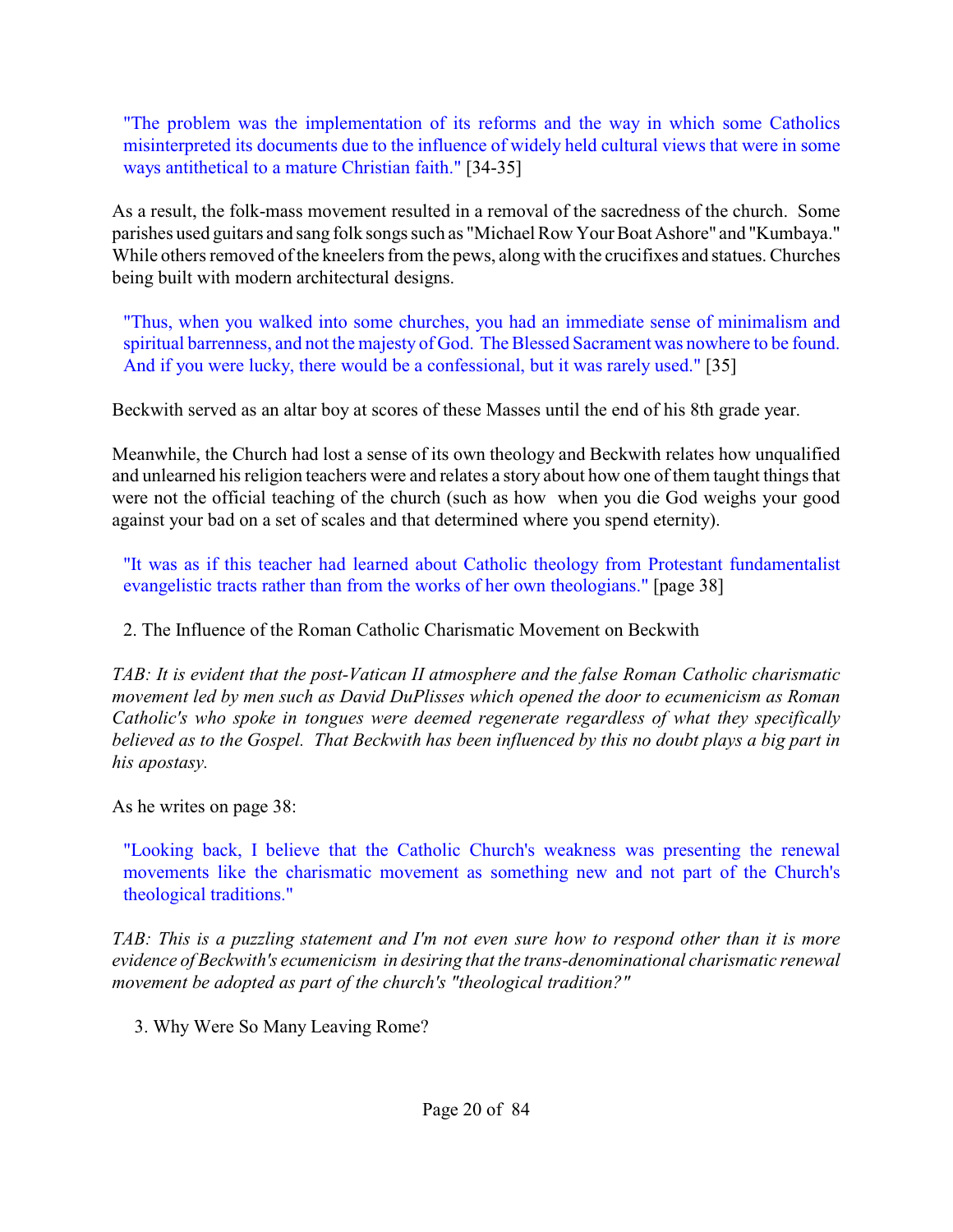"Combine that [shallow Roman Catholicism of his youth] with a watered-down and intellectually vapid presentation of the Gospel, and is it any wonder that many of us made a mad dash to where we saw Christ lifted up in Evangelical Protestantism?" [38]

*TAB: Francis, can you tell us what a "intellectually vapid presentation of the Gospel" is? The Oxford University Dictionary defines "vapid" as: "offering nothing that is stimulating or challenging" orig. in sense 'lacking in flavor'): from L. vapidus). It seems to be that the problem isn't presenting a stimulating Gospel, but an accurate one. It's evident that Beckwith doesn't know exactly what a concise definition of the Gospel is.*

Again, more of the solution according to Beckwith (and again no understanding of regeneration):

"Instead of playing to its strengths [the Roman Catholic Church] --historical continuity with the early church, theological sophistication, a high view of Scripture, a true counter-cultural understanding of the human person and social justice, and profound and life changing spiritual practices and tradition--the American church offered to the young people of my day lousy pop music, a gutted Mass, theological shallowness, and 'social justice' pabulum that was a proxy for far left politics."[38]

*TAB: He goes on to criticize the post-Vatican II's attempts to be "relevant" and claims that this was something that the Protestant churches had - authenticity - yet he neglects to say how the pre-Vatican II church was any better. Latin Mass anyone? The reason why he found such vibrancy in the Evangelical churches he visited was because the Gospel was no doubt being preached there.* 

*Here is another factor that relates to Beckwith's conversion: the emptiness of the dumbed-down folk masses that he witnessed in the Roman Catholic Church and the equally vacuous spirituality of modern-day evangelicalism. While he gives lip service to Reformational theology, never does one get the impression that he had actually experienced it. Quite to the contrary, his experiences within Evangelicalism appear to be of the "altar call / sinner's prayer" and "seeker church" variety.*

4. Ecumenicism

Contrary to most Roman Catholic apologists, Beckwith appears to see the unity that *sola Scriptura* brought about:

"This belief united non-Catholic Christians from a variety of Protestant denominations. For this reason, it would not be unusual for me to attend a service . . . and hear a teaching by a Methodist minister, while a the next two services hear sermons by Episcopalian and Baptist clergy." [39]

5. Beckwith the Teenage Agnostic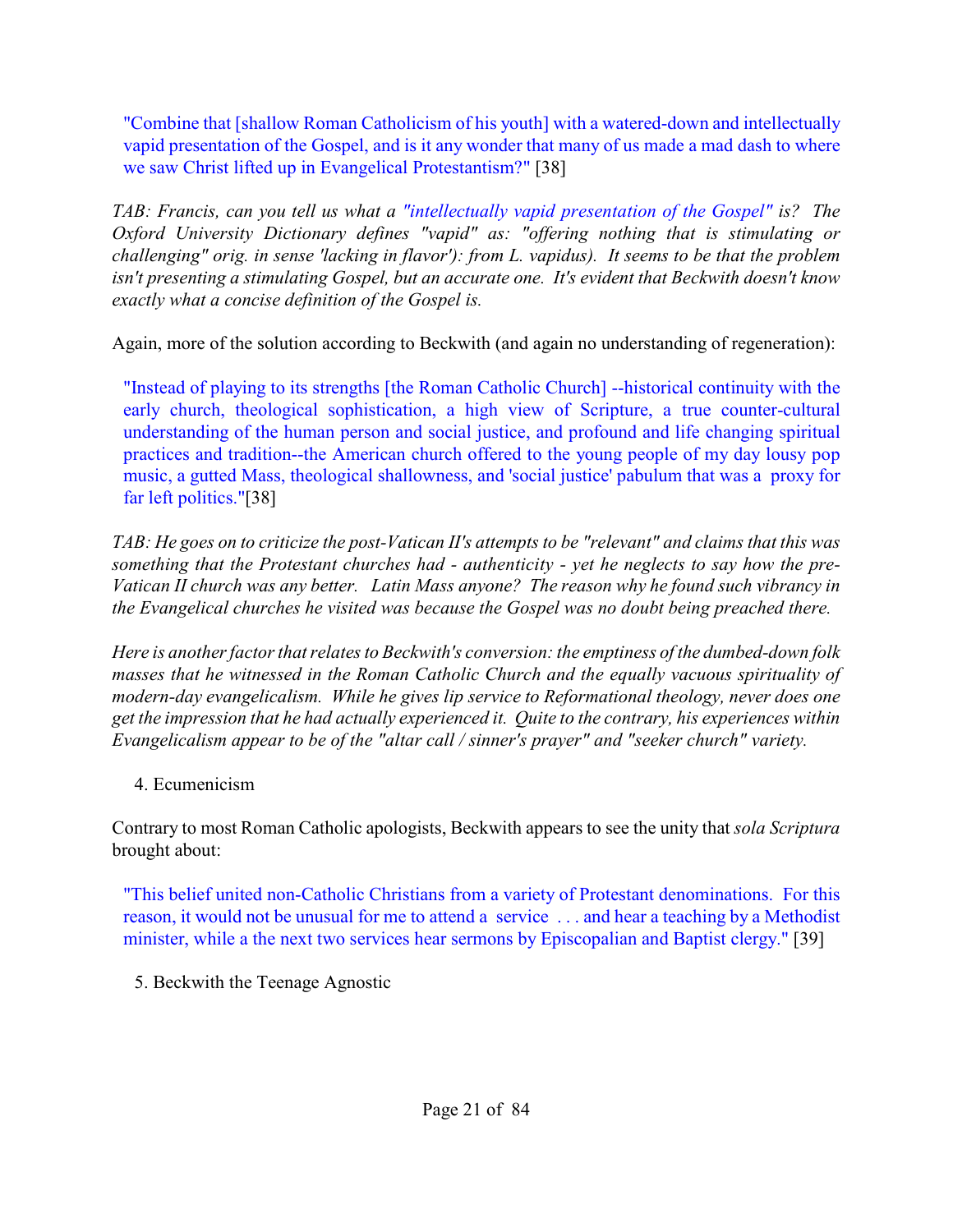Beckwith attended a Roman Catholic High School, "Bishop Gormon." He stopped going to Protestant church services altogether and became an agnostic, though he still went to mass with his parents out of respect for them.

His religion classes were of no help to him due to the lack of qualifications and knowledge by those who taught them.

### **B. Tangled Up in Blue (40)**

1. Depression

Beckwith became very depressed his senior year. He was involved in sports but wasn't a great student due to being "bored and lazy."

# a. His Unhappiness Was Due to his Skepticism about God

He denies, however, that his skepticism was sincere:

Rather, he "conjured it up because [he] arrogantly thought that the burden of belief could be lifted by a mere act of [his] will. This is why," he continues, "I believe I never abandoned God or Christ. I thought I could avert the eyes of God by averting mine. It did not work." [41]

2. He "Recommits" His Life to God

"During one afternoon in February 1978 I knelt down next to my bed and asked God to help me in my apparent unbelief. On my dresser behind me an FM radio blared a classic rock song. (I was, after all, a seventeen year old.) All of a sudden, moments after I had made my petition to God, the music on the radio seemed slowly to turn into white noise. As the white noise faded into the background I began to hear the voice of a disk jockey on the lock Christian radio station. He was saying something about committing one's life to Christ. This was really spooky to me. So, I walked over to the radio to see what was going on. It was indeed tuned to the rock station, but the Christian station was overtaking the rock station, with white noise subtly fading in an out. I later learned from a friend that what happened to my FM radio is a naturally explicable phenomenon that sometimes occurs. But given the timing and content of my prayer, the radio stations, involved, and the DJ's message, I have never ceased to think of that incident as a gentle tap on my shoulder from the Lord who knew that I had never really stopped believing in him." [41]

He visited with an Evangelical public school teacher who prayed with him so that he could "ask the Lord back into my life." Beckwith footnotes this statement with:

"For my Catholic readers, this occurs often among Evangelical Protestants. It is sometimes called 'rededicating your life to the Lord.' In a weird way it is the Protestant version of the sacrament of reconciliation. It's almost as if by nature we human beings need something like that, and for that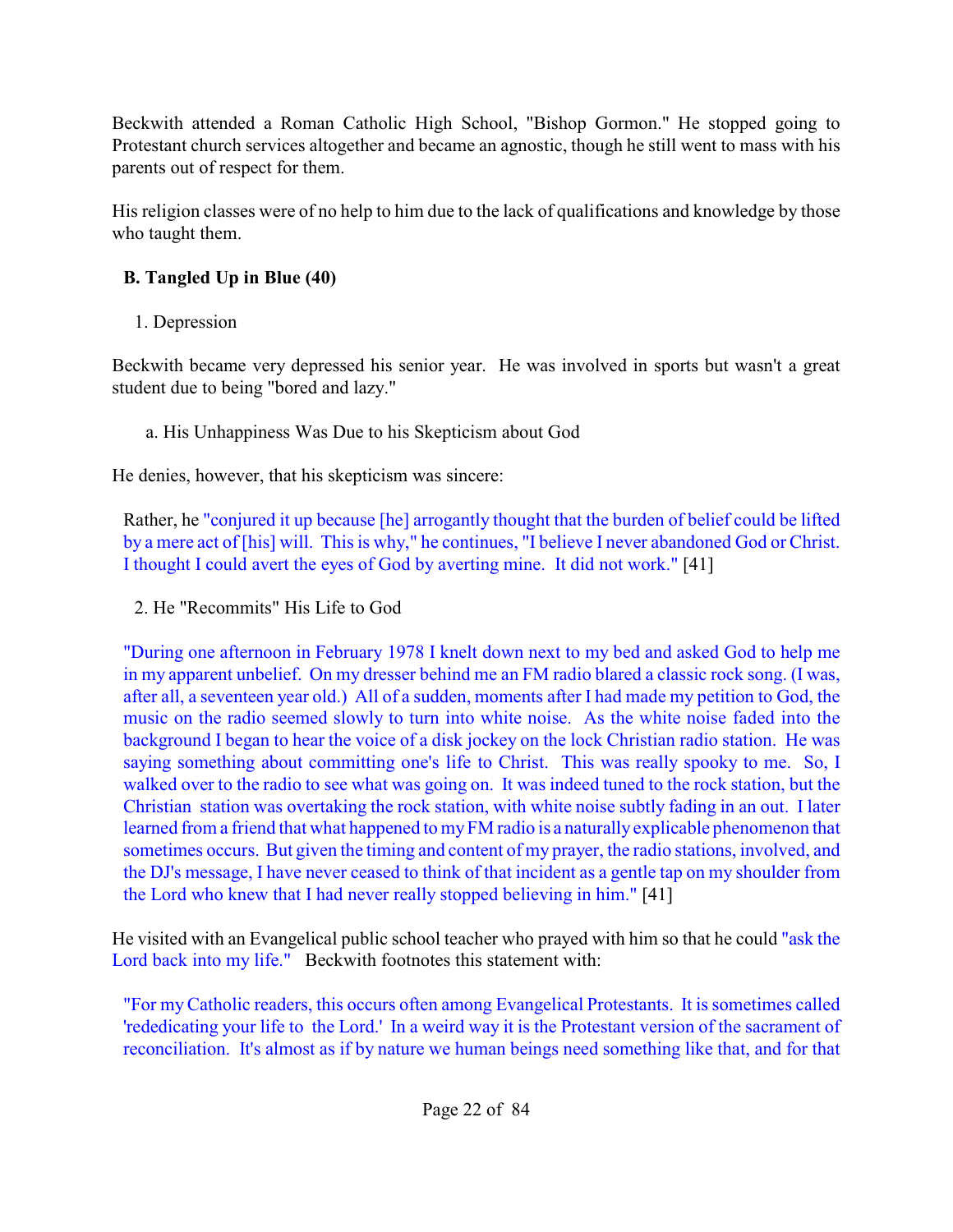reason Evangelical Protestants have developed a practice that Catholics have practiced more formally for centuries." [footnote 6, page 132]

*TAB: In fact, the contemporary cliche, "rededicate your life to the Lord," has more in common with yesterday's camp-meeting evangelicalism and the legacy of Charles Finney than it does with historic reformational teaching, or the Bible for that matter. As the Reformers taught, the entirety of our lives is to be lived in repentance. So Beckwith's parallel here is quite misleading and inaccurate.*

3. More Ecumenicism

From this point, Beckwith's "rededication," he began attending a Foursquare Church (another connection to charismatic theology). It was 1979 (he was 19 years old). He also attended lectures by the late Walter R. Martin (popular Christian apologist and host of the Bible Answer Man program - also author of the book, Kingdom of the Cults). Beckwith was quite impressed with Martin's abilities.

Beckwith then shares the following story which is relevant to his ecumenicism:

"Years later I would hear a wonderful story about Walter Martin from Fr. Mitch Pacwa, SJ, a former theology professor at the University of Dallas who hosts EWTN Live, a weekly talk show broadcast on the Catholic cable television network, EWTN (Eternal Word Television Network). I met Martin only twice, but Father Pacwa had know him quite well. They had debated each other on several occasions, which resulted in a long-term friendship that included Fr. Pacwa contributing to and serving on the editorial board of Christian Research Journal, the publication of the Christian Research Institute, whose founding president was Walter Martin. (Interestingly enough, I have served on the same editorial board since 1987, and continue to serve, at the request of the editor Elliot Miller, even though I have become Catholic.) According to Fr. Pacwa, he had been invited by Martin to attend his ordination to become a Southern Baptist minister. The minster officiating the ceremony asked all the ordained minsters present to come forward and participate with him in laying hands on Martin. Fr. Pacwa, a Catholic priest, remained in his seat, not wanting to cause offense to his Protestant brethren by walking up to the front of the sanctuary while wearing his Roman collar. Martin, who had his head bowed, lifted it up and looked directly at Fr. Pacwa and said in his deep, booming voice, 'He said "all ordained ministers."' Fr. Pacwa then left his seat, proceeded to the front, and placed his hands on Martin while the words of ordination were uttered by the Protestant celebrant. After telling me this story, Fr. Pacwa chuckled, 'You can now tell your Protestant friends that a Catholic priest helped ordain Walter Martin.'" [42-43]

During the lecture Martin challenged the audience to consider if God was calling anyone there to a ministry of apologetics - a call that Beckwith answered

He talks about a good friend who later became a Calvinist and he writes: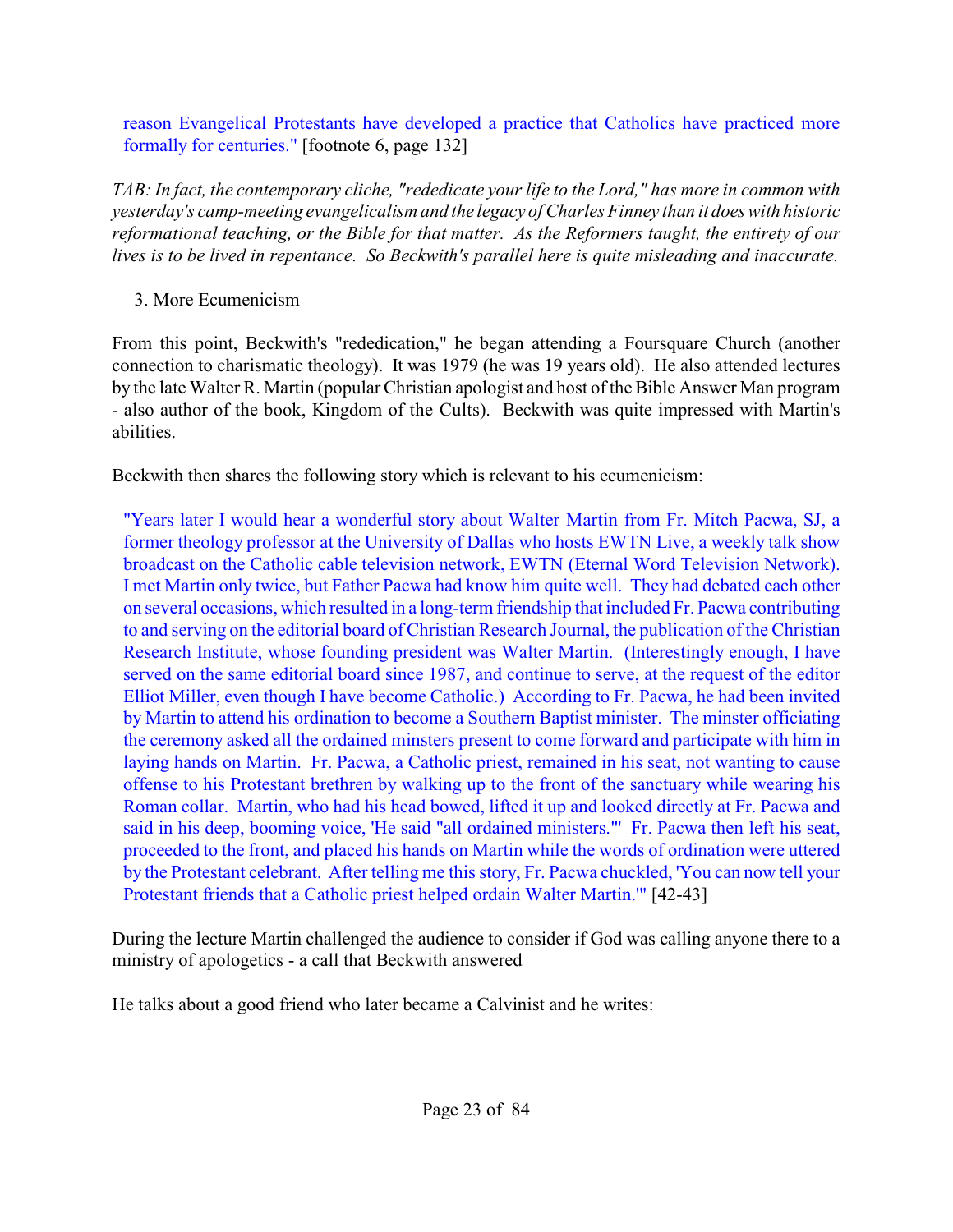"This, however, does not surprise me. For my experience has been that most very intelligent Christians who had come to a deeper walk with Christ in independent Evangelical and/or nonliturgical churches often gravitate toward a theological and/or ecclesiastical tradition that has strong historical roots, such as Calvinism, Lutheranism, Catholicism, or Eastern Orthodoxy." [page 44]

Beckwith ends the chapter with this:

"I would be remiss if I did not point out that virtually every Evangelical Protestant I knew during this time was a former Catholic. And I know that my story is not an isolated one in that regard, for I have met hundreds of former Catholics around the United States who are now (or were, until they returned to the Church) committed Evangelical Protestants trying to follow Christ the best they can. In light of this, the American Catholic Church has to aks itself a serous and painful question: is there anything that we did that helped facilitate the departure of these talented and devoted people from our communion?" [end of chapter 3, page 45]

*TAB: The reason is because the apostate Roman Catholic Church will not, and cannot, reform itself in any sense related to the truth of the Gospel. Councils of Trent, to Vatican I and II has painted the church into a corner where to do so would be to say that she was not infallible after all. There is no life-saving Gospel that regenerates the soul making a new creation in Christ. Again, the Roman Catholic Church has religion, but doesn't have regeneration. God calls his elect out from the midst of the Roman Catholic Church by way of the true Gospel of Christ. They could not have stayed within the stench of dead religiosity.*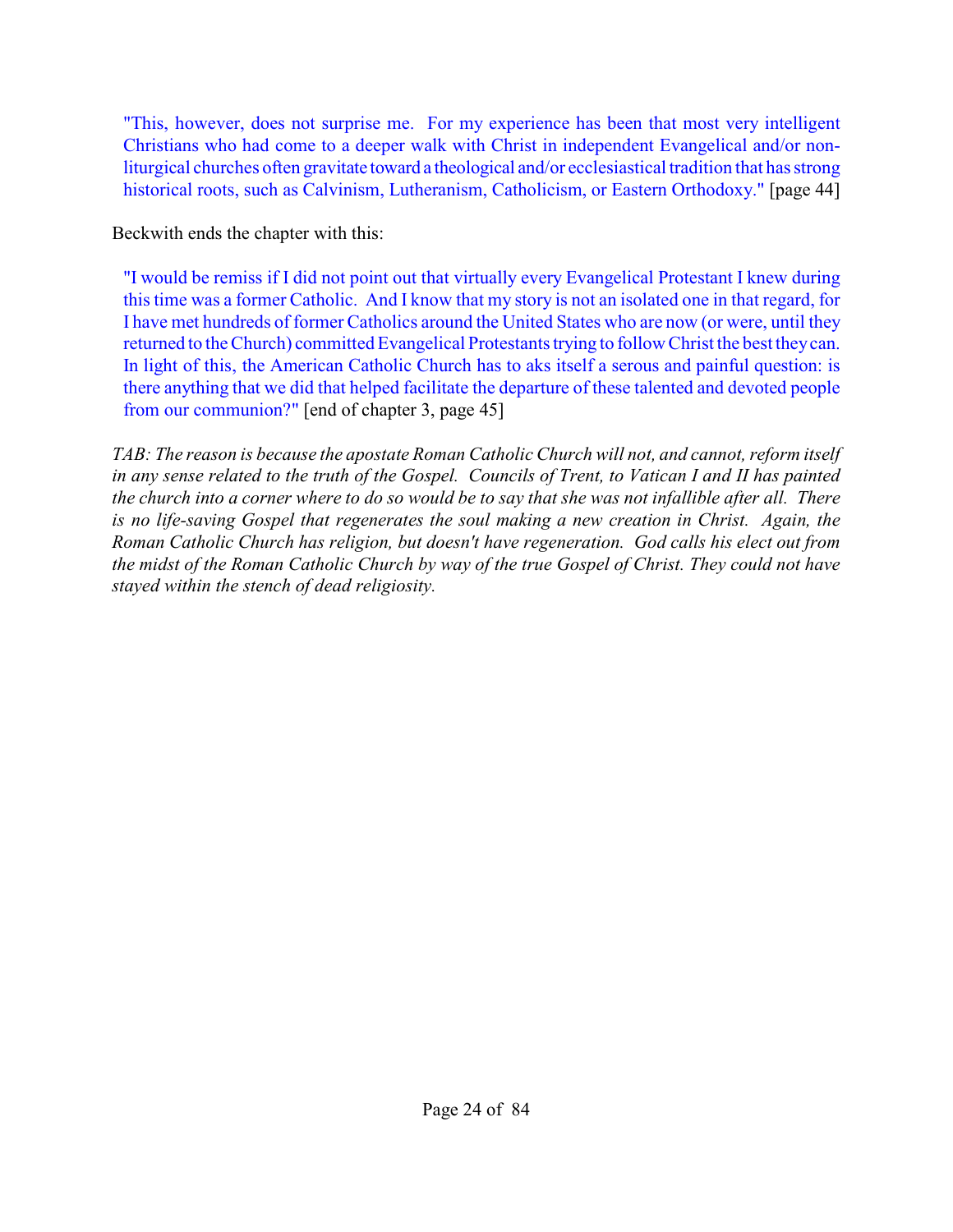#### **III. Summa Apologia (page 47)**

Beckwith says that he graduated from UNLV in 1983. He had switched his major two years earlier from journalism to philosophy. He says he did so because , "I became interested in studying theology more formally in graduate school." [47]

*TAB: I'm a bit confused here. Beckwith has no degree in theology or formal studies in theology that I know of. Perhaps he is claiming for himself the title "philosopher of religion" and believes that this makes him a theologian. See below...* 

He goes on to champion the study of philosophy and makes a distinction between a theologian and a philosopher of religion:

"The theologian is best suited to answer questions concerning religious history, biblical theology, or dogmatics. On the other hand, the *philosopher of religion* seeks to find answers to questions such as, 'Is it rational to believe in God?' Are God's attributes logically coherent?' Are miracles possible?'" [48]

#### **A. Simon Greenleaf (48)**

1. Dinner with Walter Martin

In 1983 Walter Martin was back in Las Vegas and Beckwith had an opportunity to have dinner with him. It was then that Martin told him about a new school in S. Calif. - Simon Greenleaf School of Law - primarily a law school but did have an MA program in Christian apologetics.

Beckwith applied and was accepted into the program (The school, which he describes as "broadly ecumenical," was founded in 1980 and didn't have regional accreditation at the time the Beckwith enrolled).

2. John Warwick Montgomery

The school's founding dean and faculty member was John Warwick Montgomery (JWK) and Beckwith speaks of JWK's influence on him.

JWK was a Lutheran who was Evangelical, yet ecumenical. He was a mix of liberalism and conservatism, liberal on social issues and conservative on moral/ethical issues. He criticized both the religious right and left.

Beckwith claims that it was here that he first studied the Reformation. He also had to write an MA dissertation and defend it. He calls it "an extended and detailed work of scholarship that exceeded anything [he] had ever written before." [50]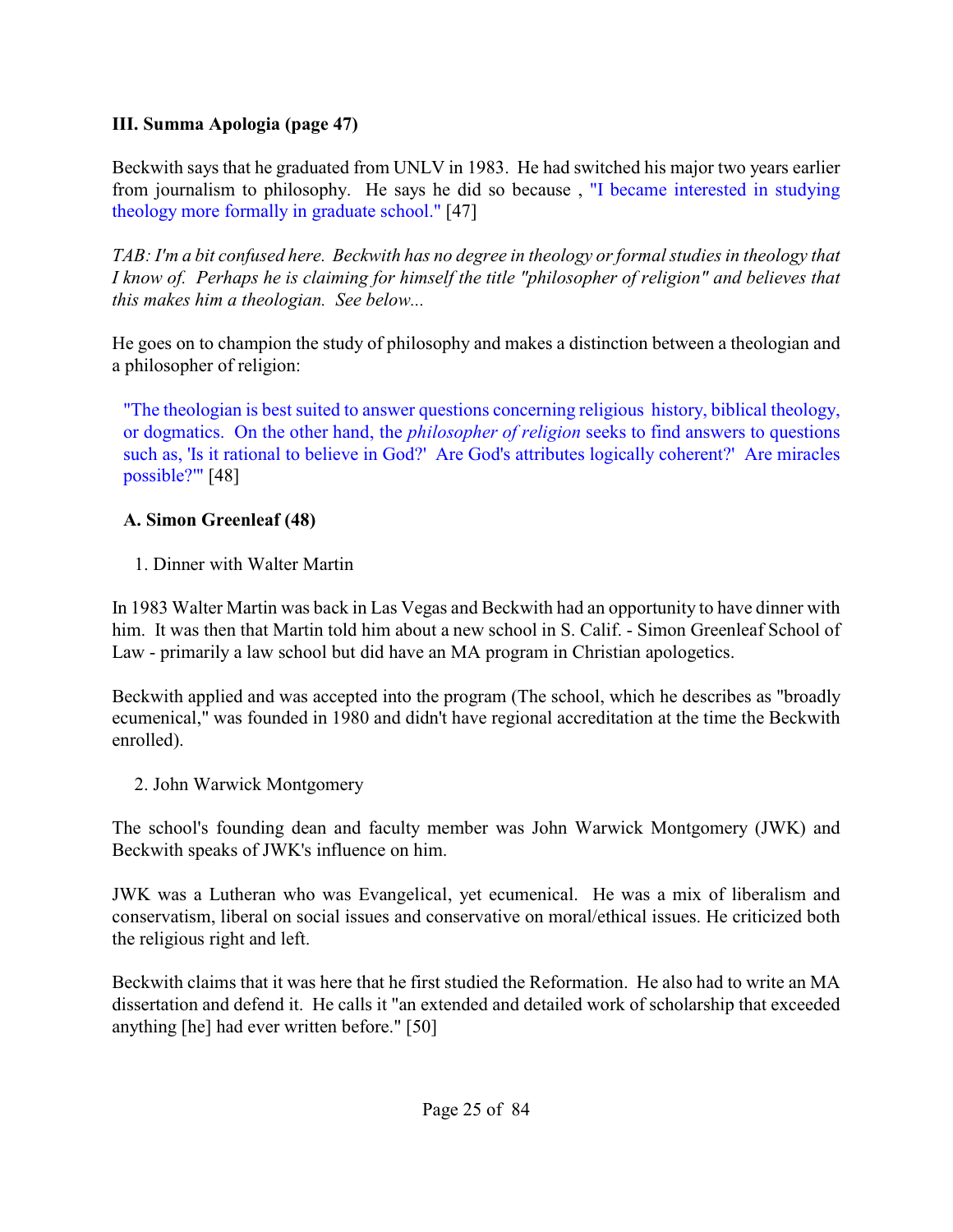It was here that he was introduced to the writings of G.K. Chesterton:

"Chesterton, I later found out, was a Catholic convert from Anglicanism. But unlike some Protestant Evangelicals who have a visceral reaction to anything Catholic, I thought nothing of Chesterton's Catholicism. After all, given my already budding commitment to the philosophical work of the great doctor of the Catholic Church, Thomas Aquinas . . . I had no doubt that a Protestant could gain real theological insights from Catholic authors." [51]

### **B. Fordham and Grandma Guido (51)**

1. Beckwith Applies to Fordham University

Convinced that he needed to earn a Ph.d., Beckwith followed his mother's advice and applied to Fordham University, a Roman Catholic Jesuit school in New York City. (He was impressed with their philosophy department.)

He was accepted and moved to NYC in August, 1984.

### 2. Grandmother Frances

In NYC he stayed with his grandmother Frances Guido whom he describes as an Italian-American and devout Catholic (and an amazing woman).

She was widowed in 1952 and never remarried. She worked as a seamstress and provided for each of her four children with 12 years of Catholic school education.

a. His Grandmother's "Catholic Christianity"

"I one asked my grandmother why she never remarried. Her answer initially seemed stunning to me, though, given her beliefs and convictions, it made perfect sense. She said, 'How can I bring a strange man into a home with two young daughters?' What an amazing (and politically incorrect) answer. Her first thought was not of herself and what she should have wanted. It was about what advanced the common good, and in this case, the good of her family and her young children. What my grandmother's understanding manifested was the incarnational faith of which Jesus spoke when he told his disciples that 'whoever would save hislife will lose it; and whoever loses his life for my sake and the gospel will save it" (Mark 8:35). [52, emphasis mine]

*TAB: File this one under the heading of, "You've got to be kidding!" Certainly, this woman's sacrifices are commendable. But it is a logical error to say that since A happened the cause is B. This alone is no proof that his grandmother was a Christian. In fact, Beckwith's recollections about his Grandma Guido remind me of my Roman Catholic Italian great-grandmother. She was kind, charitable, never would say a bad word about anyone, could cry at the drop of a hat, always worked to serve others. This is not an a priori indication of regeneration. Many people from various*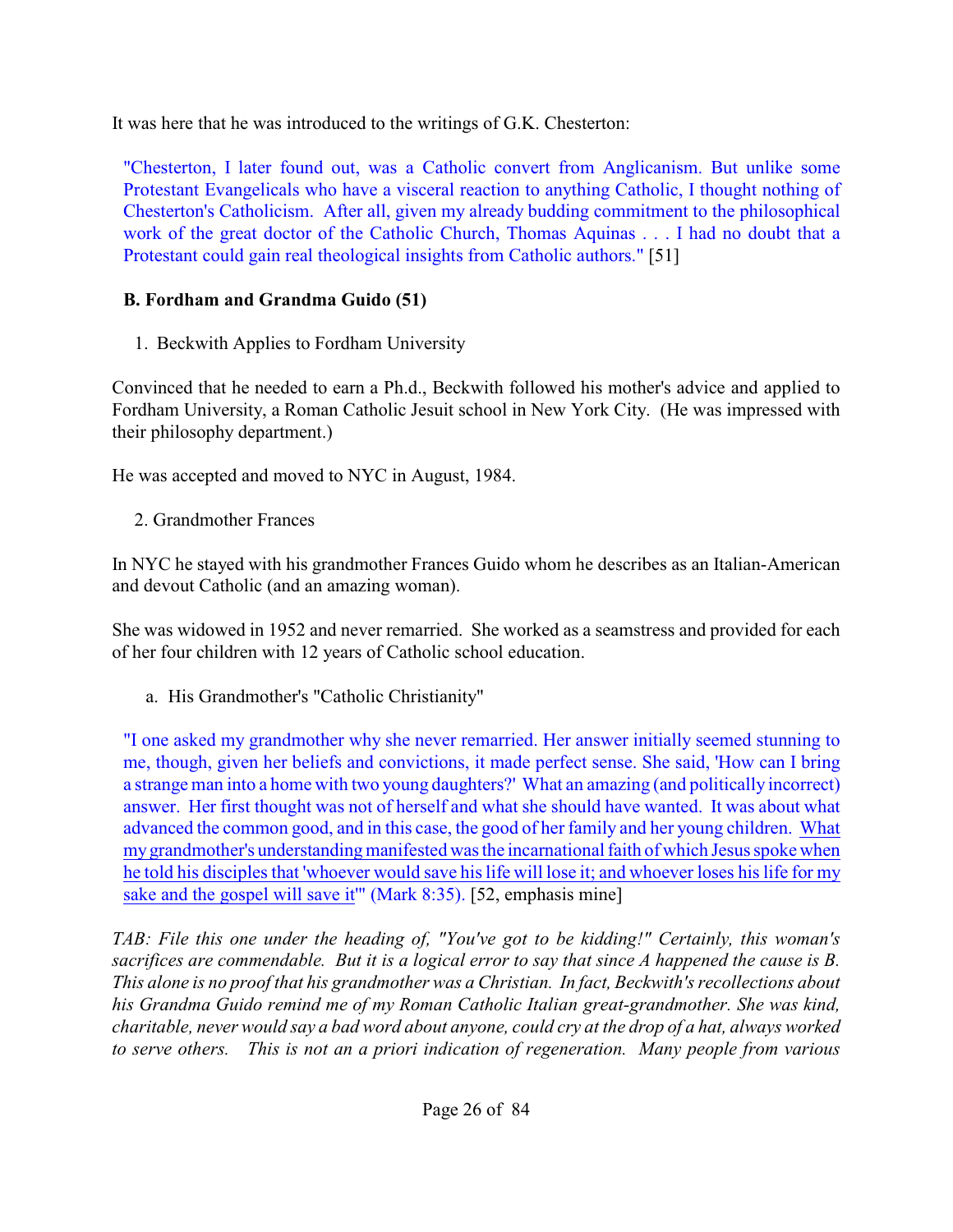*backgrounds could testify of having a relative like that. Does that mean they have "incarnational faith in Jesus?" Of course not! It means that as those created in the image of God they yet reflect that image, even though it has been marred by the fall. But "good" people go to hell because from God's perspective, "all have sinned and fallen short of God's glory." The question is, "is this person in Christ? Are they regenerate?"*

Beckwith notes his grandmother's religious devotion and her charity (her hospitality; attendance at Mass every morning; her "works of mercy" in her local parish). Yet her grandmother was politically liberal.

3. Beckwith Lists Some of the Professors Under Whom he Studied on Pages 54-55

"Although my time at Fordham did not result in my return to the Catholic Church, it is fair to say that because I studied under some of the finest philosophical minds American Catholicism had to offer, I acquired a deeper appreciation of the philosophical underpinnings of Catholic theology and its relationship to the histories of philosophy and Christian thought. This understanding helped form and shape my views on God's nature, the human person, and the natural moral law. But none of these views seemed to me at the time inconsistent with Protestant theology . . ." [54]

4. Edith Schaeffer

In 1986 Beckwith meets Edith Schaeffer (ES) the widow of Francis Schaeffer (FS). She was at a book-signing event in Midtown Manhattan. When Beckwith arrived the crowds had dissipated and he found her alone at a table and approached here.

"I introduced myself to her and told her about her late husband's influence on me. She seemed sincerely interested in my story. She then kindly asked if I wanted her to sign one of her books. I said, "yes," and handed her a copy of *Common Sense Christian Living.* She then opened up the book to the first blank page and proceeded to draw a sketch of the Swiss Alps, with birds flying between the mountains and a small flower at the base. (For years, she and her husband lived in Switzerland where they founded the ministry L'Abri). She then wrote in large letters:

# *April 29, 1986*

# *To Francis with love, Edith Schaeffer. I've written many notes to another Francis--I do pray your life may be as significant in History.*

It was only when I reread Mrs. Schaeffer's inscription while writing this book that I realized that the day of her written prayer for me is the same day that in 2007 I was publicly received back into the Catholic Church, April 29. This is one of those 'coincidences' that really spooks me, but in a good way." [55-56]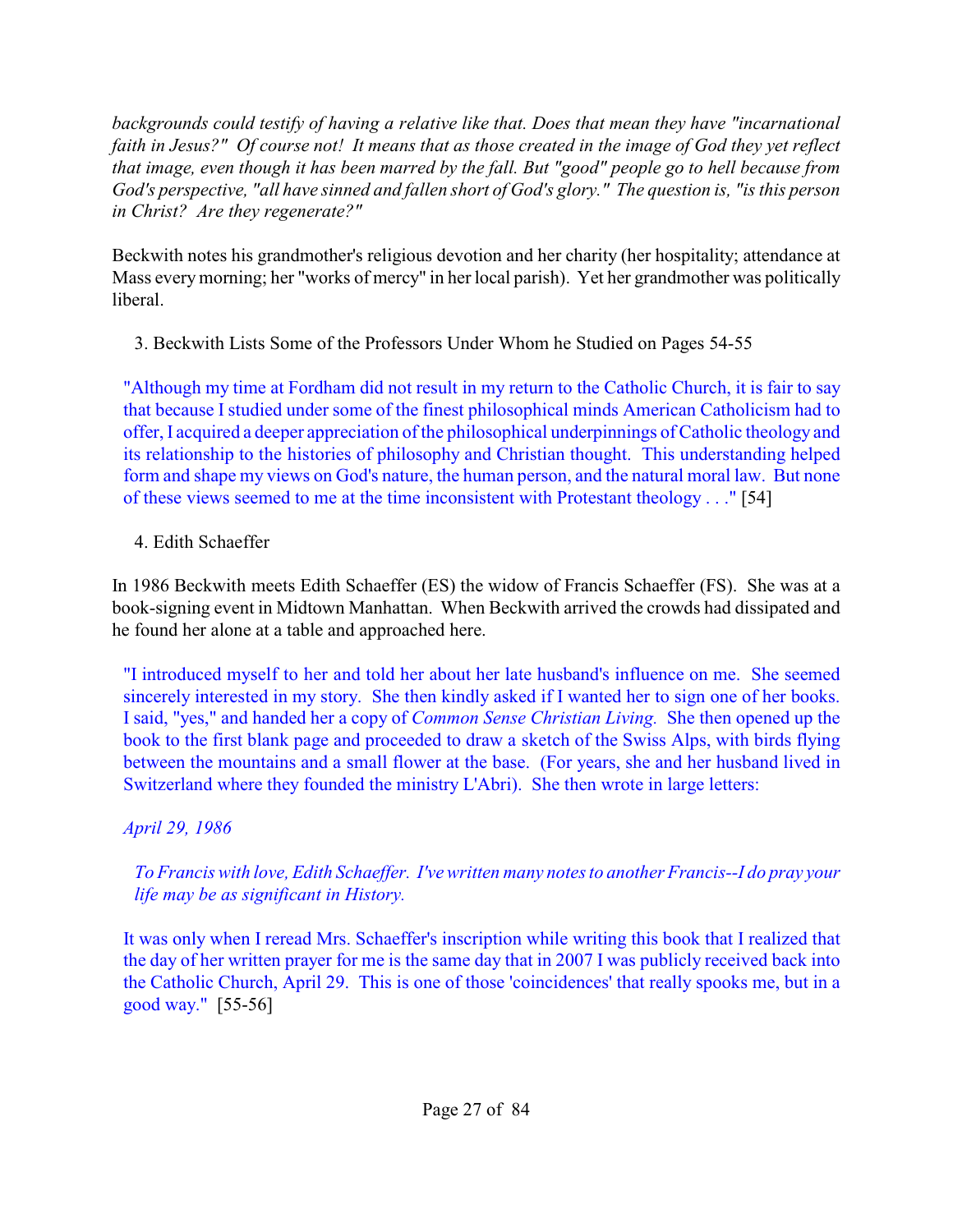*TAB: I must say that this also "spooks me," but not in a good way. It is the height of hubris for Beckwith to think that his life may be as significant in history as that of Francis Schaeffer. I think it's safe to say that if Schaeffer were alive today, he would consider Beckwith an apostate (although I'm sure that his son, Frankie, is proud).* 

5. Francis meets Frankie

Beckwith lived with his grandmother for three years between August 1984 and May 1987 returning home for one "eventful" spring break in March, 1985 - it was here that he met his future wife, Frankie. He met her through her sister who's husband "was instrumental in helping to lead Frankie to Christ at Calvary Chapel Costa Mesa on July 11, 1982." [56]

Then he adds,

". . . July 11t is our wedding anniversary as well as the feast day of St. Benedict, the namesake of the Pope under whose papacy Frankie joined, and I returned to the Catholic Church." [56]

6. Back to Vegas

Beckwith returned to Las Vegas in 1985 to where he and his future wife, "Frankie," attended Vineyard Christian Fellowship where he taught an adult Sunday School class on Christian apologetics.

He subsequently fell in love with Frankie, and after her initial disinterest they were married in July 1987.

# **C. New Friends and Influences (page 57)**

1. Friends With Scholars

Beckwith speaks of several friendships he made with various scholars along the way. Men such as Michael Bauman (professor at Northeastern Bible College in NJ), now at Hillsdale College in MI. Bauman was a 1983 Fordham graduate in theology and literature as well as the book review editor of JETS.

"Even though Mike remains a committed Protestant, and behind the scenes asked me some serious though fair questions about myreturn to the Catholic Church soon after it took place, our friendship and shared devotion to the Christian faith continues without hiccup or pause." [58]

*TAB: It has become evident by this point that Beckwith views Rome vs. Protestant as a denominational shift, a major one akin to Methodism vs. Presbyterianism, but a denominational shift within Christianity none-the-less.*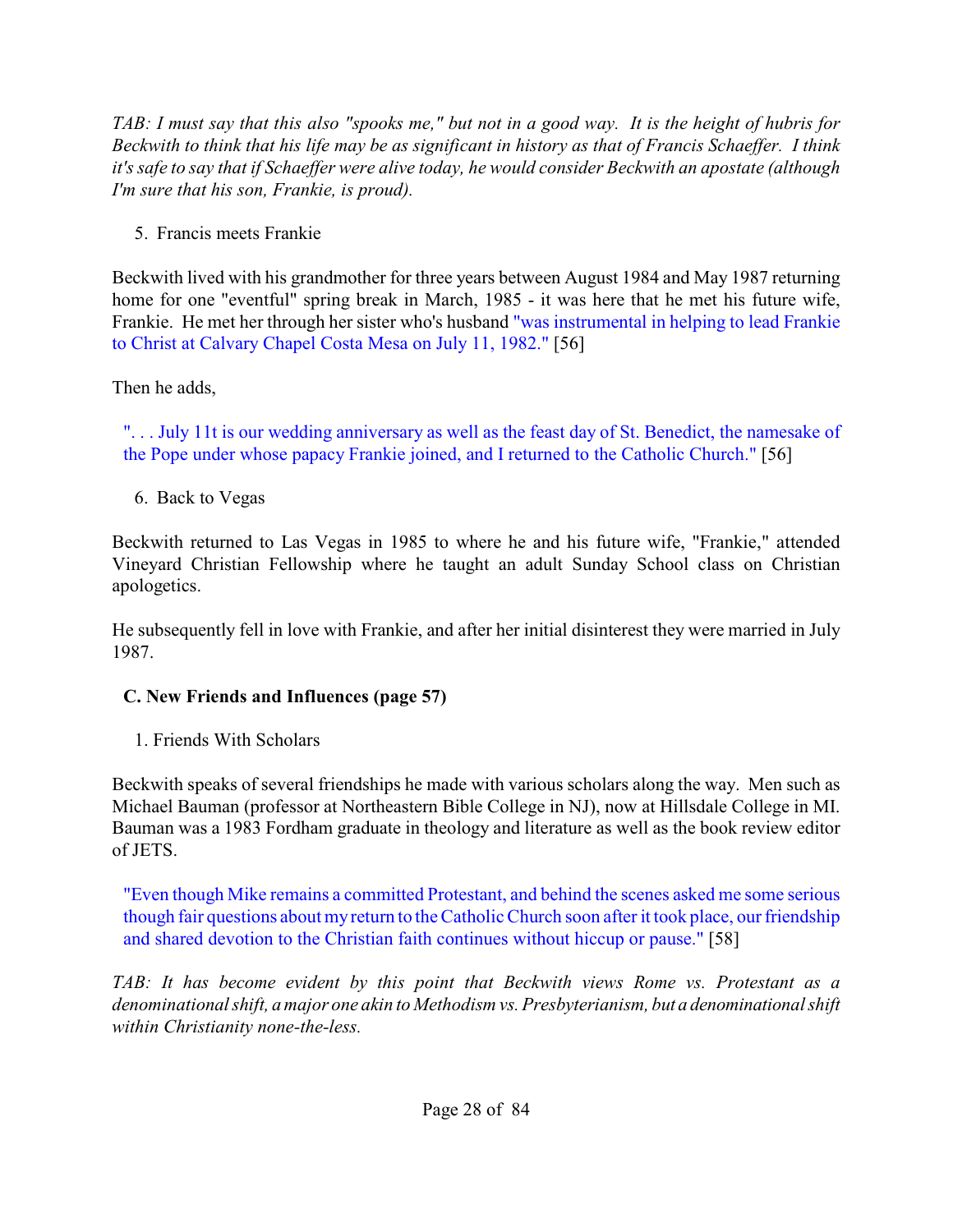Other friends include William Lane Craig, Gary Habermas, Norman Geisler, J.P. Moreland.

2. Thomism

Beckwith's "Thomistic" leanings and his discussion on "Reformed Epistemology" (pages 58-59).

"While I have never embraced Reformed epistemologywhole hog, I have learned much from these Reformed thinkers about why it is important to critically assess philosophical views that are inconsistent with the foundations of Christian belief that some Christians may be tempted to assimilate, without realizing how these views( though in some cases seemingly benign) may have the effect of undermining Christian belief. For this reason, serious Catholic philosophers, including Thomists, have much to contribute to the goal of Reformed epistemology, namely, to dismantle a narrow view of 'rationality' that not only squeezes out Christian belief, but also has deep philosophical flaws." [59-60]

3. Creedal Authority

Beckwith claims that the "combined influence" of Montgomery, Reformed theology, and his Fordham professors convinced him that the "Catholic creeds" (Apostle's Creed, Nicene Creed, Athanasian Creed) and the "deliverances of the first six ecumenical councils," as well as the Synod of Orange (529) were "authoritative renderings of Christian doctrine." But he attributes this to thinking that they were no more than a result of biblical exegesis and not through the authority of Rome.

He states that he had studied the works of "quasi-Christian groups" like Mormons who denied the veracity of the Creeds because "they were extra-biblical." But he "was driven to a deep respect and appreciation" for these "Catholic creeds."

*TAB: I'm confused by the connections Beckwith is trying to make here. First, I don't know of any Mormons who would deny something that is "extra-biblical" since this would mean a denial of their own, authoritative extra-biblical writings (such as the Book of Mormon). But this opens the door for his anachronism of attributing these creeds and decisions to the Roman Catholic Church. He also says that these are considered "normative by most Protestants" (page 60). The implications are obvious.*

"I read these creeds and councils with 'Protestant eyes,' and thus I missed much of their carefully crafted language, what they assumed and asserted ecclesiastically, and when they occurred historically, all of which would play a part in establishing a first premise in an internal conversation that led to my return to the Catholic church nearly two decades later." [60]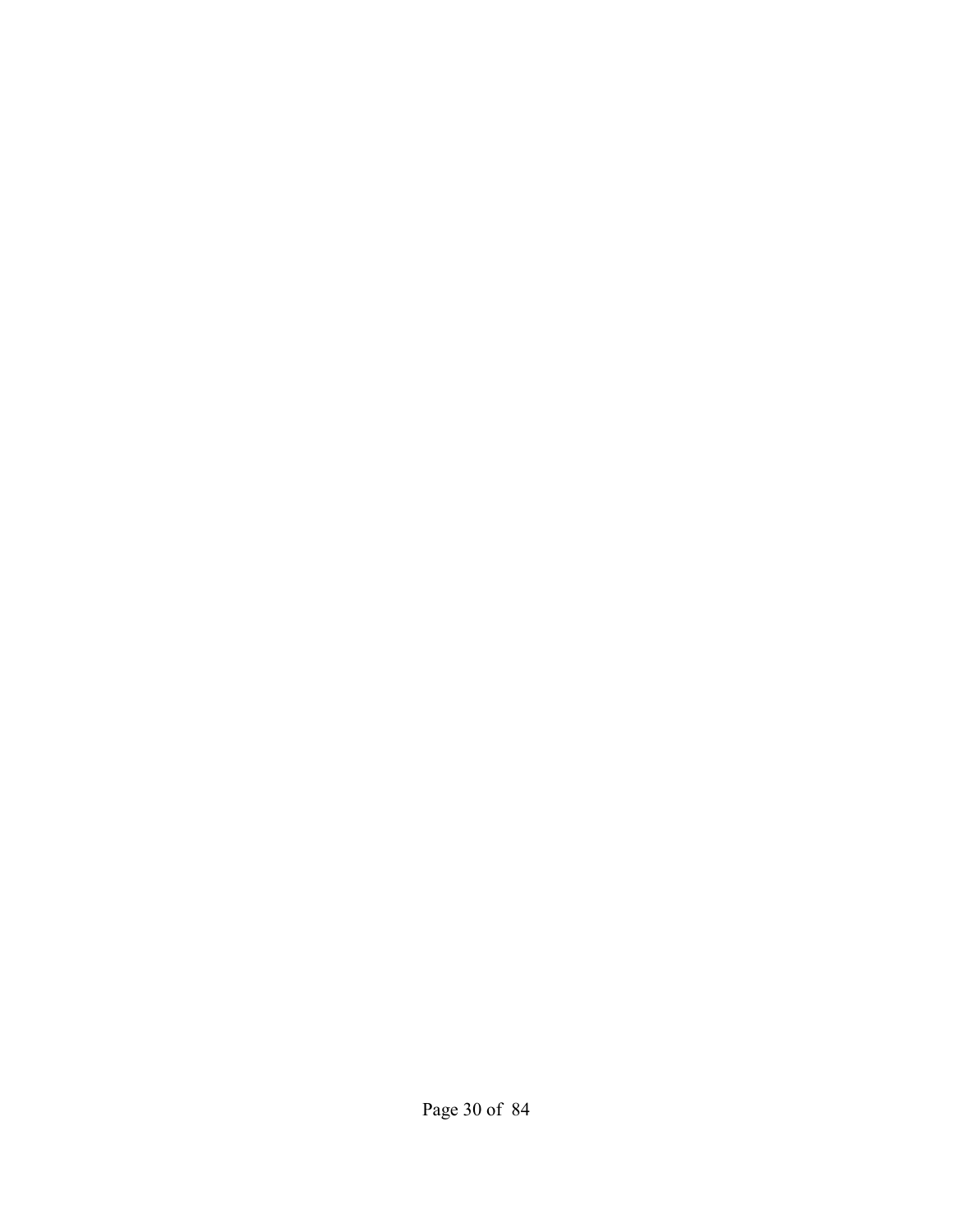#### **IV. No Direction Home (page 61)**

Beckwith relates how he gained a faculty appointment in the philosophy dept. at UNLV in 1989. It was there that he met William F. Buckley Jr. whom he describes as a "Roman Catholic intellectual."

Beckwith told him that he had recently published a book, *Politically Correct Death: Answering the Arguments for Abortion Rights.*

#### *TAB: More culture-war connections to Rome . . . .*

#### **A. Southern California (62)**

1. Leaving Vegas

Beckwith and his wife left Vegas in the summer of 1996 for a faculty appointment at Whittier College. Six months later he then received an offer to join Trinity International University's faculty at their new CA campus to teach in their MA program on faith and culture - an offer he accepted.

2. Beckwith Goes Episcopalian

"In fall 1997, Trinity's comptroller, John Hughes (who has since, like me, returned to the Catholic Church of his baptism), invited Frankie and me to attend church with him and his family at St. Luke's Reformed Episcopal Church, in Santa Ana. I had told John that we were having a difficult time finding a good Evangelical church in which we would fit. When Frankie and I walked in the building, she turned to me and said, 'This almost seems Catholic.' And sure enough, St. Luke's followed the liturgy found it the Book of Common Prayer, which is similar to the Catholic liturgy. It was my first experience in a Protestant church with a seriously liturgical service.

Because we liked St. Luke's and its Sunday service, I became interested in studying more deeply the history of Episcopalianism and its beliefs." [63]

It was then that theystarted attendingSt. James Episcopal Church, a congregation in full communion with the Archbishop of Canterbury. This became their home church until they went to Princeton in 2002.

The church's rector at that time was a staunch conservative who was at the fore of defending traditional Anglicanism against the liberalism of USA Episcopalianism.

*TAB: More connections on the fighting against liberalism front. The American Episcopal church is to Rome what marijuana is to heroin. It serves as a nice stepping stone to a greater evil.*

3. "Why Aren't We Catholic?"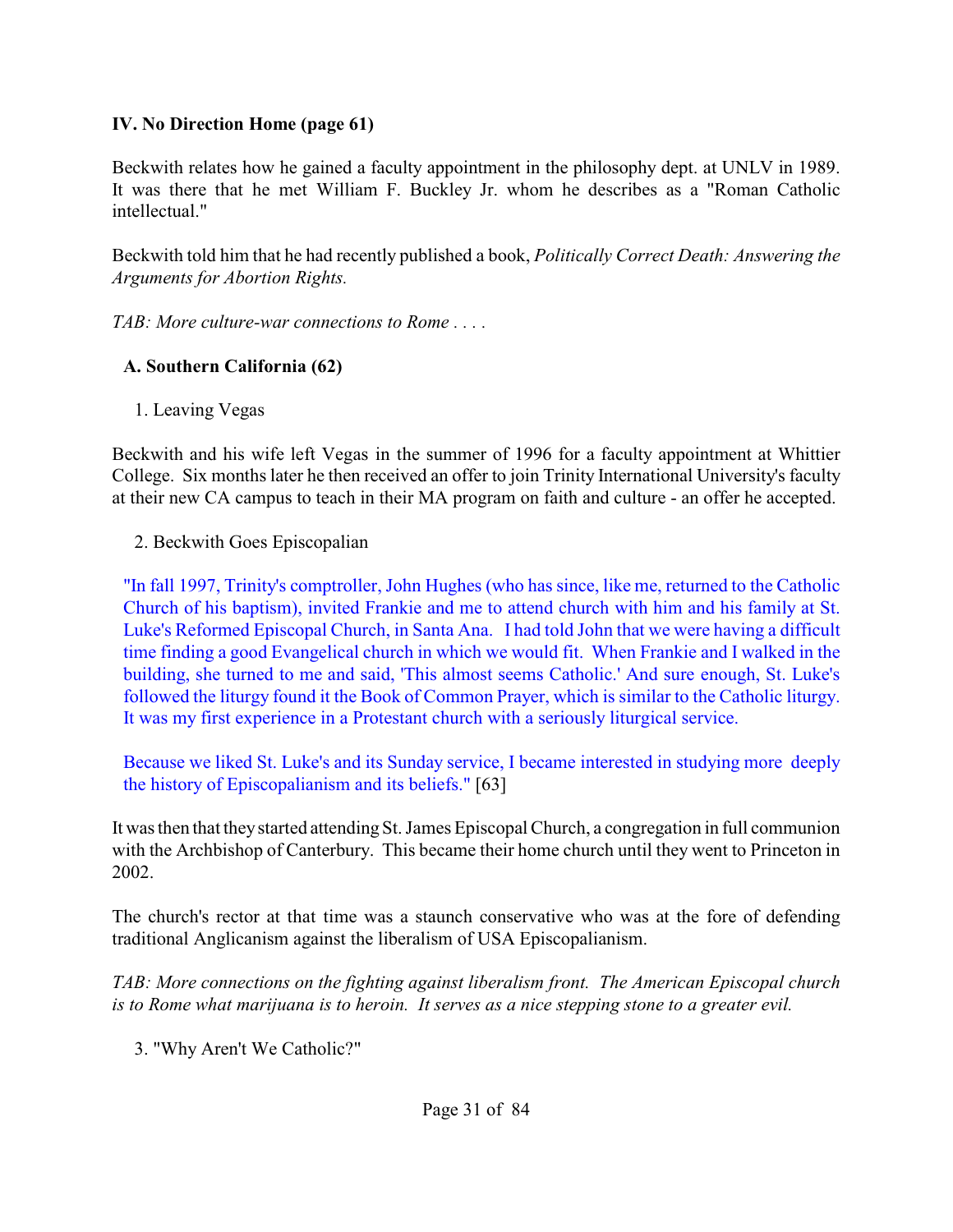"It was during this time that my wife, Frankie, asked me: 'why aren't we Catholic?' For her the Anglican liturgy and solemnity of worship seemed nearly indistinguishable from the Masses we attended with my family. Frankie was also drawn by, and became quite interested in, the spirit of Christ she observed in Pope John Paul II. I explained to her that although I respected the Pope and considered his work as essential to displacing the materialism and unbelief that had overtaken Europe (and seemed to be gaining a foothold in America), I had too many theological problems with Catholicism. My reasons included the Church's views on justification, the Eucharist, and the papacy. She said, 'I guess you're the theologian in the family. So I'll trust your judgment.' (O ye of little faith!)" [64]

*TAB: The 'spirit of Christ' in Pope John Paul II? He was a full-blown ecumenicist who on the one hand embraced all religious comers, and on the other devoted his life to Mary the Mediatrix. It's telling that Beckwith 'respected the Pope,' again for his fight against liberalism. Beckwith never thought of the Roman Catholic Church (or the pope) as proponents of a false, damning gospel.*

4. Washington School of Law and Beyond

Beckwith takes a sabbatical from Trinity and studies law at the Washington School of Law where he earns a Master of Juridical Studies. Afterward he teaches at Trinity for a year and then is offered a visiting full time faculty appointment at Princeton for the 2002-03 school year.

5. Why Are you Catholic?

It was while at Princeton that a Jewish friend asks him, "Why are you a Protestant rather than a Catholic?" Beckwith states that this was the first time someone outside of his immediate family asked such a question, but it would not be the last.

### **B. Baylor (65)**

1. Moving to Texas

After Princeton, the Beckwith's moved to central Texas as he accepted a position at Baylor as an Assoc. Professor of Church-State Studies and Assoc Director of the J.M. Dawson Institute of Church-State Studies.

Objections to his hiring are raised by Baylor alumni due to his differences in philosophy over churchstate issues.

2. Baylor and (more) Ecumenicism

The Baylor president who had been influence by John Henry Cardinal Newman's book *Idea of a University*.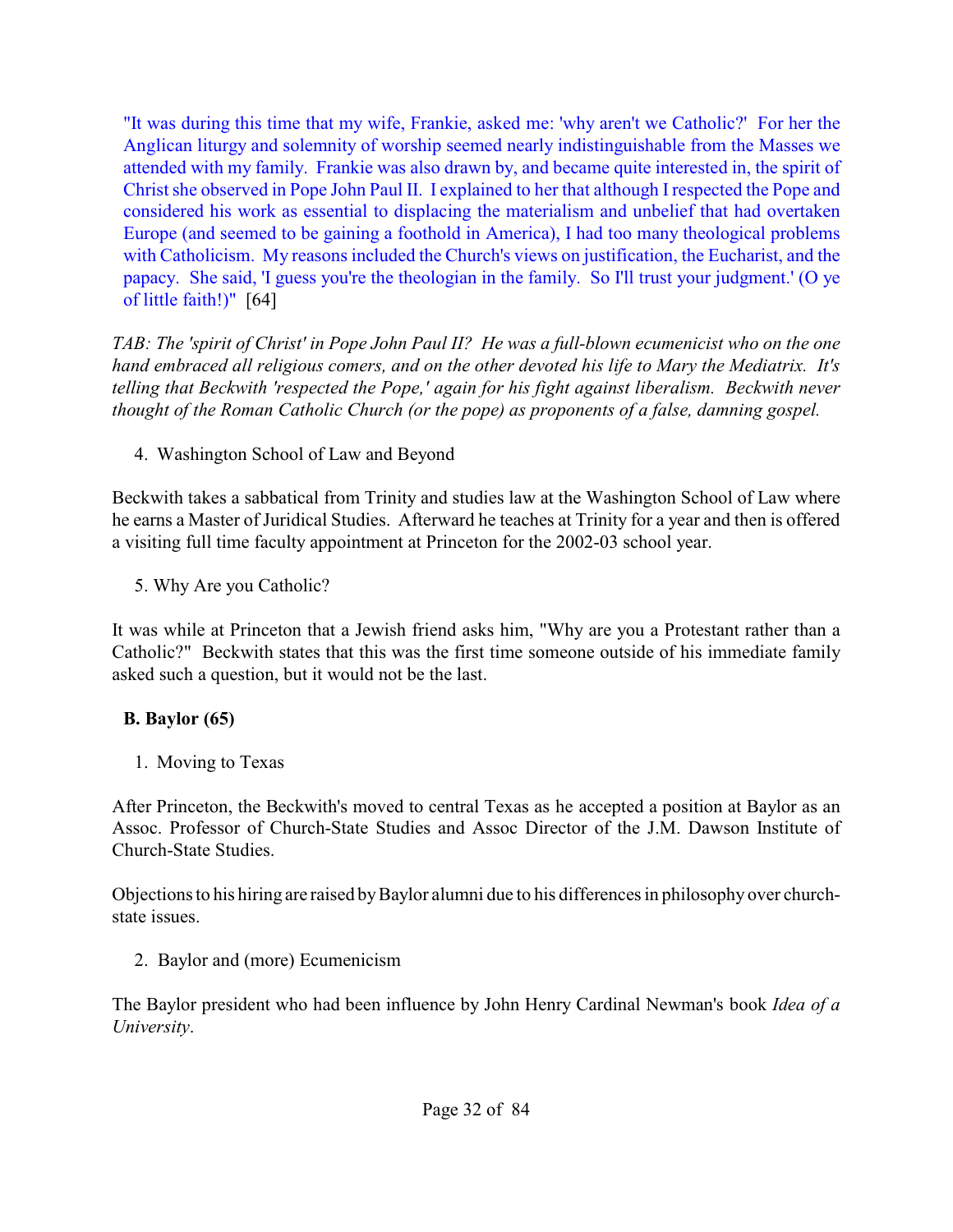"The incoming provost [at Baylor] . . . who participated in my interview for the position . . .began the interview with this question, 'Frank, we know you believe in the Apostle's Creed. But my question to you is this: are those who don't belief the Apostle's Creed Mistaken?' I thought to myself, 'This guy gets it.' The issue is *not* what I believe; the issue is whether I think my beliefs are *true.*" [66]

Friends come to Beckwith's defense and he is granted full professorship at Baylor in 2008.

"When it comes to the bonds of Christian friendship, Baylor has been an embarrassment of riches for Frankie and me. In addition to those already mentioned, there are many, many others whom we think of as friends. And they consist of Catholics as well as Protestants from virtually every denomination." [68]

# **C. Frankie's Father (68)**

1. A Death in the Family.

It was soon after Beckwith received tenure at Baylor that his wife's father died.

"In the weeks that followed Joe's death, we discovered, among his personal items, a St. Christopher medal, inscribed 'Bishop Choi to JD.' It is our understanding that the bishop gave St. Christopher medals to pilots in the Pacific during World War II. Soon after the war, Joe, a pilot, joined the ROTC faculty at Fordham University. Impressed by the Jesuits there including the seriousness of their faith, Joe wanted to become Catholic, but my mother-in-law discouraged him. She told Joe that his parents would be devastated if he were to join the Catholic Church. So, Joe acquiesced to his wife and, as far as we know, never made a Christian commitment of any sort, though, ironically, he lived the Christian virtues better than most Christians. This is why when Frankie was received into the Catholic Church on August 18, 2007, shed took the name 'Joseph' as her Confirmation name, in honor of her father and his unfilled desire to become Catholic." [68]

a. Here's Where the Tale Takes a Very Telling Turn

"In June 2006 while Frankie and I were attending an academic conference at a Hilton Hotel in Alexandria, Virginia, we noticed that my Baptist colleague Ralph C. Wood and his wife, Suzanne were there as well. They greeted us at one of the elevators and we exchanged pleasantries. Ralph immediately noticed that something was wrong with Frankie. He inquired about her state of mind and soul. She took him aside and told him about the doubts she was experiencing about her father's posthumous fate. Ralph offered to Frankie a theological case for why he believed that her father would not be condemned to eternal separation from God. He told Frankie that her father's initial desire for full communion with the Catholic Church was an act of faith that God would honor. The Church calls such an act 'the baptism of desire.' And given the Christian manner in which Joe had conducted his life since that time, as someone seemingly touched by God's grace, Ralph had no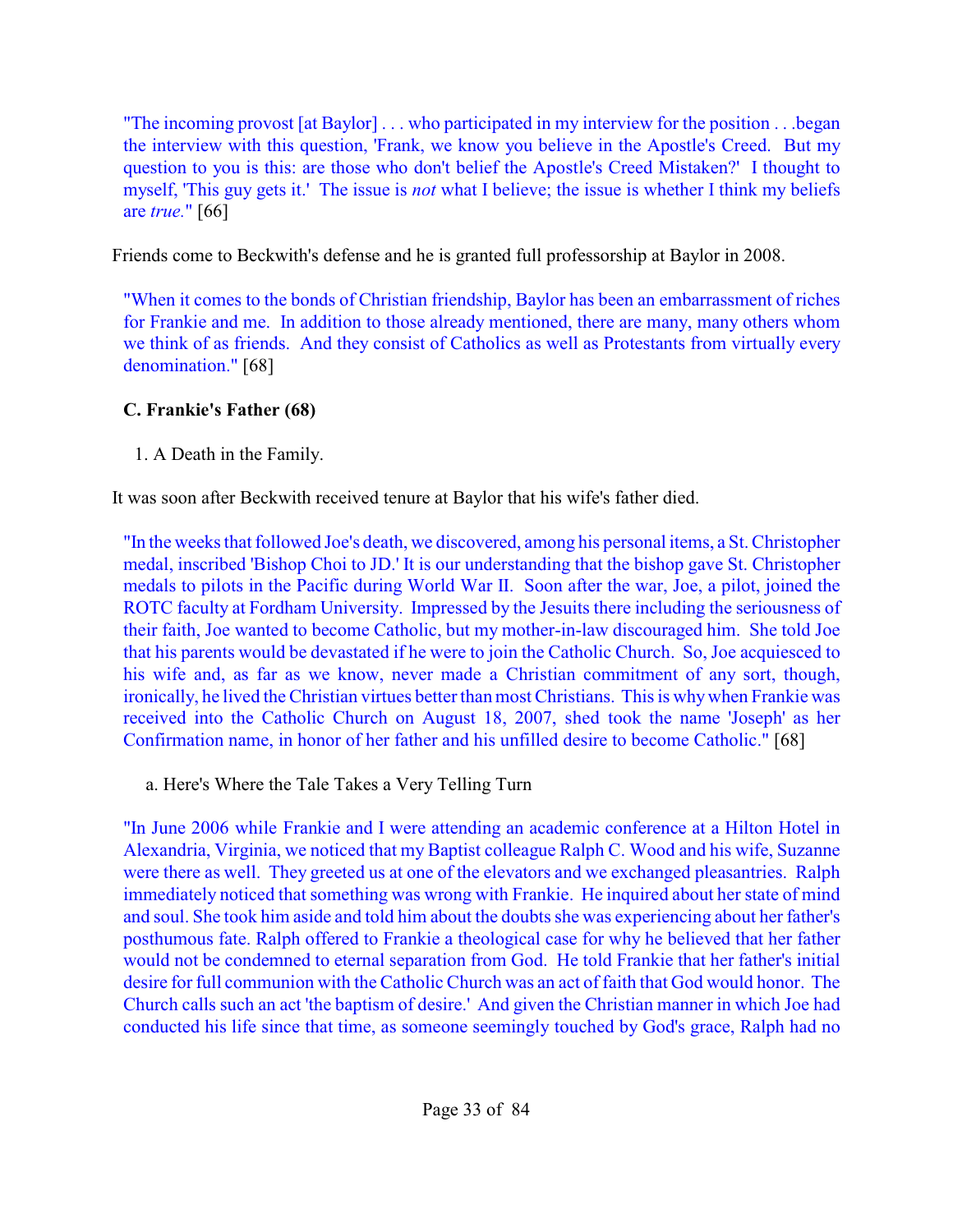doubt that Joe is destined for an eternity with his Lord and Savior Jesus Christ. This gave Frankie much comfort."

After I had been received back into the Catholic Church and Frankie had become a candidate for reception, Ralph wrote the following to us in a May 7, 2007, email:

'Dear Frankie & Frank:

I wanted to add my own strong affirmation of your decision to be received into (and, in Frank's case returned to) the Roman Catholic Church.

I'm sure you won't remember it, but at our very first meeting at a reception in President Sloan's home, I asked about Frank's upbringing. When you told me that you had been raised a Catholic, I immediately asked why you would leave a tradition so rich and deep? You replied that it had meant little to you as a youth and that your Christianity had come alive only through evangelical churches. I thus see your move, not as repudiating your evangelicalism but rather as returning to its Catholic form. . . .

And as for you, dear Frankie, you were special to me from the beginning of our friendship, and you have remained so ever since. Our conversations last summer about your father's death remain quite vivid to me, as I there learned that your Christian faith runs very deep indeed. As with Frank, I see this more as a further deepening of your witness. . . . ' [69-70]

*TAB: This section leaves me absolutely speechless. Here is a man that is saved by his good intentions and desire to be Roman Catholic, not his desire for peace with God through Jesus Christ. His desire for an institutional church has saved him? No suffering in purgatory? Or has that nasty picture been removed from the Roman Catholic playbook? The terrors of purgatory did well to bring money to the church in the middle-ages, but I guess things have changed. Purgatory has been elevated to a celestial green room where one awaits the opening of the show.* 

*For Ralph C. Wood to give the advice he did and further applaud Beckwith's move? Just shows that he has not an inkling of what the Gospel is all about and what Rome really stands for. He might as well swim across the river himself as it appears he is already half-way there!*

BTW - Beckwith footnotes his father's "baptism of desire" to the Catechism of the Catholic Church, 1260.

*TAB: I will add the following text from said Catechism:*

*"Since Christ died for all, and since all men are in fact called to one and the same destiny, which is divine, we must hold that the Holy Spirit offers to all the possibility of being made partakers, in a way known to God, of the Paschal mystery." Every man who is ignorant of the Gospel of Christ and of his Church, but seeks the truth and does the will of God in accordance with his*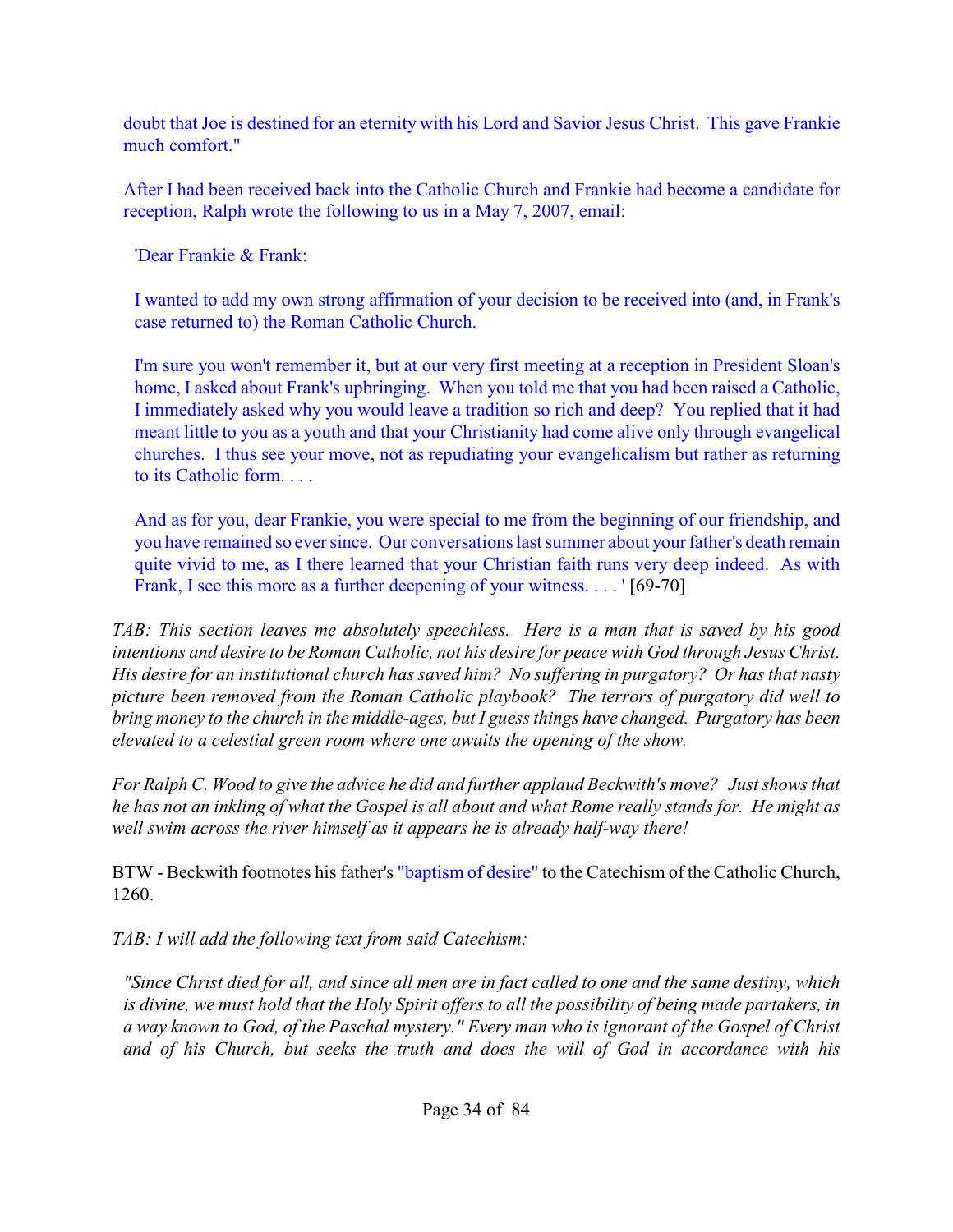*understanding of it, can be saved. It may be supposed that such persons would have desired Baptism explicitly if they had known its necessity." [1260]*

b. More Signs From above?

Several months after receiving this above Email something strange happened. Beckwith was 700 miles apart from his wife. On Saturday, Sept. 22, 2007, his wife attended 6:00 PM Mass in Waco, TX. As the people were beginning to receive communion, she closed her eyes and "saw Jesus at the table with his disciples at the Last Supper." But it wasn't the DaVinci painting.

"In Frankie's vision, Jesus was in motion. She saw him talking and moving. Then all of a sudden, his beard and his features became bright and expanded over the image in her mind's eye until everything was a bright white light." [70]

Afterward, she had an image-type thought of her dad as a man in his 50s or 60s, teeing off at a golf course.

"And then she was flooded with a series of rapid thoughts, the realization, the clear impression, that the reason her Dad never went to the Protestant church with her Mom (and their four little girls) was because if he was going to go to church, it was going to be the Catholic Church or no place at all." [70]

That same evening, Sept. 22, 2007, Beckwith was in Alabama at a Catholic Charismatic conference at Our Lady of Sorrows Catholic Church in the city of Homewood. He was there to speak on his return to Rome. After his last lecture he sat down in the church library. Around 6:40 PM a woman, a deacon's wife, whom he had met earlier in the day comes into the library, asking him if would like to have a piece of "'blessed bread.'" He asks her, "'What is 'blessed bread?'" She replied that in her Eastern Rite Catholic Church the priest leaves a portion of the loaf unconsecrated and blesses it for later consumption. Beckwith takes a piece and eats it. He told the woman about how is wife's concern for her father's soul and how he had wanted to become a Catholic in the late 1940s. At this point the lady's eyes welled up with tears and she says that she believed that because God is good and merciful he would honor his father in law's desire.

"About an hour later, my wife and I talked on the cell phone. She told me about the vision that she had at St. Jerome's that evening. She told me that the images were vivid and the message was clear. Seeing the deacons' wife in the church parking lot heading for her car, I stopped her and shared with her what my wife had just told me over the phone. She again began to well up with tears and told me that above the altar where the bread was blessed at her church is a huge mural of the Last Supper, the same image seen in my wife's vision. So, while my wife had a vison of the Last Supper followed by vivid images of her father that conveyed to her a clear message of his desire to become Catholic, I had partaken of the very bread that had been blessed under the mural of the Last Supper which was followed by the assurance of a deacon's wife that God would honor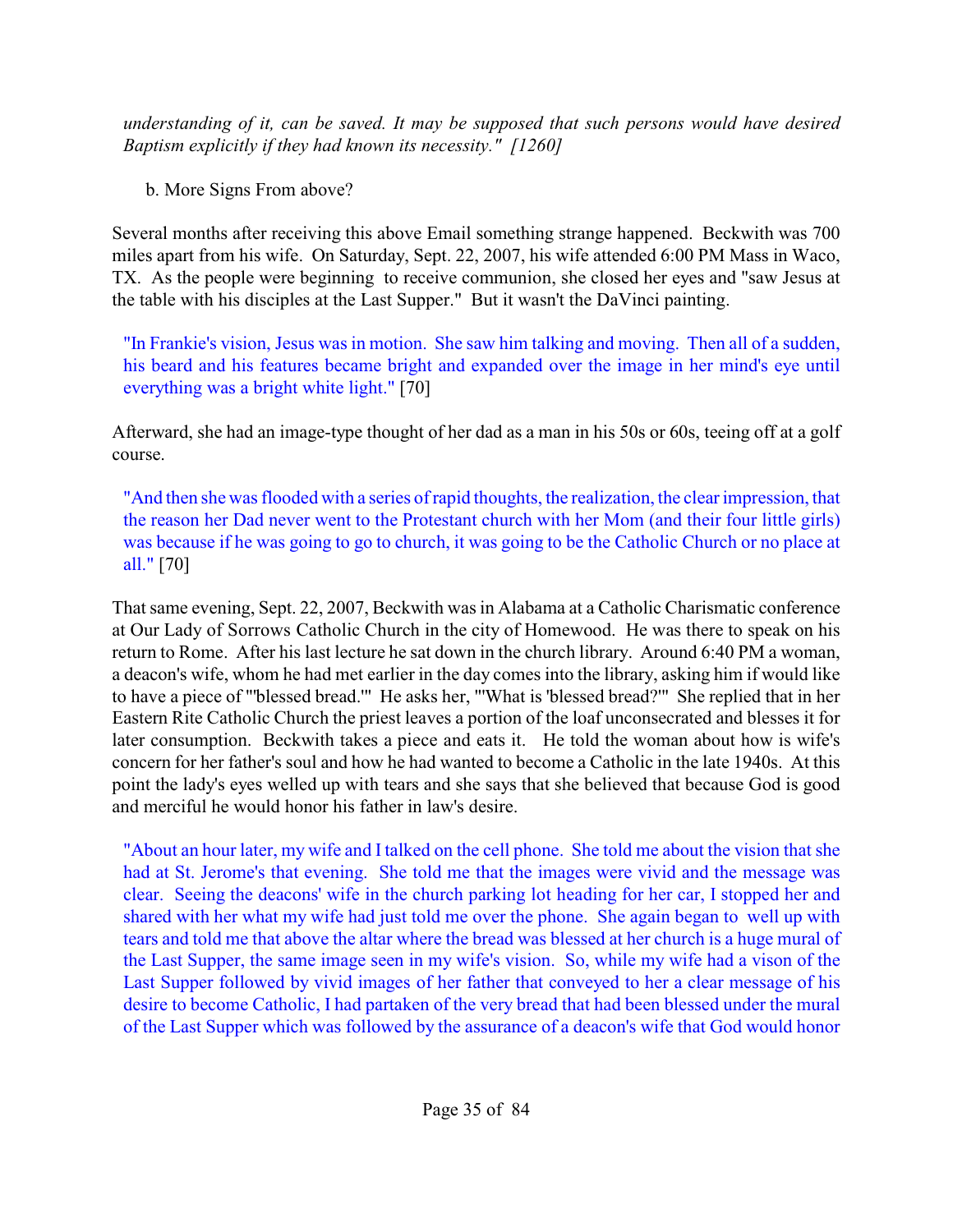my father-in-laws' desire. I cannot help but believe that his provides us with hope that there is truly a communion of saints that includes my father-in-law." [71]

*TAB: Note the following:* 

*2 Cor. 11:13-14 For such men are false apostles, deceitful workers, disguising themselves as apostles of Christ. And no wonder, for even Satan disguises himself as an angel of light.<sup>1</sup>*

*Gal 1:8-9 But even though we, or an angel from heaven, should preach to you a gospel contrary to that which we have preached to you, let him be accursed. As we have said before, so I say again now, if any man is preaching to you a gospel contrary to that which you received, let him be accursed.* 

*Deut. 13:1-5 1 "If a prophet or a dreamer of dreams arises among you and gives you a sign or a wonder, 2 and the sign or the wonder comes true, concerning which he spoke to you, saying,' Let us go after other gods (whom you have not known) and let us serve them,' 3 you shall not listen to the words of that prophet or that dreamer of dreams; for the LORD your God is testing you to find out if you love the LORD your God with all your heart and with all your soul. 4 "You shall follow the LORD your God and fear Him; and you shall keep His commandments, listen to His voice, serve Him, and cling to Him. 5 "But that prophet or that dreamer of dreams shall be put to death, because he has counseled rebellion against the LORD your God who brought you from the land of Egypt and redeemed you from the house of slavery, to seduce you from the way in which the LORD your God commanded you to walk. So you shall purge the evil from among you.* 

*Acts17:11 Now these were more noble-minded than those in Thessalonica, for they received the word with great eagerness, examining the Scriptures daily, {to see} whether these things were so.*

*1 Timothy 4:1-3 1 But the Spirit explicitly says that in later times some will fall away from the faith, paying attention to deceitful spirits and doctrines of demons, 2 by means of the hypocrisy of liars seared in their own conscience as with a branding iron, 3 men who forbid marriage and advocate abstaining from foods, which God has created to be gratefully shared in by those who believe and know the truth.*

*1 John 4:1 Beloved, do not believe every spirit, but test the spirits to see whether they are from God; because many false prophets have gone out into the world.*

*There indeed is a commonality of "visions" and "signs" that so often follow those that are so grossly misled. This has been true in the history of Rome (cf. Fatima, Lourdes).* 

#### **V. Wisdom of My Ancestors (page 73)**

<sup>&</sup>lt;sup>1</sup>Unless otherwise noted, Scripture passages are taken from the New American Standard Bible.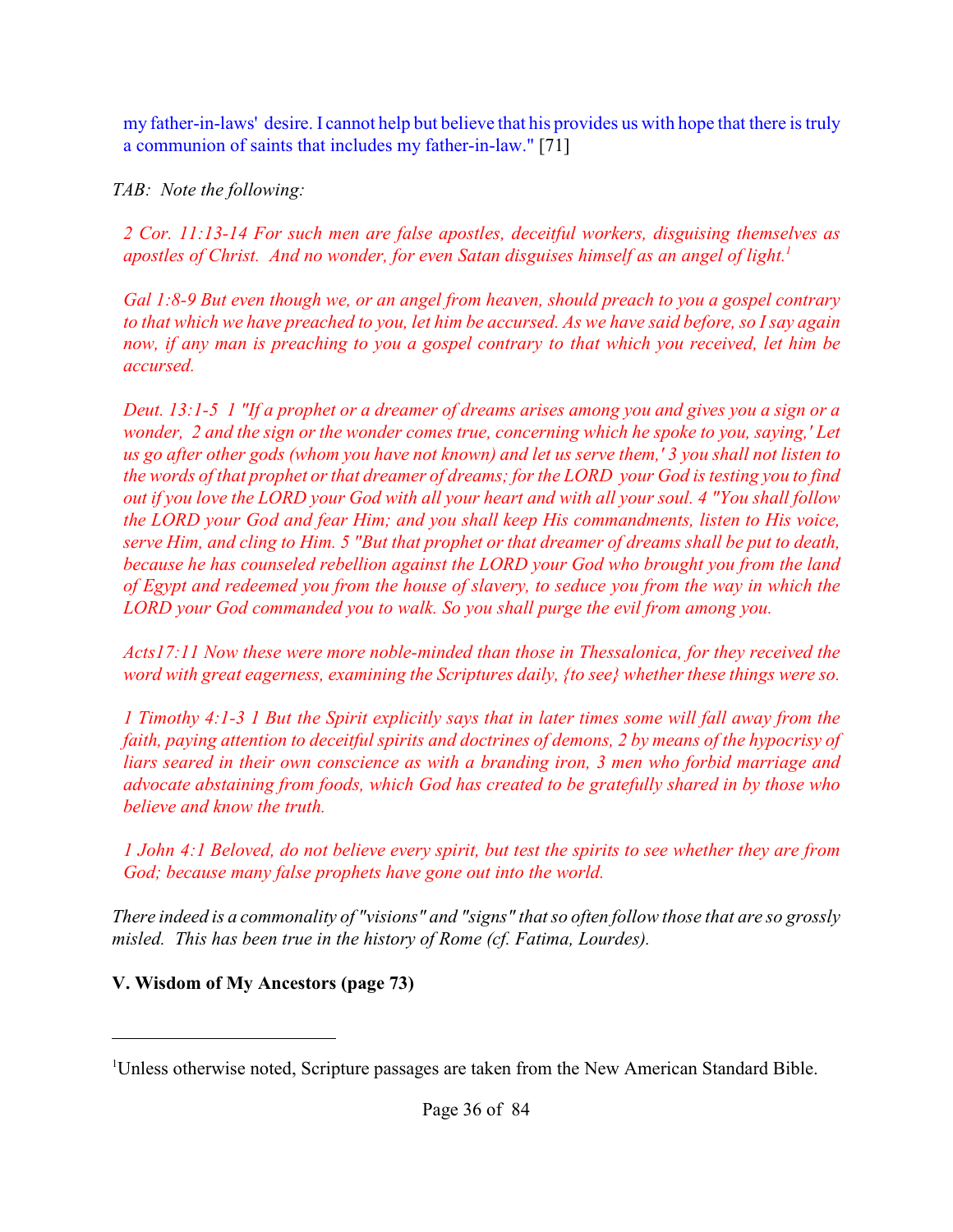1. The Phone Rings on a Spring Evening in 2005

It's Beckwith's eight year old niece Darby who asks him:

"We were praying for you and Aunt Frankie at the dinner table this evening, and I was surprised to learn that you are not Catholic. That makes me very sad. Why aren't you and Aunt Frankie Catholic?" [74]

He goes on to tell her that he had great respect for the Pope and that he has learned much from the Church's great thinkers and agreed with the Roman Catholic Church on most everything concerning God and Jesus, but disagreed with other things such as the nature of the sacraments and the authority of the Church.

*TAB: Interestingly, I have a seven year old daughter that is concerned that people she knows, friends and relatives, be \*Christians\* not members of some institutional church. This reminds me of my early experiences with door to door evangelism and the many dour faces that rebuffed our desire to tell them about Christ: "We're not interested; we're Catholic."*

Beckwith's brother is a Knights of Columbus Catholic who teaches Natural Family Planning. Of him he writes:

"On several occasions prior to my return to the Church, Patrick would have The Coming Home Network (a group dedicated to bringing ex-Catholics and Protestants into full communion with the Church) send me a nice card with a drawing of the Vatican on the front and an inscription that said something like, 'You're always welcome in the Catholic Church.'" [75]

"This encounter with my niece marked the first step in our movement toward the Catholic Church. ... Can I give a convincing account as to why I should permanently abandon the Church of my baptism?"

*TAB: No. Not if you're not regenerate. In that case it really doesn't matter.*

# **A. Slouching Toward Rome (75)**

1. 2006 Conference on John Paul II at Boston College

The next event that helped propel Beckwith to Rome was a Feb 2006 conference on John Paul II and Philosophy held at Boston College. Several months earlier Beckwith had published an article "Vatican Bible School: What John Paul II Can Teach Evangelicals."

Beckwith argues that Protestants who don't believe creeds are necessary (no creed but Christ) do in fact accept creeds since they see the necessity of fundamental doctrines that they believe are nonnegotiable.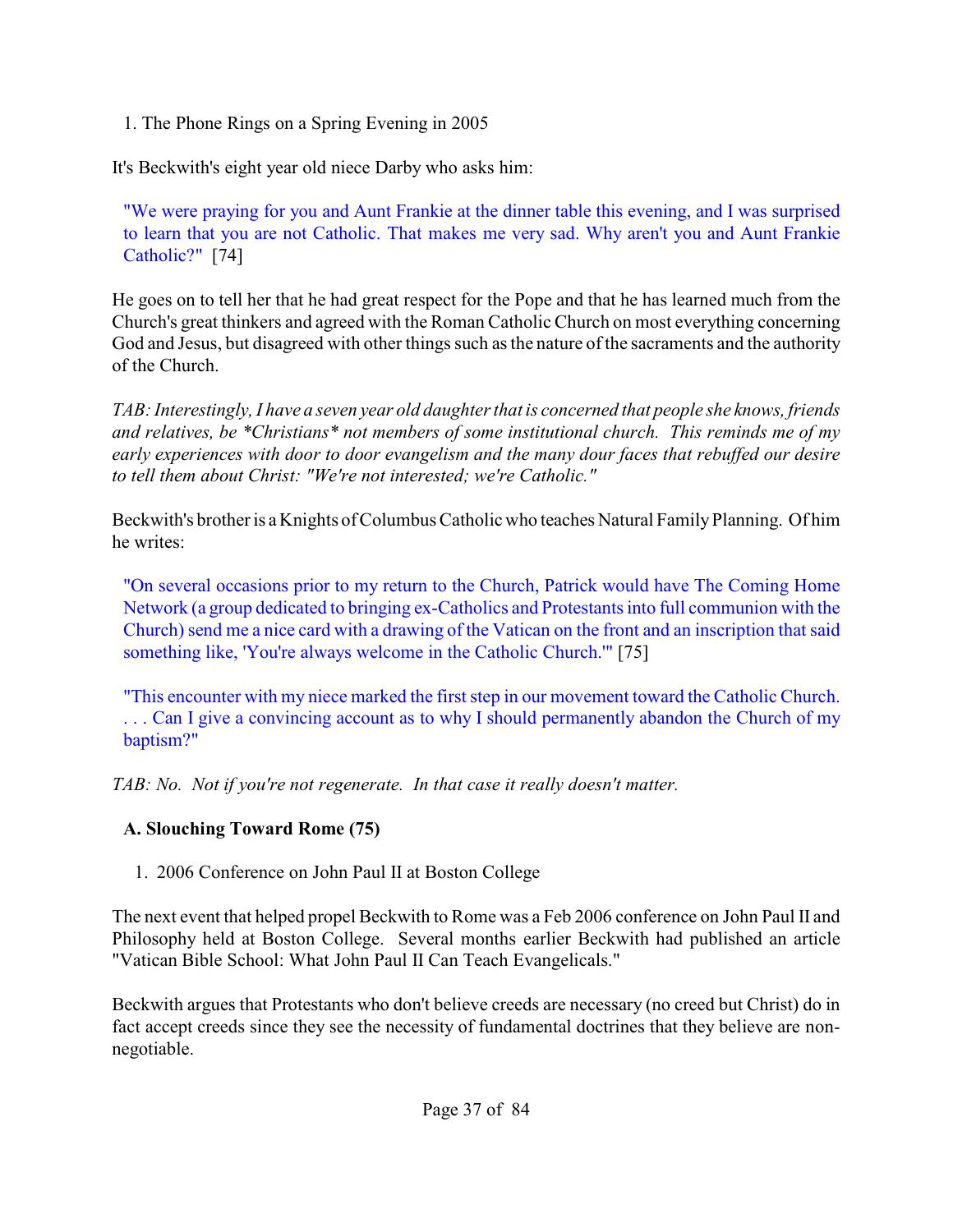After delivering his paper he was asked a question by Laura Garcia (a BC philosophy professor and a former Evangelical who converted to Catholicism while at Notre Dame):

"Your paper seems to imply the necessity of creeds in the first centuries of the Church. But that assumes the necessity of a Magisterium that has the authority to issue such creeds and declare them normative for all Christians. So, why aren't you a Catholic?" [76]

Beckwith states that his answer ran along the lines of affirming that the Reformers were Spirit-led correctives that reached back into the past to correct what Rome had lost:

"By doing this, I tried to account for a church's continuity as being connected to the Reformers and their descendants as well as their orthodox predecessors in the Catholic Church. In this way, I could defend the Catholic creeds as Spirit-directed without conceding the present authority of Rome on these matters." [76-77]

Beckwith goes on to say that since becoming Catholic himself he sees that:

". . . the task of proper restoration fell to thoughtful Catholic reformers that led to the Council of Trent and its successors." [77]

*TAB: How can an infallible church be subject to "restoration?" Has Beckwith ever read the Council of Trent?*

2. Church History

All of this led to his deciding to study the creeds and early church history. He read books by Cardinal Ratzinger (now Pope Benedict) as well as David Currie's *Born Fundamentalist, Born Again Catholic.*

These raised questions about the Early Church Fathers and the Roman Catholic doctrines of the Eucharist and Infant Baptism.

He was especially intrigued with Ratzinger's book, Truth and Tolerance. Beckwith found that he was in agreement with the philosophical and theological statements of Ratzinger regarding truth.

He reads a section to J.P. Moreland without telling him who the author was - when Moreland was told it was the Pope he declares, "He's one of us!" (cf. page 78)

### **B. I Hear Ancient Footsteps (78)**

1. The Influence of J. Budziszewski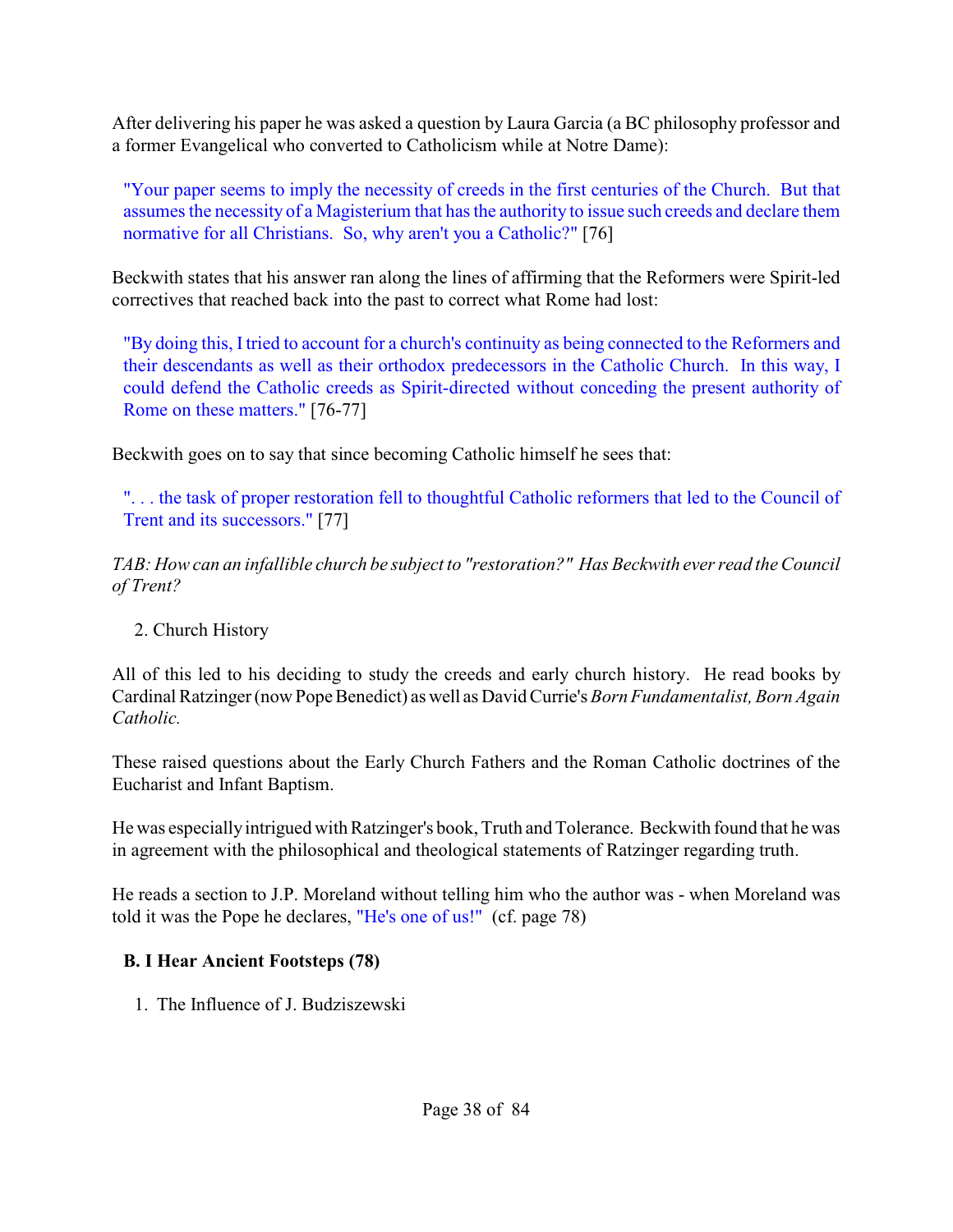In October Beckwith was asked to reply to a plenary lecture by J. Budziszewski whom had been received into the Roman Catholic Church three years earlier. The morning after the lectures Beckwith and his wife got together with J. and his wife for breakfast. Beckwith and his wife asked all sorts of questions regarding the Roman Catholic Church (though his wife was more interested and animated in seeking answers).

2. Questions on Certain Theological Issues that Seemed insurmountable:

1) The doctrine of justification; 2) The Real Presence in the Eucharist; 3) The teaching authority of the Church (including apostolic succession and the primacy of the Pope).

Tellingly,

"The other issues that most Protestants find to be stumbling blocks--the Marian doctrines and Purgatory--were not a big deal to me. That was because I reasoned that if the Catholic views on Church authority, justification, the communion of the saints, and the sacraments were defensible, then these other so-called 'stumbling blocks' withered away, since the Catholic Church would in fact be God' authoritative instrument in the development of Christian doctrine." [79]

*TAB: So Rome is the de facto authority that comes to the rescue? And since they are the authority one must "drink the Cool Aid" if she so requires.* 

a. Sola Scriptura?

Beckwith asks where the Protestant doctrine of sola scriptura factored in all of this

"To be blunt, it didn't, primarily because over the years I could not find an understanding or definition of *sola scriptura* convincing enough that it did not have to be so qualified that it seemed to be more a slogan than a standard." [79]

*TAB: So he never really understood; he was not convinced? How then did he come to an infallible decision as to the veracity of Rome apart from his own reasoning? He then makes an infallible decision using private judgment in order to join what he believes to be an infallible church, apart from what the infallible Scriptures say.*

Beckwith cites the Westminster Confession on sola scriptura and then seems to imply that Protestants believe in **sol**o scriptura (even though he does note the difference in a footnote).

"The whole idea that, according to the Westminster Confession, one may deduce necessary doctrines from 'scripture' treats theology as if it were a branch of mathematics." [80]

*TAB: So does Beckwith hold to the "partum-partum" view of authority rather than that of "material sufficiency?"*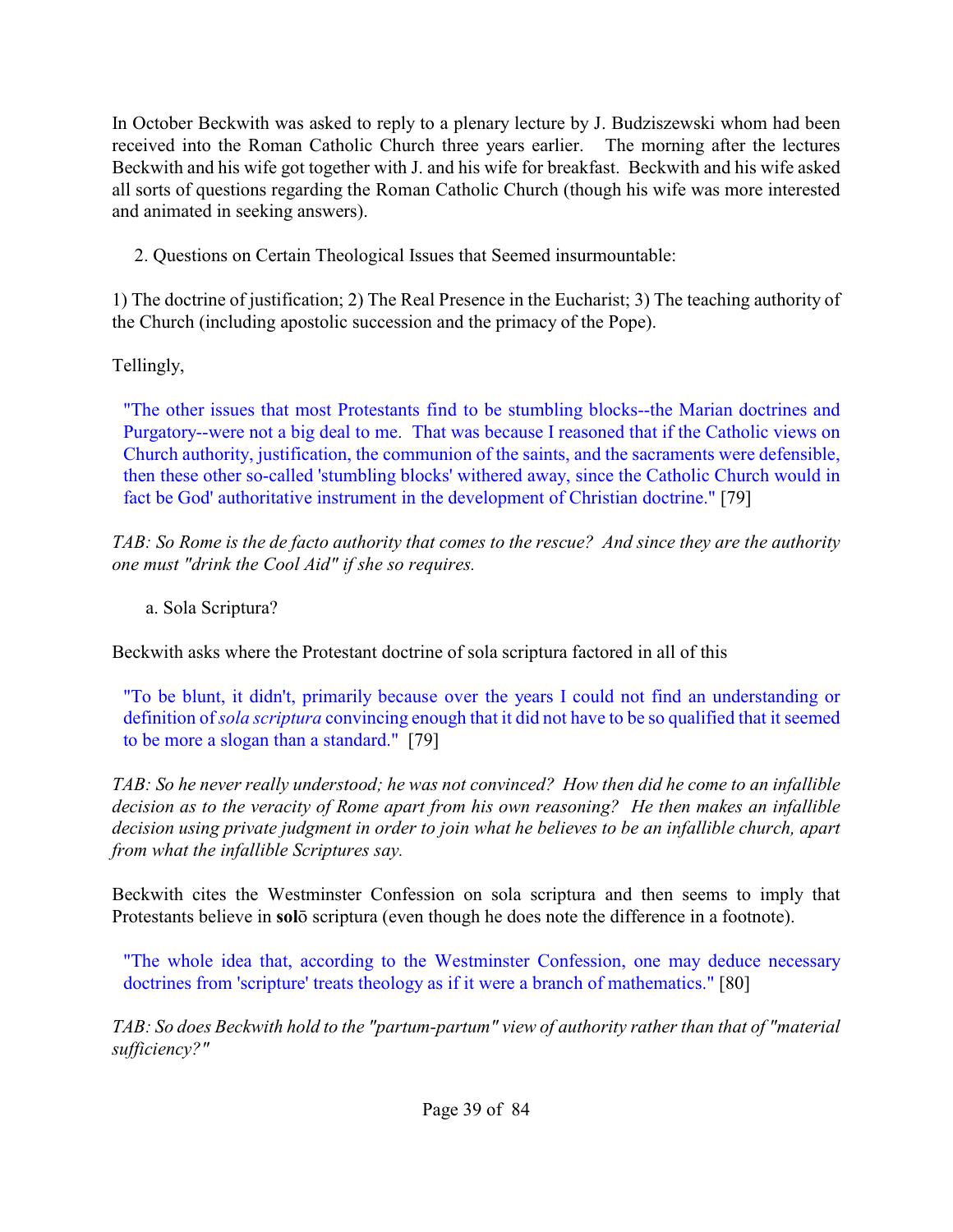"But as I slowly and unconsciously moved toward Catholicism in the early 2000s, I began to even find the *sola scriptura* of the Magisterial Reformation not entirely satisfactory. It seemed to me to subtly and unconsciously incorporate into its theological framework all the doctrines that *sola scriptura*, without a settled canon or authoritative creedal tradition, could never have produced. out of whole cloth without the of a Holy Spirit-directed ecclesiastical infrastructure." [80]

Beckwith then goes on to the well-worn argument of Protestants having a fallible list of infallible books (although he does not use that exact language) and thus relying on the Roman Catholic Church's authority for the canon while rejecting the rest of Rome's authority.

"Many of the contemporary Evangelical Protestants I read offered understandings of *sola scriptura* that were based on less than convincing biblical exegesis, or implicitly or explicitly relied on extrascriptural support to justify either the scope of the biblical canon or essential doctrines that are not easily derived from scripture without the necessary assistance of philosophical and theological categories arrived at through the development of doctrine that arose alongside and in accordance with the formation of the canon." [80]

*TAB: He says "many." Does that mean that "some" did give convincing biblical exegesis? What would he consider to be "convincing?" Why does truth depend on his being convinced? The doctrines of grace ensure that it is not my own "reasoning" that leads me into the truth. This is a work of God, all of grace. What if the church, by God's providence and with aid of the Holy Spirit, recognized those books which were inspired? Does that mean that the church is infallible or that God has led infallibly? This would be the same as with the Jewish canon. Israel was used of God to record, recognize and preserve His Word. The church (not the Roman Catholic Church) was there to record, recognize and preserve His Word. Why is Rome the "de facto" authority?* 

b. The Trinity and Sola Scriptura

Beckwith uses the doctrine of the Trinity as an example of a doctrine that came through history and tradition and not the Bible (sola scriptura). He quotes John Henry Cardinal Newman:

"Is this to be considered as a mere peculiarity or no? Apparently a peculiarity; for on the one hand it is not held by all Protestants, and next, it is not brought out in form in Scripture. First, the word Trinity is not in Scripture. Next, I ask, *How* many of the verses of the Athanasian Creed are distinctly set down in Scripture? And further, take particular portions of the doctrine, viz., that Christ is co-eternal with the Father, that the Holy Ghost is God, or that the Holy Ghost proceedeth from the Father and the Son, and consider the kind of texts and the modes of using them, which the proof is built up. Yet is there a more sacred, a more vital doctrine in the circle of the articles of faith than that of the Holy Trinity." [81]

*TAB: Beckwith and Newman play right into the hands of the cultists here in their assertion that the Trinity is not a doctrine that one would arrive at apart from extra-biblical tradition. However, the doctrine of the Trinity was held long before the Athanasian Creed.*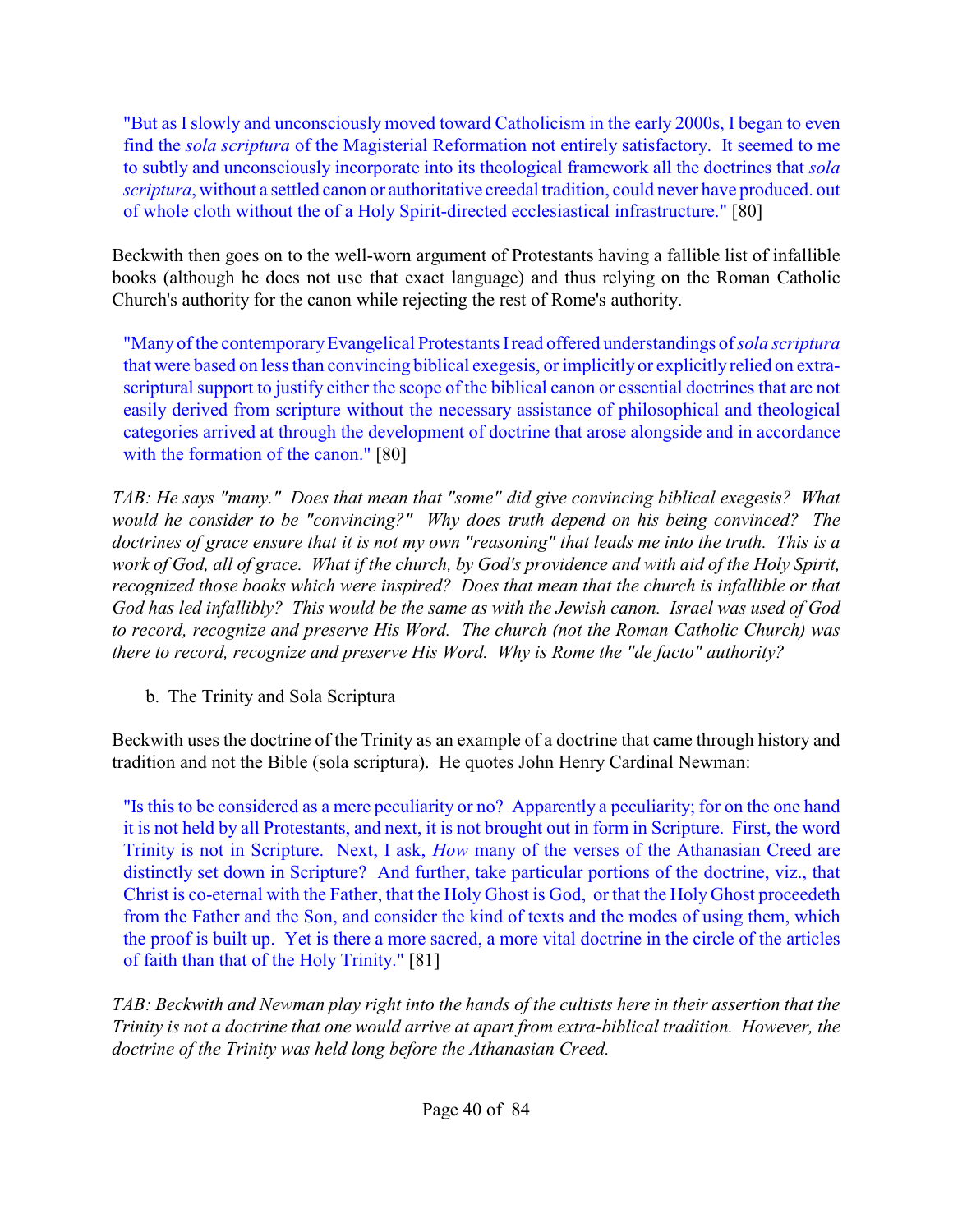*The Letter of Barnabas, dated to the /early 2nd c. affirms "a Trinity of God the Father, Christ the preexisting Lord and Judge, and the Holy Spirit who prepares hearts for salvation." [cited in Lewis and Demarest, Integrative Theology, 255]*

*Athenagoras (c. 177) who defended the doctrine as an essential part of the faith of the church.*

*The Didache, a document discovered in the late 1800s in Constantinople indicates that the church believed in a Triune God. [cited in Lewis, 255]*

*The 2nd c. theologian, Theophilus, was the first to use the term "Trinity" (trias) of the Godhead. [cited in Lewis, 255]*

*Irenaeus (c. 190) wrote against the heresy of the Gnostics and claimed that the one Creator and Redeemer God subsists as Father, Son, and Spirit.*

*Tertullian (c. 200) wrote extensively on the Trinity. He claimed that God is a unity of substance, with the Father, Son and Holy Spirit distinct divine persons within the substance of the one God. [cited in Lewis, 255]*

*That the church came together and affirmed and defined a doctrine that was considered an essential teaching of Scripture (doing so under the providence of God) is no surprise. Statements as to truth arise when that truth is threatened by error. This is the legacy of the early creeds. So this hardly supports Beckwith's point.*

c. Beckwith's Definition of Sola Scriptura

He admits that he "for some time accepted a weak form of sola scriptura" defined by him as follows:

" . . . any doctrine or practice inconsistent with scripture must be rejected, though it does not follow that any doctrine or practice not explicitly stated in scripture must suffer the same fate, for the doctrine or practice may be essential to Christian orthodoxy. This seemed to me to be the only defensible understanding of *sola scriptura*, though it certainly left much to be desired." [81]

*TAB: I think Beckwith's definition of sola scriptura leaves much to be desired. There are no doctrines or practices that are essential to Christian orthodoxy that are not revealed in the Bible. Even the examples he gives in a footnote later are not good examples. Again, he is setting up straw men.*

3. An Exhortation to Read the Fathers and the Catechism

His Roman Catholic friend J. Budziszewski encourages him to explore the church fathers as well as the Catechism of the Catholic Church.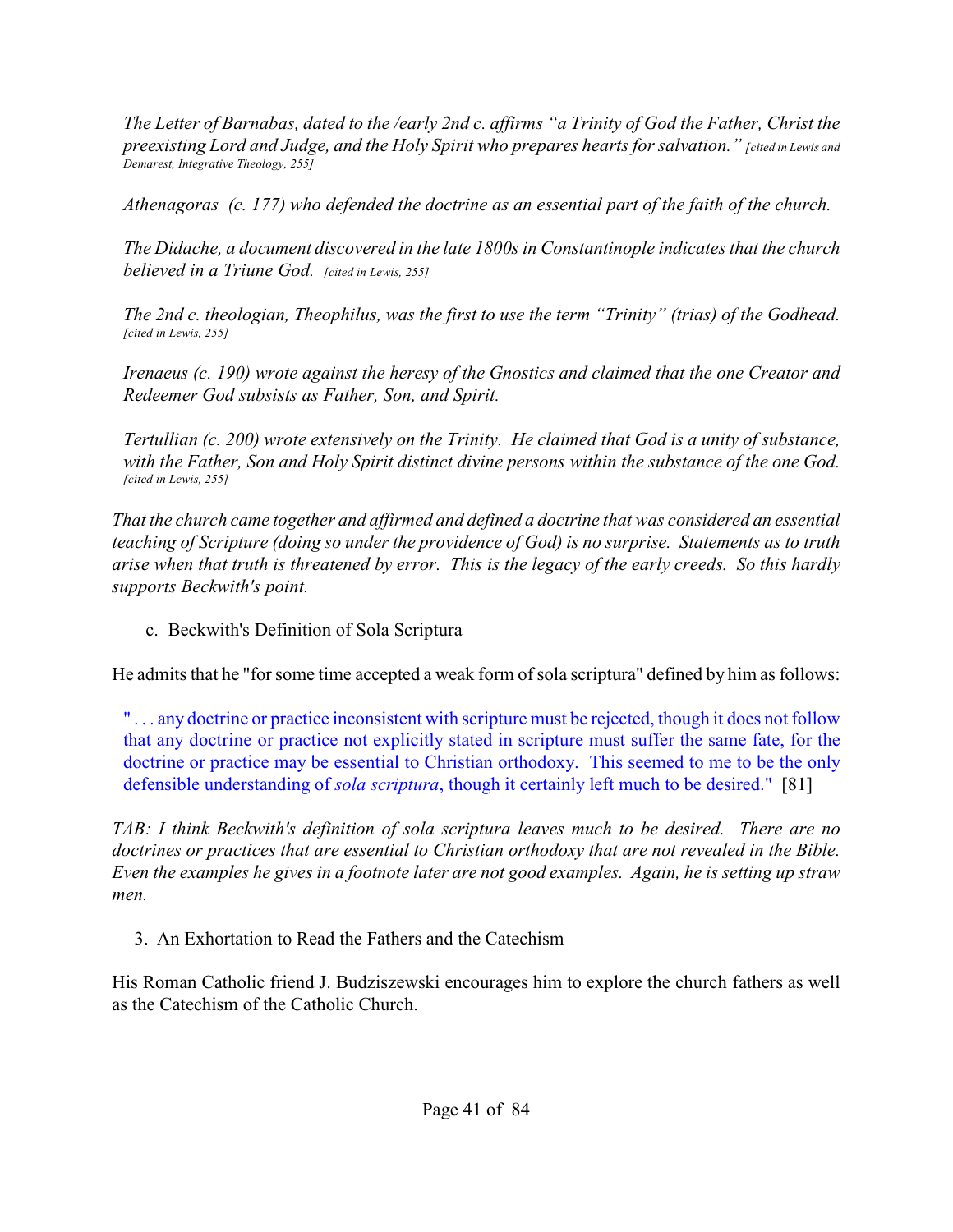*TAB: Beckwith claims that he took his friend up on this advice, but it took him "several months to do so." [81]. This was in October of 2006. It was in March of 2007 that he sought to rejoin the Roman Catholic Church. That leaves only a scant few months for him to do his "research" including that of the church fathers.* 

## **B. Ancient Footprints Everywhere (82)**

1. Beckwith was Elected 58th President of the ETS on November 17, 2006

He claims that he accepted the position while "fully embracing a Protestant understanding on the four key issues . . . justification, the Real Presence . . . the teaching authority of the church (including apostolic succession and the primacy of the Pope), and Penance." [82]

A friend greets him at a conference on Nov. 14 and asks him about the paper he was to deliver to ETS: "Faith, Reason, and the Christian University: What John Paul II Can Teach Evangelicals."

"Mark said, 'When are you going to become Catholic?' I jokingly replied, 'When my term as ETS president is over,' though not seriously thinking I would ever return to the Catholic Church. I did share with Mark that I was very much attracted to Catholic views on faith and reason, moral theology, and the nature of the human person, but that there were some issues that were real deal breakers . . . . *I told Mark that it would probably take me many years to work these out, if I ever worked them out at all."* [82, italics mine]

*TAB: Many years? More like a few weeks! This is ridiculous. Anyone carefully reading the book can see that Beckwith never really left Rome in the first place and that he wanted to embrace Romanism. All he needed was some "evidence" to do so, evidence that would justify his belief. As I've said many times, people will believe what they want to believe.* 

2. Three Books

While in Washington DC he picked up three small books at a local bookstore - all written by Ratzinger (Pope Benedict XVI).

1) Christianity and the Crisis of Cultures (2006); 2) In the Beginning (1995); 3) Values in a Time of Upheaval (2006).

"In early 2007 . . . I began reading the early Church fathers, focusing on those issues that were key for me. I also dove into the Catechism of the Catholic Church. . . ." [83]

3. He also Reads Mark Noll's *Is the Reformation Over? An Evangelical Assessment of Contemporary Roman Catholicism*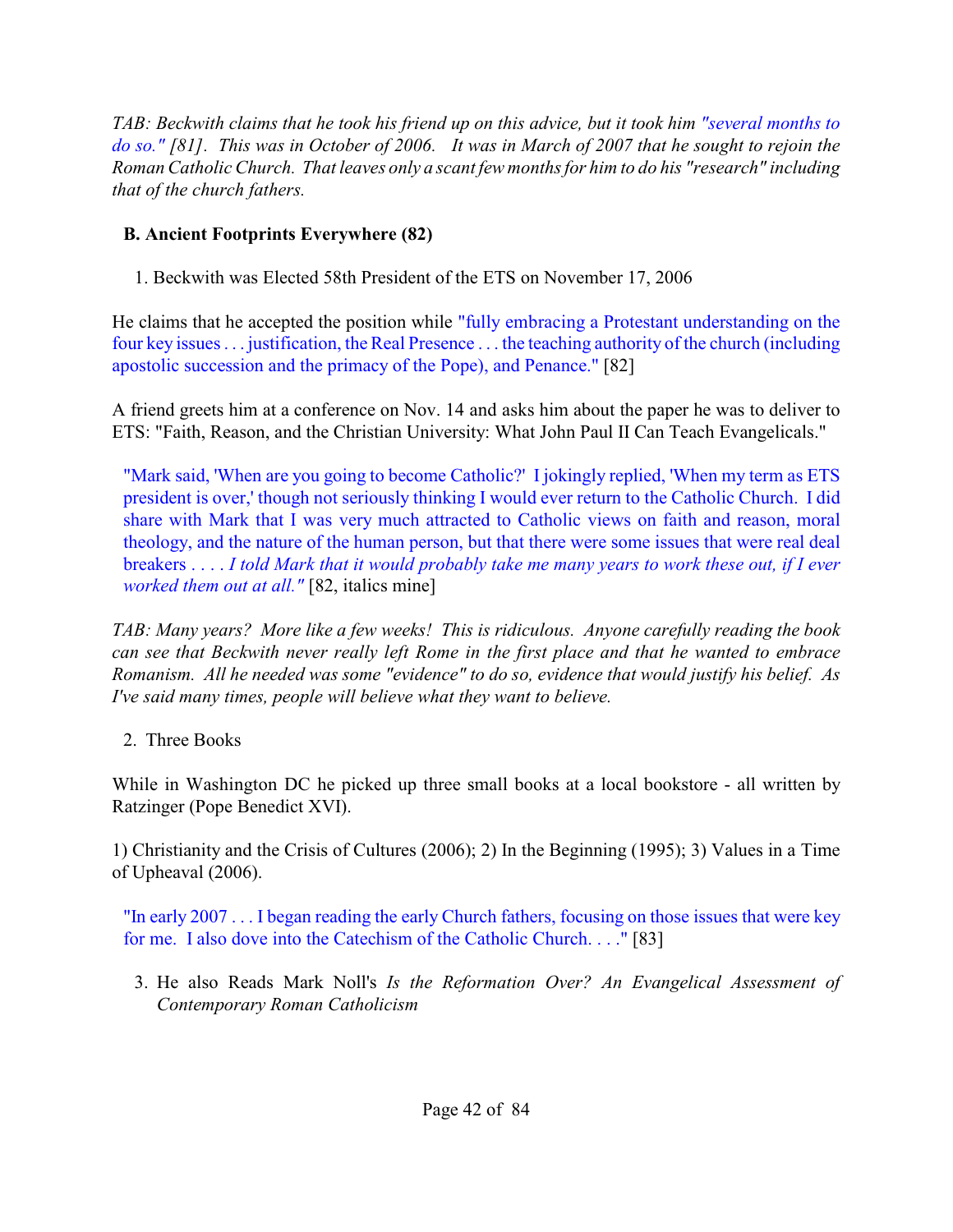"Included among other works I consulted was *Is the Reformation Over? An Evangelical Assessment of Contemporary Roman Catholicism*, authored by . . . Mark A. Noll and journalist Carolyn Nystrom." [83]

a. Carl R. Trueman's Review

Beckwith states that he read several reviews of Noll's book, including one that was written by Carl R. Trueman, professor of Historical Theology and Church History at Westminster Theological Seminary. Beckwith claims that the concluding paragraph "rocked me to the core:"

"When I finished reading the book, I have to confess that I agreed with the authors, in that it does indeed seem that the Reformation is over for large tracts of evangelicalism; yet the authors themselves do not draw the obvious conclusion from their own arguments. Every year I tell my Reformation history class that Roman Catholicism is, at least in the West, the default position. Rome has a better claim to historical continuity and institutional unity that any Protestant denomination, let alone the strange hybrid that is evangelicalism; in light ofthe facts, therefore, we need good, solid reasons for not being Catholic; not being a Catholic should, in other words, be a positive act of will and commitment, something we need to get out of bed determined to de each and every day. It would seem, however, that if Noll and Nystrom are correct, many who call themselves evangelical really lack any good reason for such an act of will; and the obvious conclusion, therefore, should be that they do the decent thing and rejoin the Roman Catholic Church. I cannot go down that path myself, primarily because of my view of justification by faith and because of my ecclesiology; but those who reject the former and lack the latter have no real basis upon which to perpetuate what is, in effect, an act of schism on their part. For such, the Reformation is over; for me, the fat lady has yet to sing; in fact, I am not sure at this time that she has even left her dressing room." [83]

So Beckwith writes:

"Professor Trueman's reasoning would serve as a catalyst for reorienting my sense of whether the Catholic Church or I had the burden in justifying the schism in which I had remained for over thirty years." [83]

*TAB: Interesting that itwould not be "The Gospel" that would drive Beckwith, but fear of being part of a "schism." As I have both re-read Trueman's quote above, and researched what others have said about Beckwith's use of the quote, I get the sense that he has read more into what Trueman was trying to convey. I would, however, like to delve into this further if time permits. Questions remain such as "What was Trueman's overall review of the book like?" - "What would Trueman's response be to how Beckwith took his quote?"* 

*Beyond that it is obvious that Beckwith has set his face to Rome and is looking for affirmation to justify his journey.*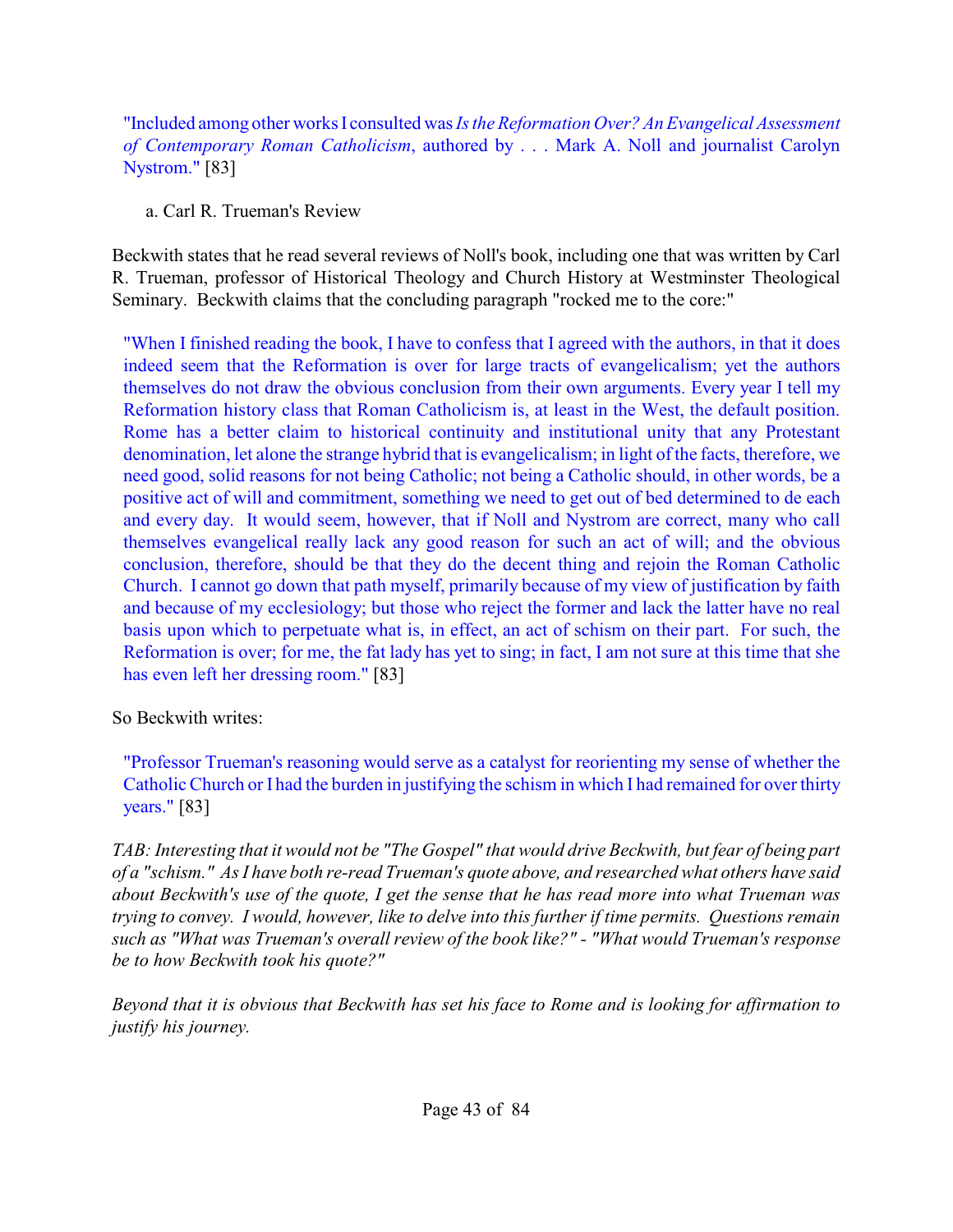- 4. Forensic Justification? A Theological Novelty?
	- a. Beckwith's claim to have "consulted the sources"

Beckwith claims that he consulted "numerous other sources" including Geisler and MacKenzie's *Roman Catholics and Evangelicals: Agreements and Differences.* In this book Beckwith picks up on their statement that:

"Although the forensic aspect of justification stressed by Reformation theology is scarcely found prior to the Reformation, there is continuity between medieval Catholicism and the Reformers." [84]

Beckwith takes this quote, claims that forensic justification "was a theological innovation," and adds the next quote by Alister McGrath:

"The essential feature of the Reformation doctrines of justification is that a deliberate and systematic distinction is made between *justification and regeneration.* Although it must be emphasized that this distinction is purely notional [i.e. hypothetical], in that it is impossible to separate the two within the context of the *ordo salutis*, the essential point is that the notional distinction is made where none had been acknowledged before in the history of Christian doctrine. A fundamental discontinuity was introduced into western theological tradition where none had ever existed, or have been contemplated, before. The Reformation understanding of the nature of justification–as opposed to its *mode*–must therefore be regarded as a genuine theological *novum*." [page 84. The quote is from McGrath's *Iustia Dei: A History of the Christian Doctrine of Justification*, 3rd ed, 217.]

Then Beckwith claims on the very next page:

"*Sanctification*, or as McGrath calls it, *regeneration*, is a consequence of one's conversion, the internal work of the Holy Spirit in one's Christian journey. . . . Although McGrath maintains that the Reformed distinction between justification and regeneration is only notional, it is the understanding of justification as exclusively forensic that requires this notional distinction. Thus, even if the distinction is merely notional, the idea that required it, 'the Reformed understanding of the nature of justification' (i.e. forensic justification), is, according to McGrath, 'a genuine theological *novum.*'" [85]

*TAB: McGrath is referring to a distinction between justification and regeneration, not justification and sanctification. Although Beckwith takes the quote and claims that McGrath is using the term regeneration synonymously with sanctification. I'm quite puzzled by this.*

*Compare the post on "Triablogue" ==> [http://triablogue.blogspot.com/2008/11/beckwith-in-retreat.html#comments]*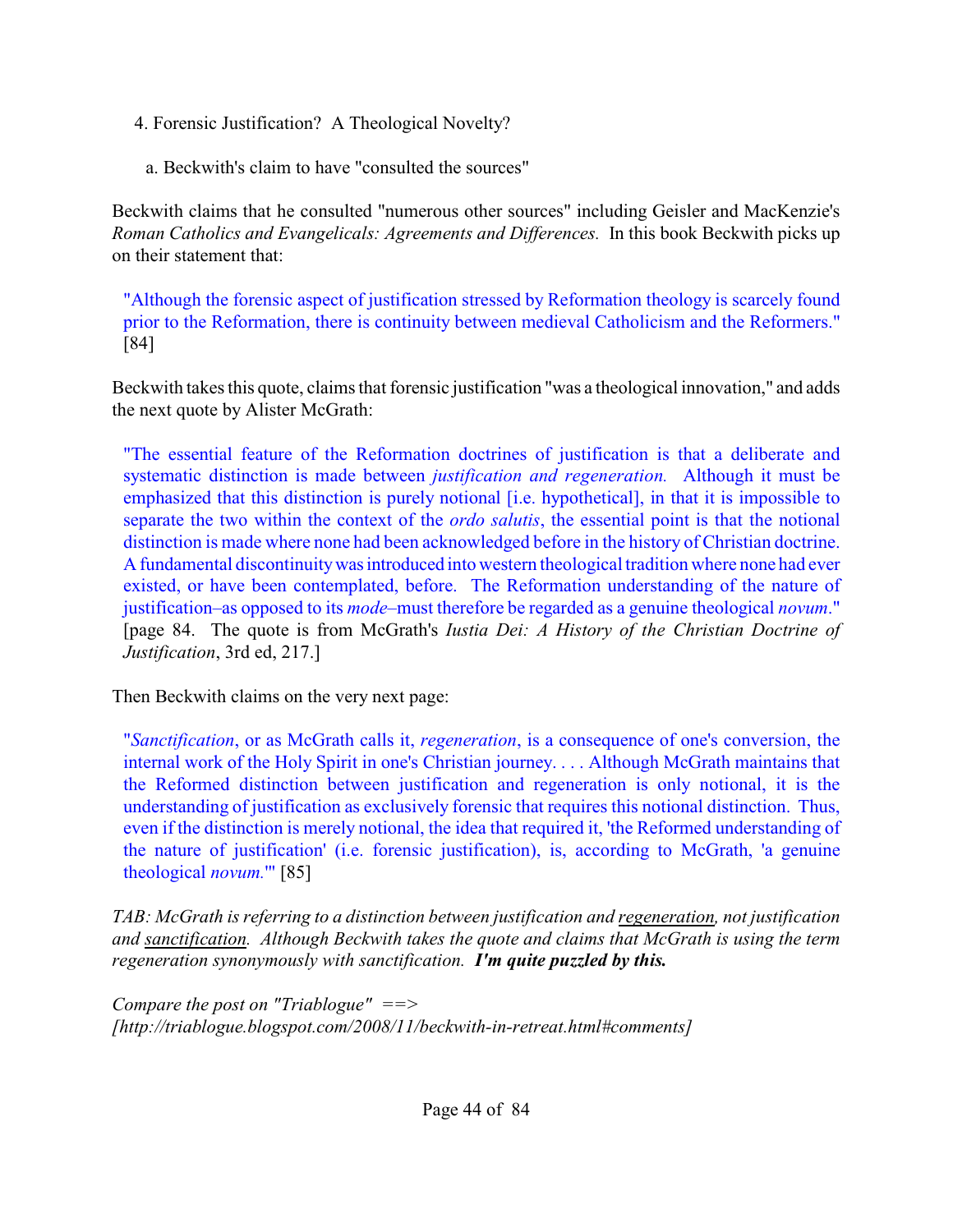*"What happened in the interim? He received a critical comment by Gene Bridges. And what did Bridges do? Beckwith cited McGath in alleged support of his contention that sola fide was a theological innovation. Gene merely corrected Beckwith's citation by giving a verbatim quotation of McGrath's actual position. . . ."*

b. Beckwith Misrepresents the Reformed Position on Justification

He writes on page 84 that the Reformed doctrine of forensic justification is that -

"One is justified at the moment one accepts Christ at conversion."

*TAB: That is a misleading statement and theologically inaccurate. This is not a good definition of the "reformed doctrine of forensic justification." For one thing, what does it mean to "accept Christ?" The emphasis in the N.T. is on faith. Beckwith sounds more like the pop-evangelicalism of Campus Crusade than a scholar who has rubbed shoulders with good theologians. A better definition would be that "One is justified when he believes in the person of Christ and His work on the sinner's behalf; that belief itself being a consequence of regeneration wrought by the Holy Spirit." (At least Beckwith adds the work of the Holy Spirit as a post-script to his definition.)*

He also writes that, for the Reformed:

"But the grace one receives is legal or forensic. This means that grace is not real stuff that changes nature, but merely the name given to God's graciousness by legally accounting to us Christ's righteousness." [84-85]

*TAB: This is misleading. Certainly the grace of justification is legal. But that doesn't mean that there is no grace that follows in sanctification. In fact, where there is justification there will be sanctification. That sanctifying grace is "the real stuff that changes nature." Cf. 2 Cor. 5:17-21.*

*I find it thought-provoking that Beckwith interacts with the "Reformed position" while he never was reformed himself and seems rather ignorant of the nuances of reformational theology.*

*Now that the straw-man has been erected:*

"When I got around to reading the Church Fathers, the Reformation doctrine of justification was just not there, as Geisler, McKenzie, and McGrath candidly admit. . . . But what was present was a profound understanding of how saving faith was not a singular event that took place 'on a Sunday,' to quote a famous Gospel song. Rather, saving faith, entirely the consequence of God's grace, begins with one's initial conversion, which incorporates one into the family of God. But at that point the journey is just beginning. For one then exercises one's faith, itself a gift of God's grace, in acts of charity, the spiritual disciplines, and prayer as well as in the partaking of the sacraments–all this in order to commune with God to receive his unmerited grace to conform one into the image of Christ. According to this view, justification refers not only to the Christian's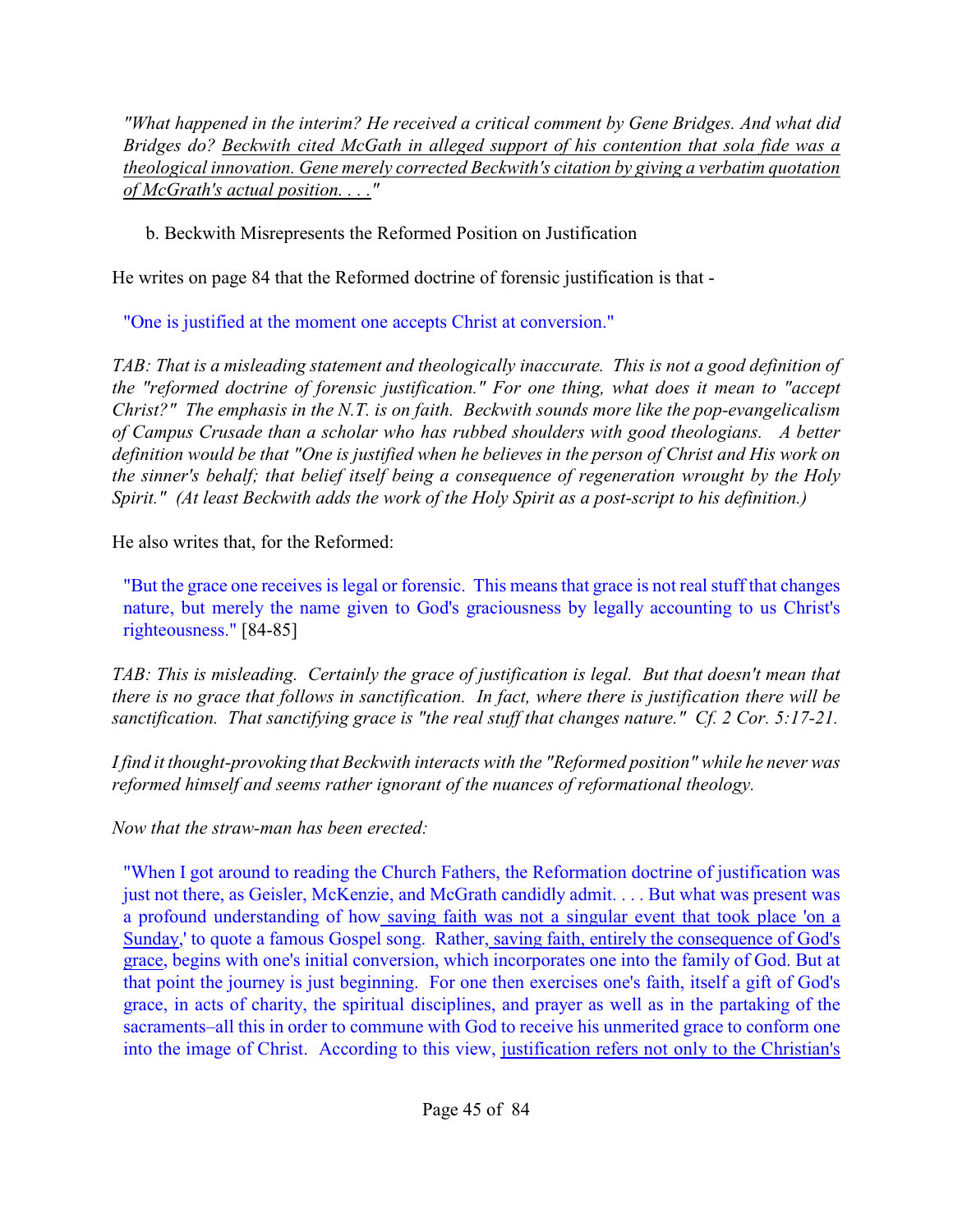initial entrance into the family of God at baptism–which is administered for the remission of sins–but to the intrinsic work of both the infusion of that grace at baptism and all the subsequent graces that work in concert to transform the Christian from the inside out. It is in and through this ongoing transformation that one is made *justified*, in the same sense of being made righteous or rightly-ordered, and thus gifted to share in the divine life of Christ. Consequently, justification and sanctification are not different events, one extrinsic and the other intrinsic, as the Reformers taught. Rather 'sanctification' is the ongoing intrinsic work of justifying, or making rightly-ordered, the Christian by means of God's grace, the same grace that intrinsically changed the believer at the moment of her initial 'justification' (i.e. at baptism) into an adopted child of the Father." [85-86, emphasis mine]

*TAB: I don't know what Beckwith means by saving faith as "a singular event that took place on a Sunday." Certainly regeneration that results in saving faith is an instantaneous thing, at least from God's perspective. But that saving faith continues (1 Peter 1:5-9).*

*Also, according to Rome faith is not "entirely the consequence of God's grace" for it is synergistic in the Catholic scheme of things. But I suppose that could be word-shopped to mean that God is gracious in allowing some to express faith in and through the Church. It comes down to the same old spin: "Salvation is all of grace because God is gracious in enabling man to merit salvation."*

*How is one intrinsically changed at the moment of initial justification at baptism? A baptism that is almost always conferred upon infants? Roman Catholics, as a group, demonstrate an outward religion apart from any inward transformation.*

*Beckwith footnotes the Catholic Catechism (footnote 21). I will just cite part that demonstrates the synergism of Rome:*

*"Justification establishes cooperation between God's grace and man's freedom. On Man's part is it expressed by the assent of faith to the Word of God, which invites him to conversion, and in the cooperation of charity with the prompting of the Holy Spirit who precedes and preserves his assent."* 

5. Beckwith Cites the Fathers Against Themselves

a. Quotes that Beckwith Claims Could be Understood as "Reformed"

(1) St. Irenaeus of Lyons (ca. 140-ca. - 202 AD):

"Vain, too, is [the effort of] Marcion and his followers when they [seek to] exclude Abraham from the inheritance, to whom the Spirit through many men, and now by Paul, bears witness, that "he believed God, and it was imputed unto him for righteousness." [Against Heresies, taken from Beckwith's own citation, http://www.newadvent.org/fathers/0103408.htm]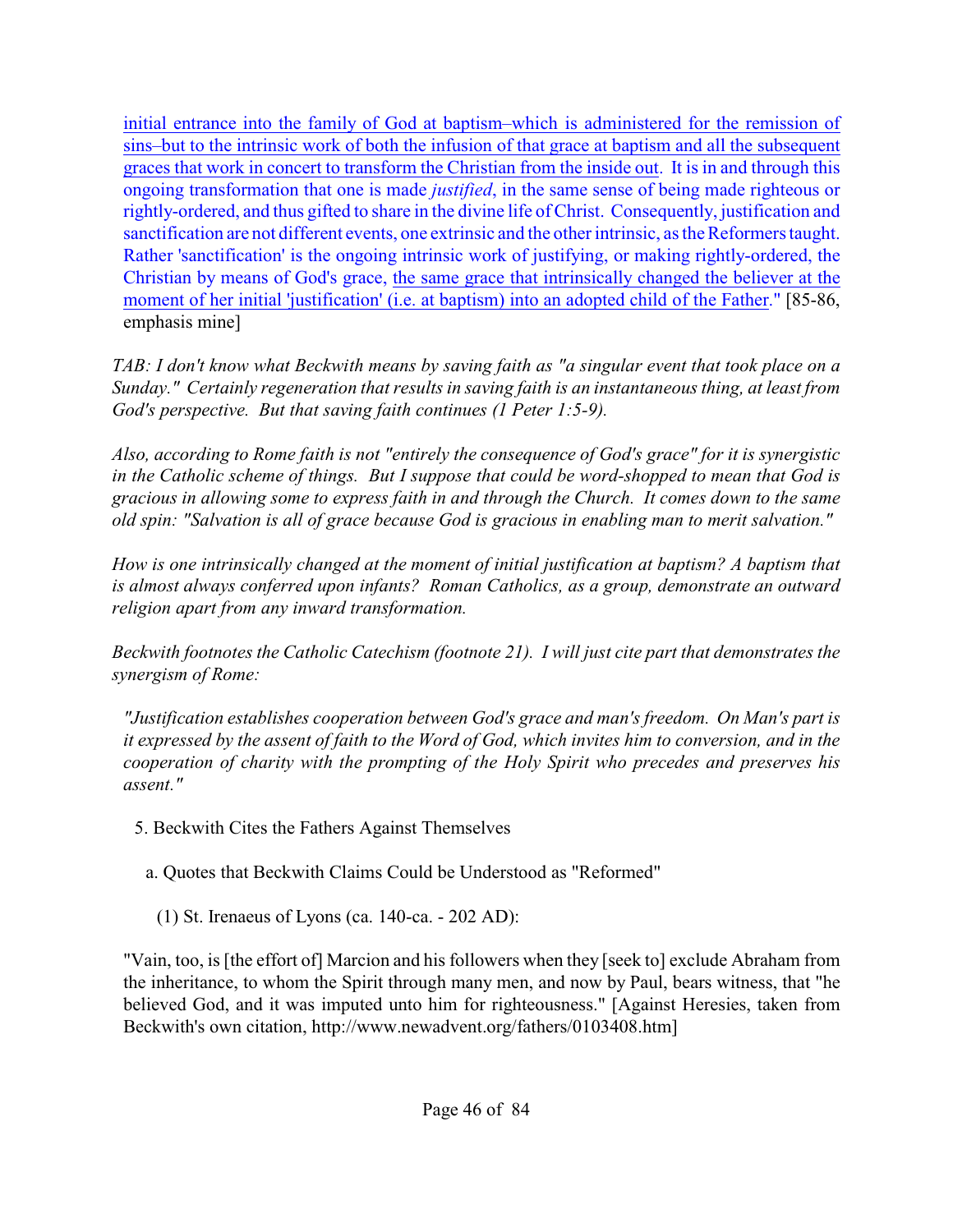*TAB: Here's the entire quote:*

*"Vain, too, is [the effort of] Marcion and his followers when they [seek to] exclude Abraham from the inheritance, to whom the Spirit through many men, and now by Paul, bears witness, that "he believed God, and it was imputed unto him for righteousness." And the Lord [also bears witness to him,] in the first place, indeed, by raising up children to him from the stones, and making his seed as the stars of heaven, saying, "They shall come from the east and from the west, from the north and from the south, and shall recline with Abraham, and Isaac, and Jacob in the kingdom of heaven;" and then again by saying to the Jews, "When you shall see Abraham, and Isaac, and Jacob, and all the prophets in the kingdom of heaven, but you yourselves cast out." This, then, is a clear point, that those who disallow his salvation, and frame the idea of another God besides Him who made the promise to Abraham, are outside the kingdom of God, and are disinherited from [the gift of] incorruption, setting at naught and blaspheming God, who introduces, through Jesus Christ, Abraham to the kingdom of heaven, and his seed, that is, the Church, upon which also is conferred the adoption and the inheritance promised to Abraham."*

(2) St. Cyril of Jerusalem (ca. 318-386 AD)

"For as a writing-reed or a dart has need of one to use it, so grace also has need of believing minds. . . . [I]t is God's to grant grace, but thine to receive and guard it. treasure it devoutly." [Catechetical Lecture 1, taken from Beckwith's own citation, www.newadvent.org/fathers/ 310101.htm]

*TAB: Here's the entire section (from a baptismal ceremony - emphasis mine):*

*Catechetical Lecture 1 - To those who are to be Enlightened, delivered extempore at Jerusalem, as an Introductory Lecture to those who had come forward for Baptism: With a reading from Isaiah: Wash you, make you clean; put away your iniquities from your souls, from before my eyes, and the rest Isaiah 1:16 .*

*1. Disciples of the New Testament and partakers of the mysteries of Christ, as yet by calling only, but ere long by grace also, make you a new heart and a new spirit, that there may be gladness among the inhabitants of heaven: for if over one sinner that repents there is joy, according to the Gospel, how much more shall the salvation of so many souls move the inhabitants of heaven to gladness. As you have entered upon a good and most glorious path, run with reverence the race of godliness. For the Only-begotten Son of God is present here most ready to redeem you, saying, Come unto Me all that labour and are heavy laden, and I will give you rest. You that are clothed with the rough garment of your offences, who are holden with the cords of your own sins, hear the voice of the Prophet saying, Wash you, make you clean, put away your iniquities from before My eyes: that the choir of Angels may chant over you, Blessed are they whose iniquities are forgiven, and whose sins are covered . You who have just lighted the torches of faith, guard them carefully in your hands unquenched; that He, who erewhile on this all-holy Golgotha opened Paradise to the robber on account of his faith, may grant to you to sing the bridal song.*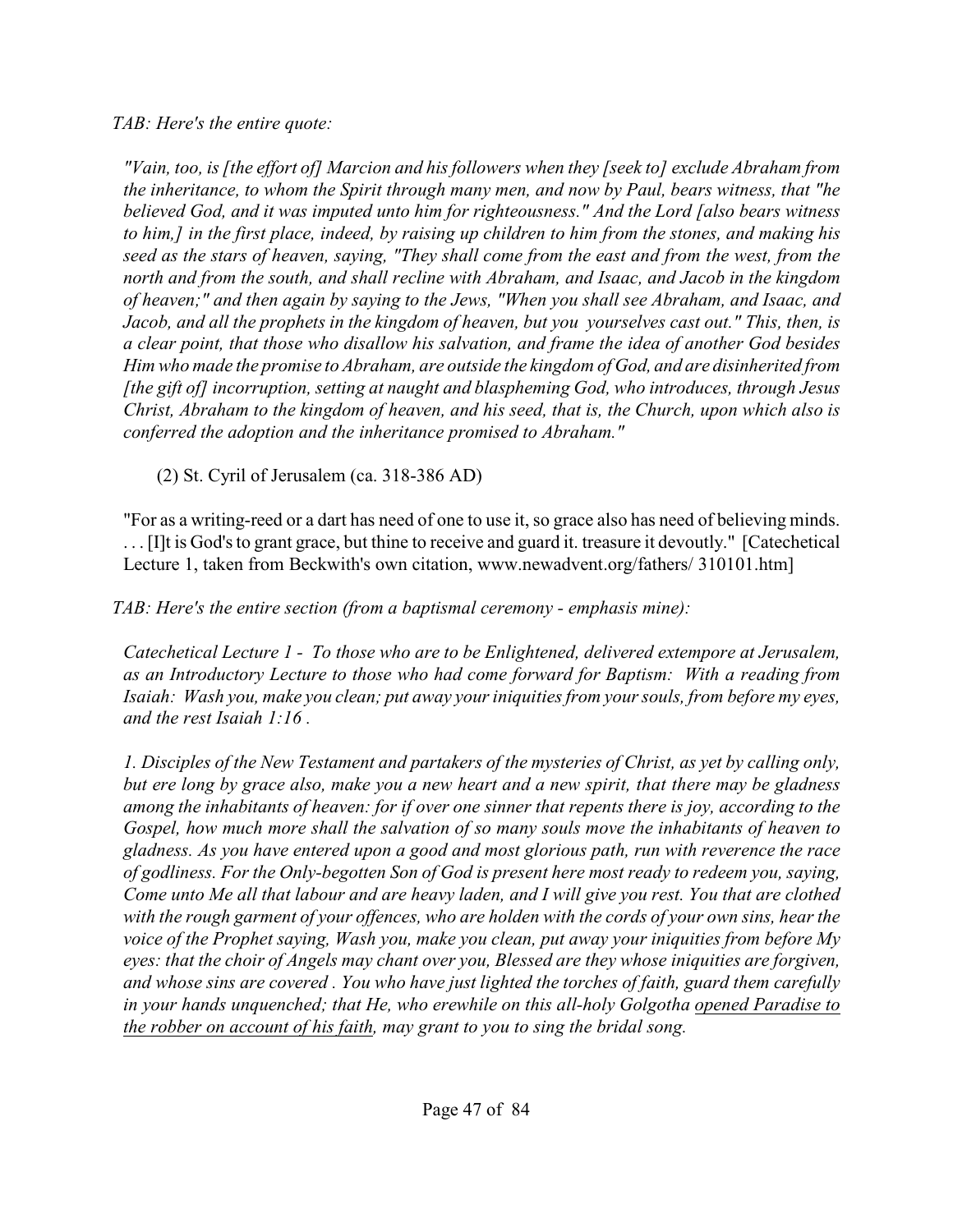*2. If any here is a slave of sin, let him promptly prepare himself through faith for the new birth into freedom and adoption; and having put off the miserable bondage of his sins, and taken on him the most blessed bondage of the Lord, so may he be counted worthy to inherit the kingdom of heaven. Put off, by confession , the old man, which waxes corrupt after the lusts of deceit, that you may put on the new man, which is renewed according to knowledge of Him that created him. Get you the earnest of the Holy Spirit through faith, that you may be able to be received into the everlasting habitations. Come for the mystical Seal, that you may be easily recognised by the Master; be ye numbered among the holy and spiritual flock of Christ, to be set apart on His right hand, and inherit the life prepared for you. For they to whom the rough garment of their sins still clings are found on the left hand, because they came not to the grace of God which is given through Christ at the new birth of Baptism: new birth I mean not of bodies, but the spiritual new birth of the soul. For our bodies are begotten by parents who are seen, but our souls are begotten anew through faith: for the Spirit blows where it lists: and then, if thou be found worthy, you may hear, Well done, good and faithful servant, when you are found to have no defilement of hypocrisy in your conscience.*

*3. For if any of those who are present should think to tempt God's grace, he deceives himself, and knows not its power. Keep your soul free from hypocrisy, O man, because of Him who searches hearts and reins . For as those who are going to make a levy for war examine the ages and the bodies of those who are taking service, so also the Lord in enlisting souls examines their purpose: and if any has a secret hypocrisy, He rejects the man as unfit for His true service; but if He finds one worthy, to him He readily gives His grace. He gives not holy things to the dogs but where He discerns the good conscience, there He gives the Seal of salvation, that wondrous Seal, which devils tremble at, and Angels recognise; that the one may be driven to flight, and the others may watch around it as kindred to themselves. Those therefore who receive this spiritual and saving Seal, have need also of the disposition akin to it. For as a writing-reed or a dart has need of one to use it, so grace also has need of believing minds.*

*4. You are receiving not a perishable but a spiritual shield. Henceforth you are planted in the invisible Paradise. Thou receivest a new name, which you had not before. Heretofore you were a Catechumen, but now you will be called a Believer. You are transplanted henceforth among the spiritual olive-trees, being grafted from the wild into the good olive-tree from sins into righteousness, from pollutions into purity. You are made partaker of the Holy Vine. Well then, if thou abide in the Vine, you grow as a fruitful branch; but if thou abide not, you will be consumed by the fire. Let us therefore bear fruit worthily. God forbid that in us should be done what befell that barren fig-tree, that Jesus come not even now and curse us for our barrenness. But may all be able to use that other saying, But I am like a fruitful olive-tree in the house of God: I have trusted in the mercy of God for ever -an olive-tree not to be perceived by sense, but by the mind , and full of light. As then it is His part to plant and to water , so it is thine to bear fruit: it is God's to grant grace, but thine to receive and guard it. Despise not the grace because it is freely given, but receive and treasure it devoutly.*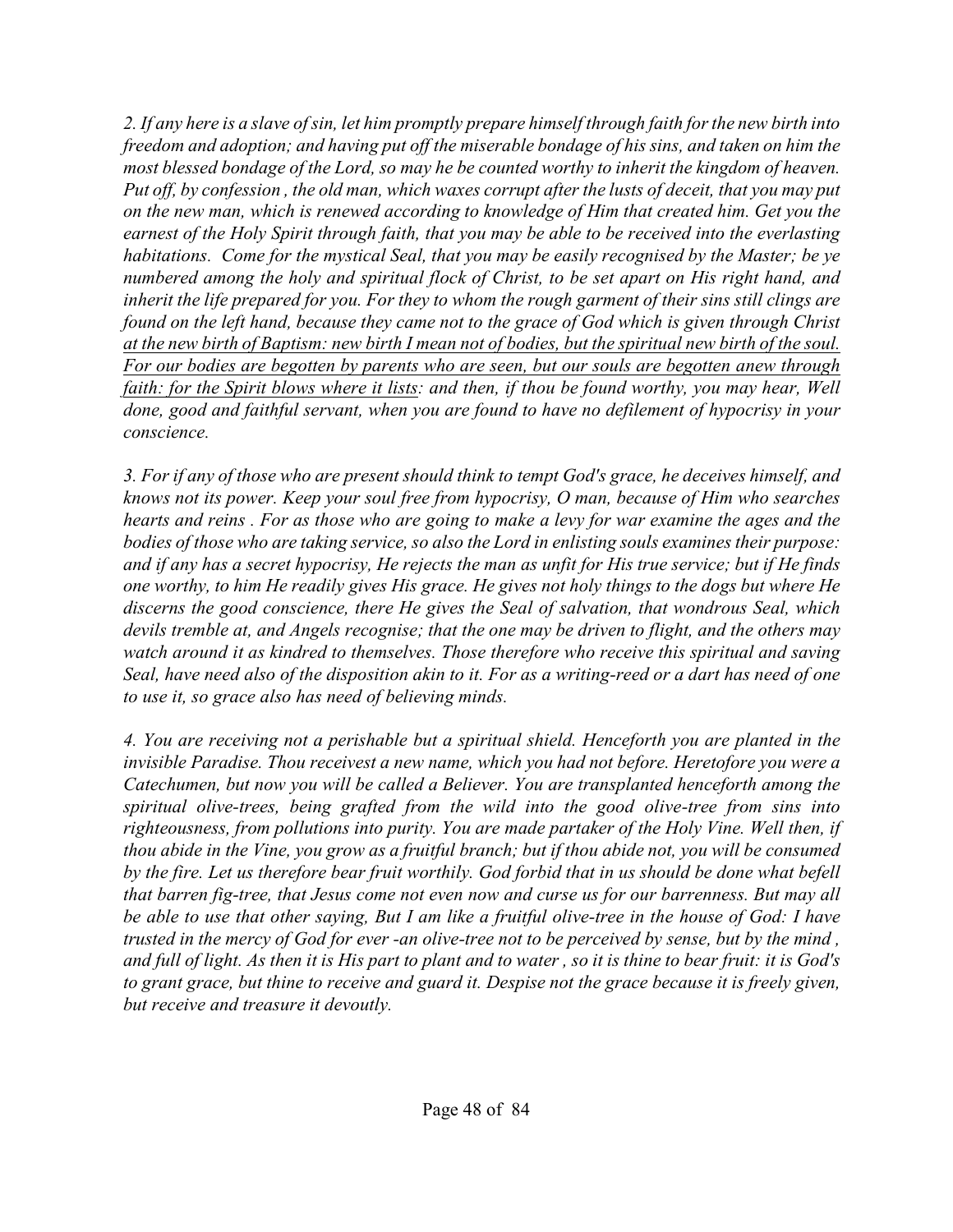*5. The present is the season of confession: confess what you have done in word or in deed, by night or by day; confess in an acceptable time, and in the day of salvation receive the heavenly treasure. Devote your time to theExorcisms: be assiduous at the Catechisings, and remember the things that shall be spoken, for they are spoken not for your ears only, but that by faith you may seal them up in the memory. Blot out from your mind all earthly care: for you are running for your soul. You are utterly forsaking the things of the world: little are the things which you are forsaking, great what the Lord is giving. Forsake things present, and put your trust in things to come. Have you run so many circles of the years busied in vain about the world, and have you not forty days to be free (for prayer ), for your own soul's sake? Be still , and know that I am God, says the Scripture. Excuse yourself from talking many idle words: neither backbite, nor lend a willing ear to backbiters; but rather be prompt to prayer. Show in ascetic exercise that your heart is nerved . Cleanse your vessel, that you may receive grace more abundantly. For though remission of sins is given equally to all, the communion of the Holy Ghost is bestowed in proportion to each man's faith. If you have laboured little, you receive little; but if you have wrought much, the reward is great. You are running for yourself, see to your own interest.*

*6. If you have anything against any man, forgive it: you come here to receive forgiveness of sins, and thou also must forgive him that has sinned against you. Else with what face will you say to the Lord, Forgive me my many sins, if you have not yourself forgiven your fellow-servant even his little sins. Attend diligently the Church assemblies ; not only now when diligent attendance is required of you by the Clergy, but also after you have received the grace. For if, before you have received it, the practice is good, is it not also good after the bestowal? If before thou be grafted in, it is a safe course to be watered and tended, is it not far better after the planting? Wrestle for your own soul, especially in such days as these. Nourish your soul with sacred readings; for the Lord has prepared for you a spiritual table; therefore say thou also after the Psalmist, The Lord is my shepherd, and I shall lack nothing: in a place of grass, there has He made me rest; He has fed me beside the waters of comfort, He has converted my soul :- that Angels also may share your joy, and Christ Himself the great High Priest, having accepted your resolve, may present you all to the Father, saying, Behold, I and the children whom God has given Me . May He keep you all well-pleasing in His sight! To whom be the glory, and the power unto the endless ages of eternity. Amen.*

(3) St. John Chrysostom (inter AD 344/354-407 AD)

"In order then that the greatness of the benefits bestowed may not raise you too high, observe how he brings you down: "by grace you have been saved," says he, 'Through faith;' Then, that, on the other hand, our free-will be not impaired, he adds also our part in the work, and yet again cancels it, and adds, 'And that not of ourselves.'" [Homilies on Ephesians, taken from Beckwith's own citation, www.newadvent.org/fathers/230104.htm]

"But this he calls God's righteousness, that from faith, because it comes entirely from the grace from above, and because men are justified in this case, not by labors, but by the gift of God."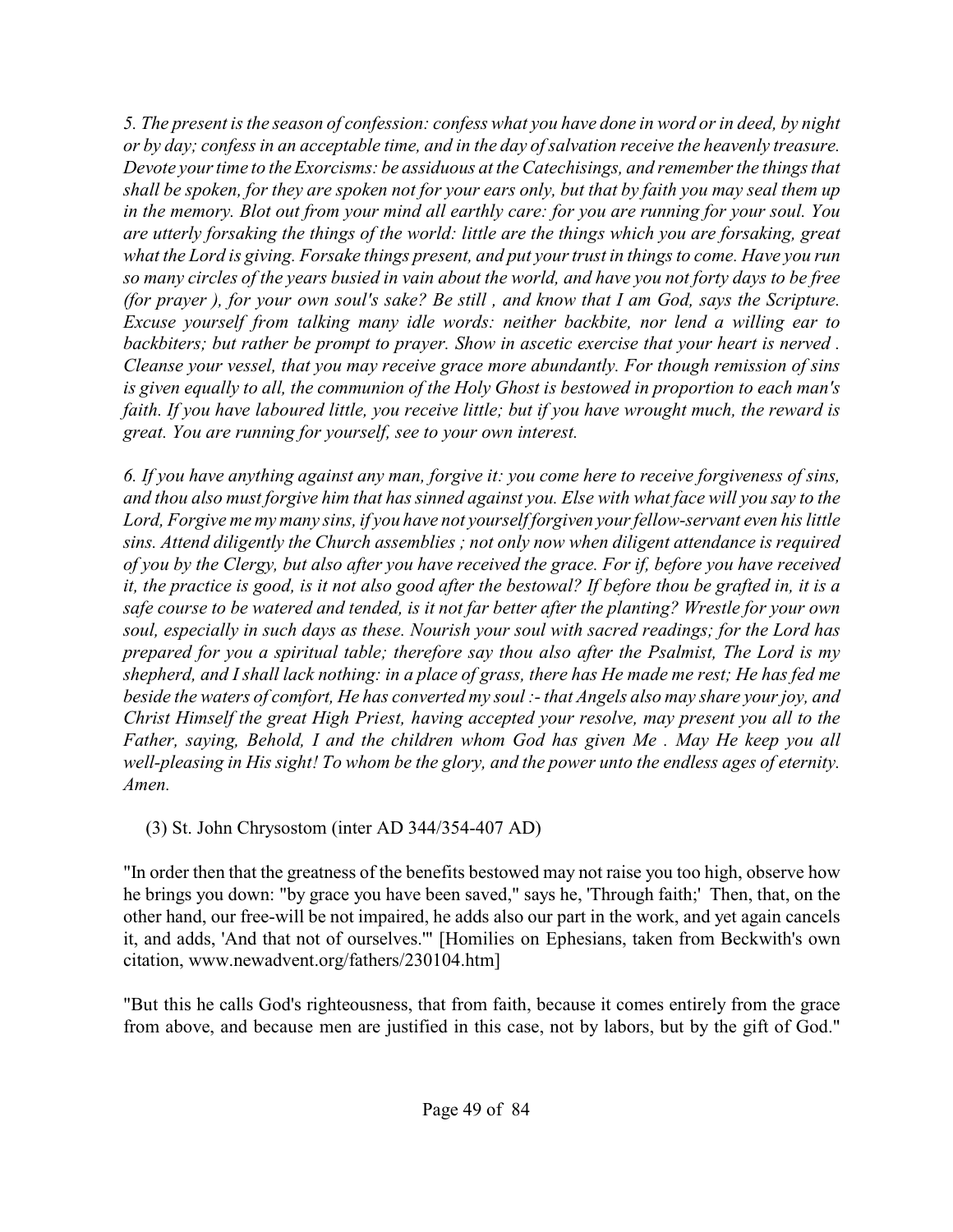[Homilies on Romans taken from Beckwith's own citation, www.newadvent.org/fathers/210217.htm]

*TAB: The greater part of the first citation from Ephesians (emphasis mine):* 

*Ver. 8. "For by grace," says he "have you been saved." In order then that the greatness of the benefits bestowed may not raise you too high, observe how he brings you down: "by grace you have been saved," says he,*

*"Through faith;" Then, that, on the other hand, our free-will be not impaired, he adds also our part in the work, and yet again cancels it, and adds,*

*"And that not of ourselves." Neither is faith, he means, "of ourselves." Because had He not come, had He not called us, how had we been able to believe? for "how," says he, "shall they believe, unless they hear?" (Rom. x. 14.) So that the work of faith itself is not our own.*

*"It is the gift," said he, "of God," it is "not of works." Was faith then, you will say, enough to save us? No; but God, says he, has required this, lest He should save us, barren and without work at all. His expression is, that faith saves, but it is because God so wills, that faith saves. Since, how, tell me, does faith save, without works? This itself is the gift of God.*

*Ver. 9. "That no man should glory." That he may excite in us proper feeling touching this gift of grace. "What then?" says a man, "Hath He Himself hindered our being justified by works?" By no means. But no one, he says, is justified by works, in order that the grace and loving-kindness of God may be shown. He did not reject us as having works, but as abandoned of works He has saved us by grace; so that no man henceforth may have whereof to boast. And then, lest when you hear that the whole work is accomplished not of works but by faith, you should become idle, observe how he continues,*

*Ver. 10. "For we are His workmanship, created in Christ Jesus for good works, which God afore prepared that we should walk in them." Observe the words he uses. He here alludes to the regeneration, which is in reality a second creation. We have been brought from non-existence into being. As to what we were before, that is, the old man, we are dead. What we are now become, before, we were not. Truly then is this work a creation, yea, and more noble than the first; for from that one, we have our being; but from this last, we have, over and above, our well being.*

*"For good works, which God afore prepared that we should walk in them." Not merely that we should begin, but that we should walk in them, for we need a virtue which shall last throughout, and be extended on to our dying day. If we had to travel a road leading to a royal city, and then when we had passed over the greater part of it, were to flag and sit down near the very close, it were of no use to us. This is the hope of our calling; for "for good works" he says. Otherwise it would profit us nothing.*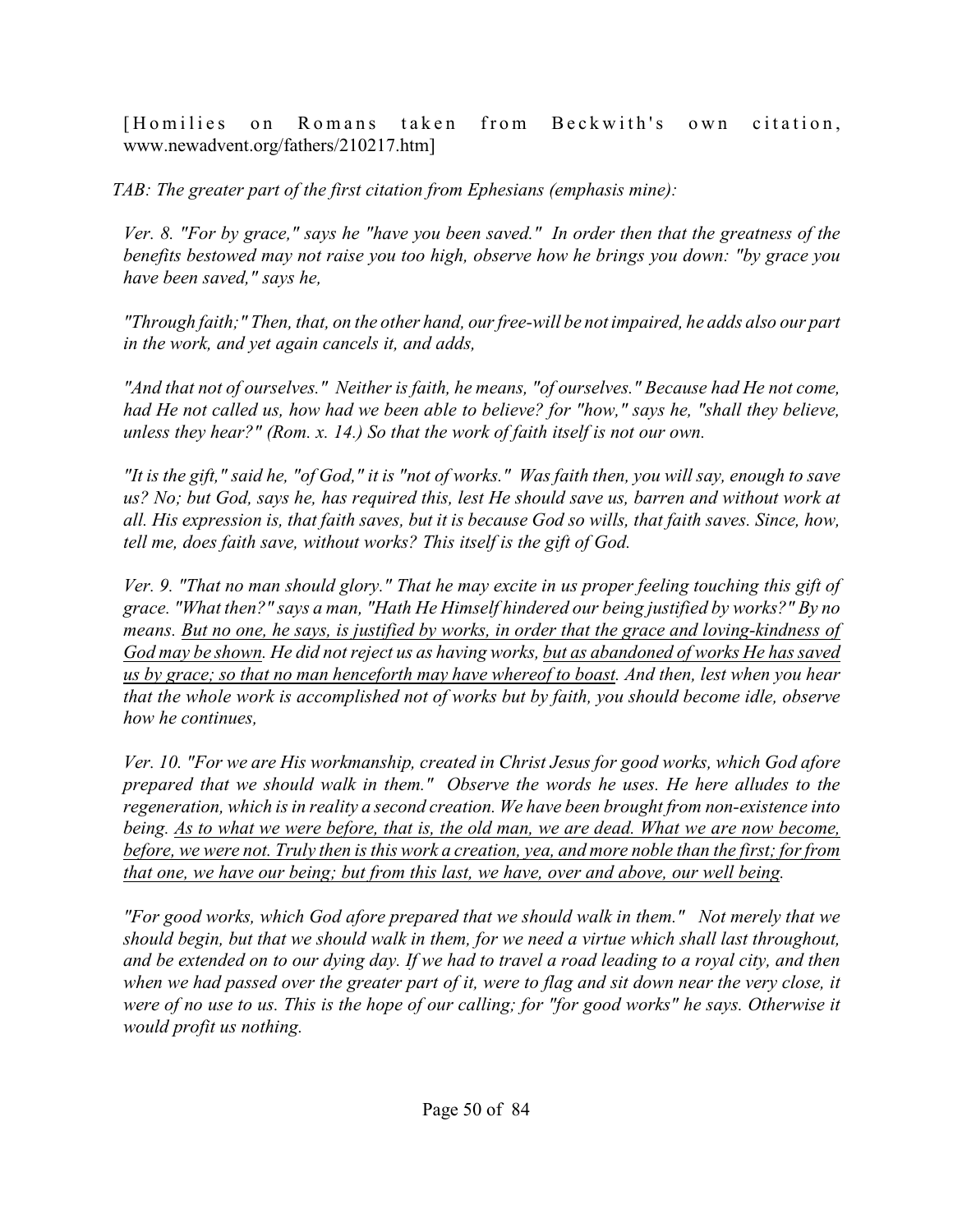(4) St. Augustine of Hippo (ca. 354-430 AD)

"[Grace] is bestowed on us, not because we have done good works, but that we may be able to do them,- in other words, not because we have fulfilled the law, but in order that we may be able to fulfil the law." [Augustine, Retractions, taken from Beckwith's own citation, www.newadvent.org/fathers/1502.htm]

*TAB: Note chapter 22 (found on the same page as above):*

*"Now, having duly considered and weighed all these circumstances and testimonies, we conclude that a man is not justified by the precepts of a holy life, but by faith in Jesus Christ,- in a word, not by the law of works, but by the law of faith; not by the letter, but by the spirit; not by the merits of deeds, but by free grace."*

Beckwith claims that these quotes could support the Reformed position, if that's all of the Fathers we have read. But we need to read all of the Fathers on the matter to see that they are consistent with Roman Catholic theology.

*TAB: In other words, the Fathers contradict themselves, but we ignore those quotes that don't seem to fit our presupposition while we elevate those that do. Is this not a doctrinal conundrum?* 

b. Quotes by the Same Fathers that Beckwith Claims Demonstrates their Catholicity

(1) St. Irenaeus of Lyons (ca. 140-202 AD)

"This able wrestler, therefore, exhorts us to the struggle for immortality, that we may be crowned, and may deem the crown precious, namely, that which is acquired by our struggle, but which does not encircle us of its own accord. And the harder we strive, so much is it the more valuable; while so much the more valuable it is, so much the more should we esteem it. And indeed those things are not esteemed so highly which come spontaneously, as those which are reached by much anxious care." [Taken from Beckwith's own citation, www.newadvent.org/fathers/0103437.htm]

*TAB: The entire paragraph taken from the same webpage:*

*7. On this account, too, did the Lord assert that the kingdom of heaven was the portion of "the violent;" and He says, "The violent take it by force;" that is, those who by strength and earnest striving are on the watch to snatch it away on the moment. On this account also Paul the Apostle says to the Corinthians, "Do you not know, that they who run in a racecourse, do all indeed run, but one receives the prize? So run, that you may obtain. Every one also who engages in the contest is temperate in all things: now these men [do it] that they may obtain a corruptible crown, but we an incorruptible. But I so run, not as uncertainty; I fight, not as one beating the air; but I make my body livid, and bring it into subjection, lest by any means, when preaching to others, I may myself be rendered a castaway. " This able wrestler, therefore, exhorts us to the struggle for immortality,*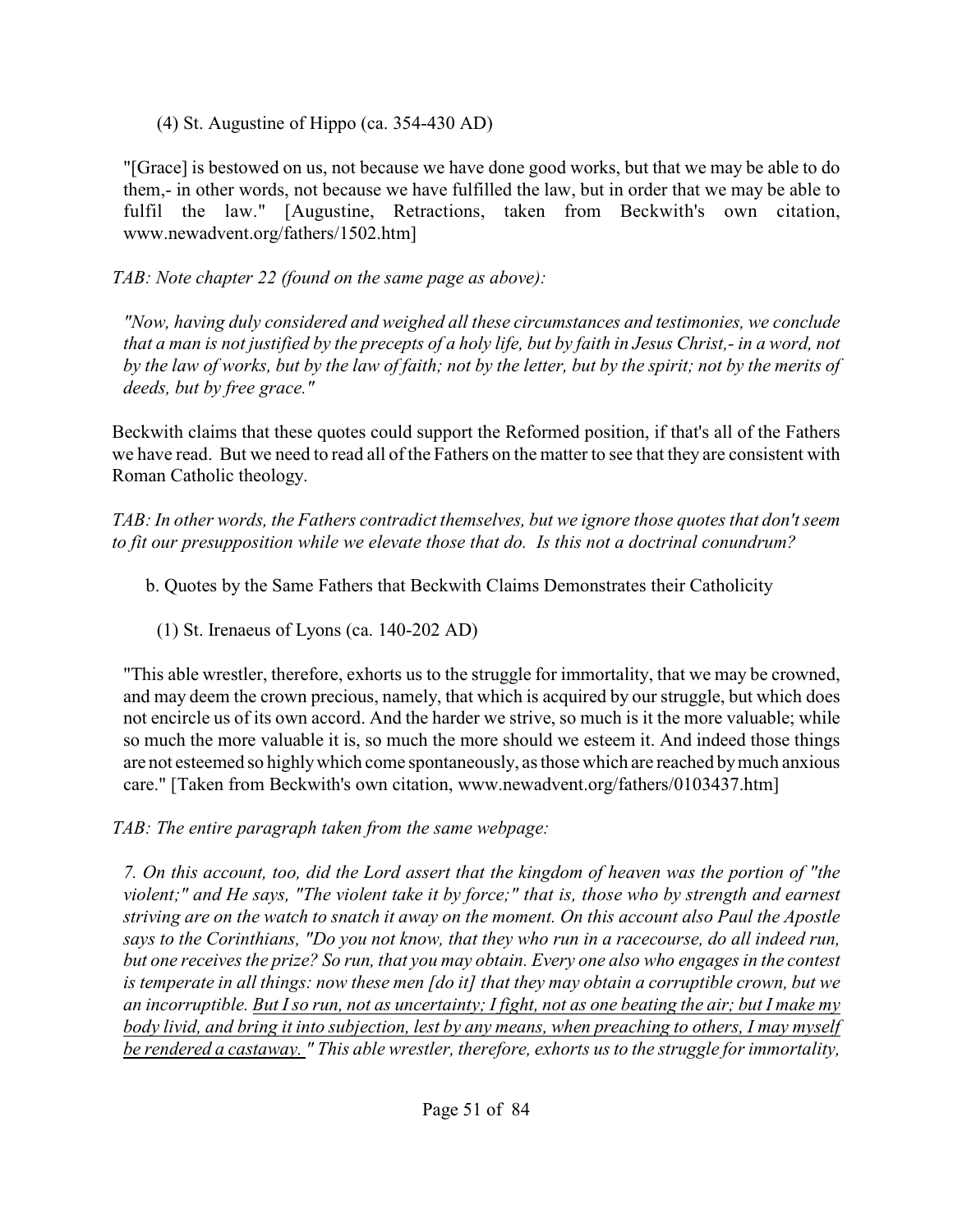*that we may be crowned, and may deem the crown precious, namely, that which is acquired by our struggle, but which does not encircle us of its own accord. And the harder we strive, so much is it the more valuable; while so much the more valuable it is, so much the more should we esteem it. And indeed those things are not esteemed so highly which come spontaneously, as those which are reached by much anxious care. Since, then, this power has been conferred upon us, both the Lord has taught and the apostle has enjoined us the more to love God, that we may reach this [prize] for ourselves by striving after it. For otherwise, no doubt, this our good would be [virtually] irrational, because not the result of trial. Moreover, the faculty of seeing would not appear to be so desirable, unless we had known what a loss it were to be devoid of sight; and health, too, is rendered all the more estimable by an acquaintance with disease; light, also, by contrasting it with darkness; and life with death. Just in the same way is the heavenly kingdom honourable to those who have known the earthly one. But in proportion as it is more honourable, so much the more do we prize it; and if we have prized it more, we shall be the more glorious in the presence of God. The Lord has therefore endured all these things on our behalf, in order that we, having been instructed by means of them all, may be in all respects circumspect for the time to come, and that, having been rationally taught to love God, we may continue in His perfect love: for God has displayed long-suffering in the case of man's apostasy; while man has been instructed by means of it, as also the prophet says, "Your own apostasy shall heal you;" God thus determining all things beforehand for the bringing of man to perfection, for his edification, and for the revelation of His dispensations, that goodness may both be made apparent, and righteousness perfected, and that the Church may be fashioned after the image of His Son, and that man may finally be brought to maturity at some future time, becoming ripe through such privileges to see and comprehend God.*

*TAB: There is nothing unacceptable in this quote that cannot be reconciled in light of the doctrine of the perseverance of the saints. In fact, note what Irenaeus says towards the end of the quote: "God thus determining all things beforehand for the bringing of man to perfection, for his edification, and for the revelation of His dispensations, that goodness may both be made apparent, and righteousness perfected, and that the Church may be fashioned after the image of His Son, and that man may finally be brought to maturity at some future time, becoming ripe through such privileges to see and comprehend God.*"

(2) St. Cyril of Jerusalem (318-886 AD)

"For as a writing-reed or a dart has need of one to use it, so grace also has need of believing minds. You are receiving not a perishable but a spiritual shield. Henceforth you are planted in the invisible Paradise. Thou receivest a new name, which you had not before. Heretofore you were a Catechumen, but now you will be called a Believer. You are transplanted henceforth among the spiritual olive-trees, being grafted from the wild into the good olive-tree from sins into righteousness, from pollutions into purity. You are made partaker of the Holy Vine. Well then, if thou abide in the Vine, you grow as a fruitful branch; but if thou abide not, you will be consumed by the fire. Let us therefore bear fruit worthily. God forbid that in us should be done what befell that barren fig-tree, that Jesus come not even now and curse us for our barrenness. But may all be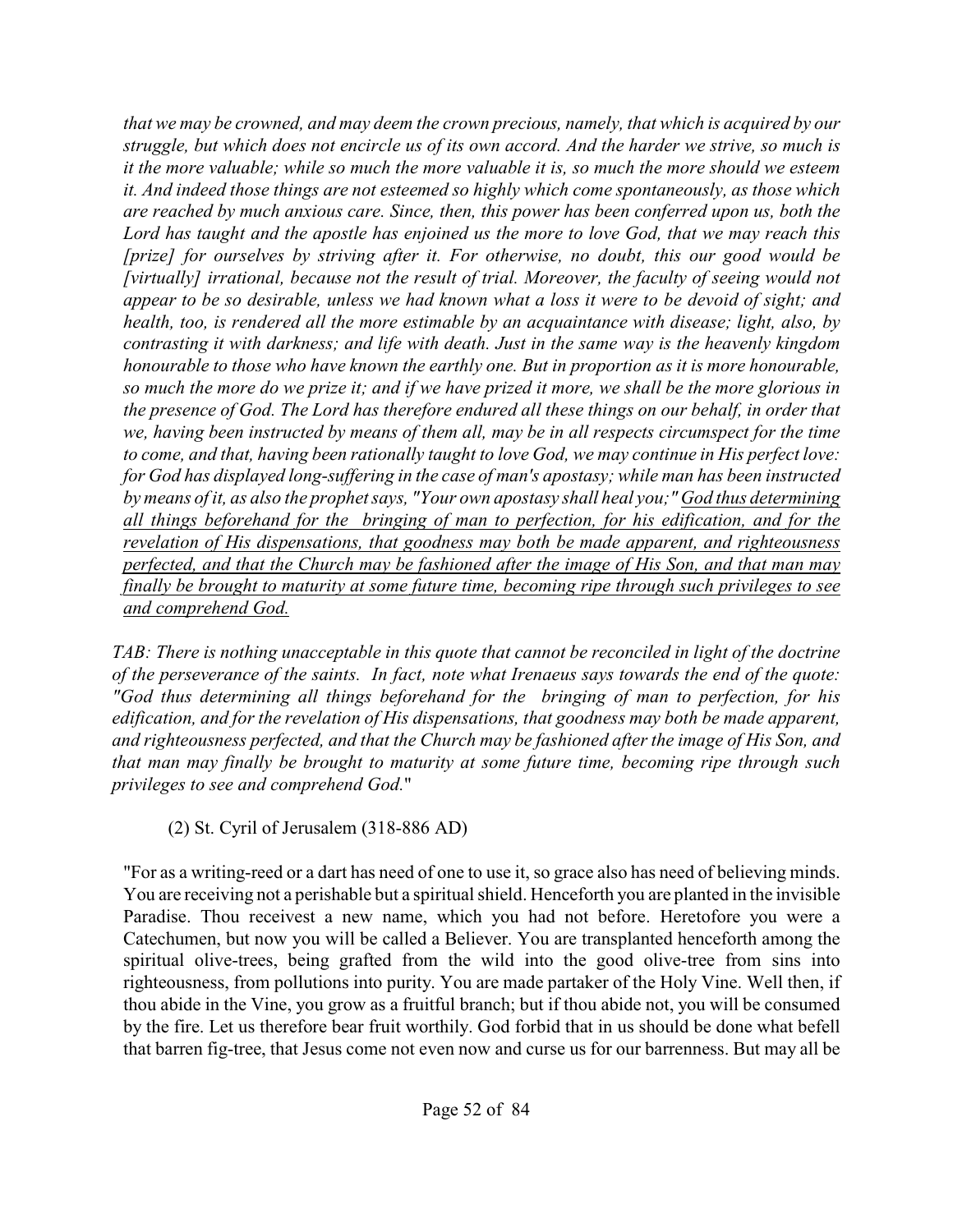able to use that other saying, But I am like a fruitful olive-tree in the house of God: I have trusted in the mercy of God for ever -an olive-tree not to be perceived by sense, but by the mind , and full of light. As then it is His part to plant and to water , so it is thine to bear fruit: it is God's to grant grace, but thine to receive and guard it. Despise not the grace because it is freely given, but receive and treasure it devoutly." [Taken from Beckwith's own citation, www.newadvent.org/fathers/3101/1.htm]

(a) Beckwith Adds to this Quote From a Different Location:

"Then, we pray [in the anaphora] for the holy fathers and bishops who have fallen asleep, and in general for all who have fallen asleep before us, in the belief that it is a great benefit to the souls on whose behalf the supplication is offered, while the holy and tremendous Victim is present. . . . By offering to God our supplications for those who have fallen asleep, if they have sinned, we . . . offer Christ sacrificed for the sins of all, and so render favorable, for them and for us, the God who loves man." [Beckwith cites the Catechism, 1371. The Catechism cites St. Cyril's Mysteries, 5.9.10]

## *TAB: I was only able to find the following in Cyril's Mysteries. I don't know where the rest of the hybrid quote came from.*

*9. Then we commemorate also those who have fallen asleep before us, first Patriarchs, Prophets, Apostles, Martyrs, that at their prayers and intercessions God would receive our petition . Then on behalf also of the Holy Fathers and Bishops who have fallen asleep before us, and in a word of all who in past years have fallen asleep among us, believing that it will be a very great benefit to the souls , for whom the supplication is put up, while that holy and most awful sacrifice is set forth.*

(3) St. John Chrysostom (inter AD 344/354-407 AD)

"Let us then give them aid and perform commemoration for them. For if the children of Job were purged by the sacrifice of their father, why do you doubt that when we too offer for the departed, some consolation arises to them? since God is wont to grant the petitions of those who ask for others. And this Paul signified saying, "that in a manifold Person your gift towards us bestowed by many may be acknowledged with thanksgiving on your behalf." Let us not then be weary in giving aid to the departed, both by offering on their behalf and obtaining prayers for them: for the common Expiation of the world is even before us." [Taken from Beckwith's citation at http://www.newadvent.org/fathers/220141.htm]

"Mourn for those who have died in wealth, and did not from their wealth think of any solace for their soul, who had power to wash away their sins and would not. Let us all weep for these in private and in public, but with propriety, with gravity, not so as to make exhibitions of ourselves; let us weep for these, not one day, or two, but all our life. Such tears spring not from senseless passion, but from true affection. The other sort are of senseless passion. For this cause they are quickly quenched, whereas if they spring from the fear of God, they always abide with us. Let us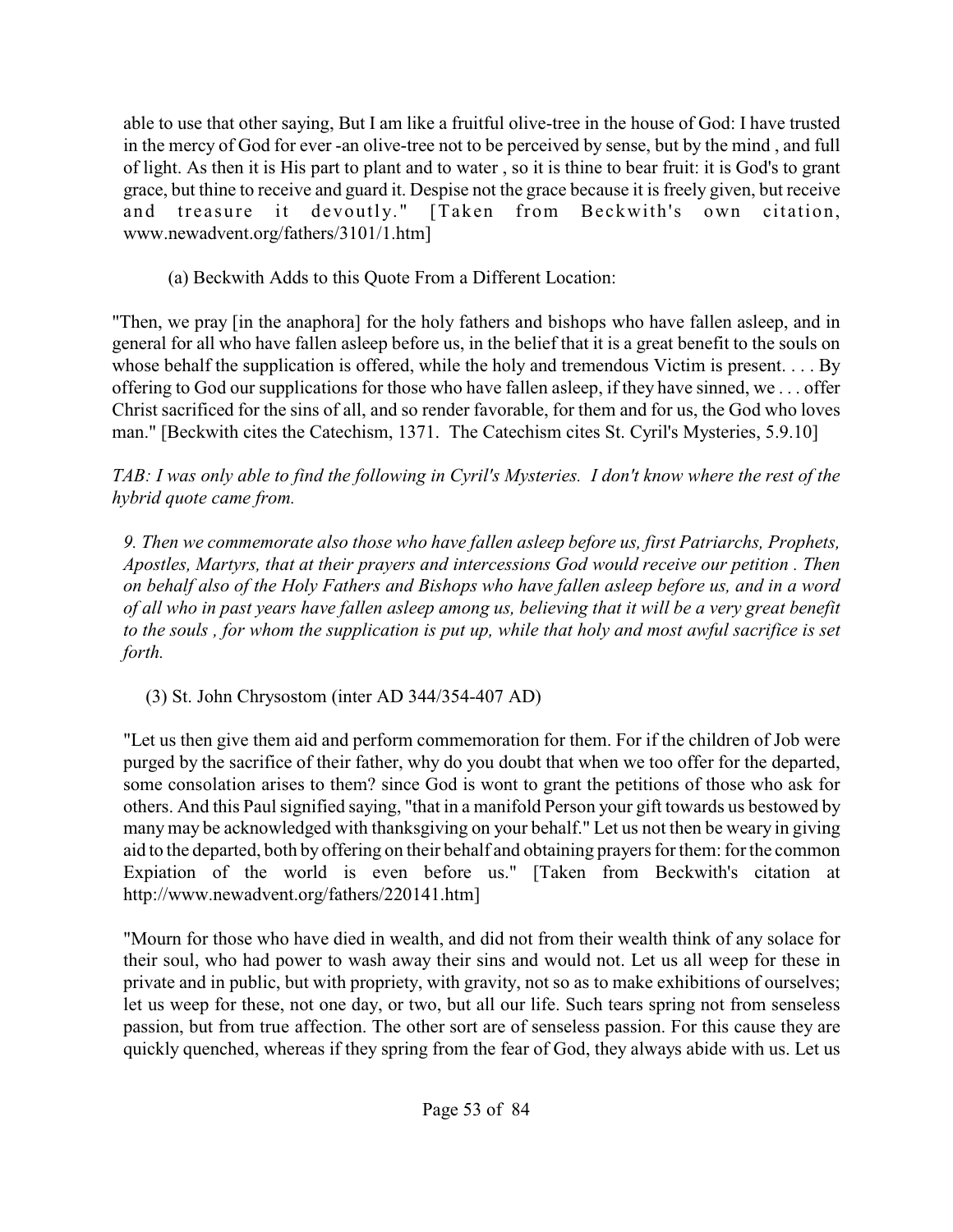weep for these; let us assist them according to our power; let us think of some assistance for them, small though it be, yet still let us assist them. How and in what way? By praying and entreating others to make prayers for them, by continually giving to the poor on their behalf." [Homily 3 on Philippians, http://www.newadvent.org/fathers/220203.htm]

*TAB: The second quote of Chrysostom's is interesting in that he is talking about praying and interceding for pagans who have died, for unbelievers. The greater context follows:*

*Let us then not make wailings for the dead simply, but for those who have died in sins. They deserve wailing; they deserve beating of the breast and tears. For tell me what hope is there, when our sins accompany us thither, where there is no putting off sins? As long as they were here, perchance there was great expectation that they would change, that they would become better; but* when they are gone to Hades, where nought can be gained from repentance (for *it* is written, "In *Sheol who shall give you thanks?") (Ps. vi. 5.), are they not worthy of our lamentation? Let us wail for those who depart hence in such sort; let us wail, I hinder you not; yet in no unseemly way, not in tearing our hair, or baring our arms, or lacerating our face, or wearing black apparel, but only in soul, shedding in quiet the bitter tear. For we may weep bitterly without all that display. And not as in sport only. For the laments which many make differ not from sport. Those public mournings do not proceed from sympathy, but from display, from emulation and vainglory. Many women do this as of their craft. Weep bitterly; moan at home, when no one sees you; this is the part of true sympathy; by this you profit yourself too. For he who laments another in such sort, will be much the more earnest never to fall into the same sins. Sin henceforth will be an object of dread to you. Weep for the unbelievers; weep for those who differ in nowise from them, those who depart hence without the illumination, without the seal! they indeed deserve our wailing, they deserve our groans; they are outside the Palace, with the culprits, with the condemned: for, "Verily I say unto you, Except a man be born of water and the Spirit, he shall not enter into the kingdom of Heaven." Mourn for those who have died in wealth, and did not from their wealth think of any solace for their soul, who had power to wash away their sins and would not. Let us all weep for these in private and in public, but with propriety, with gravity, not so as to make exhibitions of ourselves; let us weep for these, not one day, or two, but all our life. Such tears spring not from senseless passion, but from true affection. The other sort are of senseless passion. For this cause they are quickly quenched, whereas if they spring from the fear of God, they always abide with us. Let us weep for these; let us assist them according to our power; let us think of some assistance for them, small though it be, yet still let us assist them. How and in what way? By praying and entreating others to make prayers for them, by continually giving to the poor on their behalf. This deed has some consolation; for hear the words of God Himself, when He says, "I will defend this city for My own sake, and for My servant David's sake." (2 Kings xx. 6.) If the remembrance only of a just man had so great power when deeds are done for one, how great power will it not have? Not in vain did the Apostles order that remembrance should be made of the dead in the dreadful Mysteries. They know that great gain results to them, great benefit; for when the whole people stands with uplifted hands, a priestly assembly, and that awful Sacrifice lies displayed, how shall we not prevail with God by our entreaties for them? And this we do for those who have departed in faith, while the catechumens are not thought worthy even of this consolation, but are deprived of all*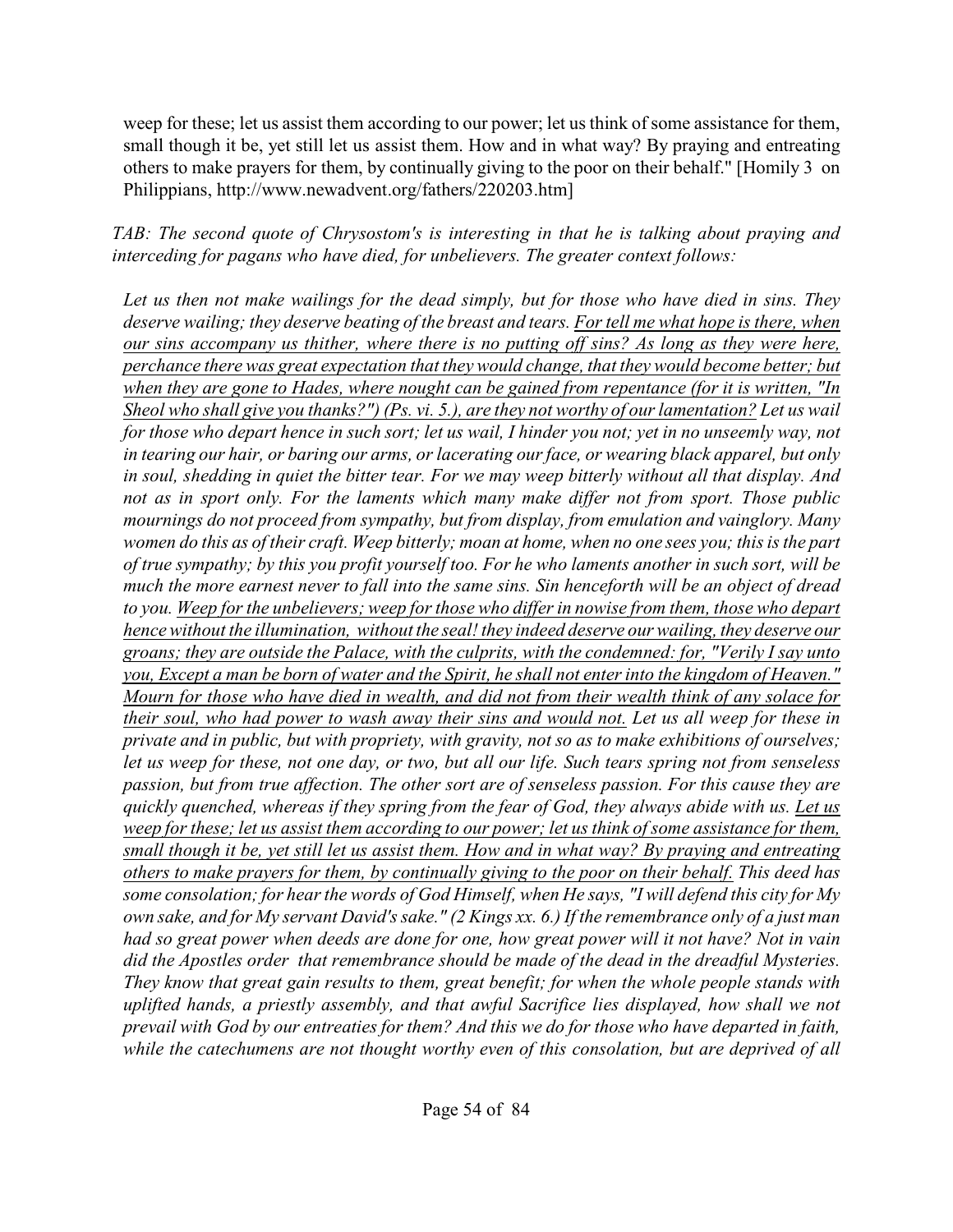*means of help save one. And what is this? We may give to the poor on their behalf. This deed in a certain way refreshes them. For God wills that we should be mutually assisted; else why has He ordered us to pray for peace and the good estate of the world? why on behalf of all men? since in this number are included robbers, violaters of tombs, thieves, men laden with untold crimes; and yet we pray on behalf of all; perchance they may turn. As then we pray for those living, who differ not from the dead, so too we may pray for them. Job offered sacrifice for his children, and freed them from their sins. "It may be," said he, "that they have renounced God in their hearts." (Job i. 5.) Thus does one provide for one's children! He said not, as many do nowadays, I will leave them property; he said not, I will procure them honor; he said not, I will purchase an office; he said not, I will buy them land; but, "it may be that they have renounced God in their hearts." For what profit is there in those things? None at all, in those that remain here. I will make the King of all things favorable to them, and then they will no more want any thing. "The Lord," says one, "is my Shepherd, I shall not want." (Ps. xxiii. 4.) This is great wealth, this is treasure. If we have the fear of God, we want nothing; if we have not this, though we have royalty itself, we are the poorest of all men. Nothing is like the man that fears the Lord. For "the fear of the Lord," it is said,* "surpasses all things." (Ecclus. xxv. 11.) This let us procure; let us do all things for its sake. If need *be that we lay down our lives, if our body must be mangled, let us not spare them; let us do all, to obtain this fear. For thus shall we abound above all men; and shall obtain those good things to come in Christ Jesus our Lord."*

*These instructions by Chrysostom which are cited by Beckwith in support of the Catechism are in fact contradictory to the Catechism which states that:* 

*"1371 The Eucharistic sacrifice is also offered for the faithful departed who "have died in Christ but are not yet wholly purified,"so that they may be able to enter into the light and peace of Christ:" [emphasis mind]*

*The prayers and sacrifices are for the faithful departed, not for unbelievers.*

Note that in the footnote (#35) the appeal is made to the teaching of the prayers for the dead being found in "the Scriptures" (citing 2 Macc. 12:46).

(4) St. Augustine of Hippo (ca. 354-430 AD)

"We run, therefore, whenever we make advance; and our wholeness runs with us in our advance (just as a sore is said to run when the wound is in process of a sound and careful treatment), in order that we may be in every respect perfect, without any infirmity of sin whatever,- a result which God not only wishes, but even causes and helps us to accomplish. And this God's grace does, in co-operation with ourselves, through Jesus Christ our Lord, as well by commandments, sacraments, and examples, as by His Holy Spirit also; through whom there is hiddenly shed abroad in our hearts that love, 'which makes intercession for us with groanings which cannot be uttered,' until wholeness and salvation be perfected in us, and God be manifested to us as He will be seen in His eternal truth. [Taken from Beckwith's source, http://www.newadvent.org/fathers/1504.htm]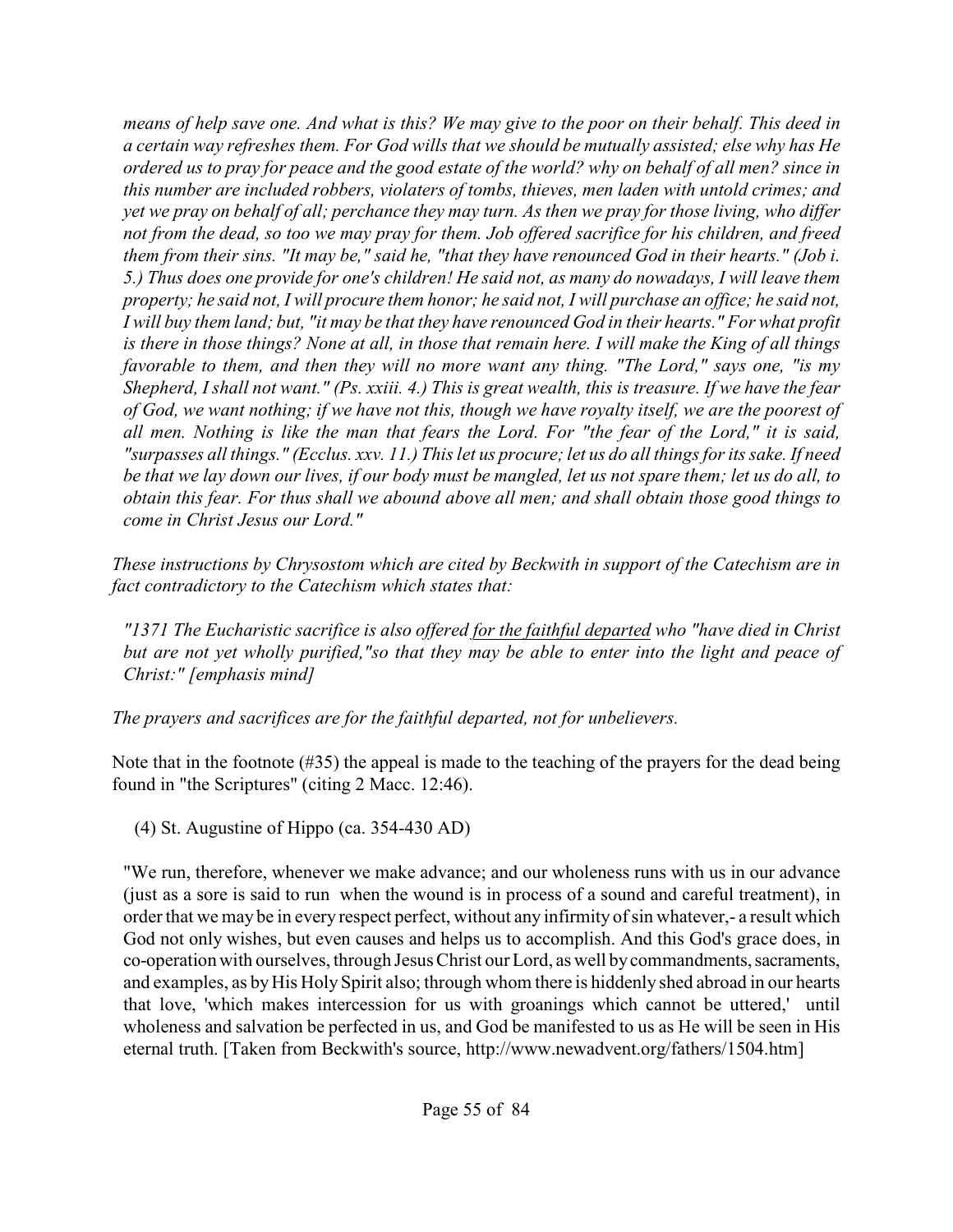*TAB: The entire quote from "On Man's Perfection in Righteousness" - Augustine to his holy brethren and fellow-bishops Eutropius and Paulus (taken from the same source as above):*

*(43) No Man is Assisted Unless He Does Himself Also Work. Our Course is a Constant Progress*

*But what is the import of the last statement which he has made: "If any one say, 'May it possibly be that a man sin not even in word?' then the answer," says he, "which must be given is, 'Quite possible, if God so will; and God does so will, therefore it is possible.'" See how unwilling he was to say, "If God give His help, then it would be possible;" and yet the Psalmist thus addresses God: "Be Thou my helper, forsake me not;" where of course help is not sought for procuring bodily advantages and avoiding bodily evils, but for practising and fulfilling righteousness. Hence it is that we say: "Lead us not into temptation, but deliver us from evil." Matthew 6:13 Now no man is assisted unless he also himself does something; assisted, however, he is, if he prays, if he believes, if he is "called according to God's purpose;" Romans 8:28 for "whom He did foreknow, He also did predestinate to be conformed to the image of His Son, that He might be the first-born among many brethren. Moreover, whom He did predestinate, them He also called; and whom He called, them He also justified; and whom He justified, them He also glorified." Romans 8:29-30 We run, therefore, whenever we make advance; and our wholeness runs with us in our advance (just as a sore is said to run when the wound is in process of a sound and careful treatment), in order that we may be in every respect perfect, without any infirmity of sin whatever,- a result which God not only wishes, but even causes and helps us to accomplish. And this God's grace does, in co-operation with ourselves, through Jesus Christ our Lord, as well by commandments, sacraments, and examples, as by His Holy Spirit also; through whom there is hiddenly shed abroad in our hearts that love, "which makes intercession for us with groanings which cannot be uttered," until wholeness and salvation be perfected in us, and God be manifested to us as He will be seen in His eternal truth.* 

*Again, this quote is not contradictory to a reformed understanding of perseverance, as Augustine's appeal to Romans 8:29-30 makes clear.*

5. Beckwith Then Claims that This Proves His Point

"For a Catholic, these two sets of quotations from the Fathers are perfectly consistent with each other, since an inconsistency only arises if one first embraces a Reformed view of imputed righteousness as well as its distinction between justification and sanctification." [90]

*TAB: No, there is only an inconsistency if you do not understand correctly reformed soteriology. Besides, these quotations prove nothing anyway since, as it has been demonstrated over and over, it is easy to cite Father against Father. The "consensus" idea is a myth.* 

a. Purgatory?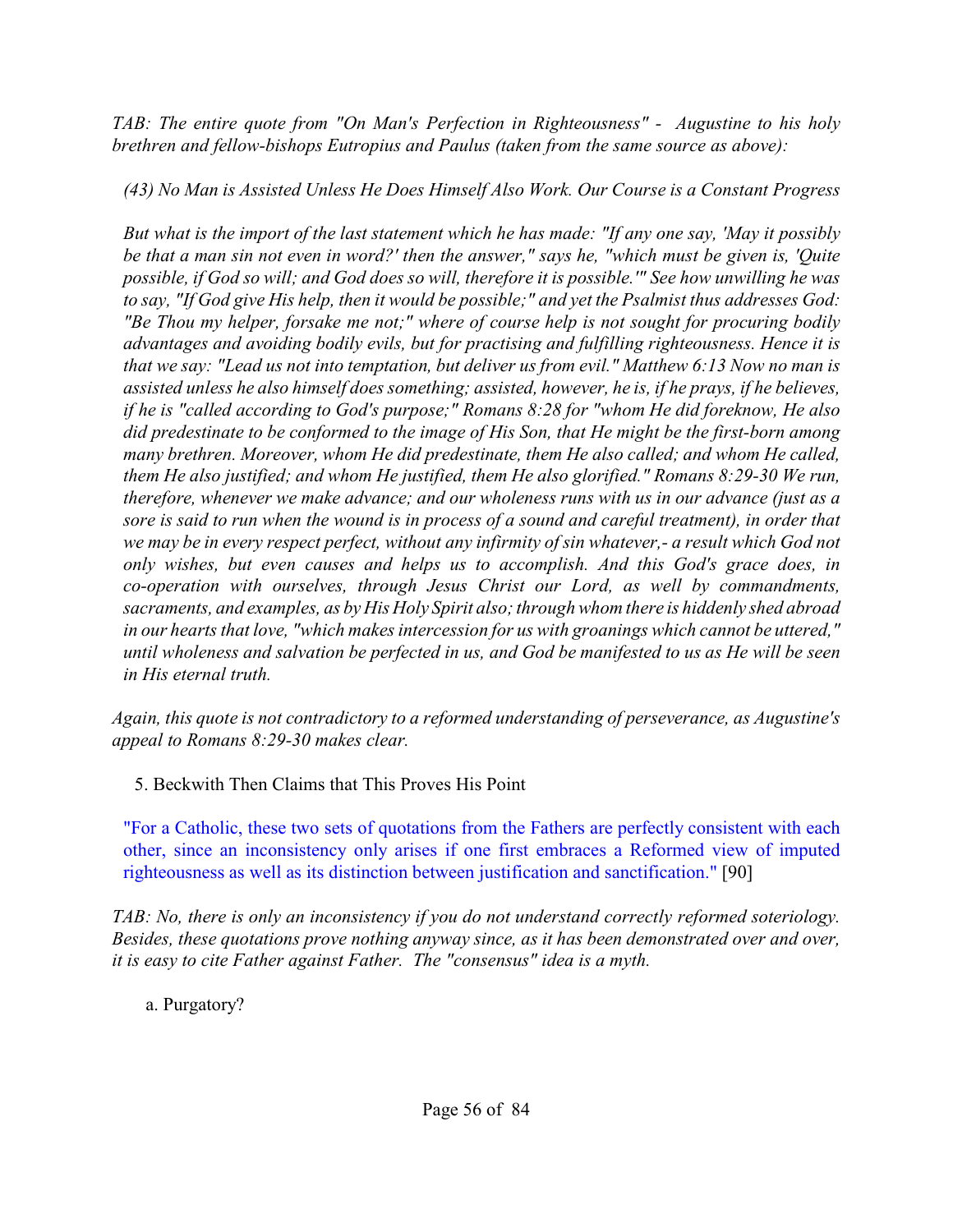Beckwith then notes Chrysostom's "praying for the dead" and calls this an extension of the doctrine of sanctification, what the Church calls "purgatory." He adds in a footnote (note 35, page 137):

"As a Baptist colleague of mine said in an email to me in May 2008: "[M]any things essential to Christian belief and practice are not mentioned in Scripture–for example, prohibitions of euthanasia, abortion, pedophilia, necrophilia. Hence [is] the wisdom of the Catholic Church in regarding tradition, not as a contradiction but as an extension of Scripture[, such as] in its formulation of the doctrine of the Trinity, the two natures of Christ, etc. Purgatory is therefore to be understood as an extension of the biblical doctrine of sanctification, for no one is permitted (or would want) to enter God's presence without being fully cleansed of all sin and thus to be fully sanctified."

*TAB: I'm not sure if the fact that Beckwith attributes the entire quote to his "Baptist colleague" is a typo. But the statement is certainly weak. All of the things that the "colleague" mentions as proof can be derived as being wrong from Scripture. But the ending statement on purgatory is clearly an affront to Scripture. How Beckwith can go from claiming that things like pedophilia are not spelled out in the Bible to justifying purgatory as "an extension of the biblical doctrine of sanctification" is beyond me!*

### b. Cyril and John 15

"Cyril explains justification by the metaphor of being grafted onto a vine, bearing fruit, and continuing to abide in the vine, though he warns of the possibility of our ceasing to abide and being 'consumed by the fire.' And yet, Cyril clearly affirms that one's abiding is the result of grace 'freely given' and that one should 'receive and guard it' and 'treasure it devoutly,' which implies the believers lifelong cooperation with justification." [91, emphasis mine]

*TAB: Au contraire! No where does Cyril in the quote given mention the word "justification." He is talking about John 15:1-7 and what he writes is consistent with that passage. It is the result of grace freely given, because we are justified by grace, but lifelong cooperation is with sanctification. Again we have Beckwith not understanding the doctrine of perseverance.* 

*Why would we pray for the dead anyway? That would imply that the satisfaction Christ rendered was not sufficient.*

Footnote 37 - Beckwith states that prayers for the dead are inscribed on the 1st - 5th century catacombs (citing P.J. Toner, "Prayers for the Dead" in The Catholic Encyclopedia, Volume IV).

He then adds this statement which does not prove or necessarily relate to his above mention of the catacombs:

"According to Robert Louis Wilken . . . 'Early in the church's history Christians gathered at the tombs of martyrs to pray and celebrate the Eucharist. The faithful of one generation were united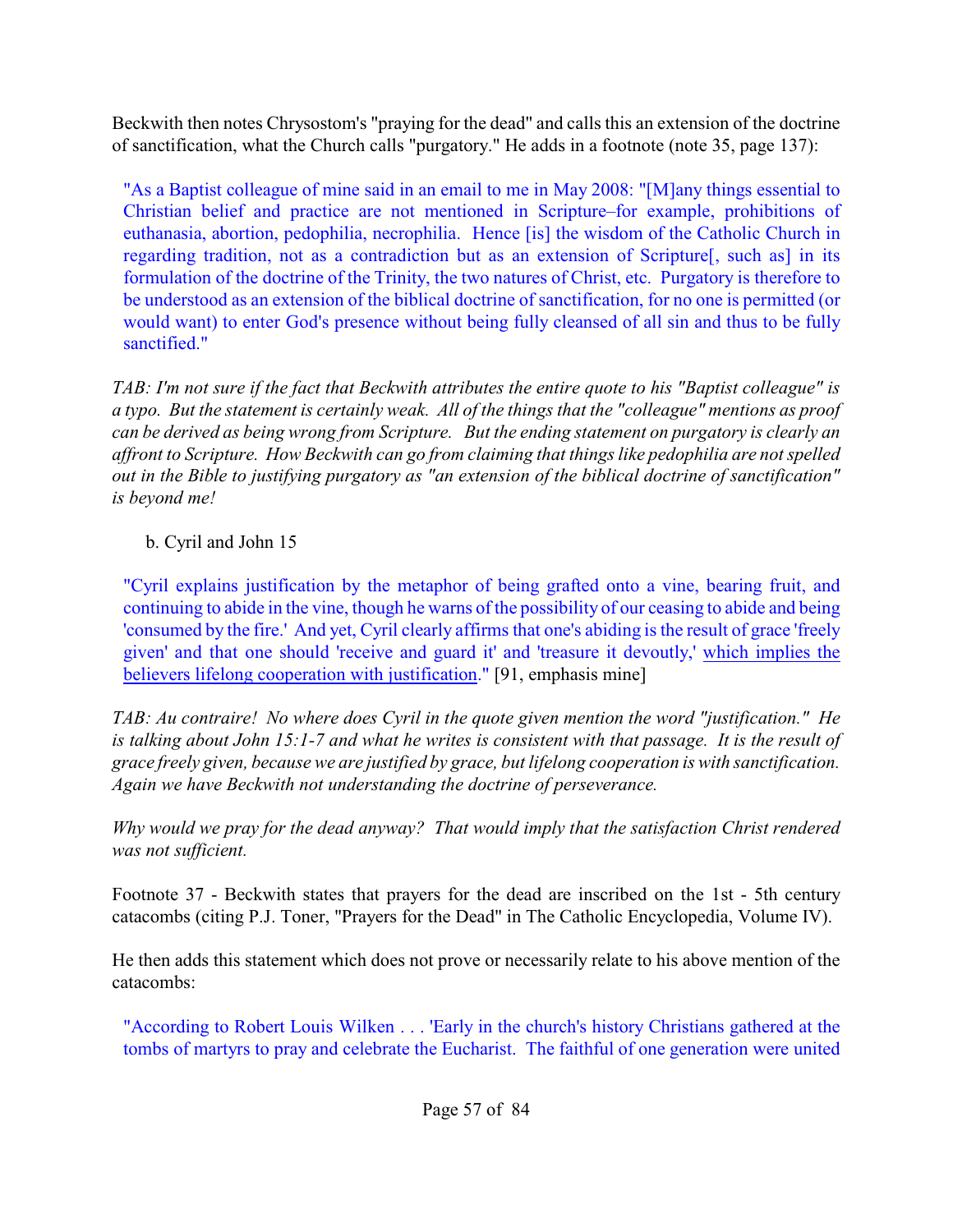to the faithful of former times, not by a set of ideas or teachings (though this was assumed), but by the community that remembered their names. . . . The communion of the saints was a living presence in every celebration of the Eucharist."

In footnote 38 Beckwith continues with another quote by Wilken (who apparently is a Roman Catholic). Wilken states that the dead were commemorated in liturgies universally. He gives what he calls "a typical example" from a Syriac Liturgy of St. James:

". . . we commemorate all the faithful dead who have died in the true faith. . . . We ask, we entreat, we pray that Christ our God, who took their souls and spirits to Himself, that by His many compassions He will make them worthy of the pardon of their faults and the remission of their sins."

*TAB: I don't know what date this is from, but I assume it is not within the first 2 or 3 centuries. Also, this is a commemoration of those who were faithful and died in the true faith. The prayer recognizes that such were already gathered to Christ. I just don't see an expiatory prayer here.*

*Then Beckwith has the audacity to pull all of these loose strings together and say that they are "elegantly tied together in the Catechism of the Catholic Church!" [91]*

"The merit of man before God in the Christian life arises from the fact that *God has freely chosen to associate man in the work of his grace.* The fatherly action of God is first on his own initiative, and then follows man's free acting through his collaboration, so that the merit of good works is to be attributed in the first place to the grace of God, then to the faithful. Man's merit, moreover, itself is due to God, for his good actions proceed in Christ, from the predispositions and assistance given by the Holy Spirit." [Catechism of the Catholic Church, 2008]

6. The Council of Orange (529 AD) and Pelagianism

a. Surprisingly - Beckwith Accuses the Reformers of Pelagianism!

"My study of the Fathers led me to examine the Canons of the Council of Orange (AD 529), which, with papal sanction, rejected as heretical Pelagianism and semi-Pelagianism." [91]

"By the means of Baptism God's unmerited grace is infused for the remission of sins. Then the Christian's sanctification continues throughout his lifetime, entirely the work of the infusion of grace with which the Christian cooperates. . . . Even though Protestant thinkers sometimes portray the Council of Orange as a sort of paleo-Reformed document, it is the Reformation notion of imputed righteousness that, ironically, puts the Reformers partially in the Pelagian camp. This is because the Reformers agree that Gods *infused* grace is not necessary for justification." [92]

*TAB: This is another one of Beckwith's unguarded statements. One wonders if he has heard of Zosimus, Bishop of Rome, who rejected the earlier decisions of Carthage in 412 and 418 and thus*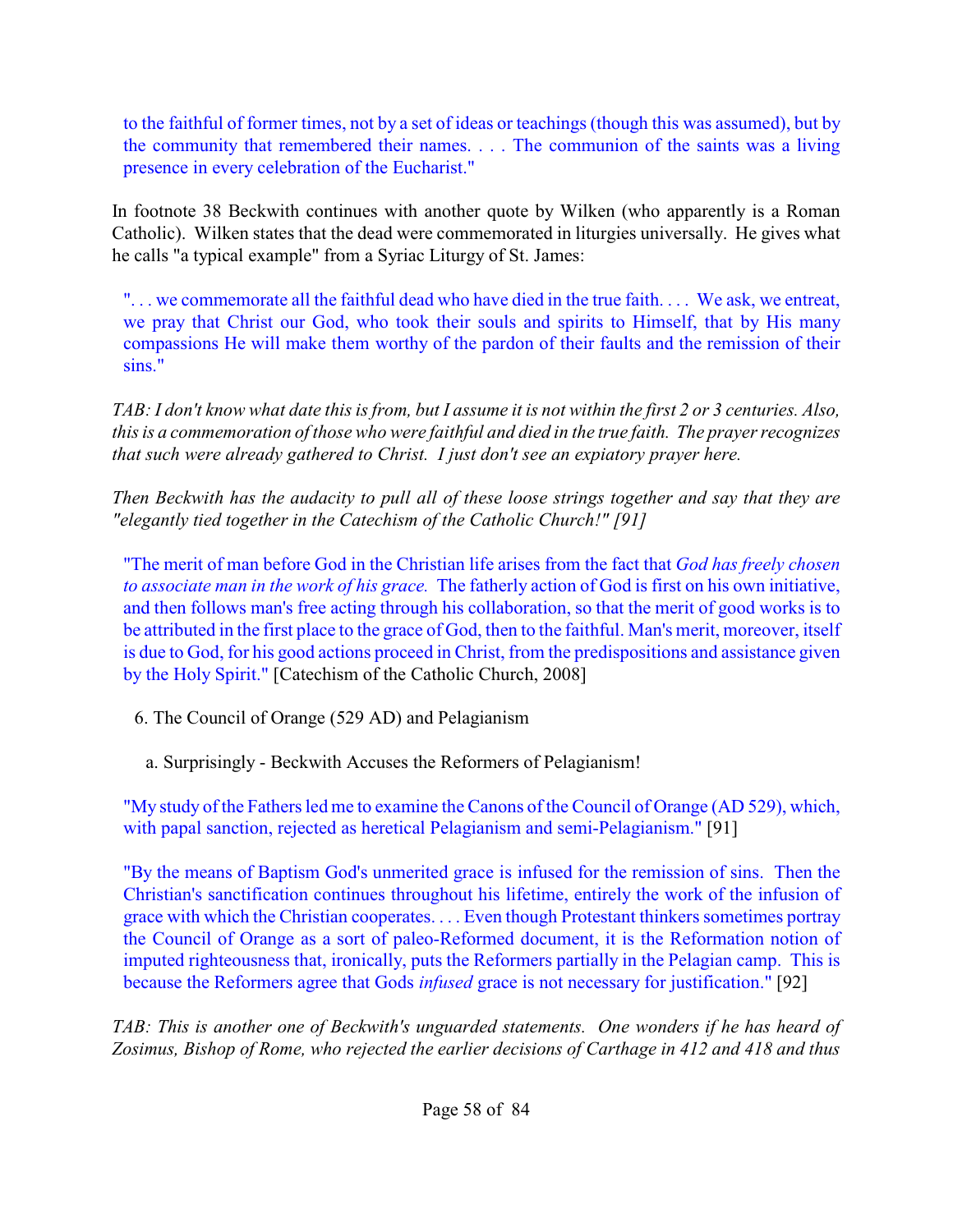*opened the door to the semi-Pelagianism of later Roman Catholic theology? Clearly, the soteriology of Rome is semi-Pelagian while that of the Reformers (and Scripture) follows Augustine in the doctrine of unconditional election.*

7. Beckwith Concedes that Some Church Fathers Disagreed with each Other

But he qualifies that by contending that their disagreements were not over the issues that divide Catholics and Protestants: 1) The Real Presence of the Eucharist; 2) Apostolic Succession; 3) Prayers for and to the dead; 4) Penance; 5) Infusion of grace.

Beckwith states that:

". . . one does not find in the Fathers warring camps with one "risking an ecumenical council's judgment of heresy, as in the Arian and Pelagian controversies. In fact, for the Fathers the correctness of the 'Catholic' doctrines and practices seem conspicuously uncontroversial." [92]

He then cites the issue of the sacraments operating *ex opere operato* (but seems to misrepresent the scope of that debate). He claims that Augustine adopted the *ex opere operato* doctrine, which is that of Rome today. But the Donatists of the 4th c. were arguing about the efficaciousness of the sacraments given by bad ministers. The issue transcended that in the time of the Reformation to whether they were efficacious to the recipient *if he had no faith.* The church in Luther's day stated that they did while Luther and the other reformers correctly rejected that notion.

He also states that:

"But what is not in dispute is that none of the Fathers either denies apostolic succession or unequivocally affirms a Free Church understanding of church government." [92-93]

*TAB: As far as church government is concerned, from the time of Constantine the church-state relationship was on. Therefore, the bulk of the Fathers would not have recognized a free church government. Neither did the Reformers, for the most part.*

*As far as apostolic succession, the Fathers did not recognize a succession coming from Peter based on Matthew 16. Even a Jesuit like Peter de Rosa has affirmed this.*

"When I ceased reading the Fathers anachronistically, what I began to notice was the far more important fact that Church Fathers X and Y agree that without apostolic succession there is no Church, and that no Father implies or affirms that apostolic succession is a non-Christian view." [93]

*TAB: I like what one reviewer had to say about this statement:*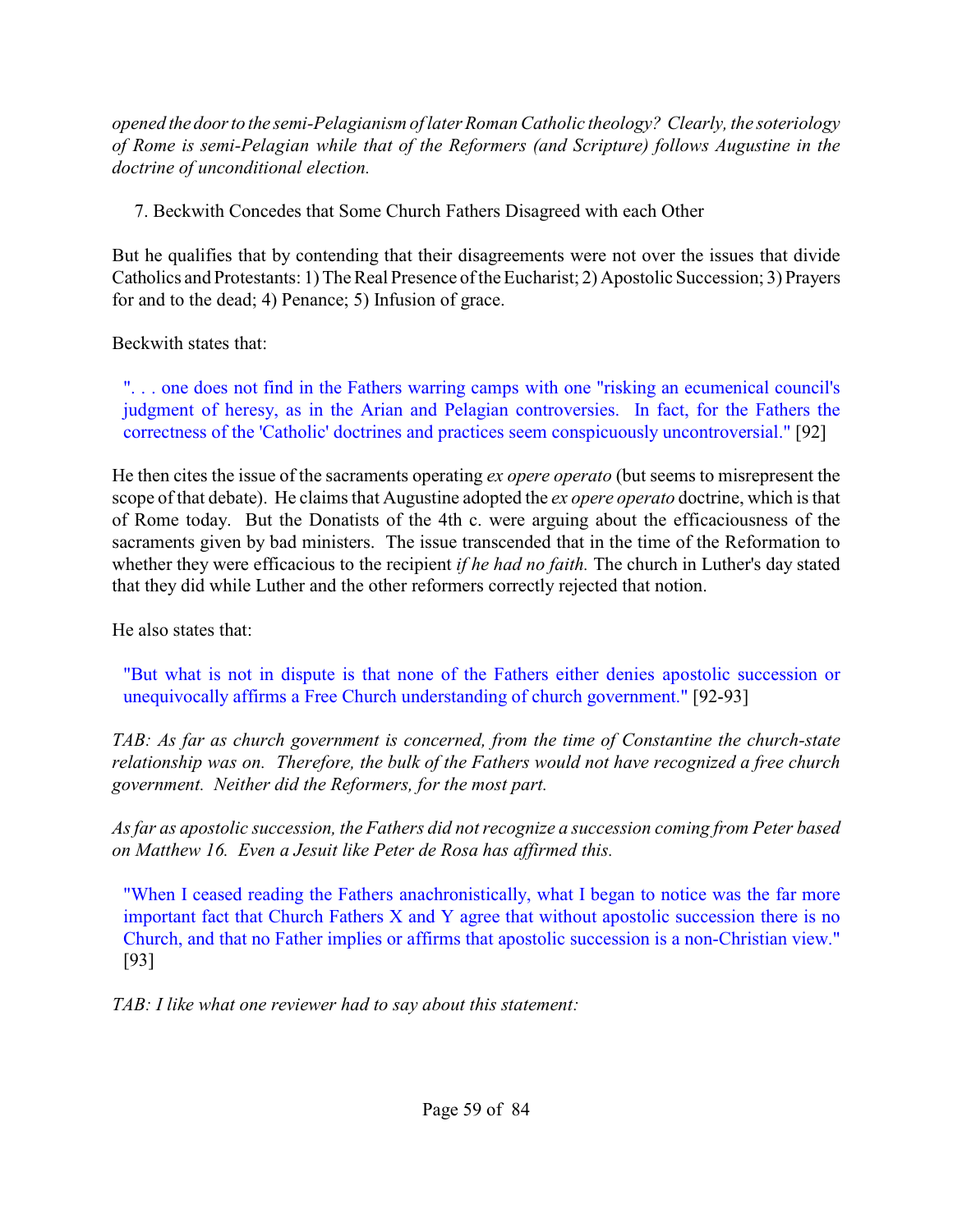*But this would only be an "important fact" on the prior assumption that the opinion of the church fathers is important. And that only follows if you presume a Catholic view of patristic authority to begin with. So, once again, Beckwith is reasoning in a vicious little circle. Why would we attach any unique importance to what a church father says unless we attach a unique importance to the church which confers on him the status of a church father?*

*By the way, I don't object to considering the testimony of the church fathers. I do object to considering their testimony because they're church fathers-as if they official position is what makes them worth a respectful hearing. That begs the question in favor of Catholic (or Orthodox) ecclesiology. . . . it's not as if the Roman Catholic church has an exclusive contract with the church fathers. What about the Eastern Orthodox orthe Oriental Orthodox? What makes Beckwith think that patristic testimony singles out the Roman Catholic communion?" [Steve Hays, Triablogue, http://triablogue.blogspot.com/2008/11/mommas-boy.html ]*

*Or, as Michael Haykin said in his short review:*

*"[I]f Evangelical Protestantism is wrong, why is Rome the only answer? Why not Constantinople or Moscow or any of the other varieties of Orthodoxy? Some of them are equally as old as Rome—actually older in my opinion."*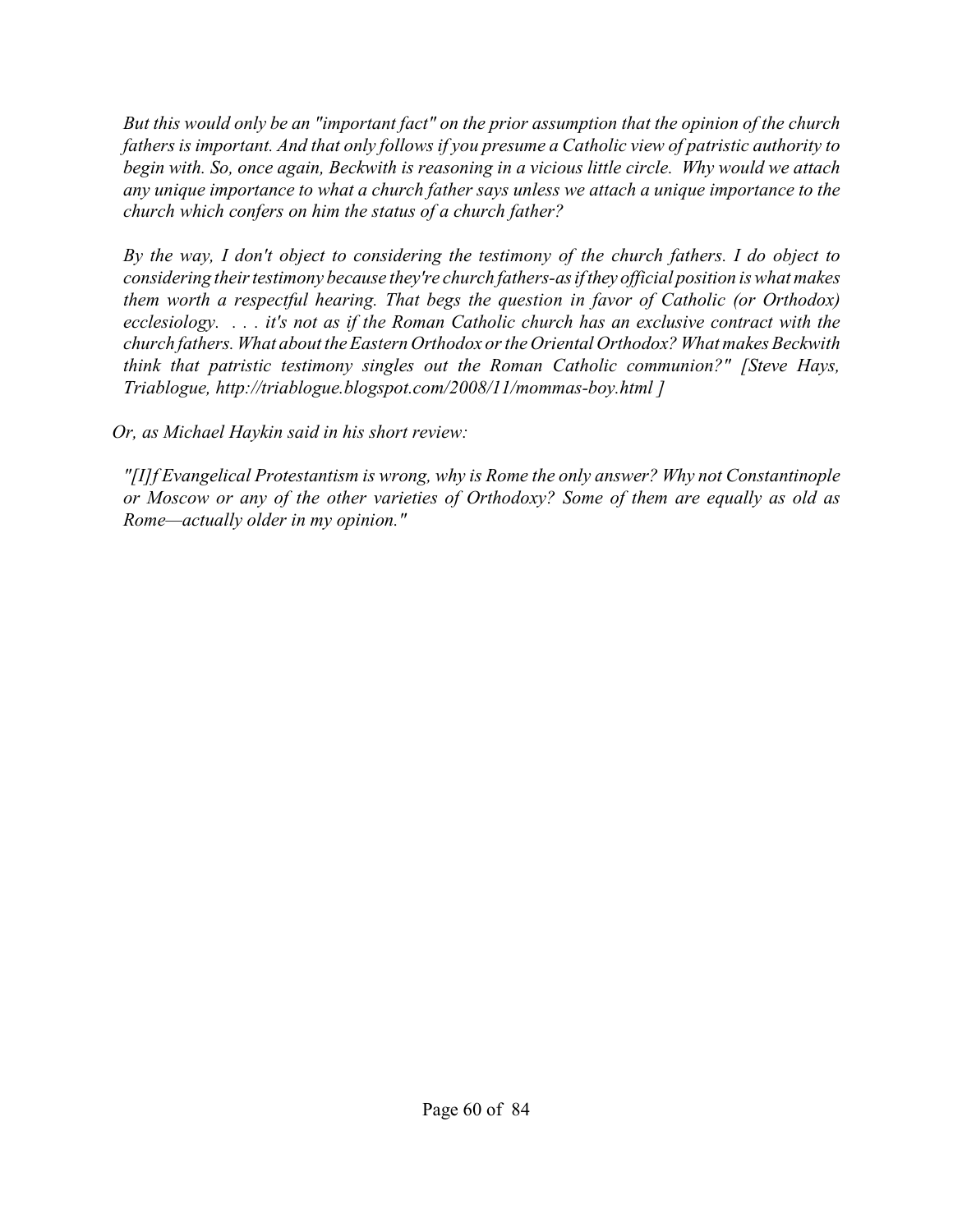### **VI. Every Little Word a Branch (page 95)**

*TAB: About the only good thing is this chapter is Beckwith's quote of the Reformer Martin Luther at the head of it:*

*"For some years now I have read through the Bible twice every year. If you picture the Bible to be a mighty tree and every word a little branch, I have shaken every one of these branches because I wanted to know what it was and what it meant." [Martin Luther, 1532]*

## **A. What the Scriptures Tell (page 96)**

1. Beckwith Appeals to His Judgment of the Scripture!

"Although it had become clear to me that the Church Fathers were far more Roman Catholic than they were Protestant, I needed to be convinced that their views on justification were consistent with scripture. I also had to be convinced that the 'Catholic practices' that were impediments for me–the Real Presence in the Eucharist, the teaching authority of the church (including apostolic succession and the primacy of the Pope), and penance–were legitimate Christian beliefs and practices with long orthodox histories. It did not take me long to be persuaded." [96]

"So, I will offer a brief account of how I became convinced that the Catholic position has the most explanatory power to account for all of the New Testament's presentations of salvation. Of course, I know that some of my readers will not see these passages the way I have come to see them. But my purpose is not to offer a sophisticated apologetic for the Catholic view. Rather, I am just trying to communicate, as best I can, the internal deliberations that convinced me that I ought to embrace it." [97]

*TAB: Note on page 96-97 how often he appeals to his being convinced or unconvinced, that truth rests upon his judgment, even though he concedes that others will disagree. This is why we defer to the presupposition that it is the Holy Spirit that leads one to truth. It's not about "private judgment" per se, or about a fallible judgment to recognize any so-called "infallible church." It's about Christ seeking and saving those whom he purchased by His blood. The Father has elected them, the Son has paid the price for them, and the Holy Spirit will draw them.*

# **B. The Teachings of Jesus (page 97)**

Beckwith claims that the teaching of Jesus doesn't squarewith Protestantism. Here's where he seems to borrow from the New Perspective on Paul.

"Once I ceased approaching the biblical text with methodological Protestantism, it was nearly impossible for me to get forensic justification from the teaching of Jesus." [97]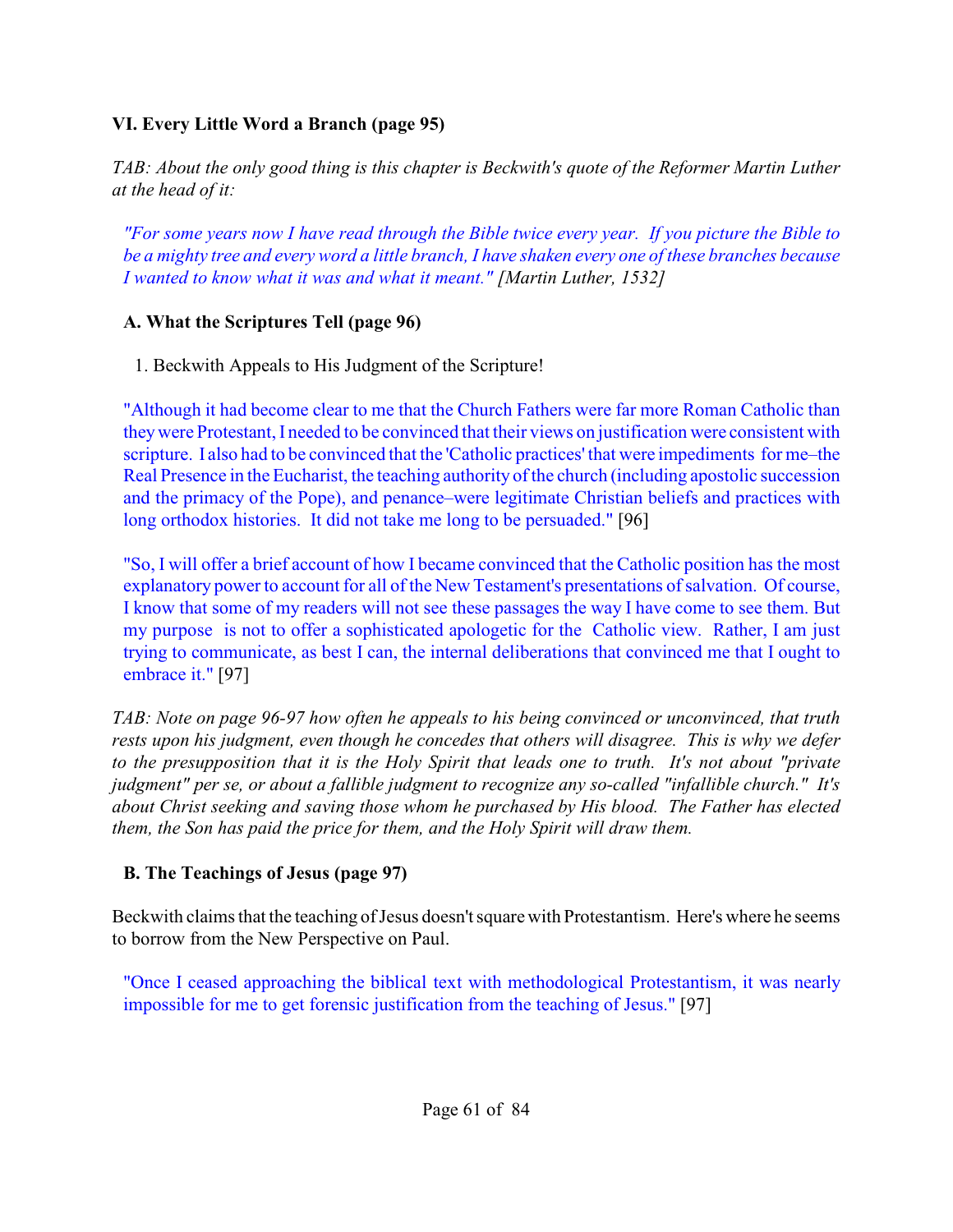1. Last judgment - sheep and the goats (Matt. 25:31-46) - works judgment

Beckwith makes the following (poor) analogy: "It would be absurd . . . for a judge in a court of law to tell a guilty defendant that his guilt was not based on the defendant's actual deeds for which he was being prosecuted, but rather because the deeds are evidence of the guilt he had before he had actually engaged in the deeds."[97]

*TAB: In some ways this isn't as absurd as it sounds since we are not talking about guilt before men as in a court of law, but guilt before God - a guilt we are born into. So, yes, before we ever engaged in such deeds we were nonetheless guilty. Beyond this, Beckwith engages in a classic apples vs. oranges false comparison.*

2. Matthew 16:27

"For the Son of Man is going to come in the glory of His Father with His angels; and will then recompense every man according to his deeds."

3. Revelation 22:11-12

11 "Let the one who does wrong, still do wrong; and let the one who is filthy, still be filthy; and let the one who is righteous, still practice righteousness; and let the one who is holy, still keep himself holy." 12 Behold, I am coming quickly, and My reward is with Me, to render to every man according to what he has done."

4. Matthew 19 - Rich Young Ruler

*TAB: Here is a total misunderstanding of what Jesus was trying to teach the young ruler. Jesus was employing the "Second Use of the Law" to show the man his utter sinfulness. He wasn't steering him to works - are we to assume that he if gave his possessions away he would inherit eternal life?! Then must we all give away our possessions to "merit" eternal life?*

5. Matthew 7:17-27

17 "Even so, every good tree bears good fruit; but the bad tree bears bad fruit. A good tree cannot produce bad fruit, nor can a bad tree produce good fruit. Every tree that does not bear good fruit is cut down and thrown into the fire. So then, you will know them by their fruits. Not everyone who says to Me, 'Lord, Lord,' will enter the kingdom of heaven; but he who does the will of My Father who is in heaven. Many will say to Me on that day, 'Lord, Lord, did we not prophesy in Your name, and in Your name cast out demons, and in Your name perform many miracles?' And then I will declare to them, 'I never knew you; depart from Me, you who practice lawlessness.' 24 "Therefore everyone who hears these words of Mine, and acts upon them, may be compared to a wise man, who built his house upon the rock. And the rain descended, and the floods came, and the winds blew, and burst against that house; and yet it did not fall, for it had been founded upon the rock.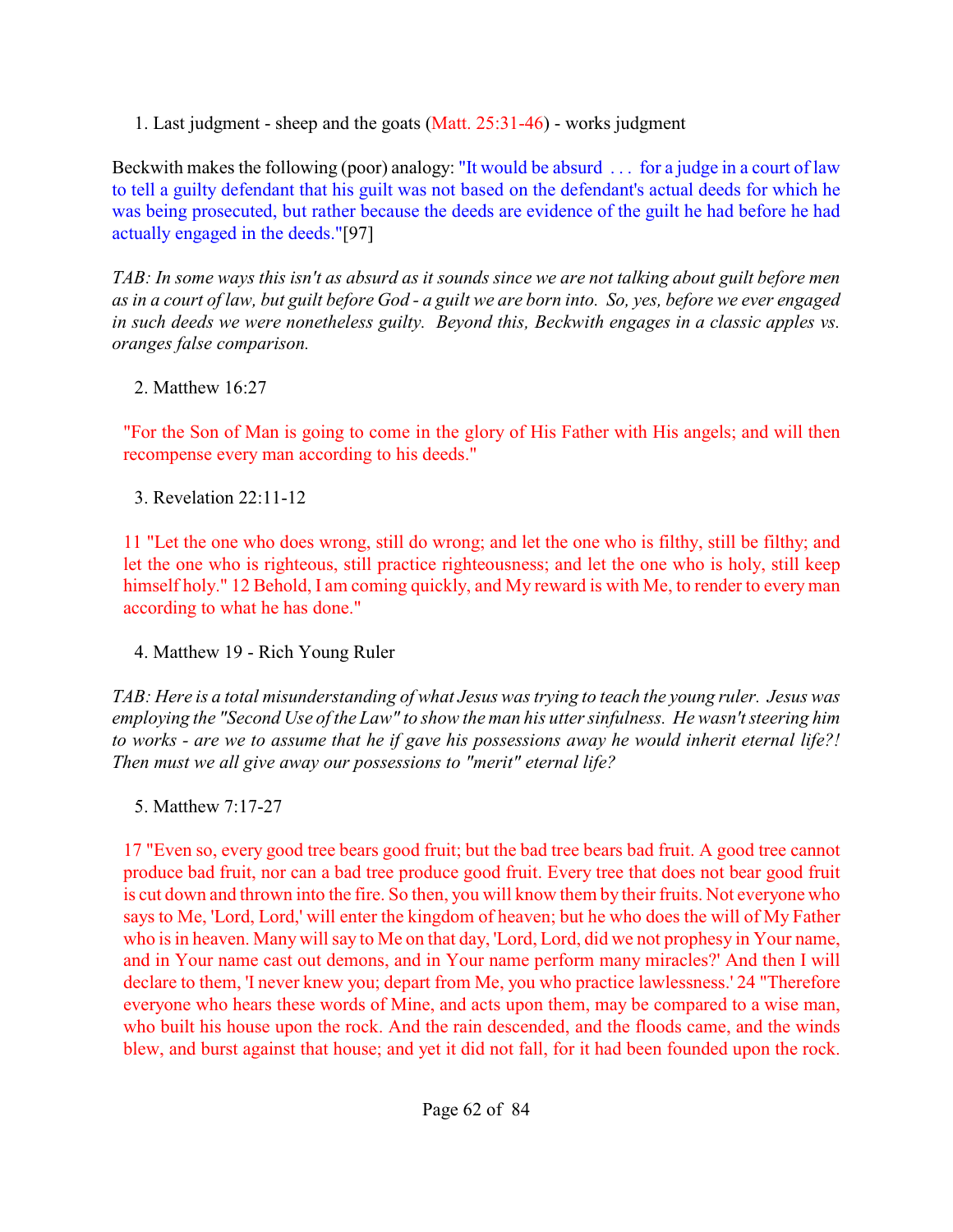26 And everyone who hears these words of Mine, and does not act upon them, will be like a foolish man, who built his house upon the sand. 27 And the rain descended, and the floods came, and the winds blew, and burst against that house; and it fell, and great was its fall."

Beckwith writes:

"It is the bearing of fruit, the hearing and *acting* on Christ's words, the doing of *the will of his Father* that constitute the life of faith, a life likened by Jesus to a house that *could fall* if not adequately constructed to withstand severe adversity." [98]

*TAB: Jesus points to the nature of the tree as being key. A bad tree cannot produce good fruit and vice-versa. The emphasis is on the nature of the individual (a new nature or an old corrupt nature).* 

6. John 14:20-21

20 "In that day you shall know that I am in My Father, and you in Me, and I in you. 21 He who has My commandments and keeps them, he it is who loves Me; and he who loves Me shall be loved by My Father, and I will love him, and will disclose Myself to him."

7. Mark 8:34-35

34 "And He summoned the multitude with His disciples, and said to them, "If anyone wishes to come after Me, let him deny himself, and take up his cross, and follow Me. 35 For whoever wishes to save his life shall lose it; but whoever loses his life for My sake and the gospel's shall save it."

*TAB: These passages do not argue in Beckwith's favor...*

8. Mark 4:16-17

16 "And in a similar way these are the ones on whom seed was sown on the rocky places, who, when they hear the word, immediately receive it with joy; 17 and they have no firm root in themselves, but are onlytemporary; then, when affliction or persecution arises because of the word, immediately they fall away."

*TAB: Beckwith misunderstands the nature of this parable. The key is the ground, the soil, or the heart. Those whom Beckwith would cite as "falling away" were never regenerate in the first place.*

*And, so he has the audacity to derive from the above passages that:*

"Mere imputed righteousness seems like the furthest idea from what one fines in these and other sayings of Jesus. What one finds is an active faith . . . and therefore there is a responsibility of obedience on our part to remain faithful, bear fruit, practice charity, and persevere." [99]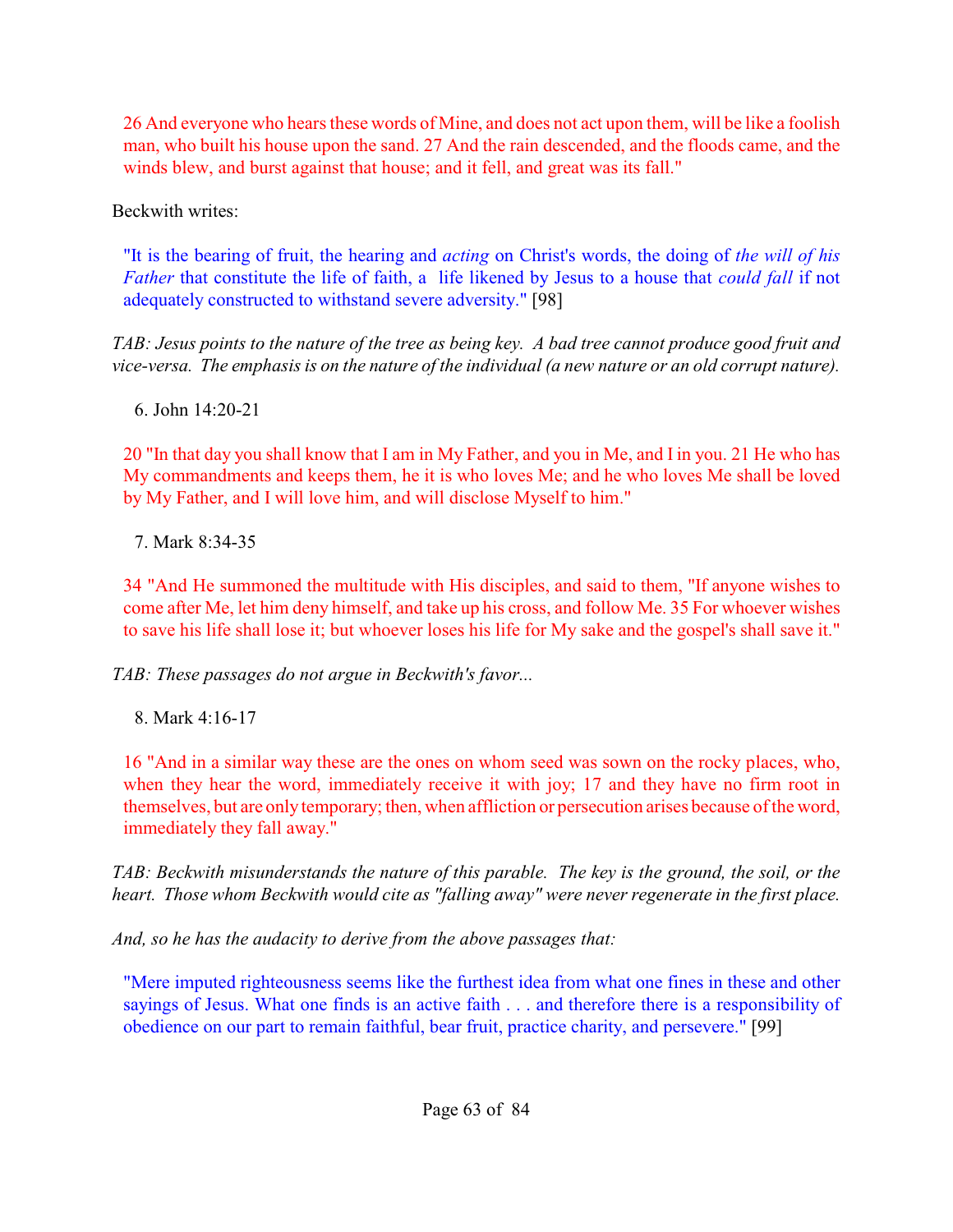*TAB: Beckwith has obviously never studied the doctrine of Perseverance. And he then cites Matthew 7 - a passage that refutes what he's trying to affirm! So he takes everything and anything that has to do with good works or a changed life and places that in the category of works salvation.*

## **C. The Journey of Justification (page 99)**

1. Beckwith cites Romans 4:1-8 as a passage cited by Protestants as "the definitive verse establishing the forensic doctrine of justification:"

*TAB: He goes on to deny that the totality of justification is "mere imputed righteousness." He uses that phrase more than once "mere imputed righteousness." For one thing, it's not "mere" which is a demeaning adjective.* 

a. Beckwith claims that Romans 4 makes no definitive statement that Abraham's justification was a once-for-all definitive act

He goes on to cite James 2:21-24 as "proof" that Abraham was justified later and Hebrews 11:8 that he was justified earlier, hence multiple (or progressive) justification.

He then cites Roman Catholic Richard A. White: ". . . Justification, though momentary when one first receives it through Baptism, is also progressive. . . . " [101]

*TAB: Abraham "believed" - where is the role of faith for Beckwith and others at a baptism that is generally conveyed upon infants? Aside from the fact that Beckwith misuses/misunderstands the arguments by Paul (in Romans) and James/Hebrews.*

"Thus, it seemed clear to me that in order for it to be unreasonable for one to dispute the Protestant interpretation of Romans, the text would have to unequivocally state that Abraham was reckoned righteous at one decisive moment *and yet remained* inherently unrighteous, which is the Protestant doctrine of forensic justification. But it does not say that. Consider this example. If a jury declared Fred not guilty, it would not logically follow that it was also declaring Fred is inherently innocent, though he in fact *may be* inherently innocent. Nothing, therefore, about a defendant's inner state of being (whether he is in *reality* innocent) follows from the legal declaration of his innocence. Thus, if Fred were to become inherently righteous as a consequence of an intrinsic change in him because of God's infused grace, a just God would have warrant to also legally *declare* him righteous.

So, then, the real question is whether Paul and the other non-Gospel New Testament authors teach that *the entirety of justification is mere imputed righteousness that occurs once and for all.* The answer that which I arrived was 'no.'" [101]

*TAB: What is Beckwith talking about here? Why would the text have to state that Abraham was justified and "yet remained inherently unrighteous"? Yes, we are righteous, yet sinful, but that*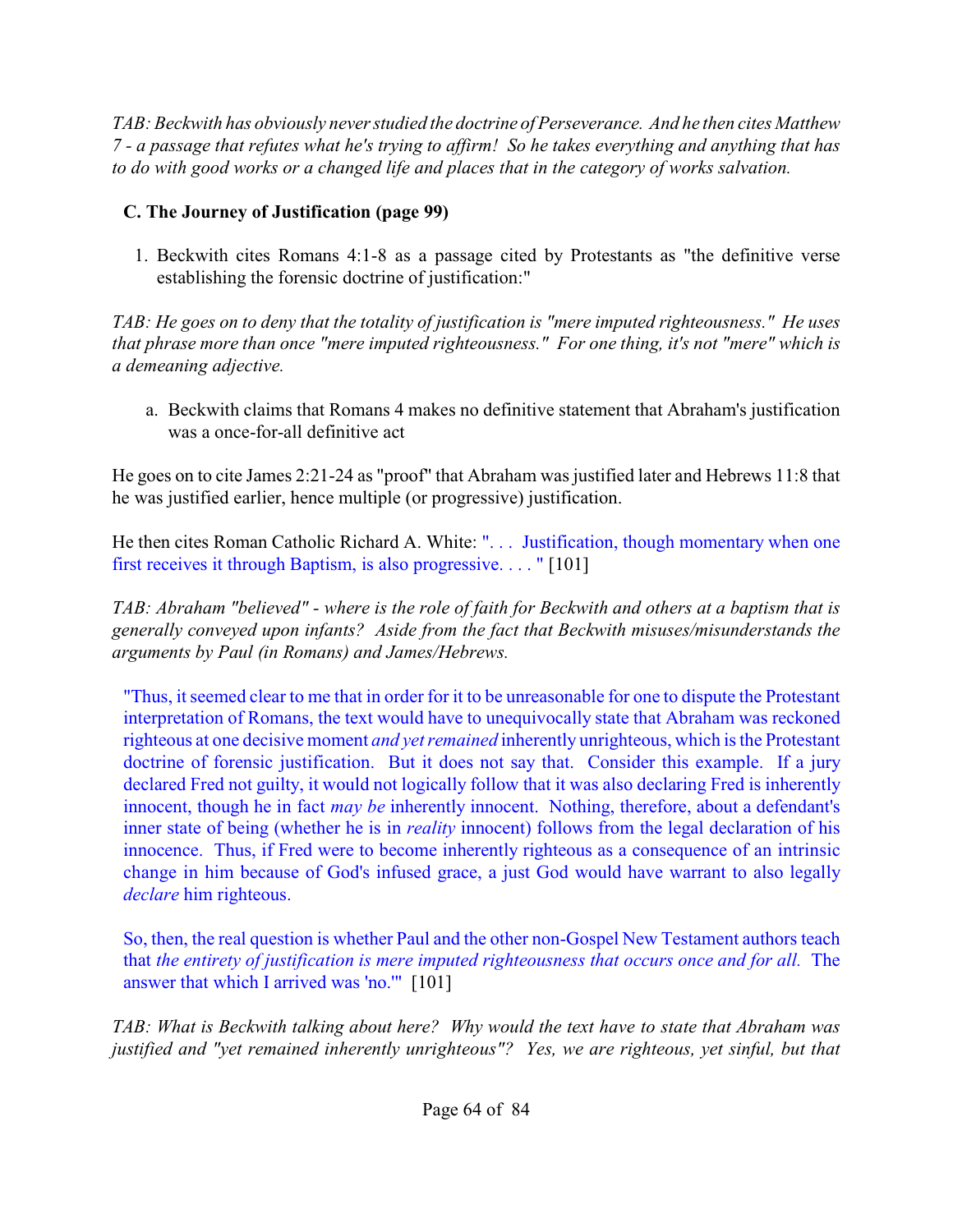*doesn't mean sanctification is optional. In fact, that is James' point. If there is no sanctification there has been no justification. Beckwith's example of "Fred" misses the point entirely. It doesn't work for at least two reasons. First, we are talking about an infinitely holy God, not a sinful judge in a fallible courtroom that is part of an equally fallible justice system. Second, since God's standard is perfection, no amount of "infused grace" can make a man perfectly righteous. The Roman Catholic system acknowledges this, at least in part, with its doctrine of purgatory. The simple fact of the Gospel is that when a sinner believes he is credited with Christ's perfect righteousness. That righteousness imputed results in an imparted righteousness. But no amount of imparted righteousness can by itself serve as the foundation of one's standing before God. It can, however, serve as evidence, spiritual DNA, that I am His child. This is James' point in his epistle.*

*To turn Beckwith's example on its head: Say Fred was guilty of murder. The judge declares him guilty. But Fred is sorry and he asks that he make it up to the court. So the judge lets him go and Fred spends the rest of his life doing good works, serving the community, in an effort to make himself innocent. Yet nothing that Fred can do can erase his guilt. He cannot infuse enough righteousness to his account to acquit himself. If he could, how much would it take? There has to be a perfect payment. Christ has made that perfect payment.*

### 2. Beckwith addresses the ontological character of man from Romans 5

"In Romans 5:19, Paul writes, 'For as by one man's disobedience many *were made sinners*, so by one man's obedience many will be *made righteous.*' If Adam's sin had real ontological consequences for human nature'--many were *made sinners'*–as this passage clearly indicates, then Jesus' death and resurrection has real ontological consequences as well, –'many will be made righteous.' It seems then that original sin and infused righteousness are a package deal." [101-02]

"But if one . . . opens oneself to the Catholic view--that justification is the result of infused rather than imputed grace--then one need not think of 'works' as activities by which one earns heaven as if one were appeasing a creditor in a debtor's prison. Rather, a Christian's good works are performed in order that the grace that God has given us may be lived out so that we may become more like Christ. AsI have said, the purpose of 'good works' for the Catholic is not to get you into heaven, but to get heaven into you." [105]

*TAB: Unless you twist what Beckwith is saying, this is not Roman Catholic teaching on justification, it's double-talk. Roman Catholic teaching is clearly that our good works merit us eternal life, if they are done under the auspices of the Roman Catholic Church.*

*What in the world does Beckwith mean when he says that the works are not to get one into heaven, but to get heaven into the individual? I think he's saying that we need to be infused with grace and one way we do that is to perform good works so that we may be "more graced." But the goal of this is to attempt to find peace with God and enter the kingdom, so the purpose is clearly soteriological in Romanism.*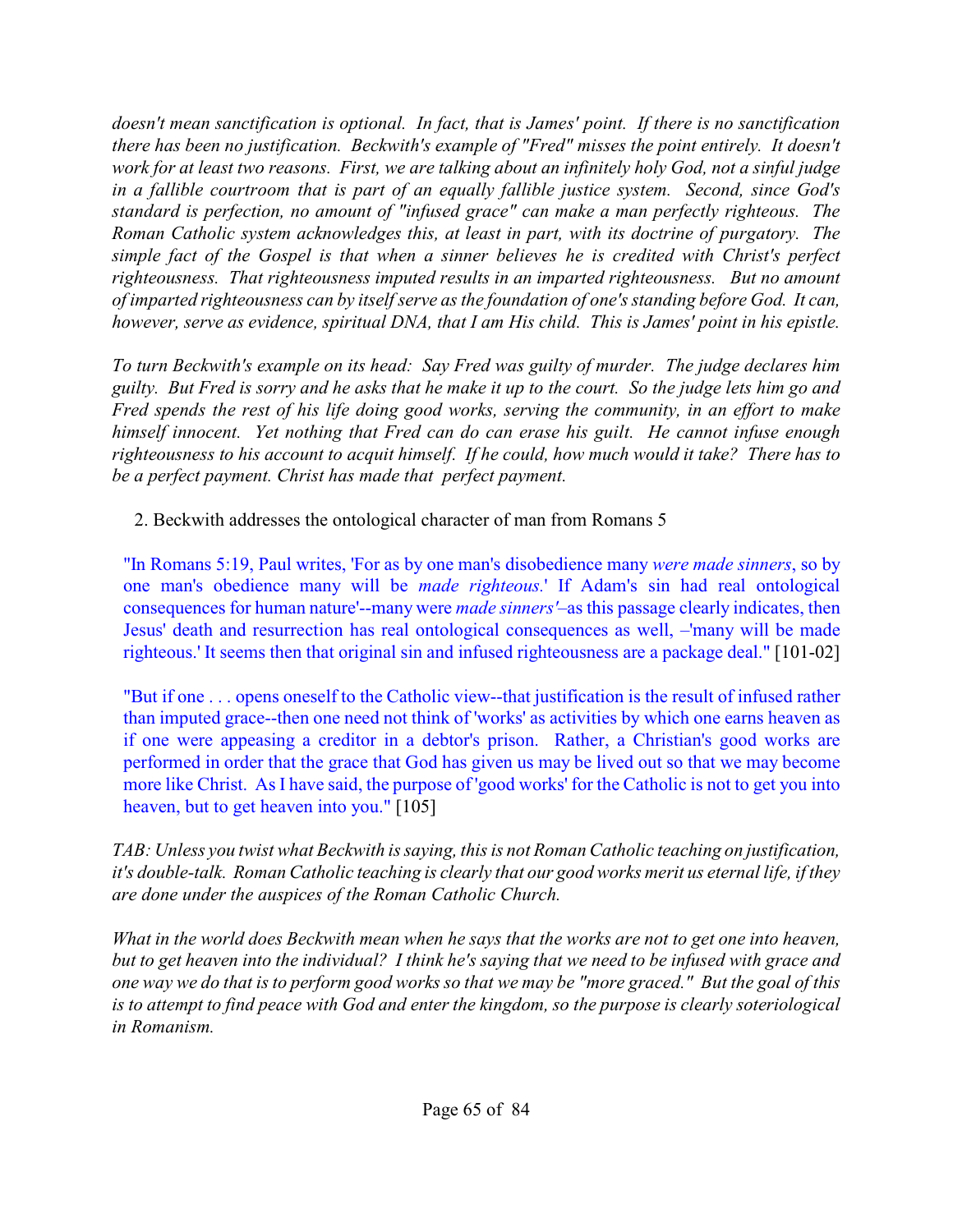3. Justification past, present and future?

Beckwith states that justification is portrayed as a past event, but also as a present and future one. He cites the following passages.

a. Past:

Rom. 5:1-2 Therefore having been justified by faith, we have peace with God through our Lord Jesus Christ, through whom also we have obtained our introduction by faith into this grace in which we stand; and we exult in hope of the glory of God.

Rom. 5:9 Much more then, having now been justified by His blood, we shall be saved from the wrath of God through Him.

Rom. 8:24 For in hope we have been saved, but hope that is seen is not hope; for why does one also hope for what he sees?

1 Cor. 6:11 And such were some of you; but you were washed, but you were sanctified, but you were justified in the name of the Lord Jesus Christ, and in the Spirit of our God.

b. Present:

1 Cor. 1:18 For the word of the cross is to those who are perishing foolishness, but to us who are being saved it is the power of God.

1 Cor. 15:2 by which also you are saved, if you hold fast the word which I preached to you, unless you believed in vain.

2 Cor. 2:15 For we are a fragrance of Christ to God among those who are being saved and among those who are perishing;

c. Future:

Rom. 2:13 for not the hearers of the Law are just before God, but the doers of the Law will be justified.

Gal. 5:5 For we through the Spirit, by faith, are waiting for the hope of righteousness.

1 Cor. 3:15 If any man's work is burned up, he shall suffer loss; but he himself shall be saved, yet so as through fire.

1 Cor. 5:5 I have decided to deliver such a one to Satan for the destruction of his flesh, that his spirit may be saved in the day of the Lord Jesus.

1 Tim. 2:15 But women shall be preserved through the bearing of children if they continue in faith and love and sanctity with self-restraint.

2 Tim. 4:8 in the future there is laid up for me the crown of righteousness, which the Lord, the righteous Judge, will award to me on that day; and not only to me, but also to all who have loved His appearing.

2 Tim. 4:18 The Lord will deliver me from every evil deed, and will bring me safely to His heavenly kingdom; to Him be the glory forever and ever. Amen.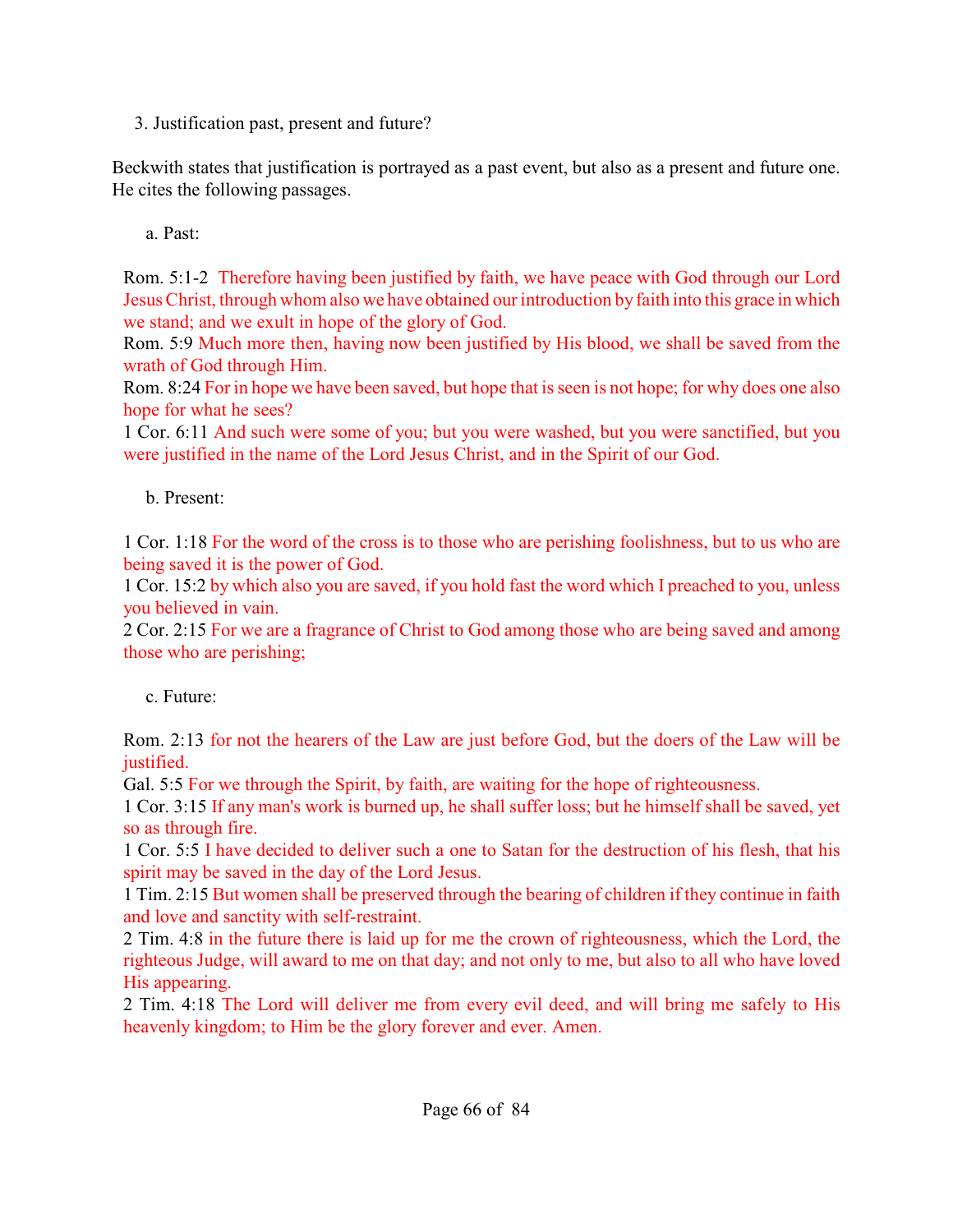*TAB: The passages that Beckwith cites are puzzling to me in that they don't prove his point. They are explained grammatically and /or in the context of perseverance and the hope of glorification.*

4. Romans 2 -

"Moreover, works done in faith by God's grace contribute to our inward transformation and eventual justification" [102]

5. Colossians 1:22-23

*TAB: This is speaking of the believer's perseverance. Note the first class condition (* $\epsilon \tilde{i}$   $\gamma \epsilon$  $\dot{\epsilon}$ πιμένετε).

6. Philippians 2:12-13; Gal. 6:8; 2 Tim. 4:7-8

"Thus, one does not find in Paul the sharp distinction between justification and sanctification that one finds among Reformed writers. In fact, the passages we have covered seem to indicate that justification *includes* sanctification." [103]

*TAB: Beckwith is apparently ignorant of reformed theology and the distinction/connection between justification and sanctification.* 

He goes on to cite 1 Cor. 6:11; 2 Thess. 2:13; and Romans 8:3-4; Titus 3:5-8; Rom. 6:19-23 as "proof" that "justification includes sanctification" (apparently attempting to defend Rome's blended view):

1 COR. 6:11 And such were some of you; but you were washed, but you were sanctified, but you were justified in the name of the Lord Jesus Christ, and in the Spirit of our God.

2 Thess. 2:13 But we should always give thanks to God for you, brethren beloved by the Lord, because God has chosen you from the beginning for salvation through sanctification by the Spirit and faith in the truth.

Rom. 8:3-4 For what the Law could not do, weak as it was through the flesh, God did: sending His own Son in the likeness of sinful flesh and as an offering for sin, He condemned sin in the flesh, in order that the requirement of the Law might be fulfilled in us, who do not walk according to the flesh, but according to the Spirit.

Titus 3:5-8 5 He saved us, not on the basis of deeds which we have done in righteousness, but according to His mercy, by the washing of regeneration and renewing by the Holy Spirit, 6 whom He poured out upon us richly through Jesus Christ our Savior, 7 that being justified by His grace we might be made heirs according to the hope of eternal life. 8 This is a trustworthy statement; and concerning these things I want you to speak confidently, so that those who have believed God may be careful to engage in good deeds. These things are good and profitable for men.

Rom. 6:19-23 19 I am speaking in human terms because of the weakness of your flesh. For just as you presented your members as slaves to impurity and to lawlessness, resulting in further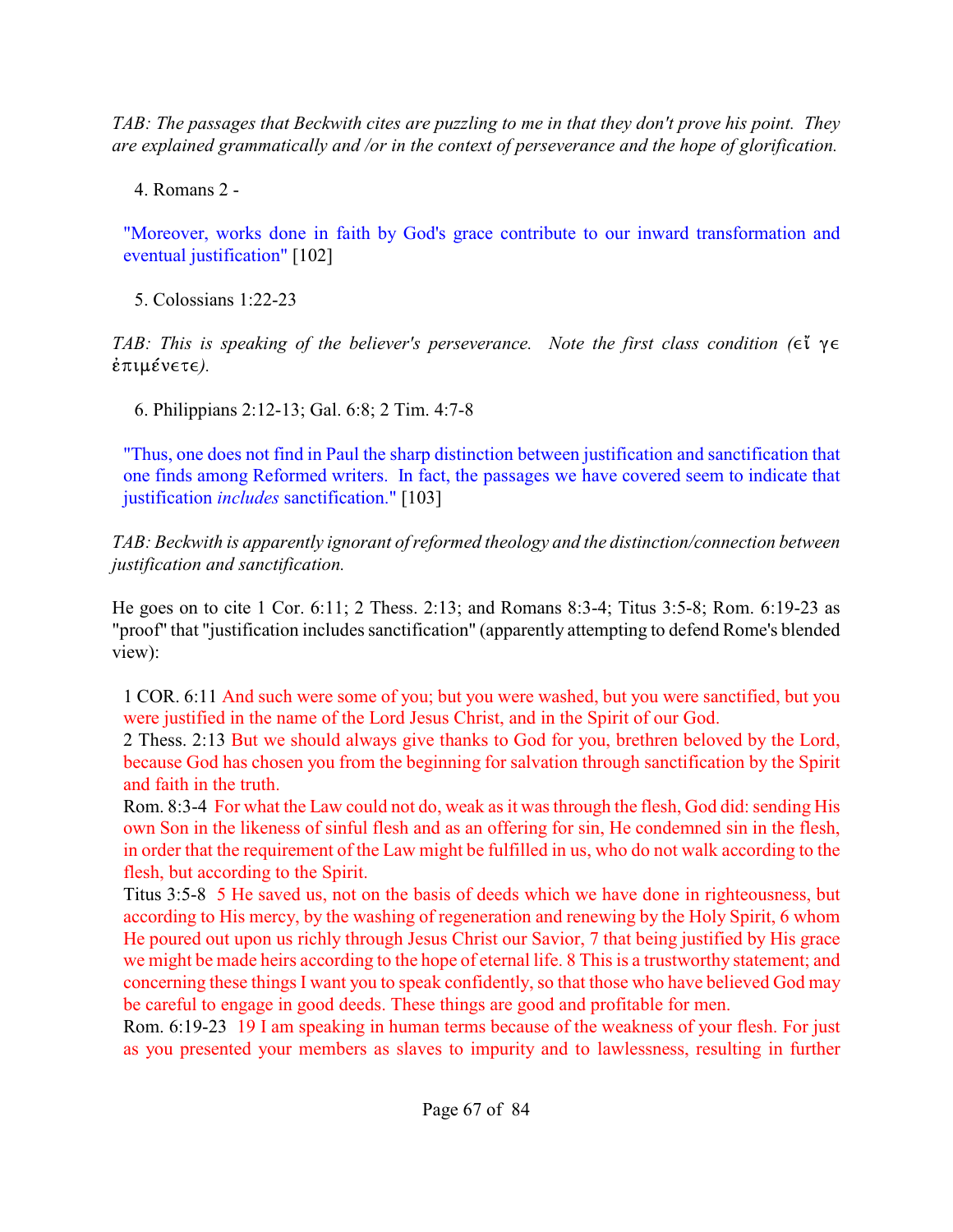lawlessness, so now present your members as slaves to righteousness, resulting in sanctification. 20 For when you were slaves of sin, you were free in regard to righteousness. 21 Therefore what benefit were you then deriving from the things of which you are now ashamed? For the outcome of those things is death. 22 But now having been freed from sin and enslaved to God, you derive your benefit, resulting in sanctification, and the outcome, eternal life. 23 For the wages of sin is death, but the free gift of God is eternal life in Christ Jesus our Lord.

- 7. James Chapter 2
	- a. Beckwith makes this statement:

"In James 2 we are told that justification is *not* by faith alone once and for all . . ." [104]

b. Beckwith cites "Baptist New Testament scholar Paul Rainbow:

"In vain do we search James 2:14-26 for any statement of a causal relationship between faith and works or between righteousness and obedience. What jumps out from the material is a thrice-stated avowal of the instrumentality of justification, that is 'by works' . . . ." [104, The book Beckwith cites is The Way of Salvation published in 2005]

# *TAB: The following book review on Amazon was helpful:*

*By Nathan Hitchcock (Sioux Falls, SD United States)* 

*"There is no end to the writing of books on justification, but this volume merits special attention. The Way of Salvation, returning to the Augustinian perspective on double justification and the place of works in the life of faith, tackles soteriology with a rare confidence and holism. Its synthesis risks offending most branches of the Christian communion, but forcefully advocates a biblical and ecumenical option.*

*"Dr. Paul Rainbow writes primarily to a Protestant audience, sifting through the mountainous corpus of the Pauline writings and the tumultuous history of the Reformation. He claims that Protestant churches have swallowed whole the doctrine of sola fide, salvation by faith alone, which historically too often includes an antinomian corollary. By separating justification and sanctification into two exclusive movements of grace, faith and works were put at odds with each other (James be damned). Sanctification supposedly had no bearing on justification, despite the abundance of biblical texts teaching that we all will judged for our works (Isa 66:18, Mt 25:31ff., Rom 2:13, 2 Cor 5:10, Rev 22:12, etc.). Luther, Calvin and others wanted to protect the imputation of Christ's righteousness, keeping Christians from enslavement to the Law. Says Rainbow, "This was correct as far as it went, though it created an artificial hiatus between righteousness (forensic) and deeds (ethical) which impaired understanding of the Christian walk following conversion" (175). Such division "runs afoul of the biblical data," and "champions the complete reality of the universal [formal righteousness found in Christ] apart from particulars" (229). In contrast,*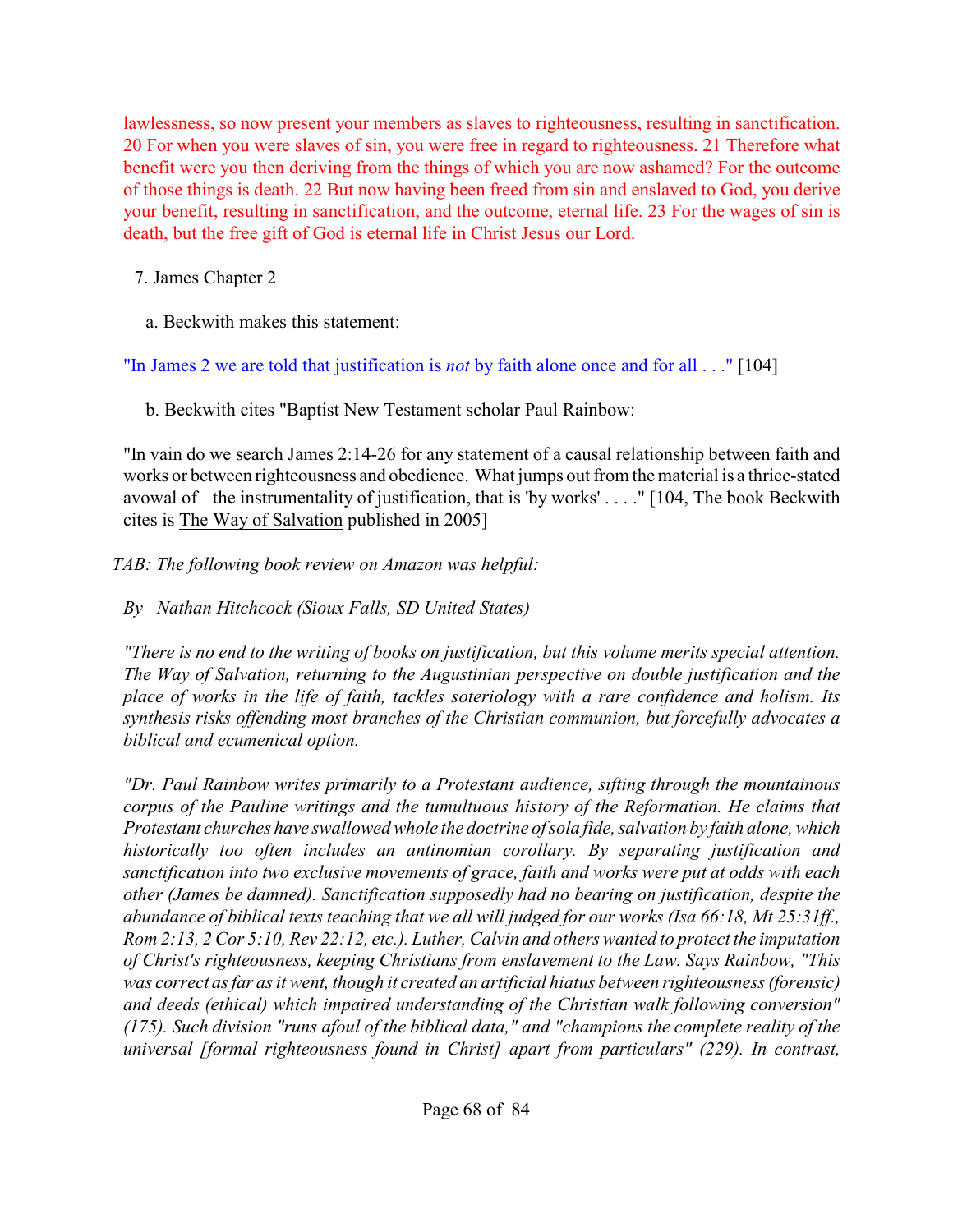*Rainbow proposes that Christians see sanctification as a subset of justification, a movement of God's grace that results in our ultimate declaration of righteousness. Just as justification begins the life of deeds done in the power of the Spirit, so this sanctification factors into our final justification. In his words: "If, then, inaugural justification clears the way for regeneration to take place and the process of sanctification to begin, final justification will set a seal on all that grace has achieved in transforming the believer" (238). Though overly critical of Calvin, Rainbow rightly challenges the tendency of Protestantism to abrogate the full spectrum of salvation, and this spectrum's interpenetration with justification.*

*The Way of Salvation pushes hard for this reconstruction of the ordo salutis. Most Protestants will find themselves uncomfortable with the lengths the book goes to argue this. In a bold move, the author claims that the epistle of James takes exegetical priority, being a clearer text than the Pauline writings. He therefore accuses Luther and Calvin of either dismissing the epistle or subjugating it under theological predispositions. This hardly seems equitable, as Rainbow admits that James is responding to abuses of the Pauline evangel, and later interprets James 2:17's dismissal of "faith alone" to be understood under the complex dialectic of "essence and existence" (226). How is this plainer than Paul? The Way of Salvation's careful (and enormous) compilation of biblical texts, however, is difficult to do away with. Justification and sanctification must relate, and not superficially.*

*This is not to say that Rainbow is willing to throw himself in with Tridentine soteriologists. He appreciates the Augustinian perspective, but finds Roman Catholic emphasis on "infused righteousness" dangerously lopsided. Rome's myopic attention to infusion of love into the heart of particular saints suffers from Aristotelian presuppositions, unable to appreciate the general righteousness found in Christ. The Council of Trent tragically "rule[d] out imputation outright" (229), a debilitating decision for future soteriology.*

*Is the idea of "future justification" really all that much of a threat to sola fide? Having read Rainbow's take on it, I generally think not. Protestants too often get entrapped by the phrase, "the finished work of Christ," which places undue focus on the past, objectified moment of his crucifixion. That the Christian faith revolves more fundamentally around Christ's resurrection and ongoing life helps to free from past-oriented interpretations of sola fide. The eschatological program in The Way of Salvation permits the broader perspective of salvation in the context of the "here but not yet." Rainbow at his best says, "Imputation puts believers on a sure course to final justification and eternal life, provided that the very God whose will it was to find in sinners' favour at the cross also wills to refashion them after the image of his Son" (211). But later Rainbow equivocates on Christian assurance (ch.19), which makes the idea of faithful-works-based future justification unpalatable. If God does not guarantee the workings of his own Spirit in our hearts until the final Day, are we not in some key sense left with a reliance on ourselves? The book's theology is not sufficiently purged of its synergistic temperament. I found myself challenged and inspired - but troubled. Is The Way of Salvation really portraying a righteousness that "originates and terminates in faith" (Rom 1:17)?*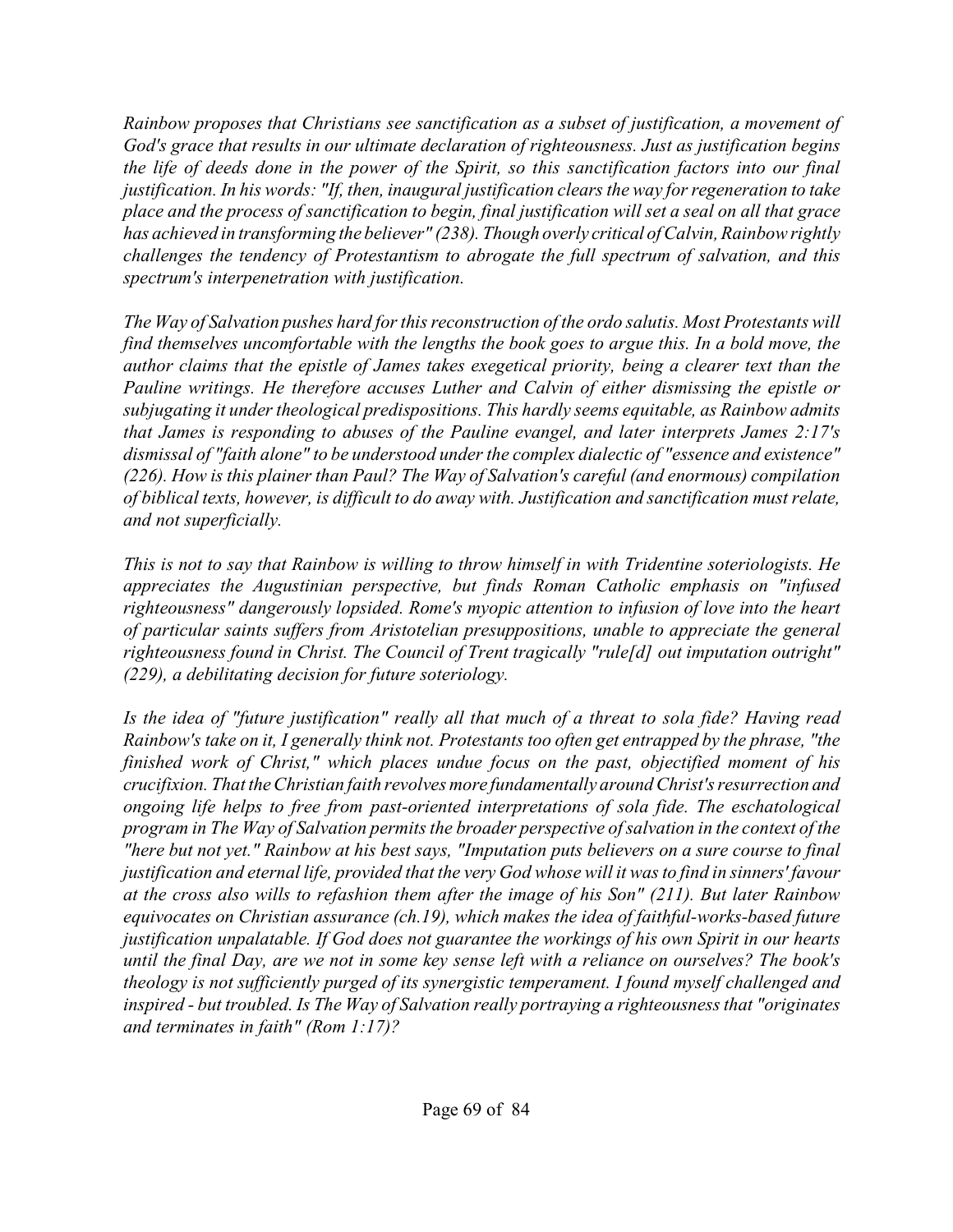*Rainbow, while taking an unpopular position in Protestantism, is not alone. "Justification by evangelical obedience" may only show glimmers in the likes of Calvin and Edwards, but Melanchthon, George Major, Bucer, Richard Hooker, and John Wesley promote the doctrine more overtly. Not least, this was the sentiment of the joint statement on justification at Regensburg (1541), which Rainbow calls all Christians to re-entertain. . . ."*

c. Beckwith calls the traditional Protestant view of James -

". . . an implausible reading, since James' focus is clearly on God's justification ofthe Christian and not on public displays of righteousness. After all, the story of Abraham and Isaac occurred in a place isolated from the general public. Rainbow correctly points out that 'the drift of the passage is to present human beings before God in good favor.'" [105]

*TAB: This is irrelevant. God intended it as a test of Abraham's faith and Abraham's perseverance (noted in his offering of Isaac) demonstrated the reality of his faith - that it wasn't only lip-service, dead faith. That God would use the event for posterity was part of His ordained plan. James' focus is on salvation over against justification. Salvation is a general doctrine that includes regeneration, justification, perseverance, and glorification. James is focusing on salvation-perseverance; Paul (in Romans 4, for example) focuses on justification.*

"It seems to me that James is indeed a problem if one maintains a forensic view of justification. But if one brackets that view and opens himself up to the Catholic view–that justification is the result of infused rather than imputed grace–then one need not think of 'works' as activities by which one earns heaven as if one were appeasing a creditor in a debtors prison. Rather, a Christian's good works are performed in order that the grace that God has given us may be lived out so that we may become more like Christ. . . . The Catholic already believes that he or she is an adopted child of God wholly by God's grace. For the practicing Catholic, good works, including participation in the sacraments, works of charity, and prayer, are *not* for the purpose of earning heaven. For good works are not meant o pay off a debt in the Catholic scheme of things. Rather, good works prepare us for heaven by shaping our character and keeping us in communion with God so that we may be 'holy and blameless and irreproachable before him' (Col. 1:22)." [105]

*TAB: First of all, what kind of adoption hinges on one's "performance?" The relationship with God is tenuous and always in flux according to Romanism. Standing is lost through mortal sin and gained through penance. Salvation must be maintained by sacraments and obedience. And in the end sin is never finally dealt with so the hope one has is not as a child who can fall into his fathers arms but one who has to 'purged' for an unknown period of time(?) in a divine woodshed called "Purgatory" (itself a middle ages invention to control people and raise money for the church). How can good works prepare us for heaven when we still are sinful and can never measure up to God in his perfect holiness?*

*Second, let's look at the passage Beckwith quotes in context:*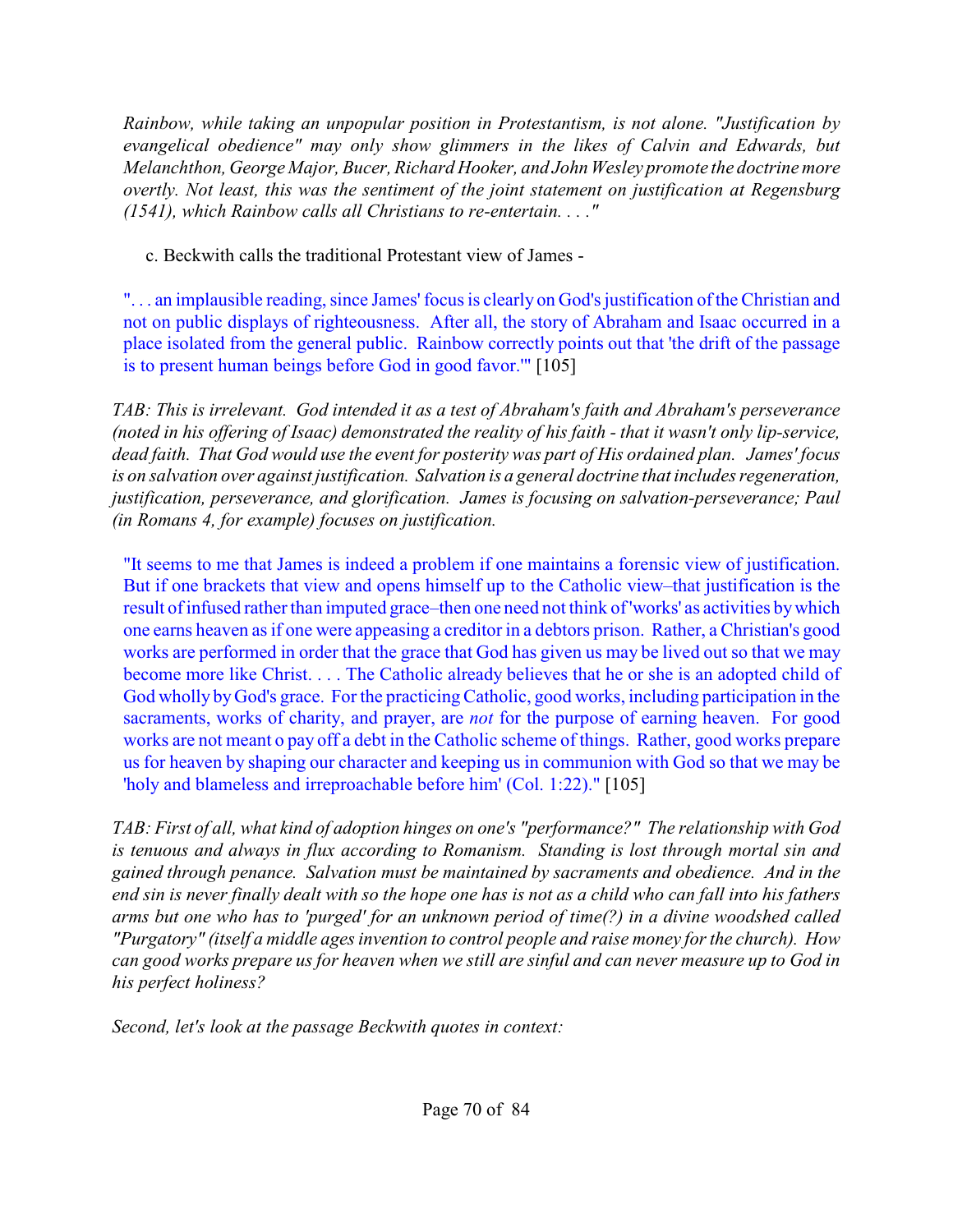*Colossians 1:20-23 20 and through Him to reconcile all things to Himself, having made peace through the blood of His cross; through Him, I say, whether things on earth or things in heaven. 21 And although you were formerly alienated and hostile in mind, engaged in evil deeds, 22 yet He has now reconciled you in His fleshly body through death, in order to present you before Him holy and blameless and beyond reproach— 23 if indeed you continue in the faith firmly established and steadfast, and not moved away from the hope of the gospel that you have heard, which was proclaimed in all creation under heaven, and of which I, Paul, was made a minister.*

*Genuine believes have been reconciled (aorist active indicative - άποκατήλλαξεν - "to reconcile completely") by the sufficient blood of Christ's cross. God did this; it's His work, not ours. And where genuine justification occurs, sanctification will follow (hence the warning in verse 23 which is itself a first class condition indicating that Paul was confident that they would continue).*

8. [Mis] quoting Paul

Beckwith claims that Paul is the most systematized of the N.T. authors when it comes to salvation. And Beckwith believes that Paul's teaching is consistent with James, as he understands James.

Beckwith presents the following passages as "evidence:"

Phil. 2:12-13 So then, my beloved, just as you have always obeyed, not as in my presence only, but now much more in my absence, work out your salvation with fear and trembling; for it is God who is at work in you, both to will and to work for His good pleasure.

Hebrews 10:10-14 10 By this will we have been sanctified through the offering of the body of Jesus Christ once for all. 11 And every priest stands daily ministering and offering time after time the same sacrifices, which can never take away sins; 12 but He, having offered one sacrifice for sins for all time, sat down at the right hand of God, 13 waiting from that time onward until His enemies be made a footstool for His feet. 14 For by one offering He has perfected for all time those who are sanctified.

Hebrews 13:12 Therefore Jesus also, that He might sanctify the people through His own blood, suffered outside the gate.

Acts 26:15-18 15 "And Isaid, 'Who art Thou, Lord?' And the Lord said, 'I am Jesus whom you are persecuting. 16 'But arise, and stand on your feet; for this purpose I have appeared to you, to appoint you a minister and a witness not only to the things which you have seen, but also to the things in which I will appear to you; 17 delivering you from the Jewish people and from the Gentiles, to whom I am sending you, 18 to open their eyes so that they may turn from darkness to light and from the dominion of Satan to God, in order that they may receive forgiveness of sins and an inheritance among those who have been sanctified by faith in Me.'

1 Peter 1:1-4 1 Peter, an apostle of Jesus Christ, to those who reside as aliens, scattered throughout Pontus, Galatia, Cappadocia, Asia, and Bithynia, who are chosen 2 according to the foreknowledge of God the Father, by the sanctifying work of the Spirit, that you may obey Jesus Christ and be sprinkled with His blood: May grace and peace be yours in fullest measure. 3 Blessed be the God and Father of our Lord Jesus Christ, who according to His great mercy has caused us to be born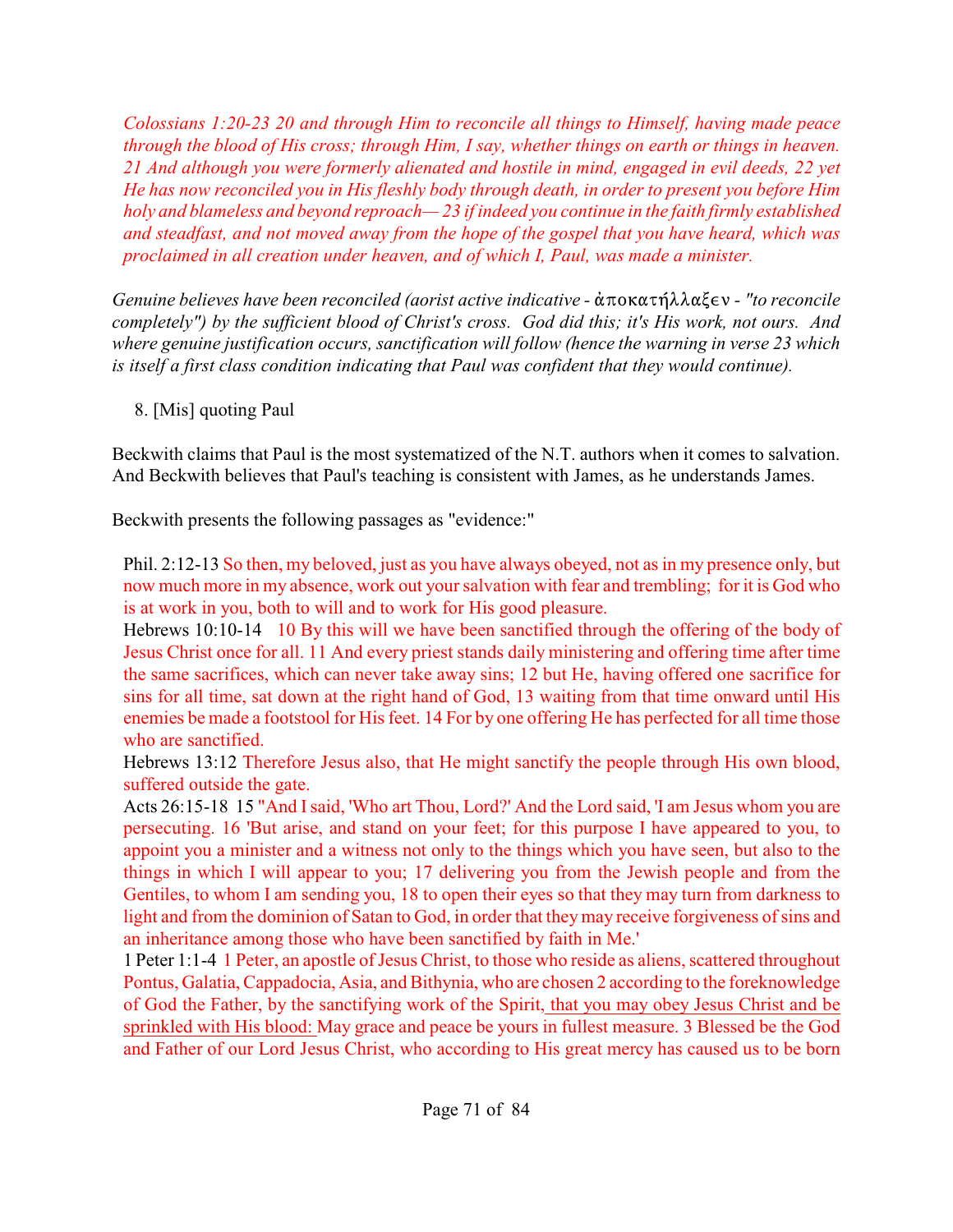again to a living hope through the resurrection of Jesus Christ from the dead, 4 to obtain an inheritance which is imperishable and undefiled and will not fade away, reserved in heaven for you,

 *TAB: The passages Beckwith cites here only do harm to his own case. The 1 Peter passage, where he emphasizes obedience, shows that he has not studied the text in order to see that the obedience there is the obedience of faith, that is, a synonym for belief. It is not obedience as part of works contributing to justification. Cf. 1:6-7*

9. Methodological Protestantism

a. On page 97 Beckwith stated:

"Once I ceased approaching the biblical text with methodological Protestantism, it was nearly impossible for me to get forensic justification from the teaching of Jesus." [97]

b. One pages 106-07 he again states:

"Once I abandoned methodological Protestantism, I could not find the substance of the Reformed view of justification in my reading of the New Testament without artificially forcing the text into Protestant categories. To be sure, I was fully aware how Protestant theologians made their case, and I was capable of following their reasoning. But I no longer found their case convincing. Moreover, the Reformed distinction between justification and sanctification, though seemingly defensible in light of certain biblical texts when isolated and explained by Reformed theologians just could not be sustained in light of the entirety of the New Testament canon." [106-07, emphasis mine]

*TAB: Note again, Beckwith is his own authority. He also does not understand the distinction/connection between justification and sanctification according to biblical, reformed soteriology.*

10. Beckwith cites the Catechism

He writes, ". . . the Catholic view has more explanatory power in accounting for what I found both in the Bible and in the Early Church:" [107]

a. Here are the articles that he cites (I have added the paragraph numbers):

The first work of the grace of the Holy Spirit is conversion, effecting justification in accordance with Jesus' proclamation at the beginning of the Gospel: "Repent, for the kingdom of heaven is at hand." Moved by grace, man turns toward God and away from sin, thus accepting forgiveness and righteousness from on high. "Justification is not only the remission of sins, but also the sanctification and renewal of the interior man." [1989]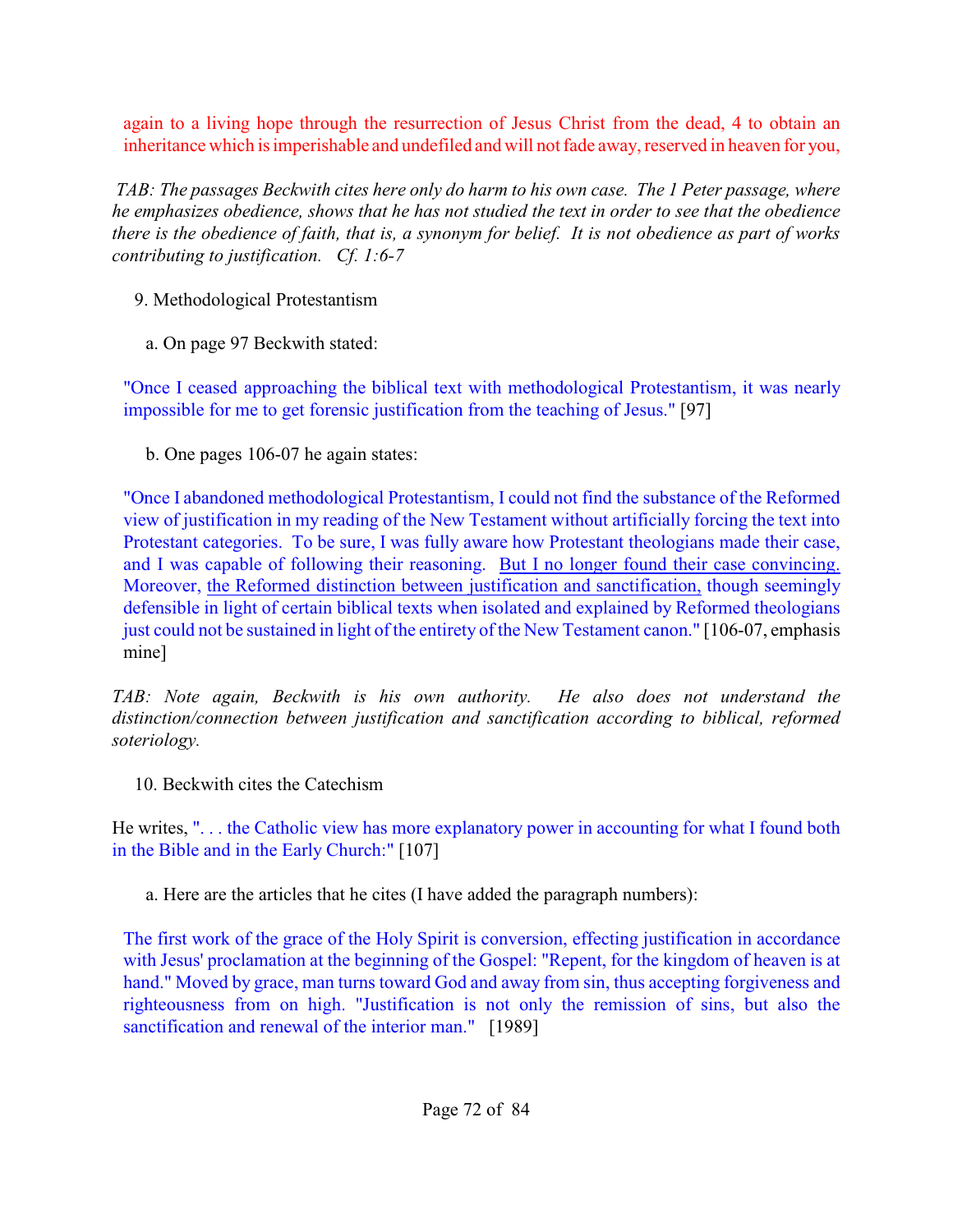Justification detaches man from sin which contradicts the love of God, and purifies his heart of sin. Justification follows upon God's merciful initiative of offering forgiveness. It reconciles man with God. It frees from the enslavement to sin, and it heals. [1990]

Justification is at the same time the acceptance of God's righteousness through faith in Jesus Christ. Righteousness (or "justice") here means the rectitude of divine love. With justification, faith, hope, and charity are poured into our hearts, and obedience to the divine will is granted us. [1991]

Justification has been merited for us by the Passion of Christ who offered himself on the cross as a living victim, holy and pleasing to God, and whose blood has become the instrument of atonement for the sins of all men. Justification is conferred in Baptism, the sacrament of faith. It conforms us to the righteousness of God, who makes us inwardly just by the power of his mercy. Its purpose is the glory of God and of Christ, and the gift of eternal life:

But now the righteousness of God has been manifested apart from law, although the law and the prophets bear witness to it, the righteousness of God through faith in Jesus Christ for all who believe. For there is no distinction: since all have sinned and fall short of the glory of God, they are justified by his grace as a gift, through the redemption which is in Christ Jesus, whom God put forward as an expiation by his blood, to be received by faith. This was to show God's righteousness, because in his divine forbearance he had passed over former sins; it was to prove at the present time that he himself is righteous and that he justifies him who has faith in Jesus. [1992]

*TAB: Note 1992 that "justification is conferred in Baptism." Roman Catholic theology confuses baptism in water, baptism by the Spirit, regeneration, and justification.*

## **D. Who Really Bears the Burden (page 108)**

1. The "misunderstood" Catholic view of justification

"Over the many months of study and prayer that proceeded my return to Catholicism, I slowly began to understand why for so many years I did not understand why for so many years I didn't, and many of my closest Protestants (sic) friends still do not, seem to get the Catholic view of justification." [108]

*TAB: From Beckwith's own testimony in the book his "many months" were about three.*

a. Assurance?

". . . the believer's subjective certitude of an afterlife in heaven as the sine que non of justification." [108]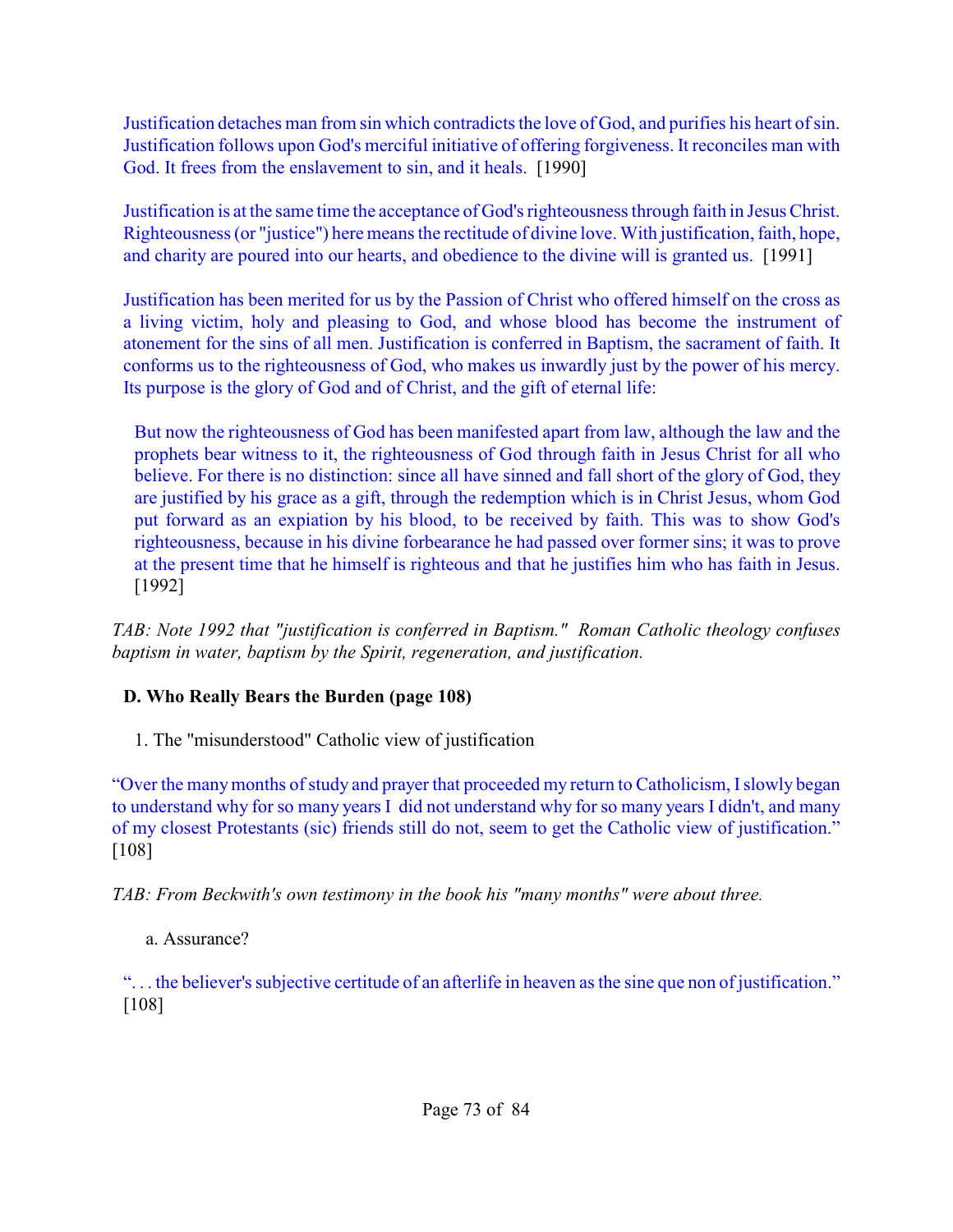After citing a paragraph from Grek Koukl on the Roman Catholic and assurance, Beckwith tries to turn the tables and asks:

". . . it seems that one can present the Reformed view in such a way that 'works' are as much a necessary condition for justification as they are for the Catholic view. Remember, the Reformed view asserts that good works follow from true conversion and are part of one's post-justification sanctification. Presumably, if one claims to have been converted to Christ, i.e. justified, and no good works follow, then one was not ever really justified. This means that for the Protestant view of justification, *good works are a necessary condition for true justification.* The fact that the good works occur chronologically after conversion does not change their logical character as a necessary condition for justification." [109]

*TAB: Beckwith continues to demonstrate that he knows very little of evangelical theology. There are no conditions for justification. Evidences are not conditions. Using his faulty logic, one could say, "According to Hebrews 12:6 God disciplines every true child of His. Therefore, God's discipline is a condition of justification." This, of course, is ludicrous. One must not confound specific categories as Beckwith does!* 

"And neither view is better at establishing for the believer subjective certitude of heaven. For example, the Protestant, who said the sinner's prayer or answered an altar call, but shows no evidence of justification, is likely to have less certitude about his eternal fate than the faithful Catholic who, confident in God's promises, regularly attends Mass, receives the sacraments, engages in spiritual disciplines, and tries to obey the commands of Christ." [109-110]

*TAB: Here is the Council of Trent on assurance:*

*Canon XV: If any one shall say, that a man, who is born again and justified, is bound of faith to believe that he is assuredly in the number of the predestined; let him be anathema.*

*Canon XVI: If any one shall say, that he will of certain, of an absolute and infallible certainty, have that great gift of perseverance unto the end, unless that he have learnt this by a special revelation; let him be anathema.*

b. Synergism and Category Errors

"Because my friend begins with the Reformed belief that justification is forensic–that is merely a matter of Christ's righteousness being imputed to us–he thinks that a Christian's cooperation with God's grace in the process of justification, as the Catholic understands it, is forensic as well. So, his error, it seems to me, rests in his understanding of grace, that it has no ontological status, that it is not a divine quality that can change nature over time in the soul of the believer who cooperates with God's free gift of grace. For my friend as well as many others, the 'grace' the Christian acquires at his initial conversion (and/or baptism) is just the name the Bible attributes to the legal declaration that we are no longer considered guilty in the eyes of God for our sins because Christ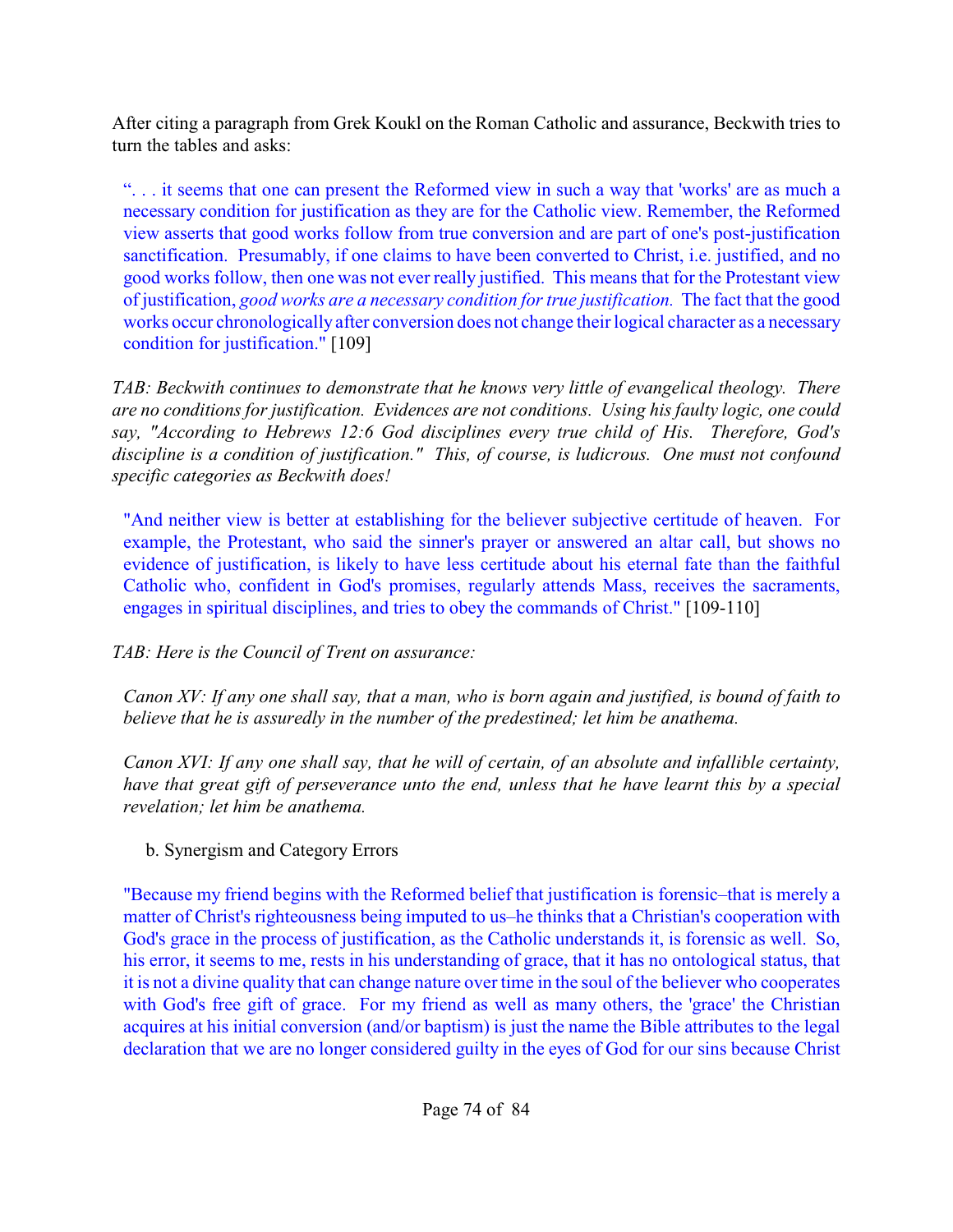took our punishment on the cross. Catholics, of course, do not deny that Christ died for all our sins or that he 'offered his life to his Father through the Holy Spirit in reparation for our disobedience,' or that 'by one man's disobedience many were made sinners, so by one man's obedience many will be made righteous.' But again, for Catholics the gift of grace is far more than a legal declaration. 'It,' in the words of the *Catechism*, 'conforms us to the righteousness of God, who makes us inwardly just by the power of his mercy.'" [110]

*TAB: Beckwith's synergism is evident here. Note the "Christian's cooperation with the grace of God in the process of justification," and "the soul of the believer who cooperates with God's free gift of grace." I also don't have a clue what he is accusing Greg Koukl of here: "So, his error, it seems to me, rests in his understanding of grace, that it has no ontological status, that it is not a divine quality that can change nature over time in the soul of the believer who cooperates with God's free gift of grace." Certainly, the reformed view of God's justifying grace has "ontological status."* 

*But Beckwith also makes several category errors in saying that justification, "has no ontological status, that it is not a divine quality that can change nature over time in the soul of the believer who cooperates with God's free gift of grace. For my friend as well as many others, the 'grace' the Christian acquires at hisinitial conversion (and/or baptism) is just the name the Bible attributes to the legal declaration that we are no longer considered guilty in the eyes of God for our sins because Christ took our punishment on the cross. . . . But again, for Catholics the gift of grace is far more than a legal declaration."* 

*I don't know how many times I can reference this, but Beckwith does not understand reformed soteriology and the nuanced relationship between justification and sanctification. Justification leads to sanctification as part of the entire ordo salutis, but justification is not to be confounded with sanctification. In saying that "for Catholics the gift of grace is far more than a legal declaration" Beckwith sets up another straw man. I agree that the gift of God's grace is more than a legal declaration, but that's because I understand God's grace as encompassing not only my justification, but my sanctification and glorification, as well.*

*Beckwith likes to use the word "merely" as if this somehow demeans what he's talking about. Merely a matter of Christ's righteousness being imputed to us? How can one demean the righteousness of Christ? It is the bountiful, saving, magnificent, praise-worthy, unspeakable righteousness of Jesus Christ! It cannot be reduced to something that is "mere."* 

(1) Mere Christianity?

*So far, just in the quotes I have compiled in this paper, Beckwith uses the adjective "merely" in the following places:*

• "But the grace one receives is legal or forensic. This means that grace is not real stuff that changes nature, but *merely* the name given to God's graciousness by legally accounting to us Christ's righteousness." [84-85, emphasis mine]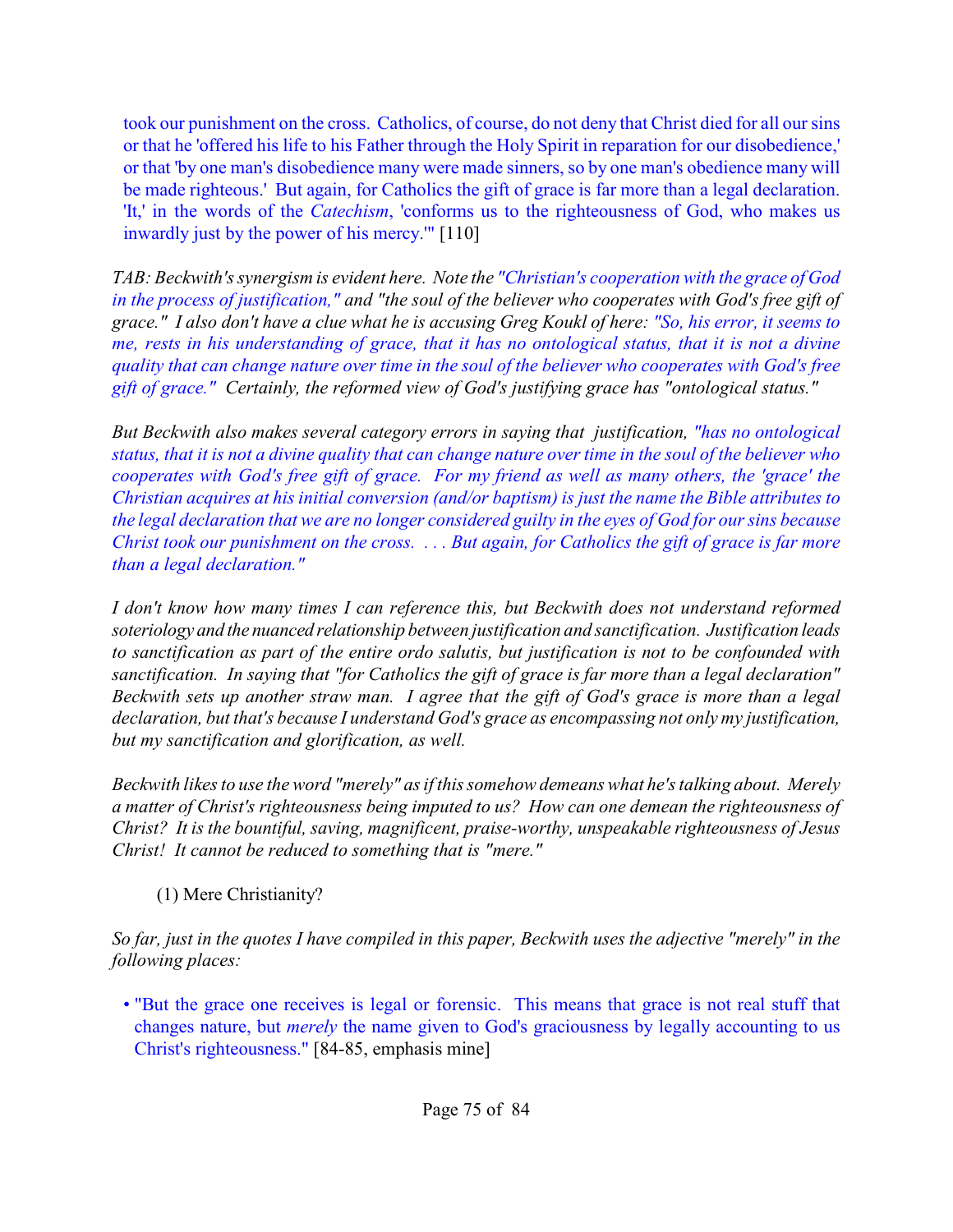- "*Mere* imputed righteousness seems like the furthest idea from what one fines in these and other sayings of Jesus. What one finds is an active faith . . . and therefore there is a responsibility of obedience on our part to remain faithful, bearfruit, practice charity, and persevere." [99, emphasis mine]
- So, then, the real question is whether Paul and the other non-Gospel New Testament authors teach that *the entirety of justification is mere imputed righteousness that occurs once and for all.* The answer that which I arrived was 'no.'" [101]
- "Because my friend begins with the Reformed belief that justification is forensic–that is *merely* a matter of Christ's righteousness being imputed to us–he thinks that a Christian's cooperation with God's grace in the process of justification, as the Catholic understands it, is forensic as well." [110, emphasis mine]
- "I am Catholic insofar as I believe that the Church is universal and that its continuity is maintained through history by the whole if its membership, the Body of Christ, and not *merely* as a collection of isolated individuals in personal relationship with Jesus." [128, emphasis mine]

### 2. Blame it on Nominalism

"The view my friend holds, the Reformed doctrine of imputation, and its attendant understanding of grace, has its roots in a late medieval school of thought called *nominalism*, which comes from the Latin word for 'name.' According to this view, there are no natures or essences that living beings actually possess. The natures we ascribe to living beings are merely names (or 'nominal essences') that are shorthand ways to label beings that have roughly similar characteristics. For this reason, nominalists were also voluntarists when it comes to God's moral law. Because God himself does not have a nature (for, they reasoned, to have a nature would limit God), then his moral law must be based exclusively on his will and not constrained by any intrinsically good nature. So, God could be capricious and arbitrary. Unfortunately, as many historical theologians have argued, nominalism shaped the thought of Luther and Calvin. This is why Reformed thinking fully embraces the forensic view of justification." [110-11]

*TAB: This is a straw man. No major reformed thinker denied the nature of God. And to simply describe a school of thought and attribute the entire movement to such is simplistic. If it was so dominant, why did the Roman Catholic Church not fall prey to its influence?*

Beckwith cites "English theologian E.L. Mascall:"

"Now, by the end of the Middle Ages, nominalism wasin the ascendant in philosophy and theology alike. . . . The consequence was that the reality of an object tended to be identified entirely with is observable characteristics. Each object was a separate bundle of sensible particulars; there were no real relations between things, and in each individual being there was nothing but its observable behavior. . . . How, then, is somebody whose whole mentality has been cast in the mold of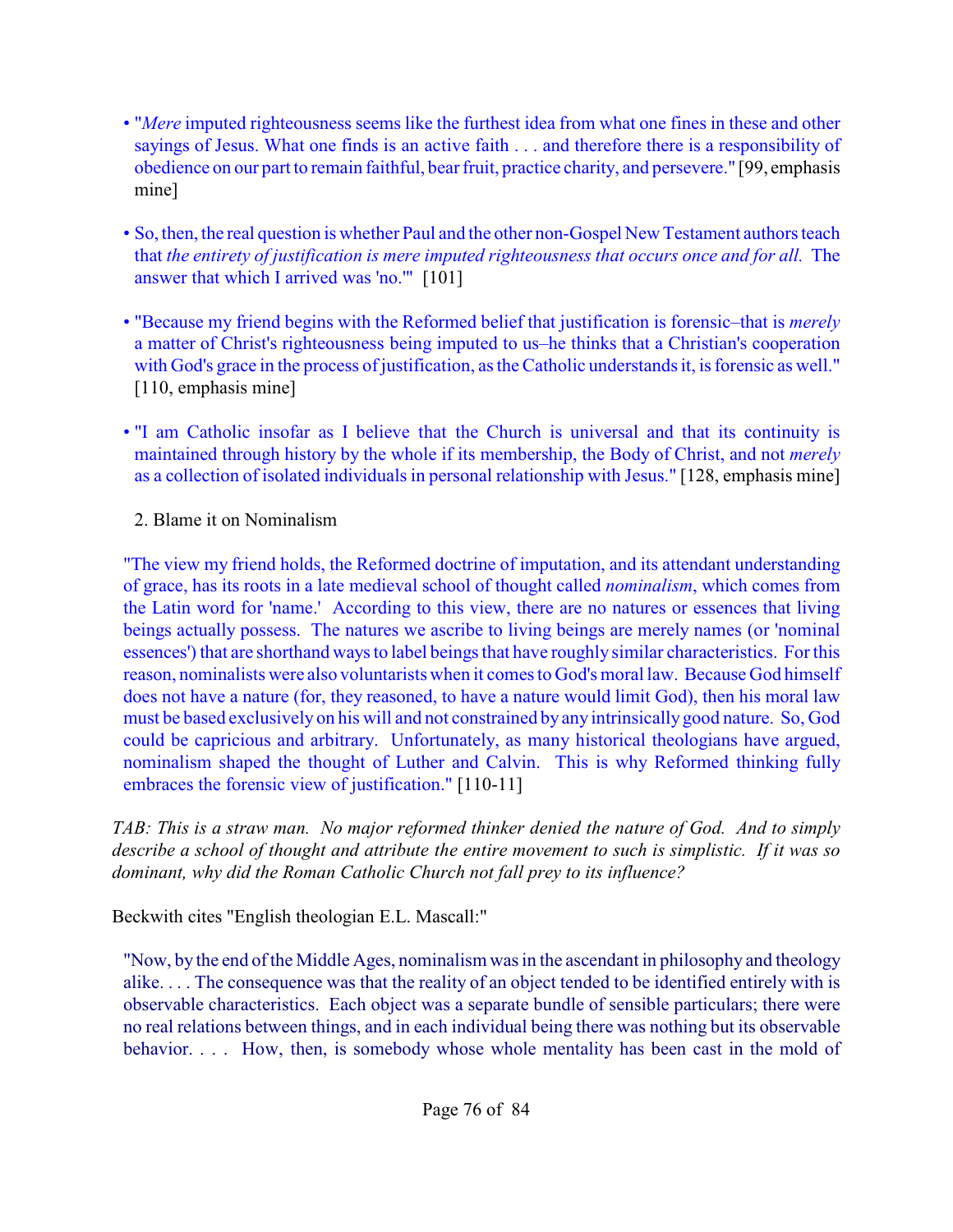nominalism to conceive the activity of justifying grace? He cannot think of it as consisting in a supernatural transformation of a man's being in its ontological depths *beneath* the observable level; for on nominalist principles there is nothing beneath the observable level to transform. On the other hand, if justifying grace were to consist of a transformation *on* the observable level, the man would be simply justified by his works; for on nominalistic principles a man's observable behavior is neither more nor less than his total activity. What, then, was there left for Luther to say, being convinced, as he rightly was by St Paul, that a man cannot be justified by his works? Only this: that there is no real change in the man at all, but God treats him as if there was. By a sheer gratuitous act of his love God *imputes* to the man the merits of Christ; God treats him *as if* he were as sinless as Christ himself, while leaving him the sinner that he was." [111]

*TAB: Again, it is an error to accuse Luther or anyone of the reformers of contending that "there is no real change in the man at all," or that God leaves "him the sinner that he was." Iustus et peccator must be understood in its correct context.*

3. Forensic justification in history?

"But the question that . . . has struck many of us, is this: why does one not find a full-blown doctrine of forensic justification prior to the Reformation era? . . . . What does one find? One finds a view of grace and faith that is deeply biblical but conspicuously non-Reformed." [112]

*TAB: I don't know what Beckwith expects by "full blown," but there is most certainly evidence of forensic justification prior to the 16<sup>th</sup> c. But, again, much of the error of misunderstanding justification may be traced to the Latin Vulgate's translation of the word.* 

"For the Early Church, God became a human being so that human beings may become godly." [112]

*TAB: What in the world does that mean?*

4. God's Sovereignty?

Beckwith cites the semi-Pelagian stance of the *Catechism of the Catholic Church* "Justification establishes *cooperation between God's grace and man's freedom,*" and yet, "man's merit . . . itself is due to God. . . . To think that God's sovereignty is diminished by our cooperation is no different from thinking that Jesus was less divine because he took on a human nature." [112, underlining mine]

*TAB: Double-talk. Deconstructed this means: "Salvation is synergistic and man must cooperate with God who will not violate his free-will in brining salvation to him. However, it is all by grace because God is gracious in allowing man to merit his salvation." The last statement (the one I underlined) is a false comparison.*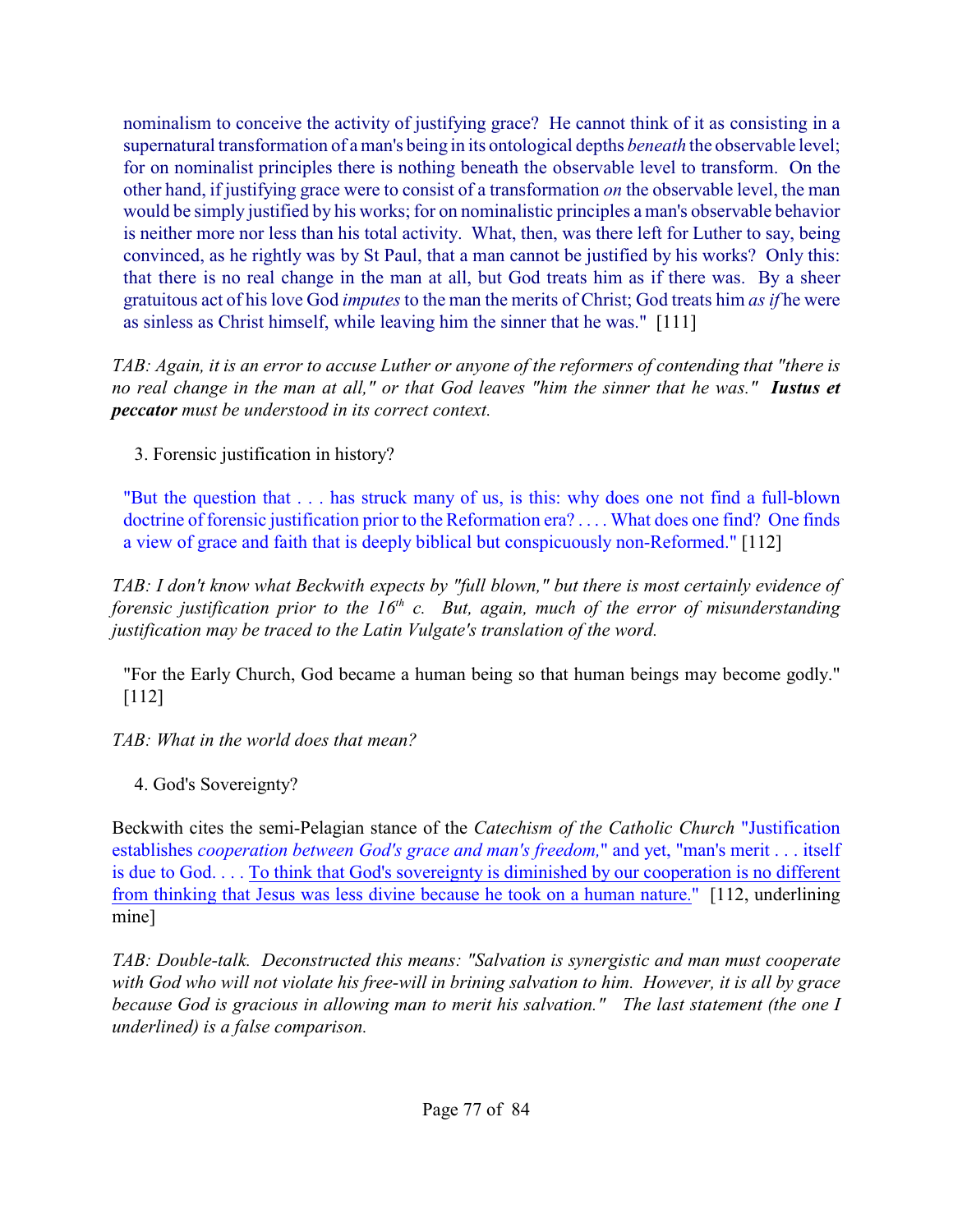### **E. The "Catholic" Practices (page 114)**

1. Did the Church Fathers affirm these things?

"I found that the Church Fathers affirmed, very early on, the Real Presence of Christ in the Eucharist, infant baptism, penance and confession, an ordained priesthood, and an episcopal ecclesiology and apostolic succession (as well as other 'Catholic' doctrines including prayers for the dead and purgatory)." [114]

Beckwith footnotes this section with J.N.D. Kelly, *Early Christian Doctrines*, rev. ed. (San Francisco: HarperOne, 1978, 189-220. He also cites Jaroslav Pelikan:

"[I]t does seem 'express and clear' that no orthodox father of the second or third century of whom we have record either declared the presence of the body and blood of Christ in the Eucharist to be no more than symbolic (though Clement and Origen came close to doing so) or specified a process of substantial change by which the presence was effected (although Ignatius and Justin came close to doing so)."

a. Beckwith then puts it in negative terms:

"But what was surprising to me is that one *never finds* in the Church Fathers' claims that the 'Catholic' doctrines–for example, purgatory, apostolic succession, Real Presence in the Eucharist, infant baptism, penance–are 'unbiblical,' 'heretical,' 'apostate,' or 'not Christian.' So, at worst, I thought, the Catholic doctrines were considered legitimate options early on in church history. And this by the men who were discipled by the Apostles and/or the Apostles' disciples and/or the direct successors. At best, the Catholic doctrines are part of the deposit of faith passed on to the successors of the Apostles and preserve by the teaching authority of the Catholic Church." [114]

*TAB: This is an "argument from silence" fallacy. If many of these practices, as Roman Catholics now understand and teach them, were not around during the time of the Fathers, then one would not expect them to repudiate them. More historical anachronism (see "The Birth of Purgatory" by Jacque Le Goff).*

b. Reading Rome back into Church History:

"After all I had read and studied, this is what I concluded by mid-March 2007. It is his Apostles from which Jesus began his Church. From its infancy in the book of Acts, it was the Church that first testified to the Lordship of Christ and called people to follow him, which meant that one could, through repentance and baptism, become assimilated into that Body. Its earliest members produced the twenty-seven books we call the New Testament. Those books were promulgated and gradually recognized as scripture while the Church's theology and liturgy began to develop. In fact, many of these books, including some that did not make the final New Testament canon that was fixed at the end of the fourth century, were an integral part of Christian worship and included their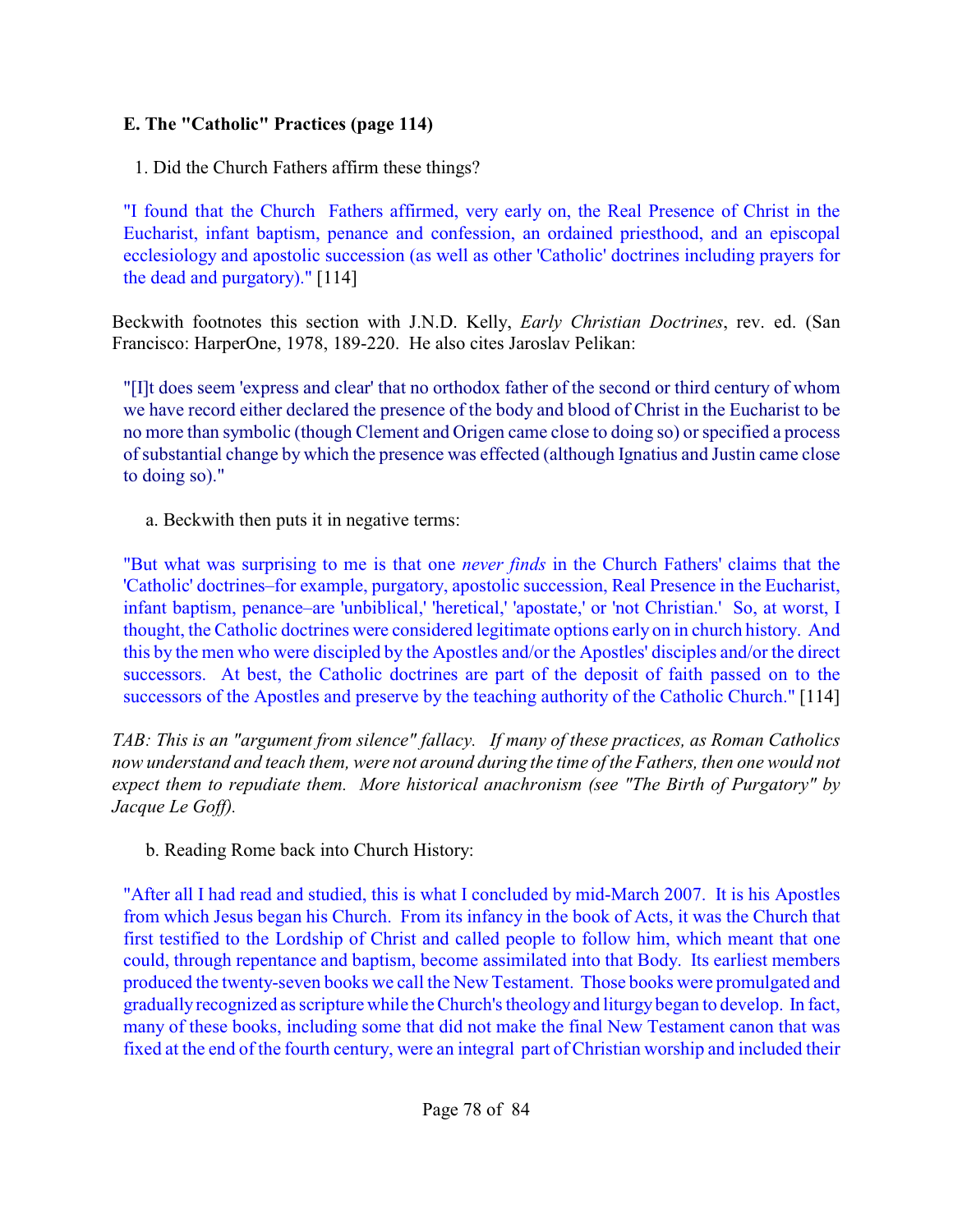public recitation. And it was in those local churches that the practices of confession and penance, belief in and celebration of the Real Presence of the Eucharist, prayers for and to the dead, and the idea of an ordained priesthood under the leadership of bishops, the Apostles' successors, took root, flourished, and developed throughout the Christian world." [115]

## **F. The Decision (page 115)**

1. Big Decision or Big Risk?

"After all, if I return to the Church and participate in the Sacraments, I lose nothing, since I would still be a follower of Jesus and believe everything that the Catholic creeds teach, as I have always believed. But if the Church is right about itself and the Sacraments, I acquire graces I would have not otherwise received.." [116]

*TAB: Note again the creedalism, salvation by affirming the early creeds that dealt with the person of the Godhead and not as much the work of the Godhead. More evidence that there is no apprehension of a doctrine of regeneration.*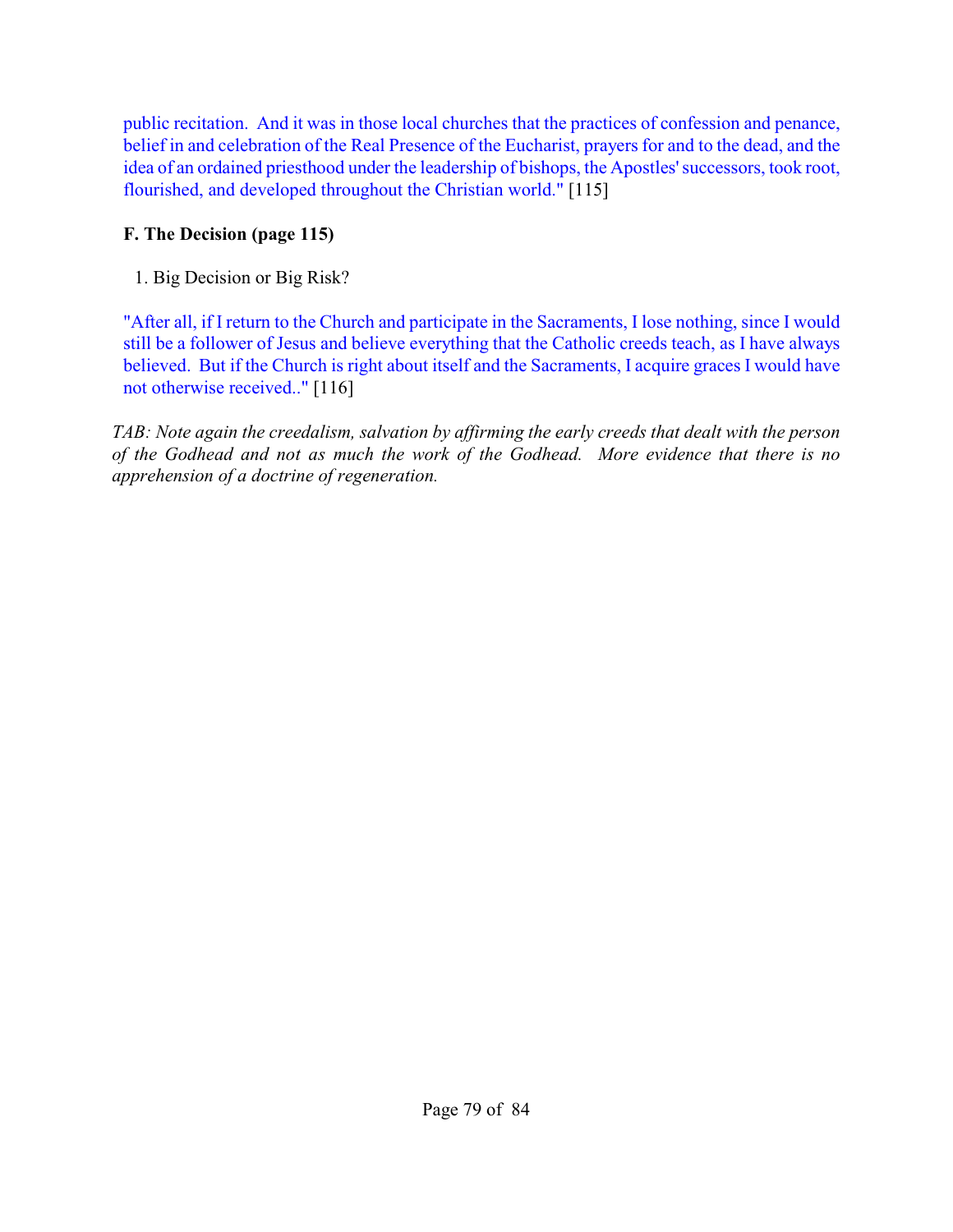### **VII. Evangelical and Catholic (page 117)**

Beckwith states that the reason why he waited six days after his April 29 public reception into the Catholic Church to resign from ETS was that he didn't feel his new beliefs were inconsistent with the ETS doctrinal statement. He also did not want to "cause needless offense to my brothers and sisters in Christ from whom I have learned so much in my over three decades in the Protestant world.." [118]

### **A. The ETS Executive Committee Responds (page 119)**

1. The ETS issues a gracious press release in response to Beckwith's resignation

### a. ETS was founded in 1949 and has grown to some 4500 members

Beckwith claims there are (to his knowledge) "some Anglo-Catholic and Eastern Orthodox members, though they keep a low profile." [120]

- 2. The reasoning of the ETS (the letter is quoted in its entirety on page 120)
	- a. The doctrinal standard on the Bible alone
	- b. The view that Roman Catholics have a "more expansive view of verbal, infallible revelation"
	- c. The canon of Scripture and the problem of the papacy and magisterium

## **B. A Response to the Executive Committee (page 121)**

1. Beckwith argues from the doctrine of the Trinity and addresses the issue of the canon

Since the ETS holds to the Triunity of God as a core of its doctrinal beliefs, they must have gotten this belief apart from the Bible (Nicene Creed). This isn't a revelation of natural theology. Therefore, this means the ETS does accept a more expansive view of verbal, infallible revelation.

Beckwith claims that the extent of the canon should not be an issue as "most Christians in the world, both East and West, belong to communions that accept the Catholic canon, which was the canon recognized by the local councils of Hippo (AD 393) and Carthage III (AD 397). . . . [N]o synod, council, or body within Western or Eastern Christendom explicitly rejected these books as noncanonical prior to the Reformers doing so in the sixteenth century." [122]

*TAB: This does not square with what I know of Jerome and the early church in regard to their consideration of the deuterocanonical books as being secondary and not on the same level as the Old and New Testament Scriptures.*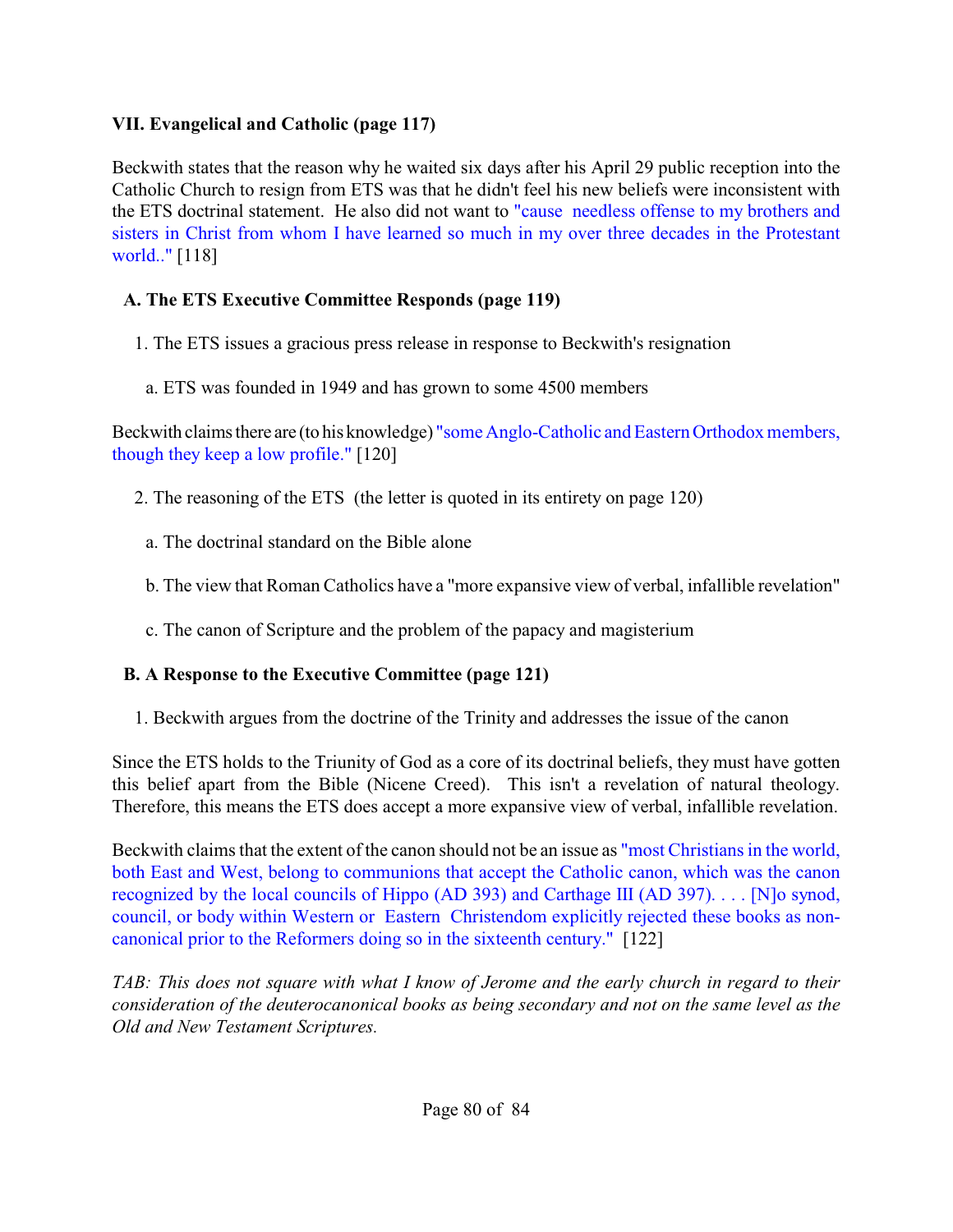2. Beckwith refers to the ETS adopting the 1978 Chicago Statement on Biblical Inerrancy

He criticizes the ETS for the fact that the Chicago Statement does not provide a list of the canonical books.

"But this, ironically, means that the ETS is implicitly showing sympathies for the *Catholic canon!* For, as J.N.D. Kelly points out,

'It should be observed that the Old Testament thus admitted as authoritative by the Church was somewhat bulkier and more comprehensive than . . . the Hebrew Bible of Palestinian Judaism . . . It always included, though with varying degrees of recognition, the so-called Apocryphal or deutero-canonical books. The reason for this is that the Old Testament which passed in the first instance into the hands of Christians was not the original Hebrew version, but the Greek translation known as the Septuagint. . . . In the first centuries at any rate the Church seems to have accepted all, or most of, these additional books as inspired and treated them without question as Scripture." [123]

3. Beckwith appeals to the old "fallible list of infallible books" argument

". . . because the list of canonical books is itself not found in scripture–as one can find the Ten Commandments or the names of Christ's Apostles–any such list, whether Protestant or Catholic, would be an item of extra-biblical theological knowledge." [123]

He goes on:

"But the belief that the Bible consists only of 66 books is not a claim of scripture–since one cannot find the list in it–but a claim *about* scripture as a whole. That is, the whole has a property–'consisting of 66 books'–that is not found in any of the parts. In other works, if the 66 books are the supreme authority on matters of belief, and the number of books is a belief, and one cannot find that belief in any of the books, then the belief that scripture consists of 66 particular books is an extra-biblical belief."

"Thus, if the list of canonical books and the ETS statement as a whole (the statement on scripture and the statement on the Trinity) are themselves items of inerrant theological knowledge–which the ETS must accept in order to ward off the charge of incoherency–then, agin, the ETS accepts 'a more expansive view of verbal infallible revelation' than the ETS claims to accept. For this means that the ETS, according to the executive committee's letter, requires that its members accept at least three truths as items of theological knowledge, the first two of which are clearly extrabiblical: (1) the list of canonical books, (2) its formulation of the doctrine of the Trinity, and (3) the statement on biblical inerrancy." [124]

*TAB: Here is Beckwith at the height of his sophistry. The church recognized the canon, it did not make the canon. As far as the Trinity is concerned, the doctrine is reflected in the Bible. It is foolish*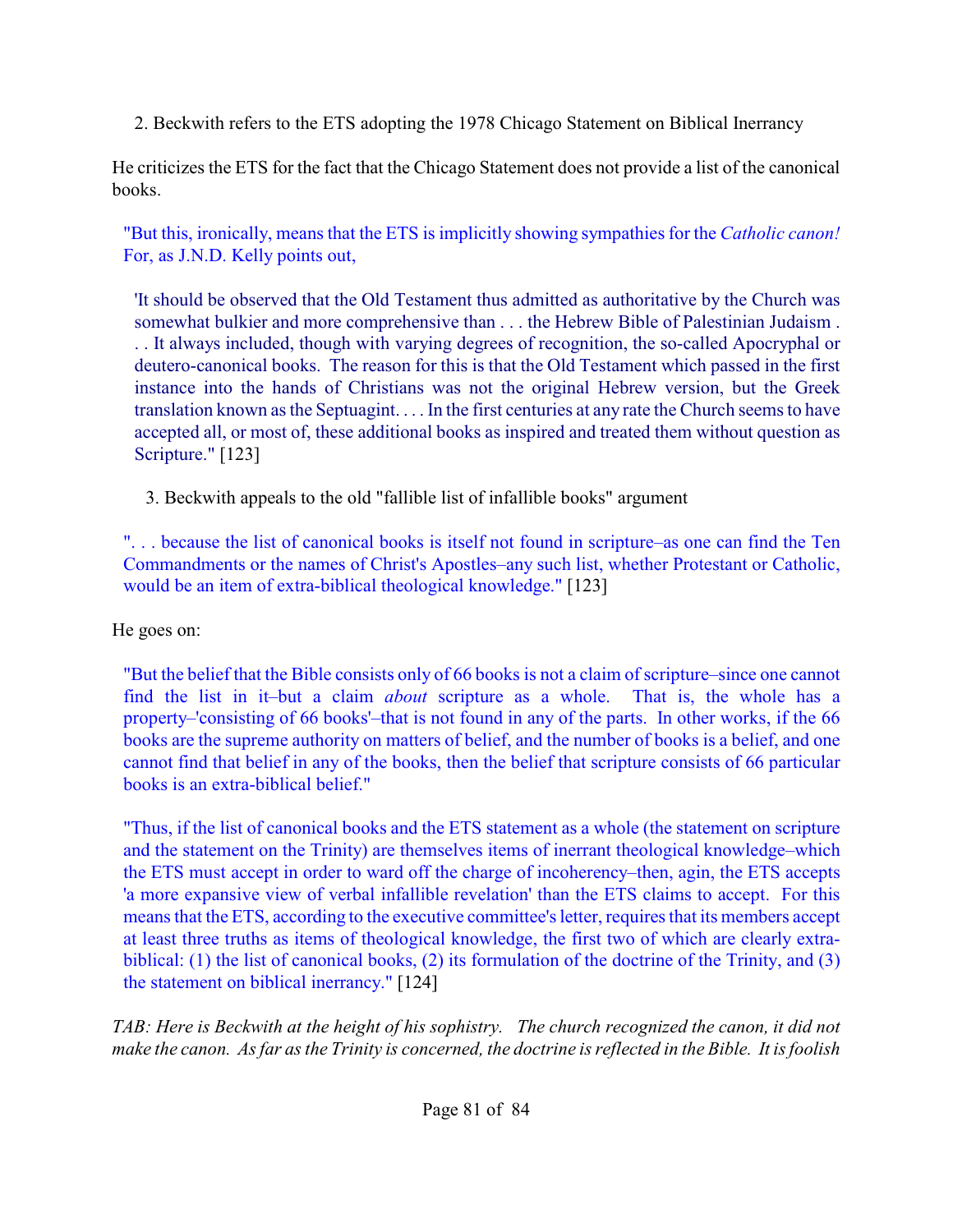*to assert that the church made up the doctrine. Certainly, there is nothing wrong with the church formulating doctrinal statements about various issues. Evangelicals do this all the time and have done so throughout history. But those statements always get their authority from Scripture. In that regard, I see my own appeal to the Chicago Statement as reflective of my belief in inerrancy to be no more or less authoritative than my belief in the Nicene formulation or that of Chalcedon in 451.*

4. Citing Vatican II (*Dei Verbum*) and Vatican I (session 3, chapter 2)

"Moreover, the Catholic Church does not hold, contrary to what the ETS press release claims, that the infallibility of the Magisterium and the ex-cathedra papal pronouncements are of the same nature as the Word of God written. As *Dei Verbum* states (as translated in the *Catechism of the Catholic Church*): '*Yet this Magisterium is not superior to the Word of God, but is its servant.* It teaches only what has been handed on to it. At the divine command and with the help of the Holy Spirit, it listens to this devotedly, guards it with dedication and expounds it faithfully. All that it proposes for belief as being divinely revealed is drawn from this single deposit of faith' (emphasis added)." [125]

*TAB: Another case of a Catholic apologist claiming Material Sufficiency but in the end having to return to the Partim-Partim view of authority.*

# 5. Doctrinal Innovation?

"Consequently, the Catholic Church and its leadership are far more constrained from doctrinal innovation than either the ETS or the typical Evangelical megachurch pastor.

For example, Gregory Boyd, a Baptist theologian and pastor of a Minneapolis congregation, denies that God knows the future, and bases this denial on a literal reading of scripture. . . . Yet, in contrast to Pastor Boyd, Pope Benedict XVI has far less power to steer his Church's doctrine in any direction he may find consistent with his own professional theological project. For the Pope is constrained by settled doctrine–including scripture, ecumenical councils, and prior ex cathedra papal pronouncements. Pastors and theologians like Boyd . . . are constrained only by 'inerrancy' and 'the Trinity,' which means (at least theoretically) that they could embrace any one of a variety of heresies condemned by the ancient Church and yet still remain an ETS member in good standing: Nestorianism, Monophysitism, Pelagianism, semi-Pelagianism, or the denial of Christ's eternal sonship."

TAB: This is wishful thinking on Beckwith's part. The Roman Catholic Church and its 'popes' have had wide varieties of views. Popes themselves have been condemned as heretics. Pope John Paul spend much of his time advancing his ecumenical views and was practically universalistic.

Beckwith cites on the last point, eternal sonship, John MacArthur, in a footnote on page 143: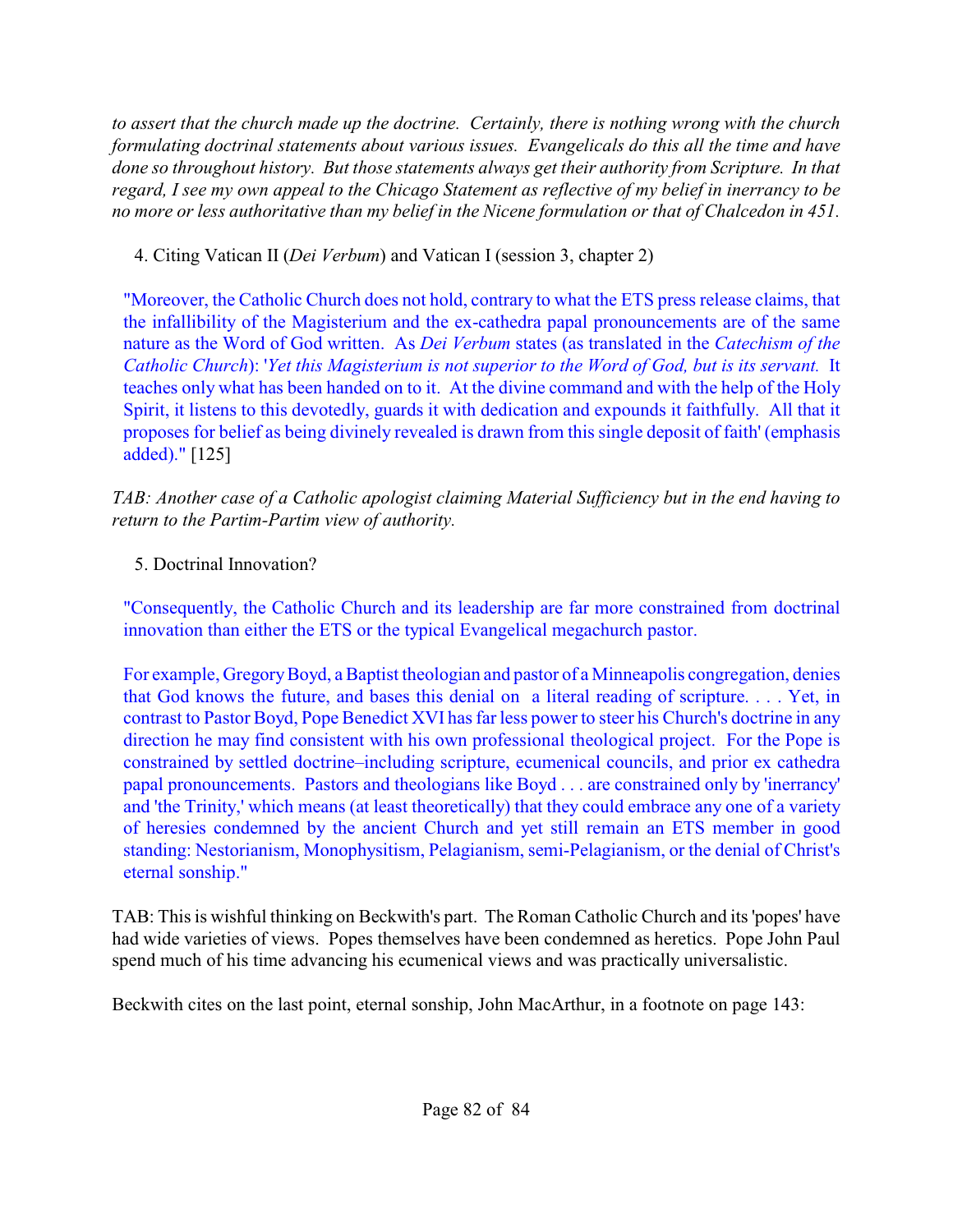"For example, Dr. John MacArthur, Pastor of Grace Bible church, for years remained an ETS member in good standing while denying that the Second Person of the Trinity was eternally the Son of God. According to Pastor MacArthur, the Second Person only became 'the Son' when he was incarnated as Jesus of Nazareth. He has since changed his views on this matter. . . . He now conforms to the deliverances of the First Council of Nicea (AD 325), which had condemned the denial of Christ's eternal sonship nearly seventeen centuries ago."

*TAB: To my knowledge (Phil Johnson concurs) John MacArthur has never been a member of the ETS. Secondly, he is pastor of Grace Community Church, not Grace Bible Church. Thirdly, his denial wasn't related to the deity of Christ, but to the unique Father-Son relationship. His prior view wasn't damning, since he wasn't denying Christ's deity. Lastly, I believe the Council of Nicea is correct on this issue–and not because it was given to me by Rome (which it wasn't) but because it reflects well the teaching of Scripture.*

"What's more, Augustine, whose genius helped rid the Church of the Pelagian and semi-Pelagian heresies, would not be welcomed in ETS or as a faculty member at virtually any evangelical seminary, because the Bishop of Hippo accepted the deutero-cannonical books as part of the Old Testament canon, the deposit of sacred tradition, apostolic succession, the gracious efficacy of the Sacraments, the Real Presence of the Eucharist, baptismal regeneration, and the infusion of God's grace for justification." [126]

*TAB: Huh? The Roman Catholic Church is rid of semi-Pelagianism? As far as the rest, the views of Augustine on these issues are not the same as modern-day Romanism and I would venture that on some of them it is quite to the contrary.*

### **C. Evangelical and Catholic (page 127)**

1. Beckwith argues that Roman Catholics in the ETS would be good "cross-pollination"

Note Beckwith's mention of the "emergent church" and men such as J.P. Moreland as evidence of a growing interest in Catholic and Orthodox traditions (and ecumenicism) on the bottom of page 127.

"Put in terms of specific traditions, if the term 'Evangelical' is broad enough to include high-church Anglicans, low-church anti-creedal Baptists Presbyterians, Methodists, the Evangelical Free Church, Arminians, Calvinists, Disciples of Christ, Pentecostals, Seventh-Day Adventists, open theist, atemporal theists, social Trinitarians, substantial Trinitarians, nominalists, realists, eternal security supporters and opponents, temporal theists, dispensationalists, theonomists, church-state separationists, church-state accommodationists, cessationists, non-cessationists, kenotic theorists, covenant theologians, paedo-Baptists, Anabaptists, and Dooyeweerdians, then there should be room for an Evangelical Catholic." [128]

## **D. Pressing On (page 128)**